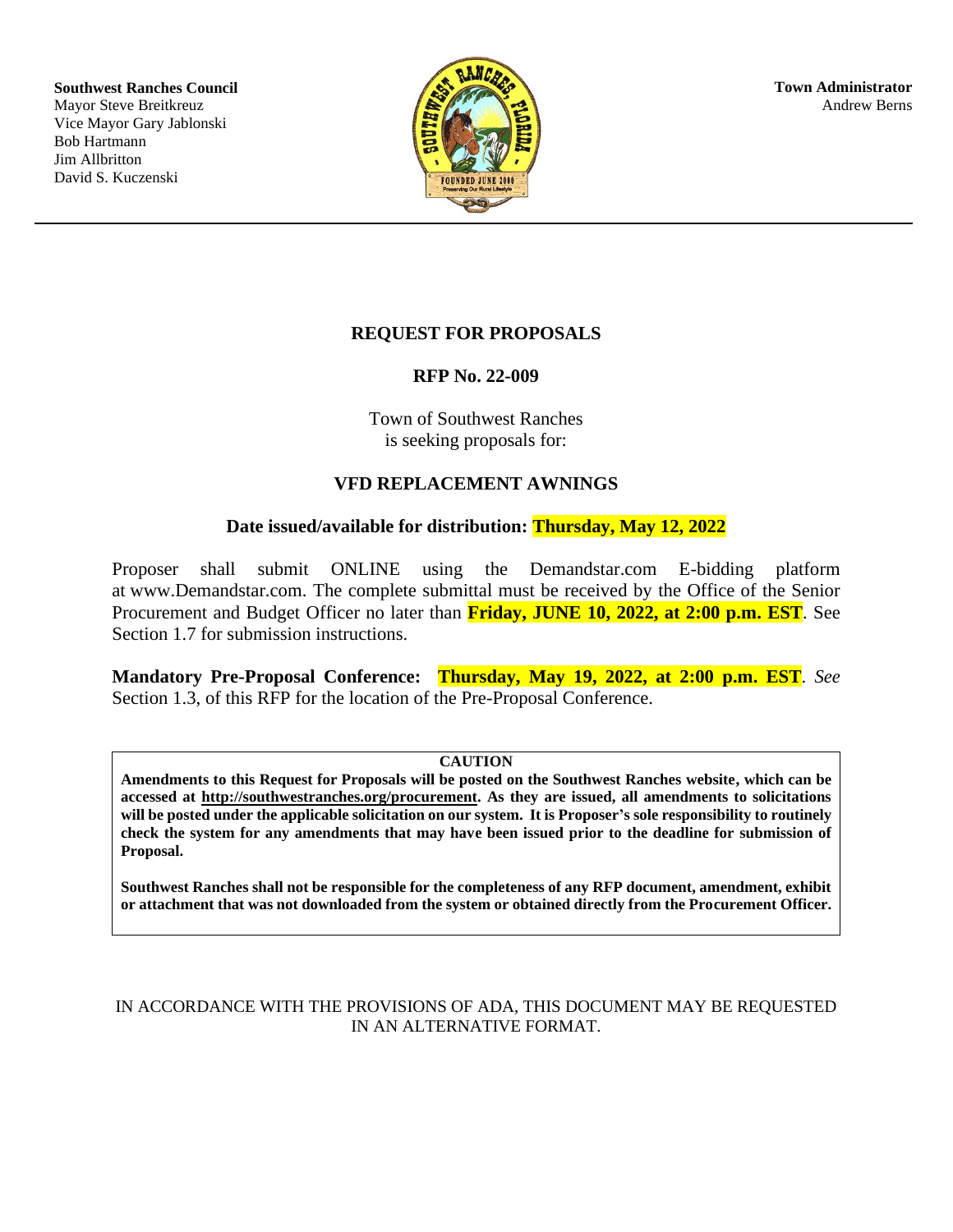### **NOTICE TO CONTRACTORS**

Sealed Proposals will be received by the Town of Southwest Ranches, Florida ("Town"), via DemandStar.com E-bidding platform ONLY, **until 2:00 p.m., EST,** and opened **Friday, JUNE 10, 2022,** for all material, labor, equipment and supplies necessary for:

#### **RFP 22-009 VFD REPLACEMENT AWNINGS**

To better manage document disbursement for the Proposal process, the Town will make Proposal documents available on the Southwest Ranches website which can be accessed at:

#### http://southwestranches.org/procurement

To review the Proposal documents for this project, go to the above URL and click on the project hyperlink. The documents for this project are also available on Demandstar.com. Contractors may then download and print the Proposal documents or contact Venessa Redman at (954) 343-7467, or e mail at vredman@southwestranches.org.

All Proposals shall be submitted in accordance with General Provisions, Section 2 and accompanied by the documentation referenced therein, at a minimum.

The **Mandatory Pre-Proposal Conference** will be held on **Thursday, May 19, 2022, at 2:00 p.m. EST,** at Town of Southwest Ranches Fire Department, 17220 Griffin Road, Southwest Ranches, FL 33331.

Proposals requested shall be set forth in the Proposal and the Proposal Form attached to and forming a part of the Specifications.

Prior to execution of a contract, Proposer shall submit to Town a copy of its non-discrimination policy, which shall be consistent with the non-discrimination requirements of the contract. In the event that Proposer does not have a written non-discrimination policy, Proposer shall be required to sign a statement affirming their non-discrimination policy conforms with Section 2.35, of the Request For Proposals.

The Town reserves the right to reject any or all Proposals.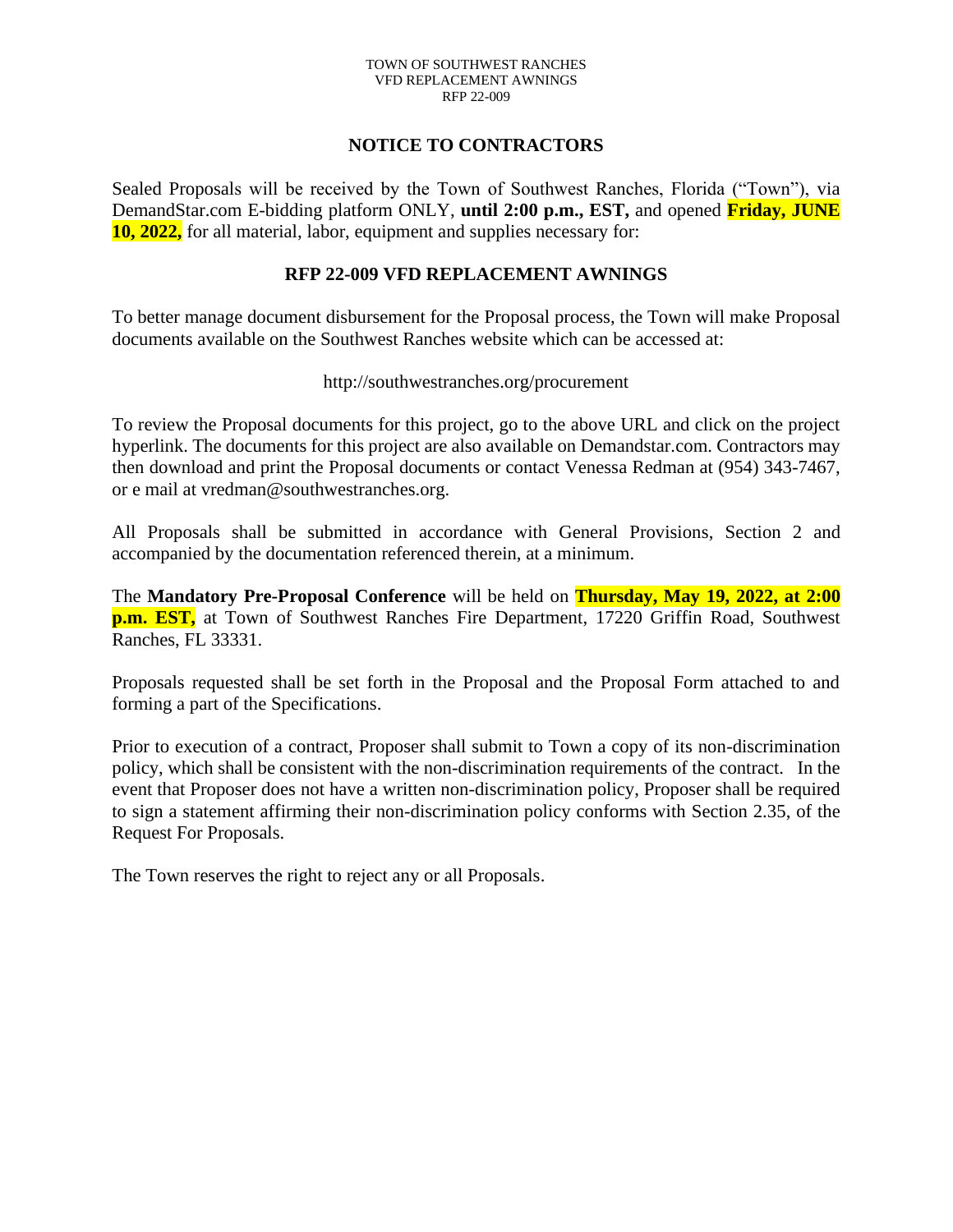# **TABLE OF CONTENTS**

| 1.1  |  |
|------|--|
| 1.2  |  |
| 1.3  |  |
| 1.4  |  |
| 1.5  |  |
| 1.6  |  |
| 1.7  |  |
| 1.8  |  |
| 1.9  |  |
| 1.10 |  |
| 1.11 |  |
| 1.12 |  |
| 1.13 |  |
|      |  |
| 2.1  |  |
| 2.2  |  |
| 2.3  |  |
| 2.4  |  |
| 2.5  |  |
| 2.6  |  |
| 2.7  |  |
| 2.8  |  |
| 2.9  |  |
| 2.10 |  |
|      |  |
|      |  |
| 2.11 |  |
| 2.12 |  |
| 2.13 |  |
| 2.14 |  |
| 2.15 |  |
| 2.16 |  |
| 2.17 |  |
| 2.18 |  |
| 2.19 |  |
| 2.20 |  |
| 2.21 |  |
| 2.22 |  |
| 2.23 |  |
| 2.24 |  |
| 2.25 |  |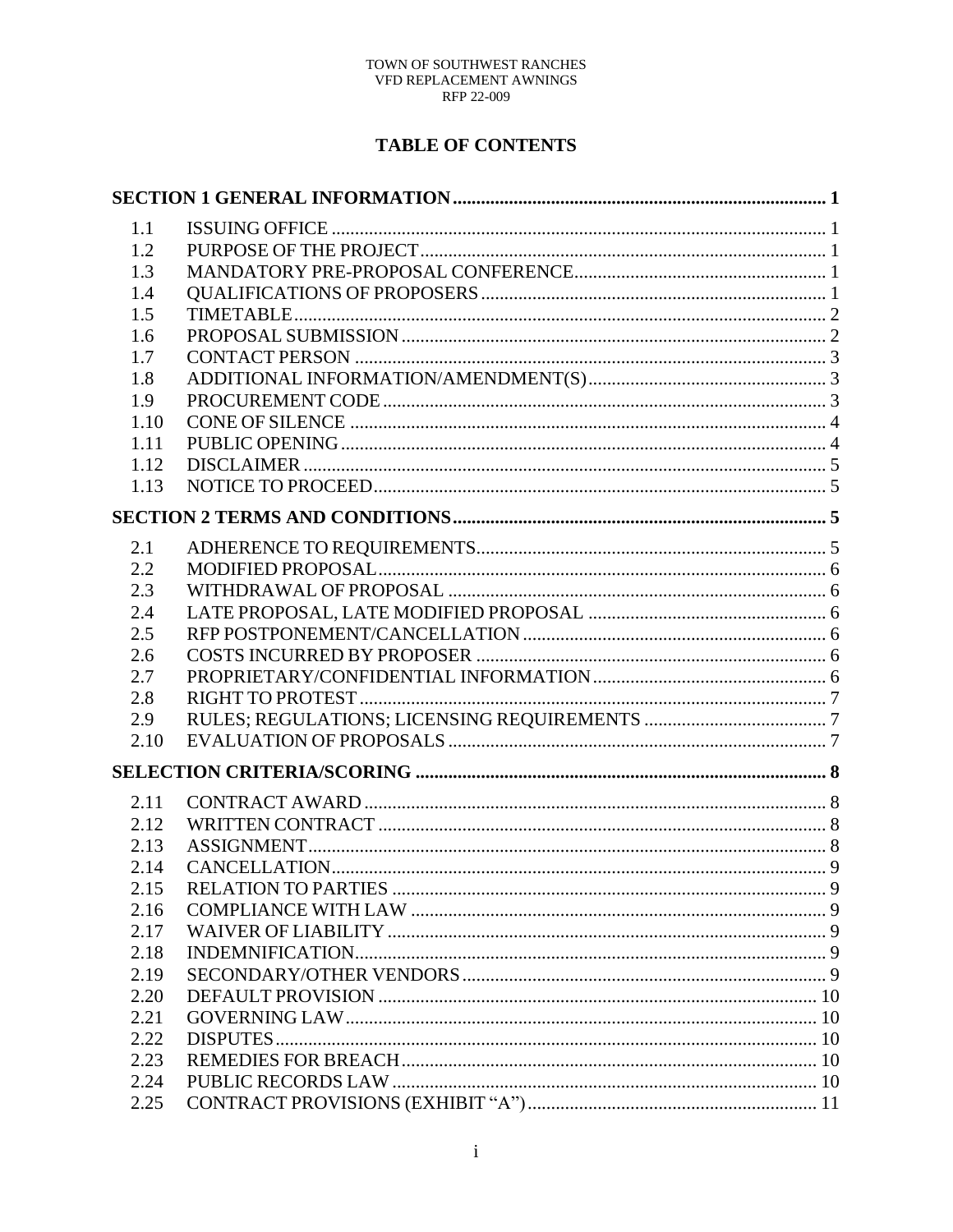### TOWN OF SOUTHWEST RANCHES

VFD REPLACEMENT AWNINGS RFP 22-009

| 2.25.1                                                            |  |
|-------------------------------------------------------------------|--|
| 2.25.2                                                            |  |
| 2.26                                                              |  |
| 2.27                                                              |  |
| 2.28                                                              |  |
| 2.29                                                              |  |
| NON-DISCRIMINATION & EQUAL EMPLOYMENT OPPORTUNITY  13<br>2.30     |  |
| 2.31                                                              |  |
| 2.32                                                              |  |
| PUBLIC ENTITY CRIMES/DENIAL OR REVOCATION OF THE RIGHT TO<br>2.33 |  |
|                                                                   |  |
|                                                                   |  |
| 3.1                                                               |  |
| 3.1.1                                                             |  |
| 3.2                                                               |  |
|                                                                   |  |
| 4.1                                                               |  |
| 4.2                                                               |  |
| 4.3                                                               |  |
| CHANGE IN THE CONTRACT PRICE OR CONTRACT TIME 16<br>4.4           |  |
|                                                                   |  |
|                                                                   |  |
| WARRANTY AND GUARANTEE; CORRECTION, REMOVAL OR<br>$4.5^{\circ}$   |  |
|                                                                   |  |
| 4.5.1                                                             |  |
| 4.5.2                                                             |  |
| 4.5.3                                                             |  |
| 4.5.4                                                             |  |
| 4.5.5                                                             |  |
| 4.5.6                                                             |  |
| 4.6 PAYMENT                                                       |  |
| 4.7                                                               |  |
|                                                                   |  |
| 5.1                                                               |  |
|                                                                   |  |
|                                                                   |  |
| APPENDIX C DISCLOSURE OF OWNERSHIP INTEREST AFFIDAVIT  24         |  |
|                                                                   |  |
| APPENDIX E SWORN STATEMENT PURSUANT TO SECTION 287.133(3)(A)      |  |
|                                                                   |  |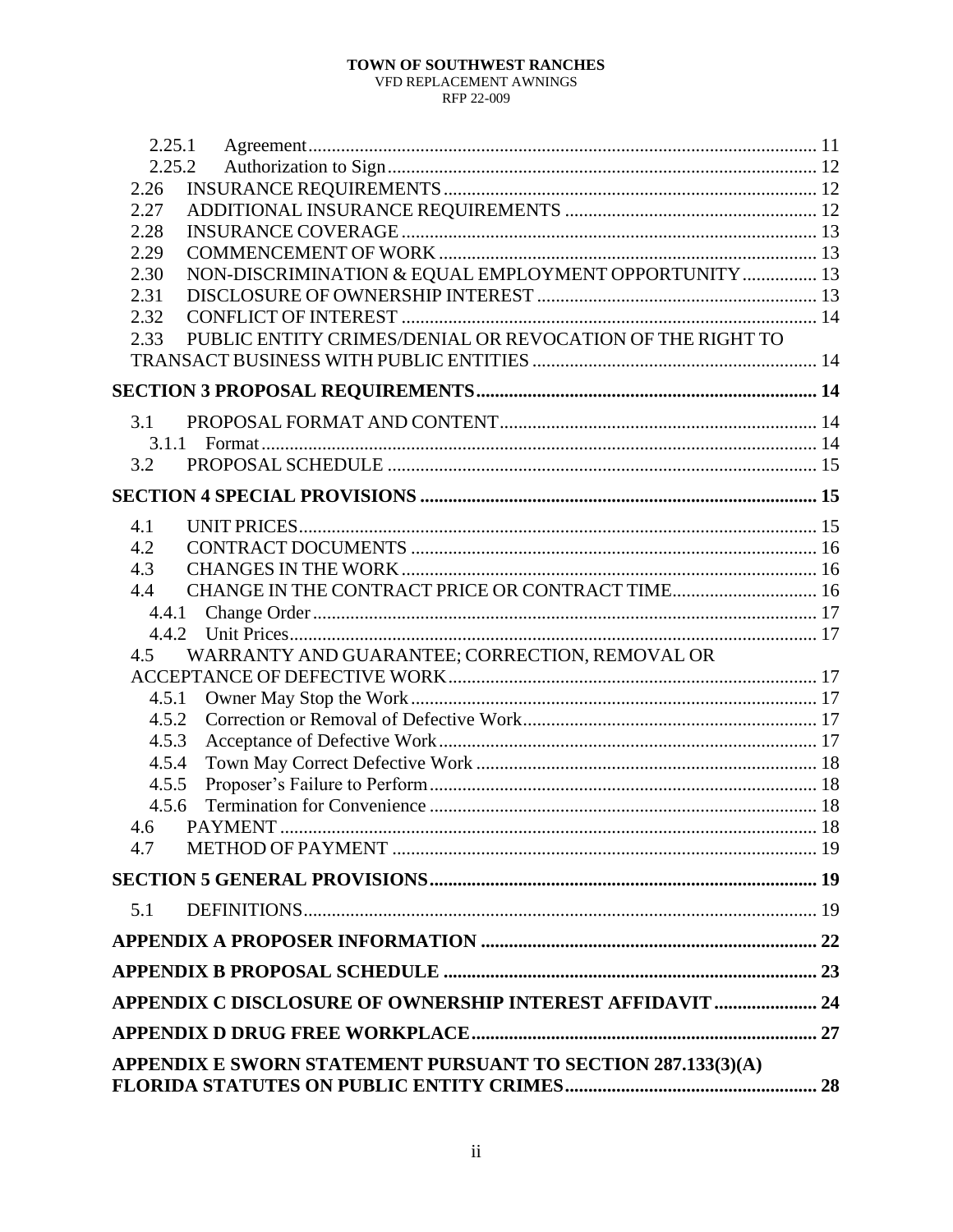| APPENDIX H PROPOSER CONFIRMATION OF QUALIFICATIONS  34            |
|-------------------------------------------------------------------|
| *APPENDIX I CERTIFICATE OF AUTHORITY (IF INDIVIDUAL / SOLE        |
| *APPENDIX J CERTIFICATE OF AUTHORITY (IF PARTNERSHIP 37           |
| *APPENDIX K CERTIFICATE OF AUTHORITY (IF CORPORATION OR LIMITED   |
| *APPENDIX L CERTIFICATE OF AUTHORITY (IF JOINT VENTURE  39        |
|                                                                   |
|                                                                   |
| APPENDIX O ACKNOWLEDGMENT OF CONFORMANCE WITH O.S.H.A.            |
| APPENDIX P PROPOSER CONFIRMATION OF QUALIFICATIONS  44            |
|                                                                   |
|                                                                   |
|                                                                   |
|                                                                   |
|                                                                   |
|                                                                   |
|                                                                   |
|                                                                   |
| APPENDIX Y OTHER FEDERAL, STATE AND LOCAL REQUIREMENTS (2 CFR 200 |
|                                                                   |
|                                                                   |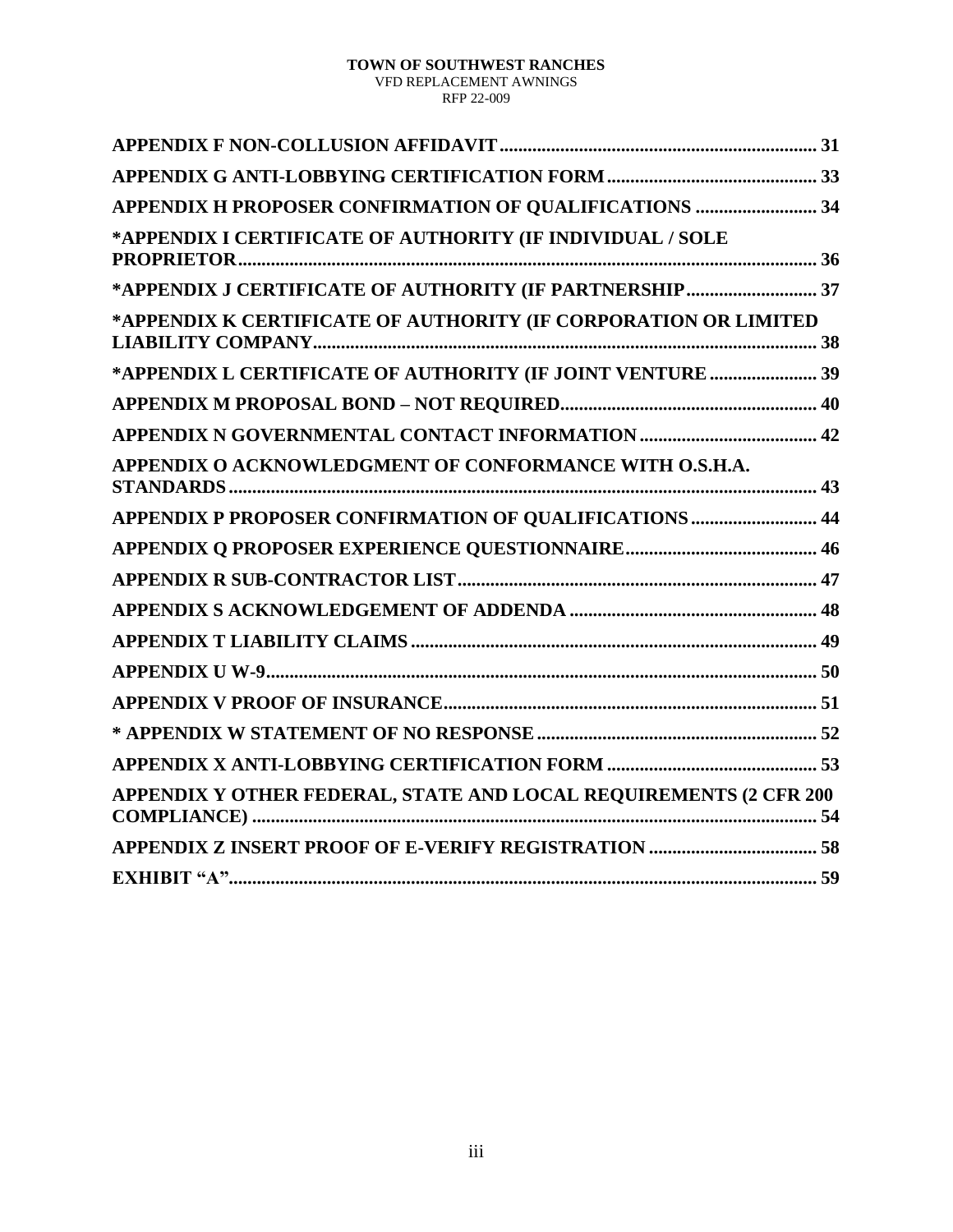#### TOWN OF SOUTHWEST RANCHES VFD REPLACEMENT AWNINGS RFP 22-009 **SECTION 1 GENERAL INFORMATION**

# <span id="page-5-1"></span><span id="page-5-0"></span>**1.1 ISSUING OFFICE**

This Request for Proposals ("RFP") is issued by the Town of Southwest Ranches, a political subdivision of the State of Florida (the "Town"), by and through its Senior Procurement and Budget Officer ("Officer"). The Officer is the *sole* point of contact concerning this RFP. All communications regarding this RFP must be done through the Officer (*See* Section 1.7, Contact Person).

# <span id="page-5-2"></span>**1.2 PURPOSE OF THE PROJECT**

The Town is soliciting proposals from qualified and experienced firms for all material, labor, tools, equipment, machinery and supplies necessary to provide Awnings at 3 stations located at the Town of Southwest Ranches Fire Department, 17220 Griffin Road, Southwest Ranches, Florida 33331.

The Final Completion shall occur no later than **sixty (60) calendar days** from date of issuance of the Notice to Proceed.

# <span id="page-5-3"></span>**1.3 MANDATORY PRE-PROPOSAL CONFERENCE**

The Mandatory Pre-bid Conference will be held at the Town of Southwest Ranches Fire Department, 17220 Griffin Road, Southwest Ranches, Florida 33331 on **Friday, May 19, 2022, at 2:00 p.m. EST**. There will be a Town representative available to answer questions relative to this RFP however, proposers should not rely on any representations, statements, or explanations other than those made by this RFP or a formal Amendment to the RFP. Any questions or comments arising subsequent to the Pre-Proposal Conference must be presented, in writing, to the Contact Person (See Section 1.7) prior to the date and time stated in the Timetable (*See* Section 1.5).

In accordance with the provisions of ADA, auxiliary aids or services will be provided upon request with at least five (5) days' notice.

# <span id="page-5-4"></span>**1.4 QUALIFICATIONS OF PROPOSERS**

Evidence that the Proposer holds appropriate licenses to perform the work subject to this Proposal, and as required by Florida Statues and local law, must be submitted along with Proposal. Proposers must also have insurance and bonding capacity sufficient to satisfy the requirements of this solicitation, as set forth herein.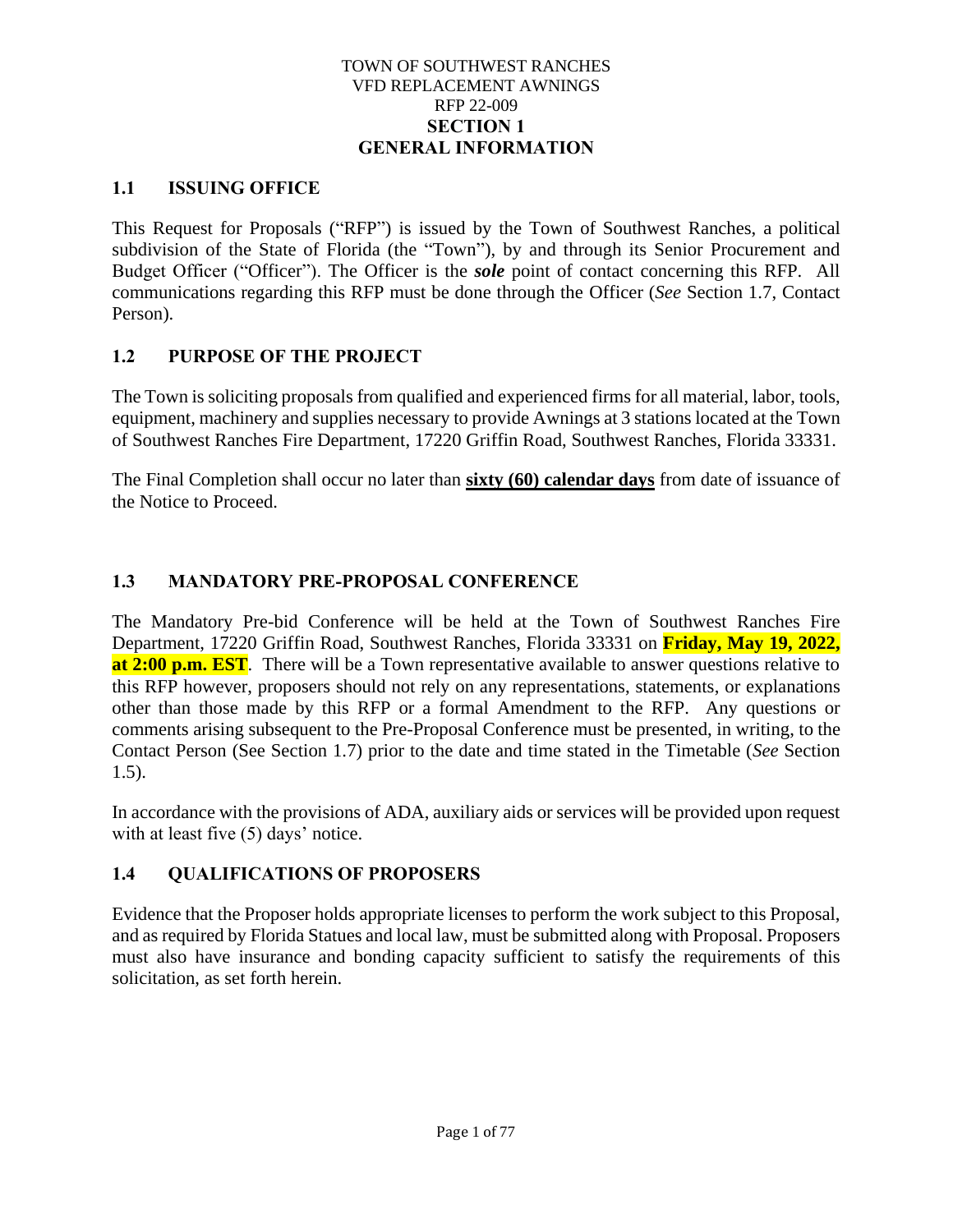# <span id="page-6-0"></span>**1.5 TIMETABLE**

The anticipated schedule and deadline for this RFP and award is as follows:

| <b>Activity</b>                               | Date, Time and Location                            |
|-----------------------------------------------|----------------------------------------------------|
| RFP available for download on website         | On or about <b>Thursday, May 12, 2022</b> , at:    |
|                                               | http://southwestranches.org/procurement or         |
|                                               | Demandstar.com                                     |
| <b>Mandatory Pre-Proposal Conference</b>      | <b>Thursday, May 19, 2022, at 2:00 p.m. EST</b>    |
| Deadline for Written Comments/Questions       | <b>Thursday, May 26, 2022, at 4:00 p.m. EST</b>    |
| <b>Response to Written Comments/Questions</b> | <b>Friday, June 3, 2022, at 2:00 p.m. EST</b>      |
| Deadline for Submission of Proposals          | <b>Friday, June 10, 2022, at 2:00 p.m. EST</b> via |
|                                               | DemandStar.com sealed E-bidding ONLY               |
| <b>Public Opening</b>                         | Friday, June 10, 2022, at 2:00 p.m. EST            |
|                                               | Bid opening may be viewed via Microsoft Teams,     |
|                                               | the link is accessible on the Town Website         |
|                                               | Calendar.                                          |
| Selection Committee meeting(s) and Oral       | To be Determined                                   |
| Presentations (if necessary)                  |                                                    |
| <b>Award Date</b>                             | To be Determined                                   |

\*The Town reserves the right to modify the timetable. Upon modification of the Timetable, notice will be provided to all proposers online via DemandStar.com and the Town website.

# <span id="page-6-1"></span>**1.6 PROPOSAL SUBMISSION**

It is anticipated that sealed bids will be opened at  $2:00$  p.m. via Microsoft Teams Meeting, which is accessible on the Town website calendar & the Demandstar.com E-Bidding platform on **Friday, June 10, 2022**.

All bids must be submitted electronically via DemandStar.com E-bidding ONLY no later than **Friday, June 10, 2022, at 2:00 p.m. EST**. The Proposal Response Forms, included in the appendix, must be signed by an officer of the proposing entity or other authorized person.

The submission of a signed Proposal by a Proposer will be considered by the Town as constituting a legal offer by the Proposer to provide services required by this RFP at the proposed price identified therein.

No proposals will be accepted after the deadline for submission of proposals or at any location other than the location designated in this RFP.

Facsimile or email submittals will not be accepted. Proposals delivered or received after **2:00 p.m. EST** on the above referenced date will not be accepted under any circumstances. Any uncertainty regarding the time a Proposal is delivered or received will be resolved against the Proposer.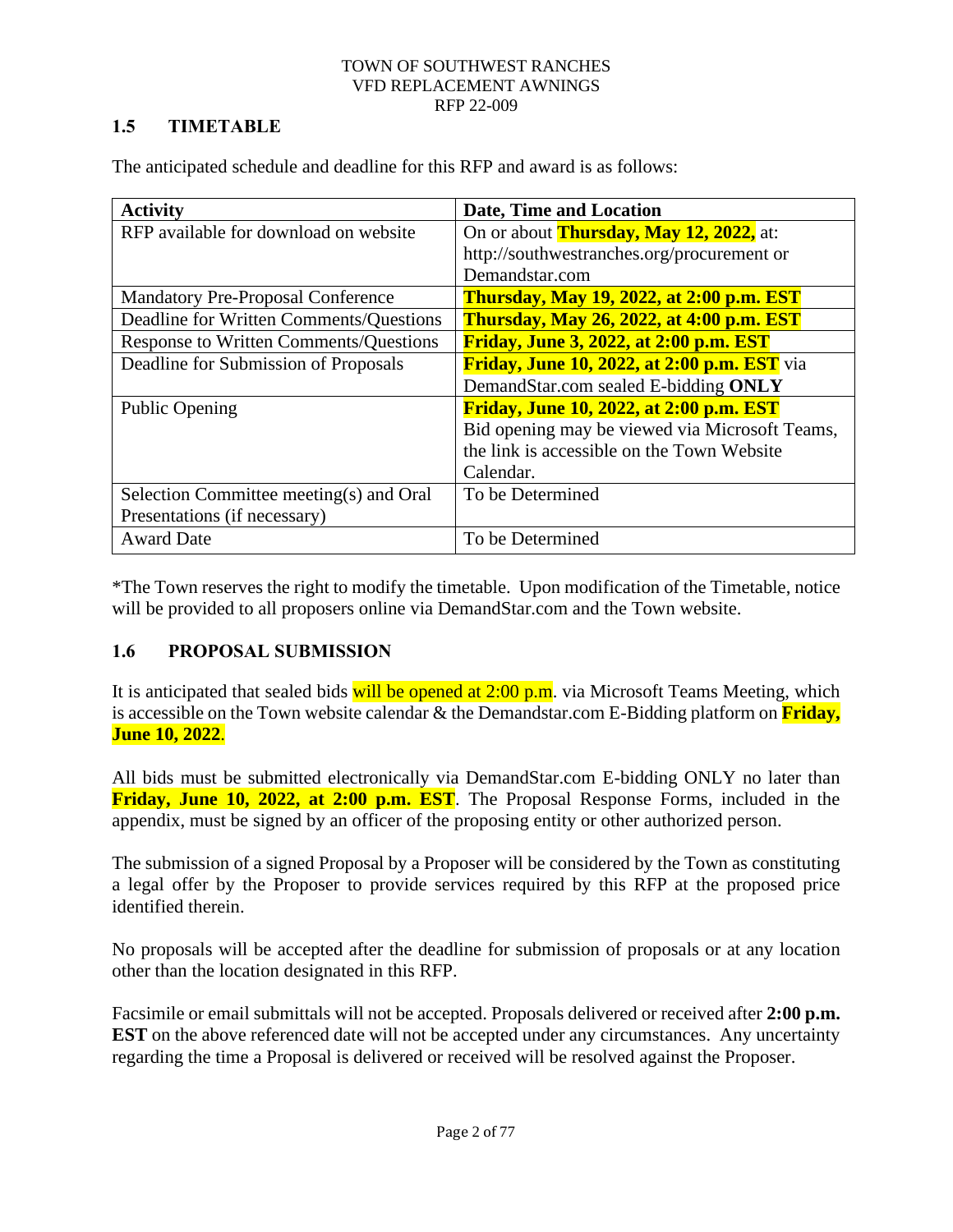# <span id="page-7-0"></span>**1.7 CONTACT PERSON**

The individual designated as "Contact Person" for this RFP is:

Venessa Redman, Sr. Procurement & Budget Officer 13400 Griffin Road Southwest Ranches, Florida 33330 Phone: 954-343-7467 Fax: (954) 434-1490 Email: vredman@southwestranches.org

# <span id="page-7-1"></span>**1.8 ADDITIONAL INFORMATION/AMENDMENT(S)**

Any questions, comments (i.e., additional information or clarifications) must be made, in writing via fax, e-mail, or U.S. Mail no later than **Thursday, May 26, 2022**, **at 4:00 p.m. EST** to the address listed in this RFP Timetable (*See* Section 1.5) or e-mail address listed for the Contact Person (*See* Section 1.7). The request must contain the RFP number, proposer's name, address, phone number, facsimile number and e-mail address.

Changes to this RFP, when necessary, will be completed by written Amendment(s) issued prior to the deadline for submission of proposals. The proposer should not rely on any representations, statements, or explanation other than those made by this RFP or in any amendment to this RFP. Where there appears to be a conflict between this RFP and any amendment issued, the last amendment issued shall prevail.

Amendments to this RFP will be posted on the Town of Southwest Ranches website which can be accessed at http://southwestranches.org/procurement/ and the DemandStar.com E-Bidding platform

It is the sole responsibility of the proposer to routinely check for any amendments which may have been issued prior to the deadline for submission of proposals. The Town shall not be responsible for the completeness of any RFP package not downloaded from this website or received directly from the Officer. A proposer may verify with the designated Contact Person (*See* Section 1.7), that proposer has received all amendments to this RFP prior to the submission of its proposal.

Proposers should not rely on any oral representations, statements, or explanations other than those made by this RFP or a formal amendment to RFP.

# <span id="page-7-2"></span>**1.9 PROCUREMENT CODE**

Article IX of the Town's Code of Ordinances establishes specific directions and guidelines for employees and agents of the Town to use in purchasing commodities and services. All requests for commodities and/or services, and all purchases shall be for a public purpose and in accordance with this code. This code provides the policies and procedures which frame the purchasing of contractual services and commodities starting with defining the procurement and proceeding through award of the contract or purchase order. The Town is committed to a system which provides quality, integrity and competition in a professional manner. Generally, purchasing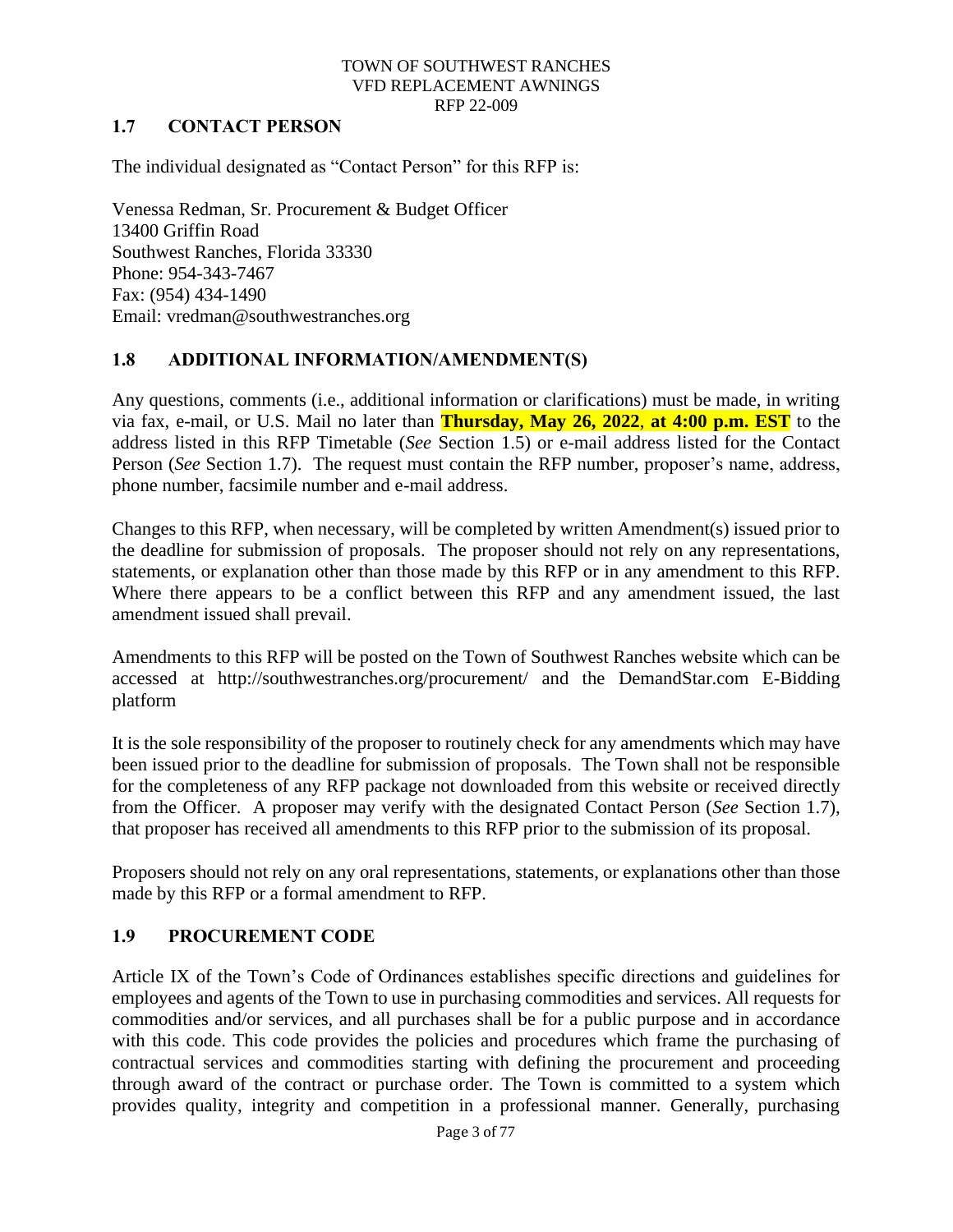procedures provide a mechanism to allow commodities and services to be purchased at the lowest possible cost, and consistent with the quality needed to meet the requirements of the town.

In addition to the procedures set forth in this code, the Town shall also adhere to the requirements of Florida Statutes, to the extent applicable to the Town.

# <span id="page-8-0"></span>**1.10 CONE OF SILENCE**

The Cone of Silence means a prohibition on any communication regarding this RFP between a potential vendor, service provider, proposer, bidder, lobbyist, or proposer and the Town Council members, the Town's professional staff, including, but not limited to, the Town Administrator and his or her staff, or any member of the Town's selection or evaluation committee and the procurement consultant. See Article IX, Sec. 2-208(c) for additional information, including permitted exceptions to the Cone of Silence.

The Cone of Silence shall be imposed at the time of the advertisement of this RFP and shall terminate at the beginning of the Town Council meeting at which the Town Administrator makes his or her written recommendation to the Town Council. However, if the Town Council refers the solicitation back to the administrator, staff or committee for further review, the Cone of Silence shall be re-imposed until such time as the administrator makes a subsequent written recommendation and commencement of the Council meeting. The Cone of Silence shall also terminate in the event the Town Administrator cancels the solicitation.

Prior to an award, violation of this the Cone of Silence shall result in the disqualification of the proposer from further consideration. Discovery of a violation after an award by a particular proposer shall render any RFP award to said proposer voidable by the town, and in the Town's sole discretion.

# <span id="page-8-1"></span>**1.11 PUBLIC OPENING**

A public opening, of sealed Proposals, will take place on **Friday, June 10, 2022, at 2:00 p.m. EST**. via Microsoft Teams Meeting, the link is accessible on the Town Website Calendar.

The identity of the Proposers shall be read aloud. However, no additional information set forth in the Proposal shall be made public until the time of a notice of an "Recommendation of Award" or 30 days from the Proposal Opening, whichever is earlier, and in accordance with Florida Statutes, Chapter 119.

After opening of Proposals, the Town will look for any unbalanced Proposals to ensure that unit prices are within industry standards and that the Proposers are not charging excessive unit prices for those items the Town will utilize. The Town intends to award a Contract to the highest ranked, responsive and responsible Proposer in accordance with the terms of this RFP and the Town's Procurement Code.

In the award of a Contract pursuant to this RFP, the services shall be provided on a "non-exclusive" basis, and the Town may utilize the services of other vendors as may be deemed necessary at the Town's discretion.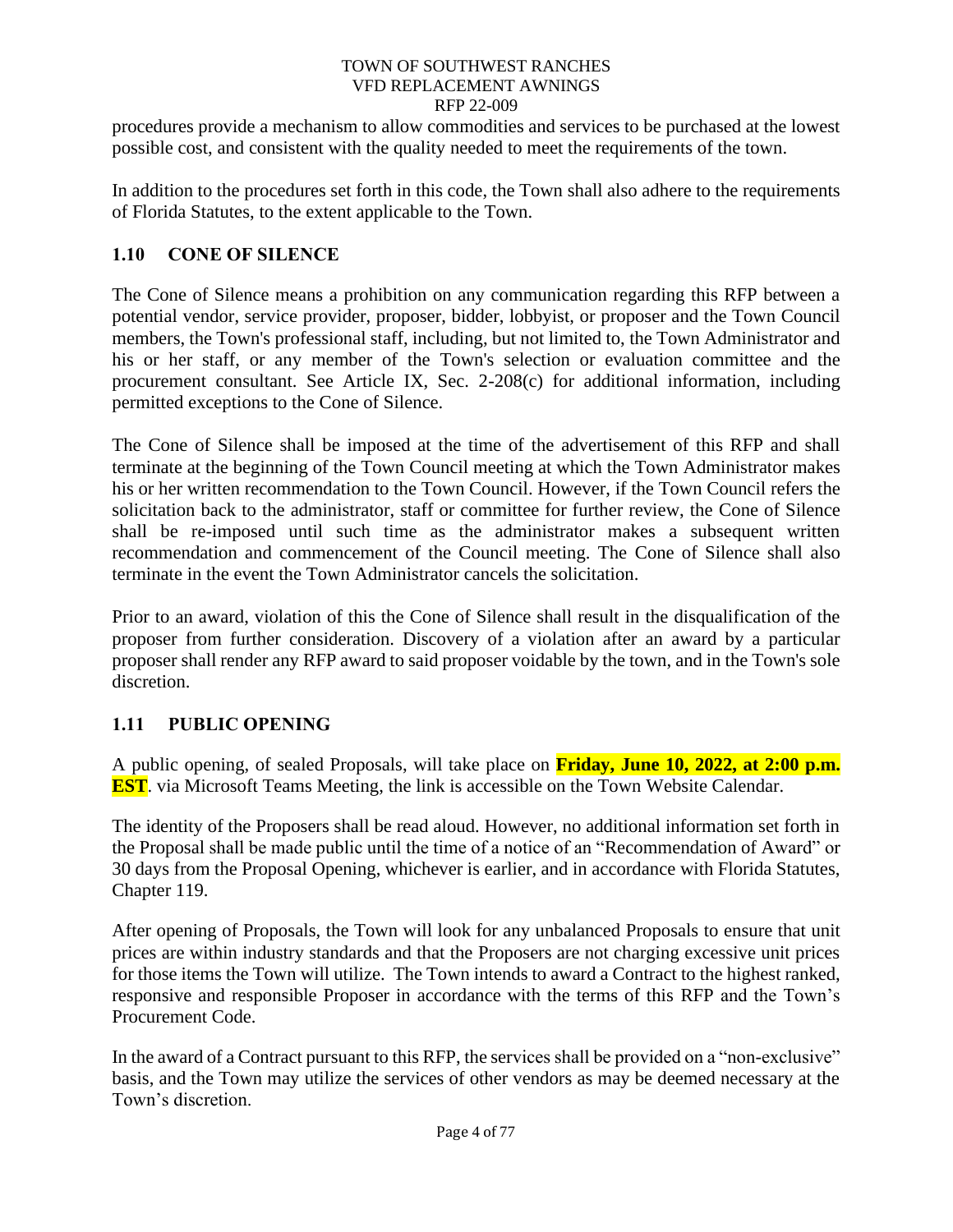# <span id="page-9-0"></span>**1.12 DISCLAIMER**

All documents and information, whether written, oral or otherwise, provided by the Town, relating to this RFP, are being provided solely as an accommodation and for informational purposes only, and the Town is not making any representations or warranties of any kind as to the truth, accuracy, or completeness of such documents or information, or as to the sources thereof. The Town shall have no liability whatsoever relating to such documents and information. Parties shall not be entitled to rely on such documents and information but shall have a duty to independently verify the accuracy of the information contained therein. Failure on the part of any proposer to examine, inspect and be knowledgeable of the terms and conditions of RFP, or any other relevant documents or matters, shall not relieve the selected proposer from fully complying with this RFP.

The Town reserves the right to reject any or all portions of any Proposal, to reject all Proposals, to waive any informality, non-material irregularity or technicality in any Proposal, to re-advertise for Proposals, or take any other such actions that may be deemed to be in the best interest of the Town.

No guarantee or warranty is given or implied by the Town regarding the minimum or total amount of services that may be purchased from the contract or award. The quantities and frequencies provided herein, are for proposal purposes only and, will be used for tabulation and presentation of the Proposal. The Town reserves the right to increase or decrease service quantities and frequencies, as deemed necessary to serve the best interests of the Town.

# <span id="page-9-1"></span>**1.13 NOTICE TO PROCEED**

It is recommended that Proposer attend a Mandatory pre-proposal conference (*See* Section 1.5).

Proposer shall be instructed to commence work by written instructions by the Town Administrator or his designee by issuance of a Notice to Proceed. The Notice(s) to Proceed will not be issued until proposer submits to the Town all required bonds, insurance certificates and/or other documents and after execution of the Contract by both parties.

Proposer shall furnish sufficient forces and equipment and shall work such hours, including overtime operations, as may be necessary to timely perform the work in accordance with the Agreement. If proposer falls behind the progress schedule, Proposer shall take such steps as may be necessary to improve its progress by increasing the number of shifts, overtime operations, and days of work as may be required, at no additional cost to the Town.

# **SECTION 2 TERMS AND CONDITIONS**

# <span id="page-9-3"></span><span id="page-9-2"></span>**2.1 ADHERENCE TO REQUIREMENTS**

Proposer guarantees its commitment, compliance, and adherence to all requirements of this RFP by submission of its proposals.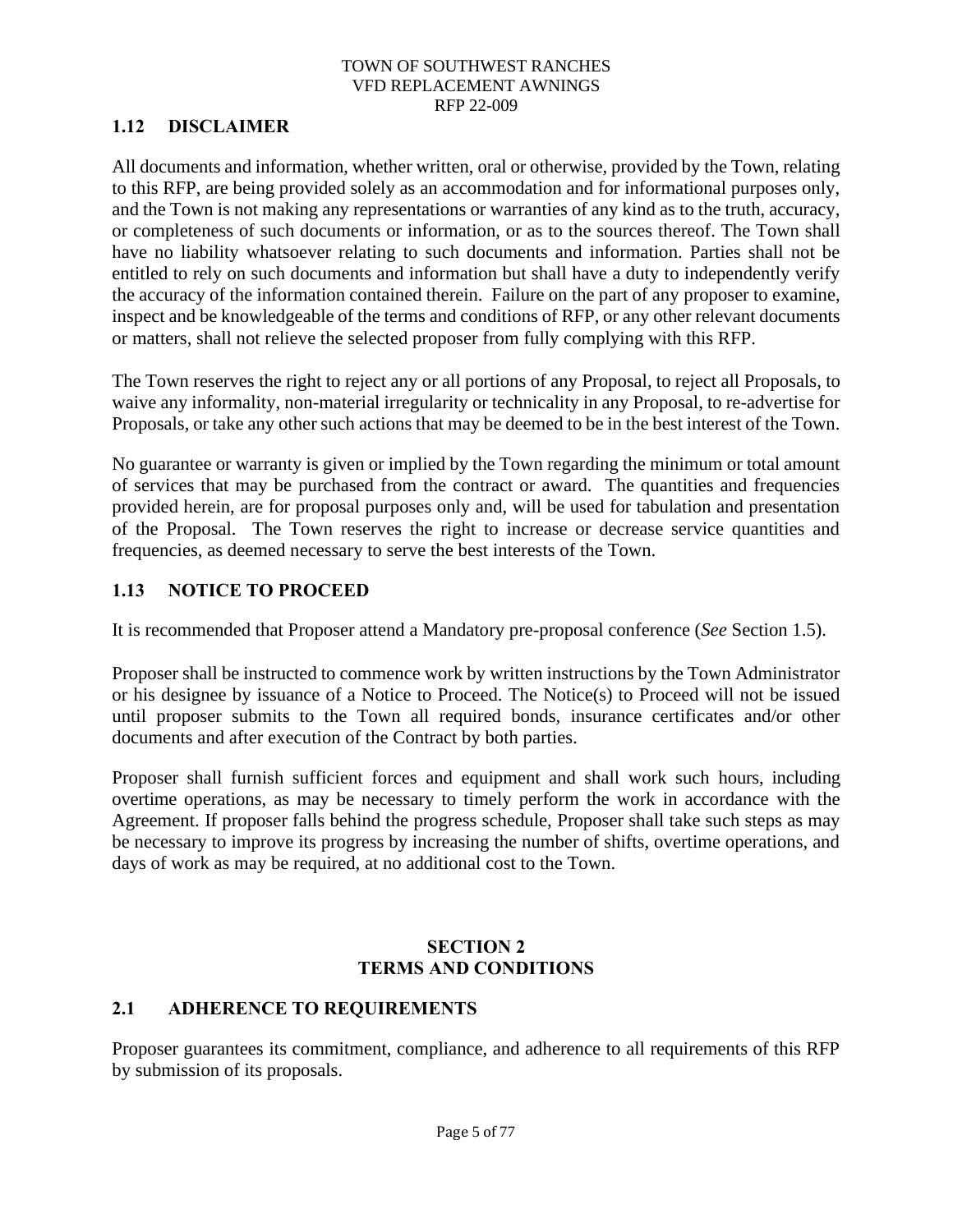# <span id="page-10-0"></span>**2.2 MODIFIED PROPOSAL**

Proposer may submit a modified proposal to replace all or any portion of a previously submitted proposal until the deadline for submission of proposals specified in the RFP Timetable (*See*  Section 1.5). The Town will only consider the latest proposal submitted.

### <span id="page-10-1"></span>**2.3 WITHDRAWAL OF PROPOSAL**

A Proposal may be withdrawn, only by written notification to the Town, prior to the opening of Proposals (*See* Section 1.5). After the opening of Proposals, they shall be irrevocable for a period of one hundred and twenty (120) days. Unless withdrawn, as provided in this section, a Proposal shall be irrevocable until the time that a Contract is awarded. Proposers who unilaterally withdraw a Proposal, without permission of the Town, prior to the expiration of one hundred and twenty day (120) time-frame may be debarred and are subject to forfeiture of the Proposal Security.

# <span id="page-10-2"></span>**2.4 LATE PROPOSAL, LATE MODIFIED PROPOSAL**

Proposals and/or modifications to proposals received after the deadline for submission of proposals specified in the RFP Timetable (*See* Section 1.5) shall not be considered.

# <span id="page-10-3"></span>**2.5 RFP POSTPONEMENT/CANCELLATION**

Notwithstanding any provision of this RFP to the contrary, the Town, in its sole and absolute discretion, shall have the right to reject any and all, or parts of any and all proposals; commence a new solicitation process; postpone or cancel this RFP process; and/or waive any non-material irregularities in this RFP or the proposals received as a result of this RFP. In addition, the Town of Southwest Ranches Town Council may reject any proposal prior to award.

Failure on the part of the awarded Proposer to comply with the terms of this RFP, to execute and deliver any required Contract Documents, bonds, and insurance, will result in the cancellation or rescission of the award, and a forfeiture of the Proposal security. In that event, the Town may proceed to award the contract to the next highest ranked, responsive and responsible Proposer, or to re-advertise the project, in its sole discretion

# <span id="page-10-4"></span>**2.6 COSTS INCURRED BY PROPOSER**

All expenses incurred with the preparation and submission of a proposal to the Town, or any work performed in connection therewith, shall be borne by the proposer.

# <span id="page-10-5"></span>**2.7 PROPRIETARY/CONFIDENTIAL INFORMATION**

Proposer is hereby notified that all information submitted as part of, or in support of, proposals will be available for public inspection after the opening of proposals, in compliance with Chapters 119 and 286, Florida Statutes, popularly known as the "Public Records Law" and the "Government in the Sunshine Law" respectively.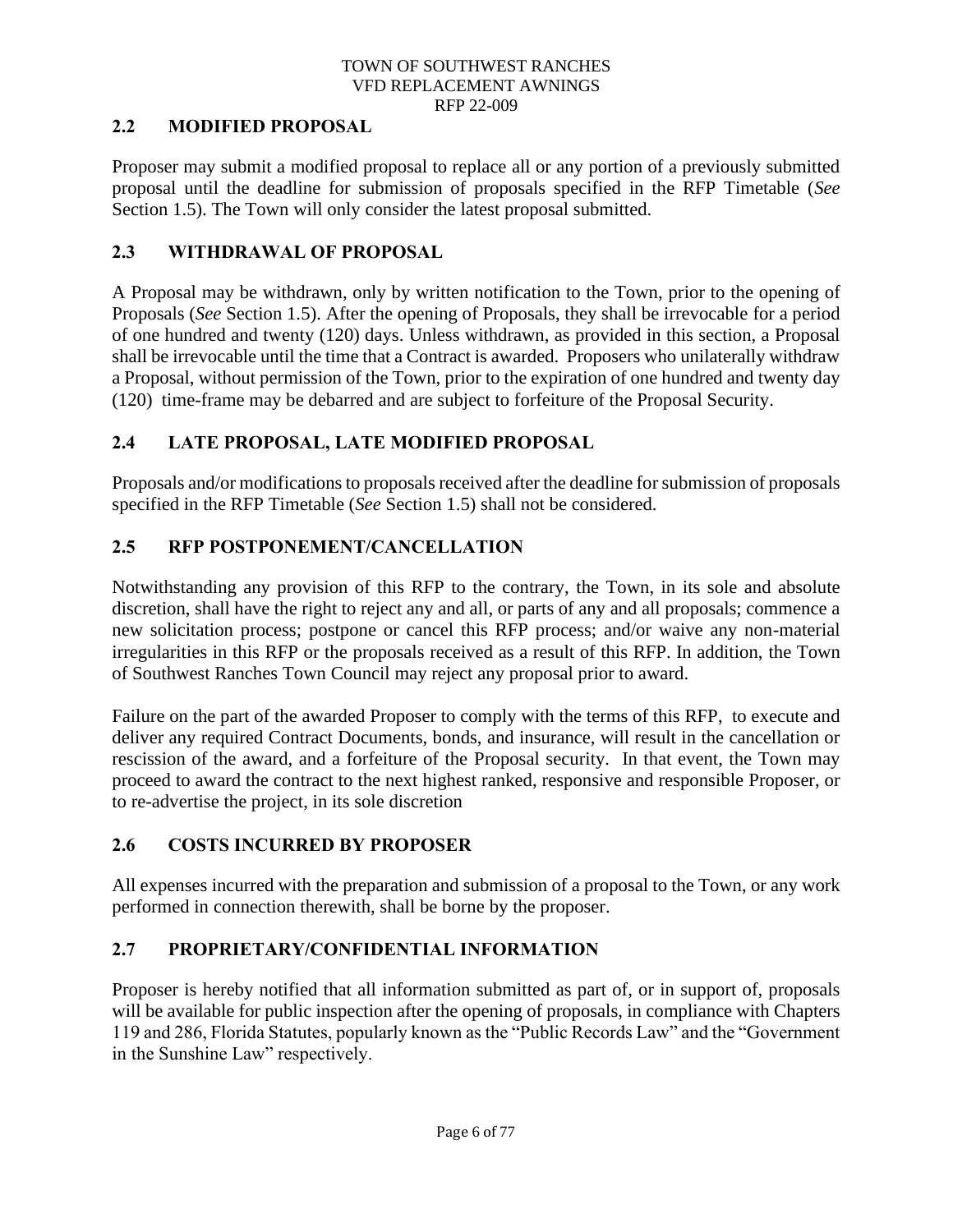# <span id="page-11-0"></span>**2.8 RIGHT TO PROTEST**

For purposes of this RFP, the term "Purchasing Code" shall mean Chapter 2, Article IX, of the Town of Southwest Ranches Code. Ordinance 22-005 is hereby incorporated into this RFP by reference ("Bid Protest"). By responding to this RFP, the proposer agrees that the Bid Protest procedures set forth in the Code are applicable to this RFP and shall comply with said procedures.

Any proposer may protest a recommendation of award, by submitting a written protest within five (5) business days after posting the Notice of Award Recommendation. Protests must be submitted in writing, addressed to the Senior Procurement and Budget officer at 13400 Griffin Road, Southwest Ranches, FL 33330 and delivered via hand delivery, or mail.

# <span id="page-11-1"></span>**2.9 RULES; REGULATIONS; LICENSING REQUIREMENTS**

Proposer shall comply with all laws, ordinances and regulations applicable to the services contemplated herein, including, but not limited to, those applicable to conflict of interest and collusion. Proposer is presumed to be familiar with all federal, state and local laws, ordinances, codes and regulations which may in any way affect the services offered, including, but not limited to, Executive Order No. 11246 entitled "Equal Employment Opportunity" as amended by Executive Order No. 11375, and as supplemented by the Department of Labor Regulations (41 CFR, Part 60).

The Town, at its discretion, reserves the right to inspect Proposer's facilities to determine their capability of meeting the requirements of this RFP and the Contract Award. Also, price, responsibility, and responsiveness of Proposer, including the financial position, experience, staffing, equipment, materials, references of Proposer, and past history of service by Proposer to the Town and/or with other units of state, and/or local government in Florida, or comparable private entities, may be taken into consideration in the award of a Contract. If the project involves services or costs based upon a unit price or ongoing services, the Town reserves the right to reduce the level of service, within its sole discretion.

# <span id="page-11-2"></span>**2.10 EVALUATION OF PROPOSALS**

Proposals will be evaluated by the Selection Committee (the "SC") process. The SC will evaluate and rank the Proposals received in accordance with the requirements of this RFP and the Town's Procurement Code. The SC will analyze Proposals to ensure that unit prices are within industry standards and that the Proposers are not charging excessive unit prices. The SC may require an interview or presentation to assist their evaluation of the services and prices being offered.

| <b>Evaluation Criteria</b> |                                                            | <b>Points</b> |
|----------------------------|------------------------------------------------------------|---------------|
|                            | Price (Proposal Forms);                                    | 60            |
| 2.                         | Quality of product proposed                                | <b>20</b>     |
| 4.                         | Past and present performance with government.              | 10            |
|                            | Additional features & value outside scope of work included | 10            |
|                            | <b>TOTAL POINTS</b>                                        | 100           |

Proposals shall be evaluated based on the following point system: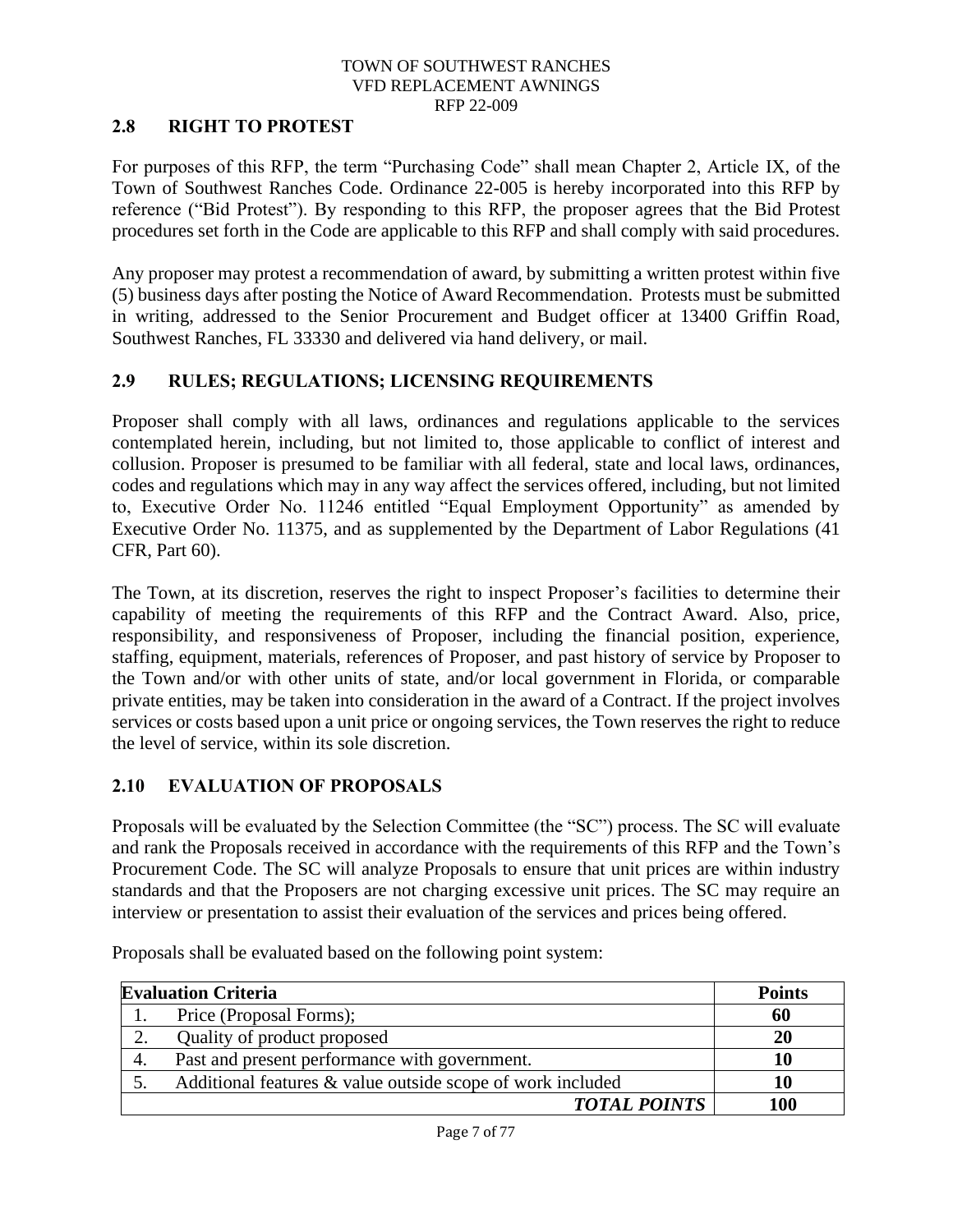### <span id="page-12-0"></span>**SELECTION CRITERIA/SCORING**

#### *Price (To be submitted in a separately sealed envelope) (60 Points)*

- Cost structure (up-front /initial costs);
- Cost structure (hourly rate for additional services).

### *Quality (20 Points)*

- Clear outline in point form of all requirements of scope of services to be provided.
- Requesting high grade material of same color. Seams should have flaps disallowing rain intrusion.

### *Past and Present performance, Client References (10 Points)*

- Feedback from current and past clients. Letters of reference preferred.
- A brief description of an unforeseen problem solved when implementing similar awnings.

#### *Additional features, and value outside scope of work included in proposal (10 Points)*

■ Quality, professionalism, and conciseness of letter of any supplemental submission and/or oral presentations.

#### <span id="page-12-1"></span>**2.11 CONTRACT AWARD**

The Town intends to award a contract to the highest ranked, responsive and responsible Proposer whose Proposal meets the requirements of this RFP, and in accordance with the Town's Procurement Code.

The Town reserves the right to award the Contract on a split order basis, group by group, or item by item, or such combination as will best serve the interests of the Town. Final determination and award of Contract shall be made by the Town Council.

In the award of a Contract, the services shall be provided on a "non-exclusive" basis, and the Town may utilize the services of other vendors as may be deemed necessary at the Town's discretion.

### <span id="page-12-2"></span>**2.12 WRITTEN CONTRACT**

The successful Proposer shall be required to enter into a written Contract with the Town, the Contract form shall be prepared by the Town, and shall incorporate the terms of this RFP, the accepted Proposal, and include a termination for convenience clause and other terms which may be required by the Town or its Procurement Code, and acceptable to the Town Council. The Contract shall be substantially in the form attached to this RFP, as Exhibit A. No Work shall be performed or payment due unless a written Contract is fully executed and has been approved by the Town Council.

# <span id="page-12-3"></span>**2.13 ASSIGNMENT**

This RFP and any contract awarded pursuant hereto shall be binding upon and shall inure to the benefit of the Town and to any and all of its successors and assigns, whether by merger,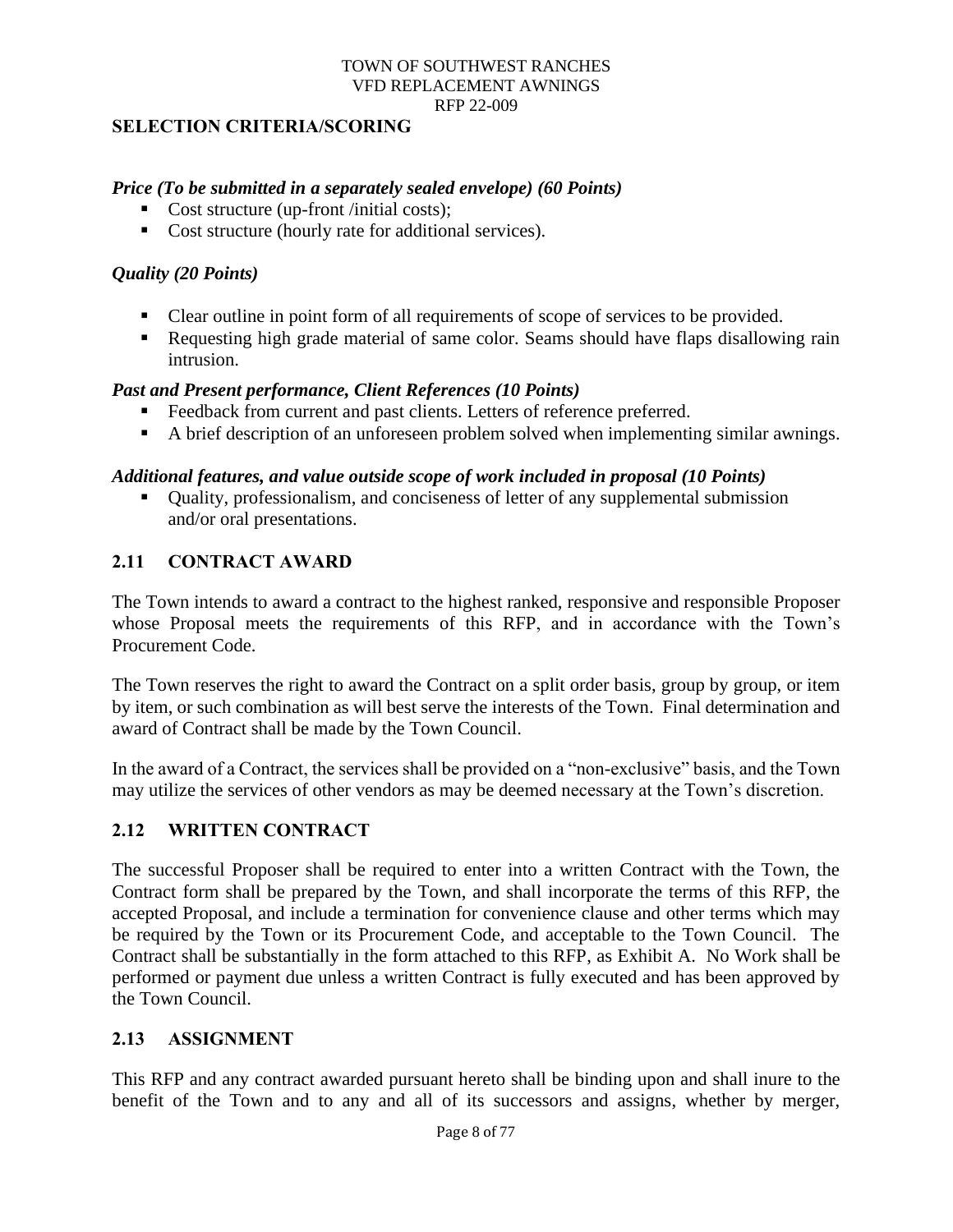consolidation, and transfer of substantially all assets or any similar transaction. Notwithstanding the foregoing, the Contract is personal to the Proposer, and Proposer may not, either directly or indirectly, assign its rights or delegate its obligations to the Town hereunder without first obtaining the Town's consent in writing. Any such attempted assignment or delegation shall be deemed of no legal force and effect whatsoever.

# <span id="page-13-0"></span>**2.14 CANCELLATION**

Failure on the part of the awarded Proposer to comply with the terms of this RFP and to execute and deliver any required Contract Documents and insurance, will result in the cancellation or rescission of the award. In that event, the Town may proceed to award the Contract to the responsive and responsible Proposer with the next highest ranking by the selection committee, or to re-advertise the RFP, in its sole discretion.

# <span id="page-13-1"></span>**2.15 RELATION TO PARTIES**

It is understood and agreed that nothing contained in this RFP or the Contract shall be deemed to create a partnership or joint venture with the Town. Proposer shall be in the relation of an independent contractor and is to have entire charge, control and supervision of the Work to be performed hereunder.

# <span id="page-13-2"></span>**2.16 COMPLIANCE WITH LAW**

Proposer shall comply with all applicable laws, regulations and ordinances of any Federal, State, or Local Governmental authority having jurisdiction, with respect to this RFP and any contract awarded, and shall obtain and maintain any and all material permits, licenses, approvals and consents necessary for the lawful conduct of the activities contemplated hereunder.

# <span id="page-13-3"></span>**2.17 WAIVER OF LIABILITY**

The Town shall not in any way be answerable or accountable for any violations of applicable laws or for any injury, loss or damage arising from the negligence, acts or omissions of Proposer or any one of its employees, subcontractors or agents, or anyone else for whose actions Proposer may be responsible.

# <span id="page-13-4"></span>**2.18 INDEMNIFICATION**

To the fullest extent permitted by Florida law, including Florida Statutes, Section 725.06, Proposer hereby agrees to and shall indemnify, defend and hold harmless the Town, its officers and employees, from liabilities, damages, losses, costs, and expenses including, but not limited to, reasonable attorneys' fees (at both the trial and appellate levels), to the extent caused by the negligence, recklessness, or intentional wrongful misconduct of Proposer and persons employed or utilized by Proposer in the performance of the Contract or anyone else for whose actions Proposer may be responsible, regardless of the partial fault of any party indemnified hereunder.

# <span id="page-13-5"></span>**2.19 SECONDARY/OTHER VENDORS**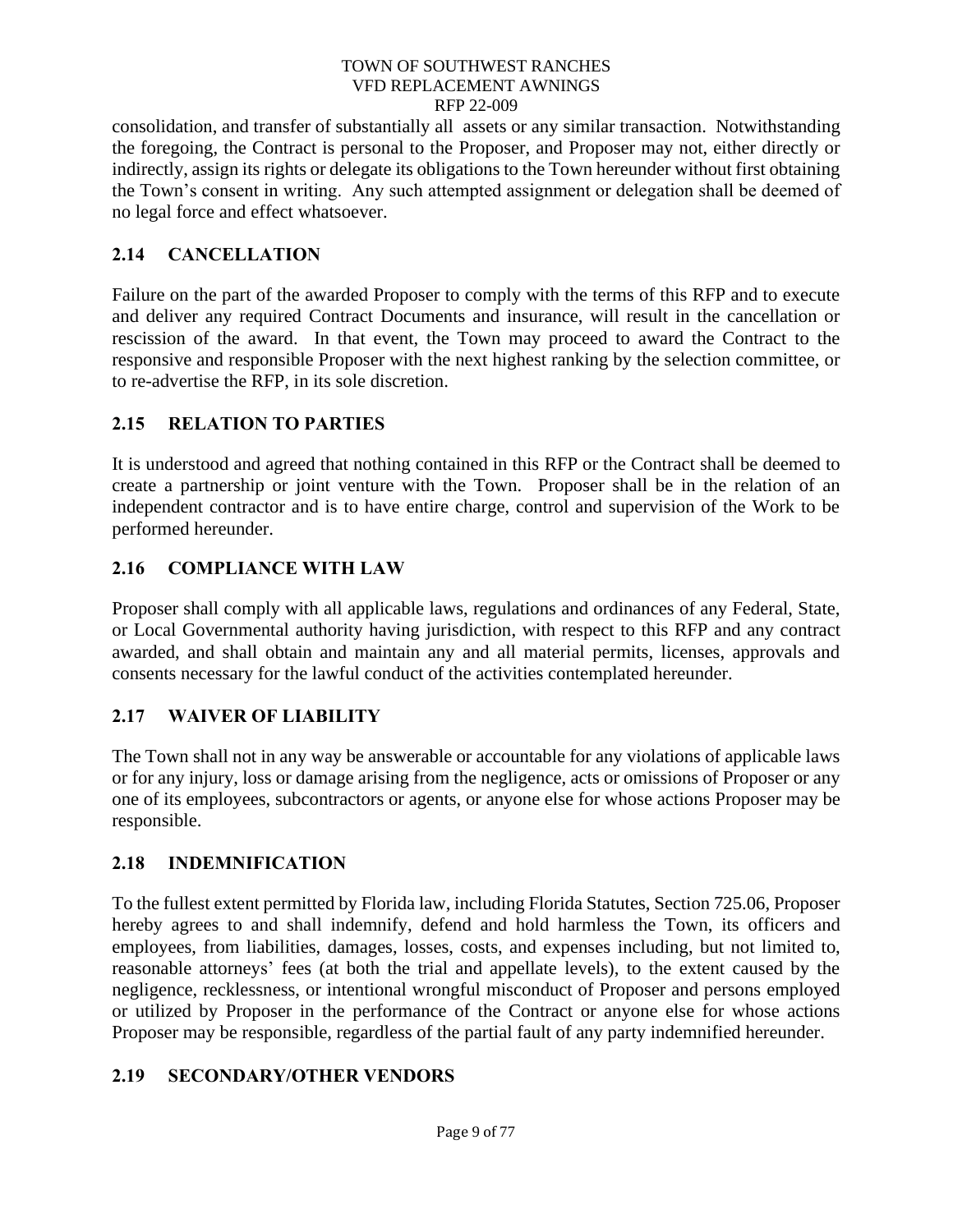The Town reserves the right, in the event the primary vendor cannot provide an item(s) or service(s) in a timely manner as requested, to seek other sources without violating the intent of the RFP or any contract awarded.

# <span id="page-14-0"></span>**2.20 DEFAULT PROVISION**

In case of default by Proposer, the Town may procure the articles or services from other sources and hold Proposer/Contractor responsible for any excess costs occasioned or incurred thereby.

# <span id="page-14-1"></span>**2.21 GOVERNING LAW**

The validity of this RFP and the Contract awarded and the interpretation and performance of all of their respective terms shall be construed and enforced in accordance with the laws of the State of Florida. The location of any action or proceeding commenced under, pursuant, or relating to this RFP or the Contract shall be in the State Courts of Florida located in Broward County, Florida.

# <span id="page-14-2"></span>**2.22 DISPUTES**

After an award of the Contract, disputes shall be resolved as set forth in the Contract form which is attached to this RFP, as Exhibit A. Any default under this RFP shall subject Proposer to liability for any and all damages to Town caused thereby. Proposer agrees to reimburse Town for all costs and expenses, including attorney's fees and costs, incurred by the Town by reason of such default whether or not suit is brought, and in any litigation commenced, at both the trial and appellate levels.

# <span id="page-14-3"></span>**2.23 REMEDIES FOR BREACH**

Should the selected proposer fail to perform after Contract execution, the Town shall notify Proposer in writing of such failure to perform and Proposer shall have fourteen (14) days to cure such failure or such shorter time as may be set forth in the Contract. If Proposer fails to cure, then the Town shall have the right to immediately terminate the Contract for cause. In that event, the Town shall also be free to sue Proposer for damages, in addition to any other right or remedy that it may have under the Contract, at law or in equity. Nothing herein shall be construed as precluding the Town's right to terminate the Contract for convenience, and as set forth in the Contract.

# <span id="page-14-4"></span>**2.24 PUBLIC RECORDS LAW**

The Town is subject to Chapter 119, Florida Statutes, "Public Records Law." No claim of confidentiality or proprietary information, in all or any portion, of a response will be honored unless a specific exemption from the Public Law exists and is cited in the response. An incorrectly claimed exemption does not disqualify the firm, only the exemption claimed. Proposer acknowledges the public shall have access, at all reasonable times, to all documents and information pertaining to the Town's contracts, subject to the provisions of Chapter 119, Florida Statutes, and agrees to allow access by the Town and the public to all documents subject to disclosures under applicable law.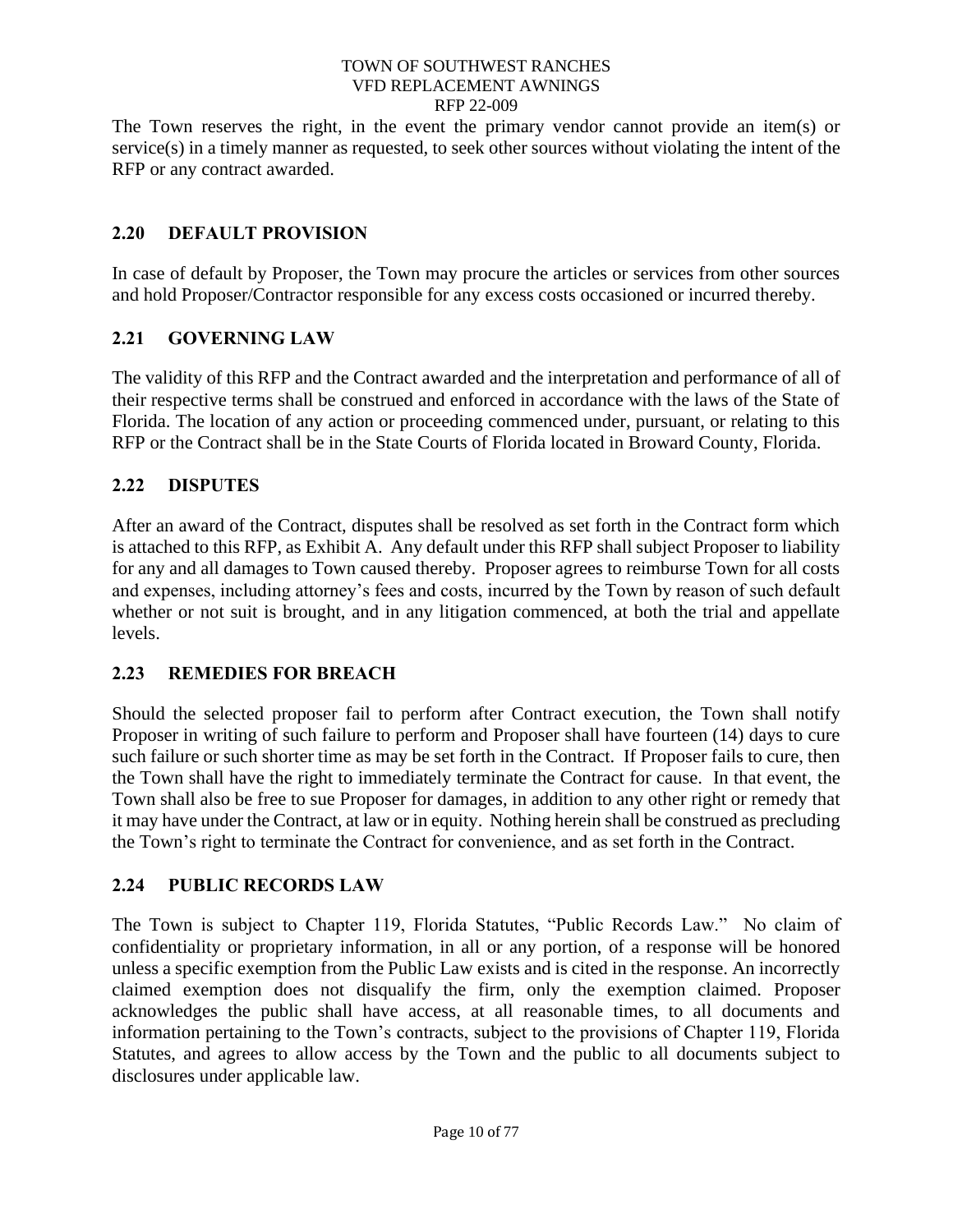In accordance with Florida Statutes, 119.071(1)(b)(2) Sealed bids, proposals, or replies received by an agency pursuant to a competitive solicitation are exempt from public disclosure until such time as the agency provides notice of an intended decision or until 30 days after opening the bids, proposals, or final replies, whichever is earlier. To the extent that Proposer has been provided access to or has received security sensitive information, as defined by Florida Statutes, Section 119.071, and/or has executed a Confidential Information Acknowledgement and Agreement as part of the RFP process, Proposer shall keep and maintain the security-sensitive information as confidential and exempt from public disclosures, as required by Florida Statutes.

Proposer agrees to keep and maintain public records required by the Town to perform the service in Proposer's possession or control in connection with Proposer's performance under this RFP and any Contract awarded, and upon the request from the Town's custodian of public records, to provide the Town with a copy of the requested records or allow the records to be inspected or copied within a reasonable amount of time at a cost that does not exceed the cost provided in Chapter 119 or as otherwise provided by law. Proposer shall ensure that public records that are exempt or confidential and exempt from public records disclosure requirements are not disclosed, except as authorized by law for the duration of the contract term and following completion of the Contract, if Proposer does not transfer the records to the Town.

Upon completion of the Contract, Proposer agrees, at no cost to the Town, to transfer to the Town all public records in possession of Proposer or keep and maintain public records required by the Town to perform the service. If Proposer transfers all public records to the Town upon completion of the Contract, Proposer shall destroy any duplicate public records which are exempt or confidential and exempt from public records disclosure requirements. If Proposer keeps and maintains public records upon completion of the Contract, Proposer shall meet all applicable requirements for retaining public records. All records stored electronically must be provided to the Town, upon request from the Town's custodian of public records, in a format that is compatible with the information technology system of the Town.

Proposer's failure or refusal to comply with the provisions of this section shall result in the immediate termination for cause of the Contract by the Town.

IF THE PROPOSER HAS QUESTIONS REGARDING THE APPLICATION OF CHAPTER 119, FLORIDA STATUTES, TO PROPOSER'S DUTY TO PROVIDE PUBLIC RECORDS RELATING TO THIS CONTRACT, CONTACT THE CUSTODIAN OF PUBLIC RECORDS AT PHONE: (954) 434-0008; EMAIL: RMUNIZ@SOUTHWESTRANCHES.ORG; RUSSELL MUNIZ, ASSISTANT TOWN ADMINISTRATOR/TOWN CLERK, TOWN OF SOUTHWEST RANCHES, 13400 GRIFFIN ROAD, SOUTHWEST RANCHES, FLORIDA, 33330.

# <span id="page-15-0"></span>**2.25 CONTRACT PROVISIONS (EXHIBIT "A")**

<span id="page-15-1"></span>2.25.1 Agreement. The selected proposer will be required to execute a contract in a form and substance similar to the attached example agreement (Exhibit "A"), subject to negotiated exceptions.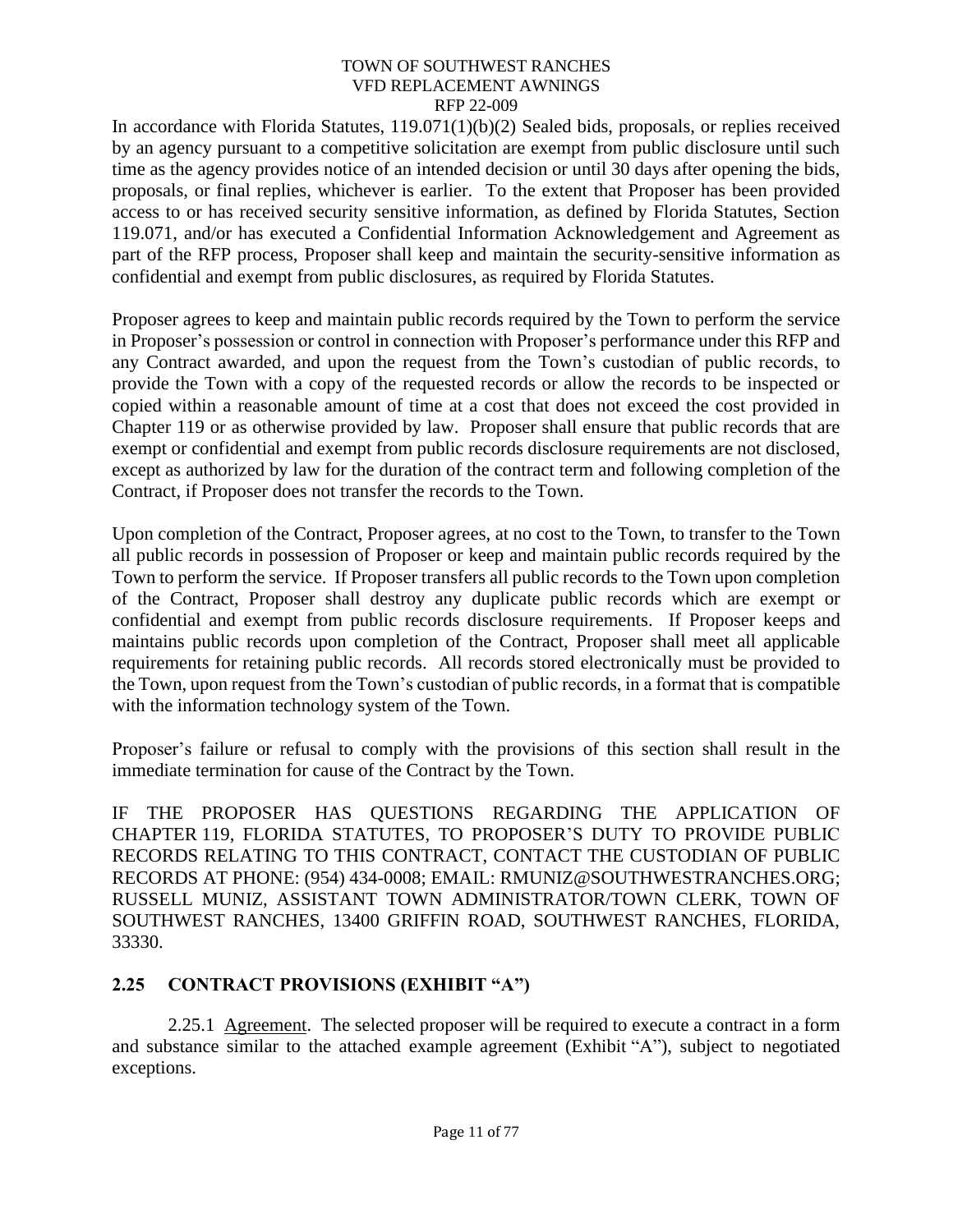<span id="page-16-0"></span>2.25.2 Authorization to Sign. In addition to executing an agreement, the selected proposer will be required to complete a corporate resolution or notarized statement, indicating that the person having executed the Contract is authorized to legally bind the proposing entity. Additionally, if a selected proposer is a partnership, all general partners must sign the Contract and the notarized statement. If the selected proposer is a joint venture, all members of the joint venture must sign the Contract and the notarized statement.

# <span id="page-16-1"></span>**2.26 INSURANCE REQUIREMENTS**

It shall be the responsibility of the selected proposer to provide evidence of the minimum amounts of insurance coverage as specified herein. The selected proposer shall, on a primary basis and at its sole expense, maintain in full force and effect, at all times during the term of the Contract, insurance coverages and limits (including endorsements) as described herein. Failure to maintain the required insurance shall be considered a material default of the Contract. The requirements contained herein, as well as the Town's acceptance of insurance maintained by the selected proposer, are not intended to and shall not in any manner limit or qualify the liabilities and obligations assumed by the selected proposer under the Contract.

# <span id="page-16-2"></span>**2.27 ADDITIONAL INSURANCE REQUIREMENTS**

All insurance policies shall name and endorse the following as additional named insureds:

TOWN OF SOUTHWEST RANCHES Attn: Andrew D. Berns, Town Administrator 13400 Griffin Road. Southwest Ranches, FL 33330

The additional named insured endorsement shall be reflected on the Certificate of Insurance.

All insurance shall be issued by companies rated "A-" or better per A.M. Best's Key Rating Guide, latest edition, and authorized to issue insurance in the State of Florida. It shall be the responsibility of the vendor and insurer to notify the Town Administrator of cancellation, lapse, or material modification of any insurance policies insuring the vendor, which relate to the activities of such vendor and the Town.

Such notification shall be in writing, and shall be submitted to the Town Administrator within thirty (30) days prior to cancellation of such policies. This requirement shall be reflected on the Certificate of Insurance.

Proposer is required to submit a list of claims presently outstanding and claims within the past ten (10) years against its liability coverage. This information must be provided by and signed by the agent of the insurance carrier. If no outstanding claims exist, a statement of this fact must be signed by the agent of the insurance carrier.

Failure to fully and satisfactorily comply with the Town's insurance requirements set forth herein will authorize the Town Administrator to implement a rescission or cancellation of the Proposal award within thirty (30) days of awarding. Proposer hereby holds the Town harmless and agrees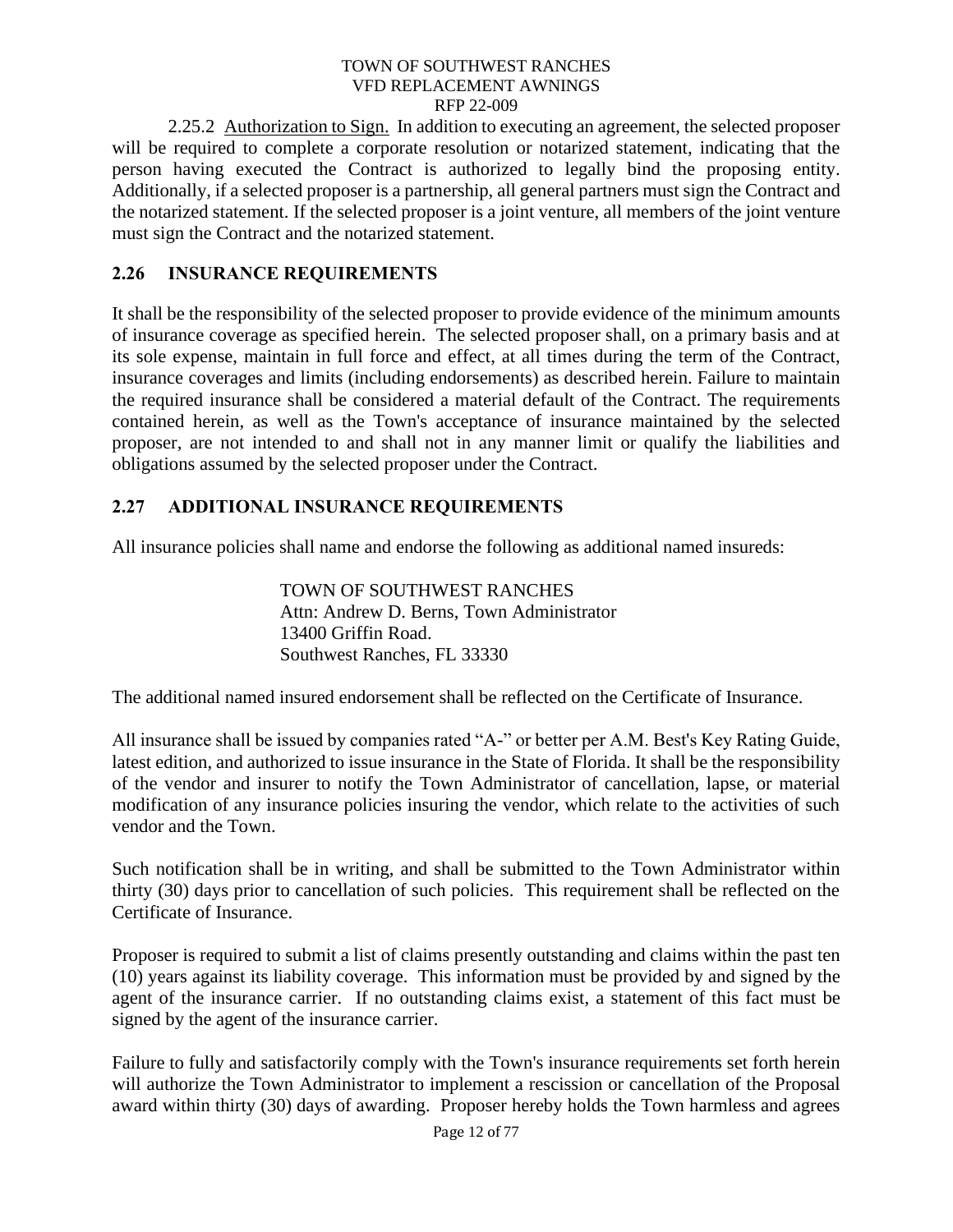to indemnify the Town and covenants not to file a Proposal protest or sue the Town by virtue of such cancellation or rescission.

# <span id="page-17-0"></span>**2.28 INSURANCE COVERAGE**

The selected proposer will maintain, during the period of the contract, minimum insurance coverage.

# <span id="page-17-1"></span>**2.29 COMMENCEMENT OF WORK**

The Town shall have no obligations whatsoever to any Proposer by virtue of this RFP or any negotiations conducted hereunder. The Town's obligations shall not commence until an Agreement is approved and executed by the Council. The Town will not be responsible for any work conducted by a Proposer, even if performed in good faith, if such work occurs prior to the approval and execution of the Agreement by the Town Council.

# <span id="page-17-2"></span>**2.30 NON-DISCRIMINATION & EQUAL EMPLOYMENT OPPORTUNITY**

Proposer shall not discriminate against any employee or applicant for employment because of race, religion, age, color, sex, sexual orientation, national origin, physical or mental handicap, or marital status. Proposer shall take affirmative action to ensure all applicants are employed, and all employees are treated during their employment without regard to their race, religion, age, color, sex, sexual orientation, national origin, physical or mental handicap, or marital status. Such actions shall include, but not be limited to the following: employment, upgrading, demotion, or transfer, recruitment or recruitment advertising, layoff or termination, rates of pay or other forms of compensation; and selection for training, including apprenticeship.

Proposer agrees to post in conspicuous places available to employees and applicants for employment, notices setting forth the provisions of this non-discrimination clause. Proposer further agrees that he/she/it will ensure that subcontractors, if any, will be made aware of and will comply with this non-discrimination clause.

Proposer understands and agrees that a material violation of this clause shall be considered a material breach of any resulting contract and may result in termination of the Contract, disqualification or debarment of Proposer from participating in the Town contracts, or other sanctions. This clause is not enforceable by or for the benefit of, and creates no obligation to, any third party.

# <span id="page-17-3"></span>**2.31 DISCLOSURE OF OWNERSHIP INTEREST**

The Disclosure of Ownership Interest Affidavit ("DOIA") (Appendix "C") must be completed on behalf of any individual or business entity that seeks to do business with the Town, when applicable. Disclosure does not apply to nonprofit corporations, government agencies, or to an individual's or entity's interest in any entity registered with the Federal Securities Exchange Commission or registered pursuant to Chapter 517, Florida Statutes, whose interest is for sale to the general public.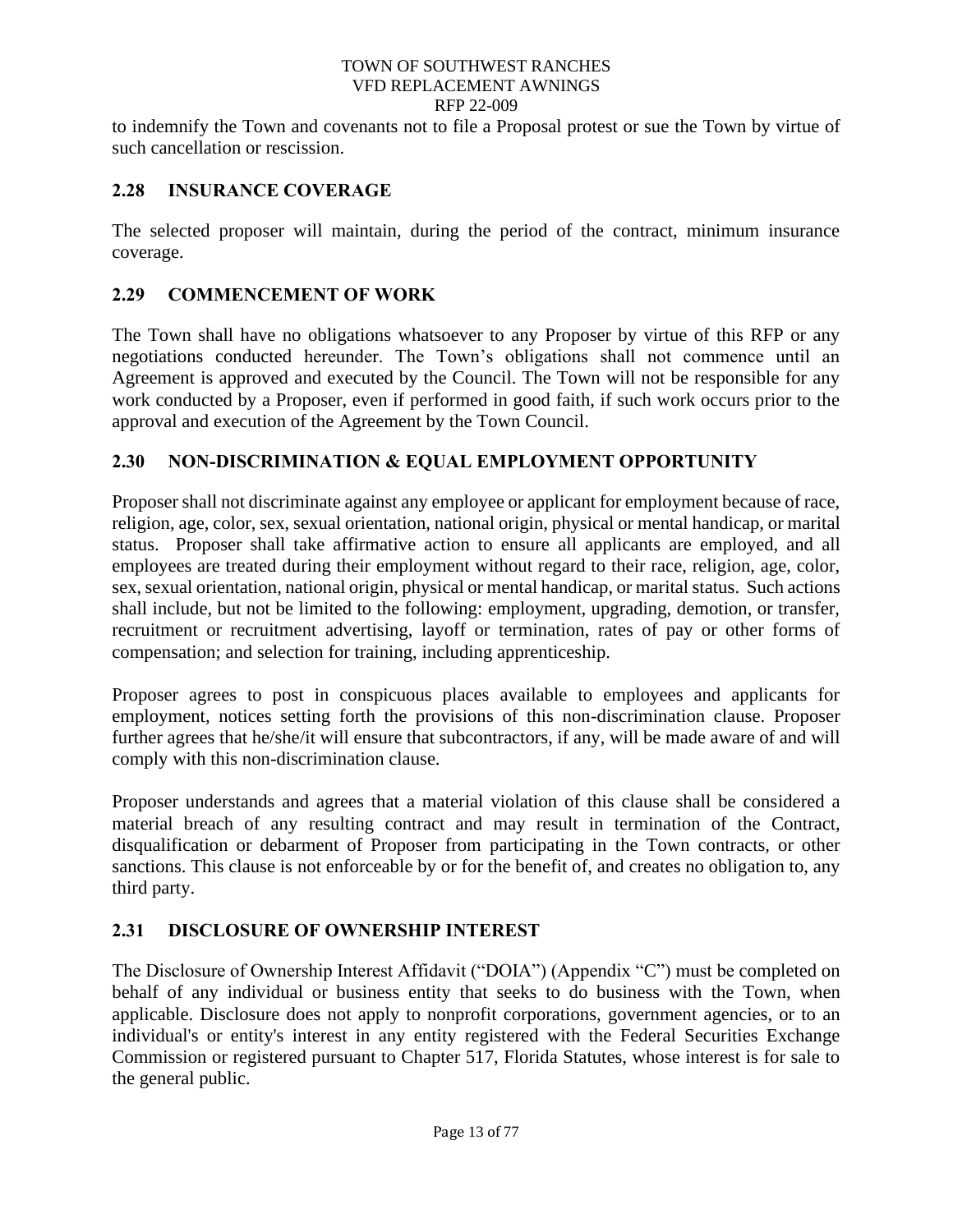Upon request from the Officer, the selected proposer shall submit a completed DOIA within a reasonable time, as requested. If the selected proposer fails to submit a completed DOIA in a timely manner, the Town, at its sole discretion, may elect to cancel the recommended award.

# <span id="page-18-0"></span>**2.32 CONFLICT OF INTEREST**

The award of any Contract hereunder is subject to the provisions of Chapter 112, Florida Statutes. Proposer must disclose, with its Proposal, the name of any officer, director, partner, associate, agent, advisory board member or client/customer who is also an officer, former officer, or employee of the Town of Southwest Ranches or its agencies.

# <span id="page-18-1"></span>**2.33 PUBLIC ENTITY CRIMES/DENIAL OR REVOCATION OF THE RIGHT TO TRANSACT BUSINESS WITH PUBLIC ENTITIES**

Pursuant to the provisions of 287.133(2)(a), Florida Statutes:

A person or affiliate who has been placed on the convicted vendor list following a conviction for a public entity crime may not submit a bid, proposal, or reply on a contract to provide any goods or services to a public entity; may not submit a bid, proposal, or reply on a contract with a public entity for the construction or repair of a public building or public work; may not submit bids, proposals, or replies on leases of real property to a public entity; may not be awarded or perform work as a contractor, supplier, subcontractor, or consultant under a contract with any public entity; and may not transact business with any public entity in excess of the threshold amount provided in s. 287.017 for Category Two for a period of thirty six (36) months following the date of being placed on the convicted vendor list.

Proposer shall complete the attached Sworn Statement on Public Entity Crimes (Appendix "E"), and submit it with its proposal.

# **SECTION 3 PROPOSAL REQUIREMENTS**

# <span id="page-18-3"></span><span id="page-18-2"></span>**3.1 PROPOSAL FORMAT AND CONTENT**

<span id="page-18-4"></span>3.1.1 Format. The electronic copy of the proposal should be submitted via DemandStar.com E-bidding platform. Proposals should include only brief and concise narrative. Clearly describe the scope of services proposed inclusive. Include details of your approach and work plans. A brief statement must be included which explains why your approach and plan would be the most effective and beneficial to the Town of Southwest Ranches. The enclosure of elaborate or unnecessary verbiage or promotional material is discouraged.

The proposal should identify the contact person and supervisory personnel who will work on the project.

Technical Proposal. Proposals must contain all of the documents included in the appendix, each fully completed, signed and notarized, as required. Failure of a Proposer to provide the required information is considered sufficient cause to deem the proposal non-responsive.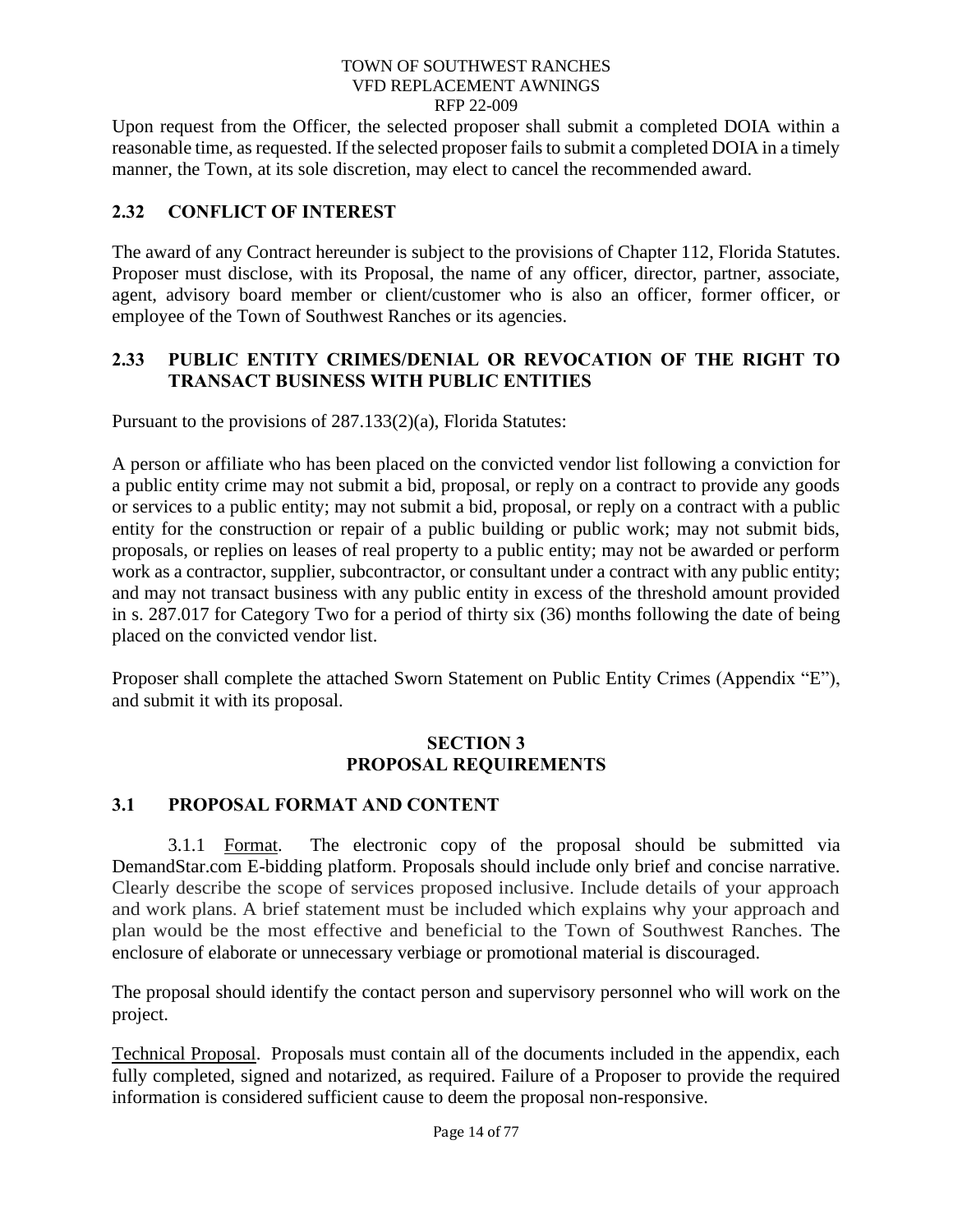Proposers must use the Proposal form(s) furnished by the Town and included in the appendix of the RFP. Failure to do so may cause the Proposal to be rejected. Removal or replacement of any of the Proposal documents may invalidate the Proposal. Also, Proposals having an erasure or corrections must be initialed by the Proposer in ink. Proposals shall be signed in ink; and all pricing shall be typewritten or filled in with ink. A Proposal submission in pencil will not be accepted.

All items should be submitted as a part of the proposal prior to the deadline for submission of proposals (*See* Section 1.5); however, if the item(s) marked by an asterisk (\* ) are not applicable, the proposer must submit such item(s) marked Not Applicable ("N/A") or the proposal shall be deemed non-responsive.

The Officer reserves the right to request additional information to be used for evaluating responses received from any or all proposers, including, but not limited to, additional references or financial information. Further, the Officer retains the right to disqualify from further consideration any proposer who fails to demonstrate sufficient ability to perform under the Agreement.

Upon request, it shall be the responsibility of the proposer to address the determined minor irregularity within a time frame specified by the Officer (normally within two (2) business days of request). Failure of a proposer to provide the required information within the specified time frame is considered sufficient cause to deem the proposal non-responsive. Notwithstanding these submittal requirements, the Officer reserves the right, at its sole discretion, to waive any nonminor irregularity relating to the proposal.

# <span id="page-19-0"></span>**3.2 PROPOSAL SCHEDULE**

Each proposer shall submit a completed Proposal Schedule, included as Appendix "B". Pricing in the Proposal Schedule shall include all labor, equipment, and materials necessary to complete the work in accordance with the contract documents, schedules, plans, and all issued addenda.

Proposer warrants that the prices, terms, and conditions quoted in the Proposal Schedule will be firm for a period of one hundred and twenty (120) days from the date of the Proposal opening. If there is a discrepancy in the unit and extended prices, the calculated total price based on unit prices shall prevail. Proposers are responsible for checking their calculations. Failure to do so will be at the Proposer's risk, and errors will not release the Proposer from performance of the Contract at the Proposal price.

### **SECTION 4 SPECIAL PROVISIONS**

# <span id="page-19-2"></span><span id="page-19-1"></span>**4.1 UNIT PRICES**

The Contractor is advised that the contract is a unit price contract. As such, the intent of the contract is to include all labor, materials, and all other items necessary to complete the item of work, in the unit price for the item. All items incidental to or necessary for the completion of the proposal item shall be included in the unit price for the item.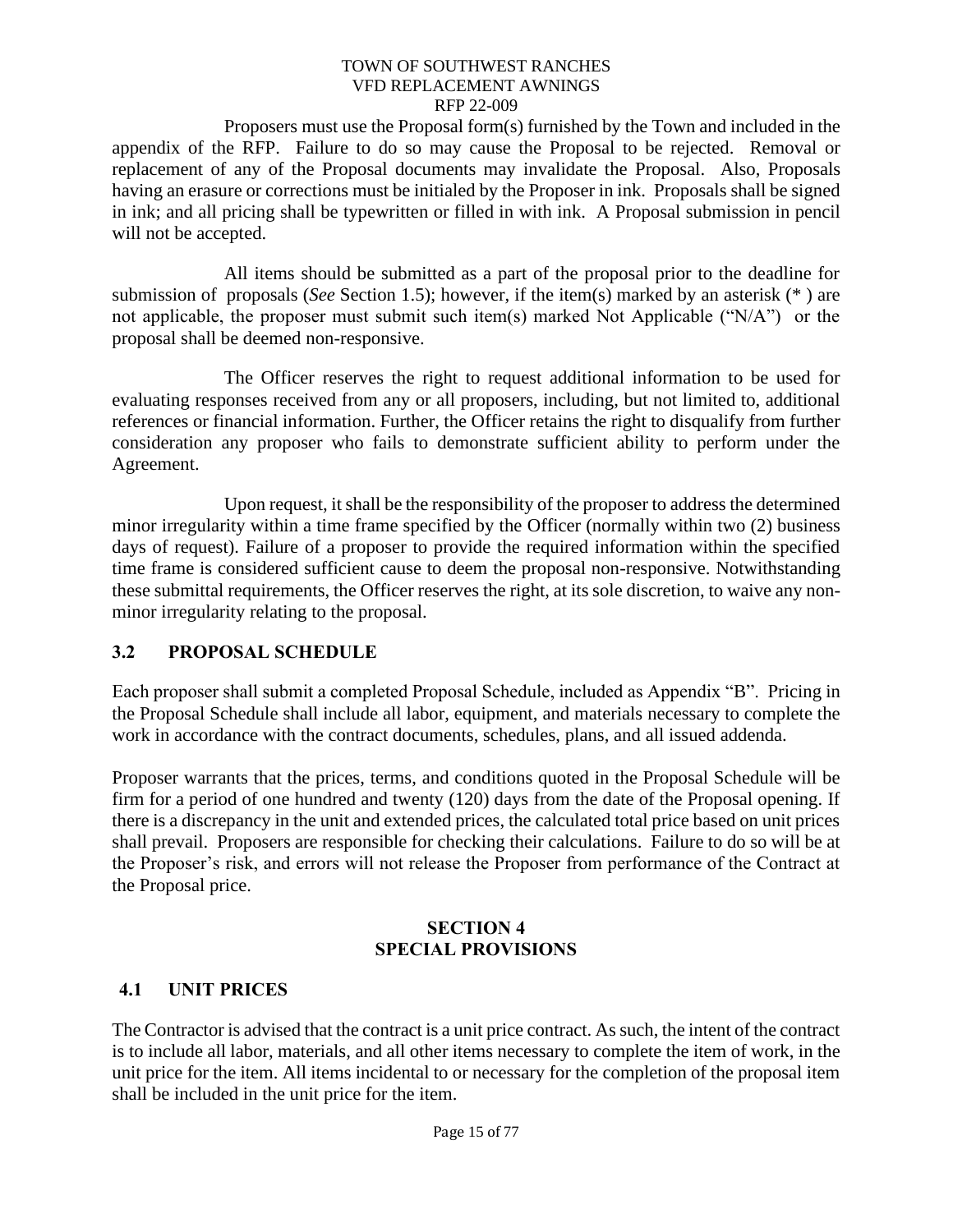# <span id="page-20-0"></span>**4.2 CONTRACT DOCUMENTS**

The Contract Documents comprise the entire agreement between the Town and Contractor concerning the Work. Any Work, materials or equipment that may be reasonably inferred from the Contract Documents as being required to produce the intended result will be supplied whether or not specifically called for. Reference to standard specifications, manuals or codes of any technical society, organization or association, or to the laws or regulations of any governmental authority, or to any licenses and conditions thereof, shall mean the latest standard specification, manual, code, laws, regulations or license in effect at the time of executing the Contract, unless otherwise specifically stated.

If during the performance of the Work, Proposer finds a conflict, error or discrepancy in the Contract Documents, proposer shall immediately report findings to the Town in writing, and shall obtain a written interpretation or clarification from the Town, before proceeding with the Work affected by the findings. Failure to obtain such written interpretation or clarification before proceeding, shall result in a conclusive forfeiture and abandonment of any claim by Proposer for additional compensation and/or time, which could have been avoided by such interpretation or clarification, and Proposer shall bear all costs associated with removal, replacement, correction, repair or restoration of such Work.

### <span id="page-20-1"></span>**4.3 CHANGES IN THE WORK**

Without invalidating the Contract and without notice to any surety, the Town may, issue a Change Order or Change Directive. Upon receipt of a Change Order or written Change Directive, Contractor shall promptly proceed with the Work included in the Change Order or Change Directive.

The Town and Contractor shall execute appropriate Change Orders or Change Directives which may include: 1) additions, deletions or revisions to the scope of services; 2) acceptance of, or correction of defective Work included in section 4.5– "Warranty and Guarantee, Correction, Removal or Acceptance of Defective Work".

**If notice of any change affecting the general scope of the Work or the provisions of the Contract Documents is required to be given to a surety, the giving of such notice will be Proposer's responsibility, and the amount of each applicable Bond may be adjusted accordingly.**

# <span id="page-20-2"></span>**4.4 CHANGE IN THE CONTRACT PRICE OR CONTRACT TIME**

The Proposal price constitutes the total compensation, subject to authorized adjustments, payable to the Proposer for the complete and timely performance of the Work. All duties, responsibilities and obligations assigned to or undertaken by Proposer shall be at his expense without change in the Contract Price or Contract Time.

Quantities shown in the Proposal and Proposal Form are approximate only and are subject to either increase or decrease. The quantities indicated are estimates based on the scope of the project. Unless authorized by the Town, via Change Order or Change Directive, variation in the estimated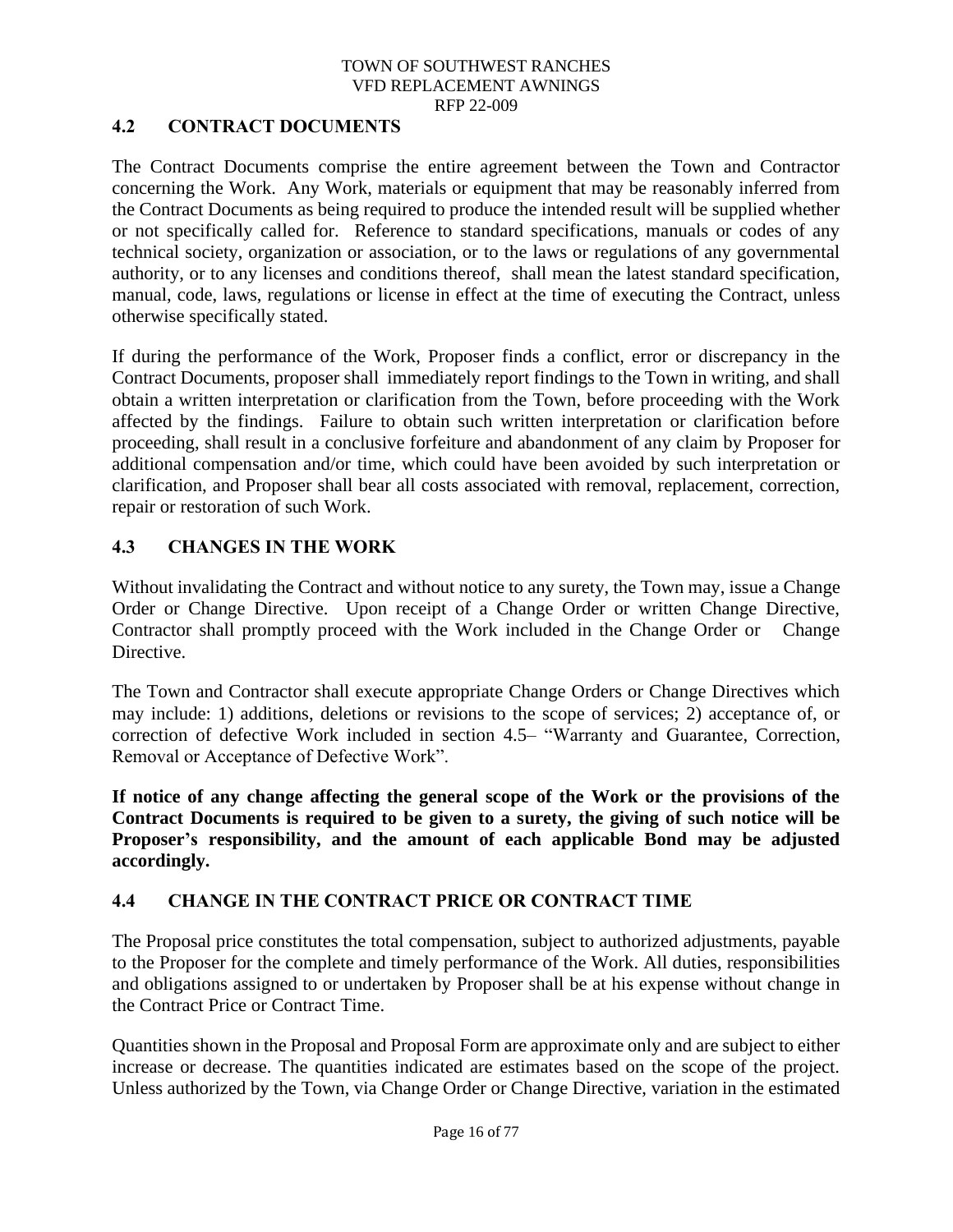quantities shall not be a basis for the Proposer to seek payment beyond the price stipulated in the Proposal, Proposal Form and Contract.

<span id="page-21-0"></span>4.4.1 Change Order. The Contract may be changed only by a Change Order or Change Directive approved by the Town. Any increase or decrease in the Contract Price or adjustment in the Contract Time shall be based on written notice, by the Proposer to the Town. All claims for adjustment in the Contract Price or Contract Time shall be determined by the Town. Proposer acknowledges and agrees that no claim for an adjustment in the Contract Price or Contract Time will be valid or enforceable if not submitted in strict accordance with this paragraph.

The value of any Work covered by a Change Order or of any claim for change in the Contract Price or Contract Time shall be determined by: 1) mutual acceptance of a lump sum or 2) by application of unit prices contained in the Contract Documents to the quantities of the items involved. The Town in its sole discretion, shall decide, whether to issue a written Change Order.

<span id="page-21-1"></span>4.4.2 Unit Prices. Where the Contract Documents provide that all or part of the Work is to be Unit Price Work, the Contract Price will be deemed to include all Unit Price Work, in an amount equal to the sum of the established unit price item multiplied by the quantity. The estimated quantities of items are not guaranteed. Each unit price shall be deemed to include Proposer's overhead and profit.

# <span id="page-21-2"></span>**4.5 WARRANTY AND GUARANTEE; CORRECTION, REMOVAL OR ACCEPTANCE OF DEFECTIVE WORK**

Proposer warrants and guarantees that all work will be in strict accordance with the Contract Documents and will be free from defects. The quality and acceptance of workmanship will be determined during website evaluations by the Town. Any and all defective Work may be rejected, corrected, or accepted, as provided below.

<span id="page-21-3"></span>4.5.1 Town May Stop the Work. If Work is defective, Proposer fails to supply sufficiently skilled workers, suitable materials or equipment, fails to furnish or perform the Work in a manner that will result in Work that strictly conform to the Contract Documents, the Town may order Proposer to Stop the Work, until the cause for such order has been eliminated. However, the Town's right to stop Work shall not give rise to any duty on the part of Town to exercise this right for the benefit of Proposer or any other party.

<span id="page-21-4"></span>4.5.2 Correction or Removal of Defective Work. If required by Town, Proposer shall within twenty-four (24) hours and at its sole expense, correct all defective Work. Proposer shall bear all direct, indirect and consequential costs of such correction or removal nor shall Proposer be entitled to any time extension in connection therewith.

<span id="page-21-5"></span>4.5.3 Acceptance of Defective Work. Instead of requiring correction or removal and replacement of defective Work, the Town may accept the defective work. Proposer shall bear all direct, indirect and consequential costs attributable to Town's evaluation of and determination to accept such defective Work. If such acceptance occurs prior to final payment, a Change Order will be issued incorporating the necessary revisions in the Contract Documents and Town shall be entitled to an appropriate decrease in Contract Price. If the parties are unable to agree as to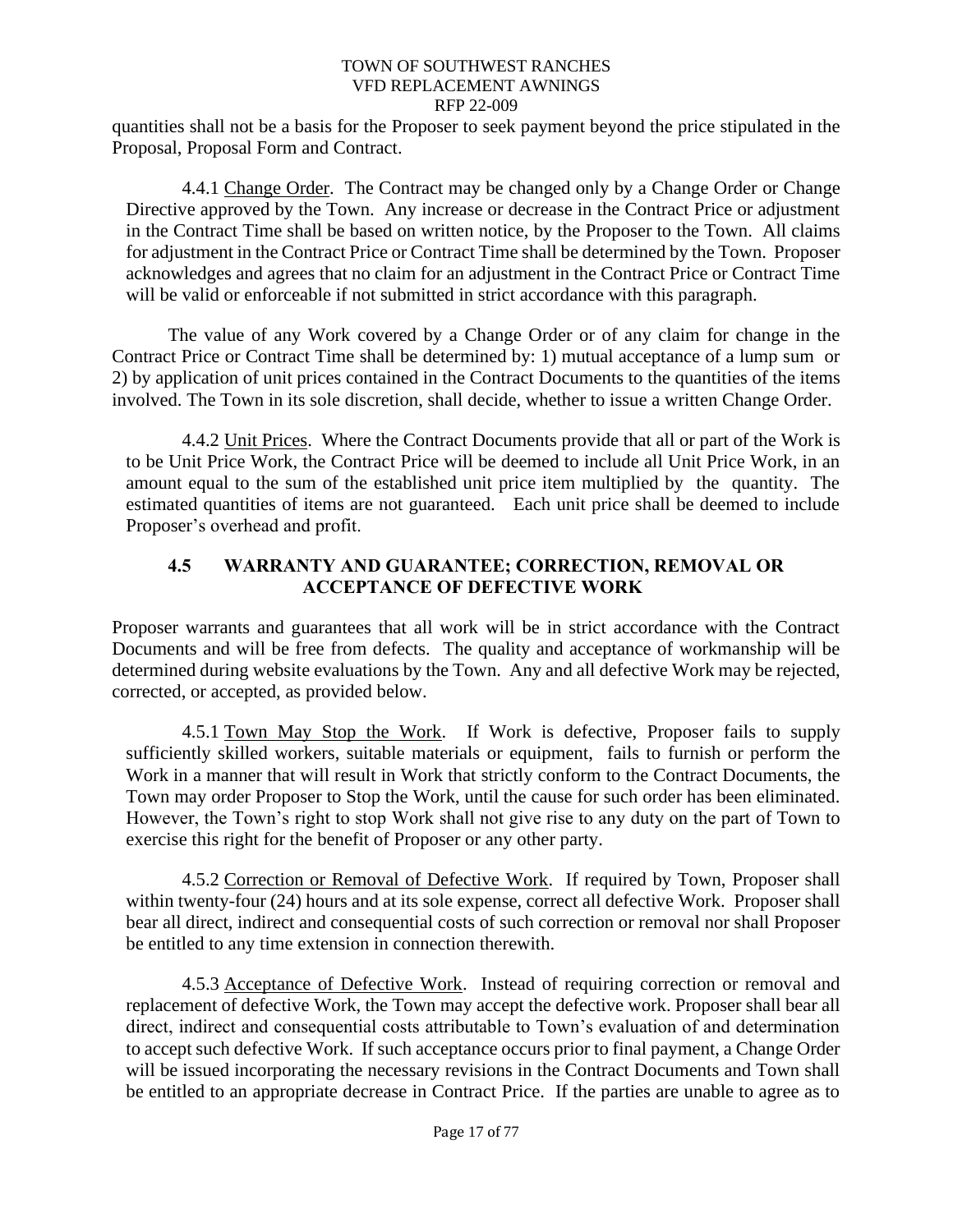the amount thereof, Town may make a claim as provided in Section 4.4 – "Change in the Contract Price or Contract Time". If the acceptance occurs after final payment, an appropriate amount, consistent with the above will be promptly paid by the Proposer to the Town.

<span id="page-22-0"></span>4.5.4 Town May Correct Defective Work. If the Town issues notice, requiring correction of defective work and Proposer fails to do so within twenty-four (24) hours of notice, the Town may take all action necessary to correct the defect. In exercising the rights and remedies under this paragraph Town shall proceed expeditiously. The Town reserves the right to deduct the cost to correct unacceptable workmanship along with \$100 per hour administrative costs from the Proposer's monthly invoice. Unacceptable work shall be deducted from the monthly invoice based on line items in the Proposal Forms.

<span id="page-22-1"></span>4.5.5 Proposer's Failure to Perform. Should Proposer fail to perform, Town shall notify Proposer in writing of such failure and Proposer shall have fifteen (15) days thereafter to cure such failure. If Proposer is unable or unwilling to cure such Failure to Perform, then Town shall receive a refund equal to the actual cost of a third party to cure such failure and may immediately terminate any contract award for default. In the event of any litigation arising out of or relating hereto, the prevailing party shall be entitled to an award of its attorney's fees and costs at both the trial and appellate levels.

<span id="page-22-2"></span>4.5.6 Termination for Convenience. The Town shall have the right to terminate the contract for convenience upon thirty (30) days written notice. In the event of a Termination for Convenience, the Town shall pay for services provided by the Proposer through the effective date of the termination but shall have no further liability or responsibility to the Proposer. Proposer hereby waives any and all claims for additional compensation and damages, including but not limited to loss of anticipated profits on work not performed. In the event a termination for default is later determined by a court of competent jurisdiction to be wrongful or without cause, the termination shall automatically be deemed one for convenience and Proposer's sole compensation shall be in accordance with this section. Nothing herein shall be construed as precluding the Town's right to terminate the Contract for convenience as set forth in the Contract.

# <span id="page-22-3"></span>**4.6 PAYMENT**

The payment to Contractor is for all materials, labor, services, equipment and all else necessary to fully complete the Work. The Work includes all items as per contract required for completion of the Contract.

Proposer shall render all Work to the Town at the quoted price stipulated in the Proposal and Proposal Form and Town shall pay Proposer for the satisfactory and timely completion of the Work in strict accordance with the Contract Documents at prices stipulated in Proposal Form.

In no event shall Town be liable for any cost increases or price escalations associated with labor, services, materials, equipment, or any other charges that may arise during the performance of the Work, regardless of any delays in the Work, whether occasioned by Town or Proposer, or both. In the event the cost of the Work exceeds the amounts set forth and included in the Contract Price, Proposer shall pay such excess from its own funds and Town shall not be required to pay any part of such excess. The only exception shall be adjustments to the Contract Price pursuant to any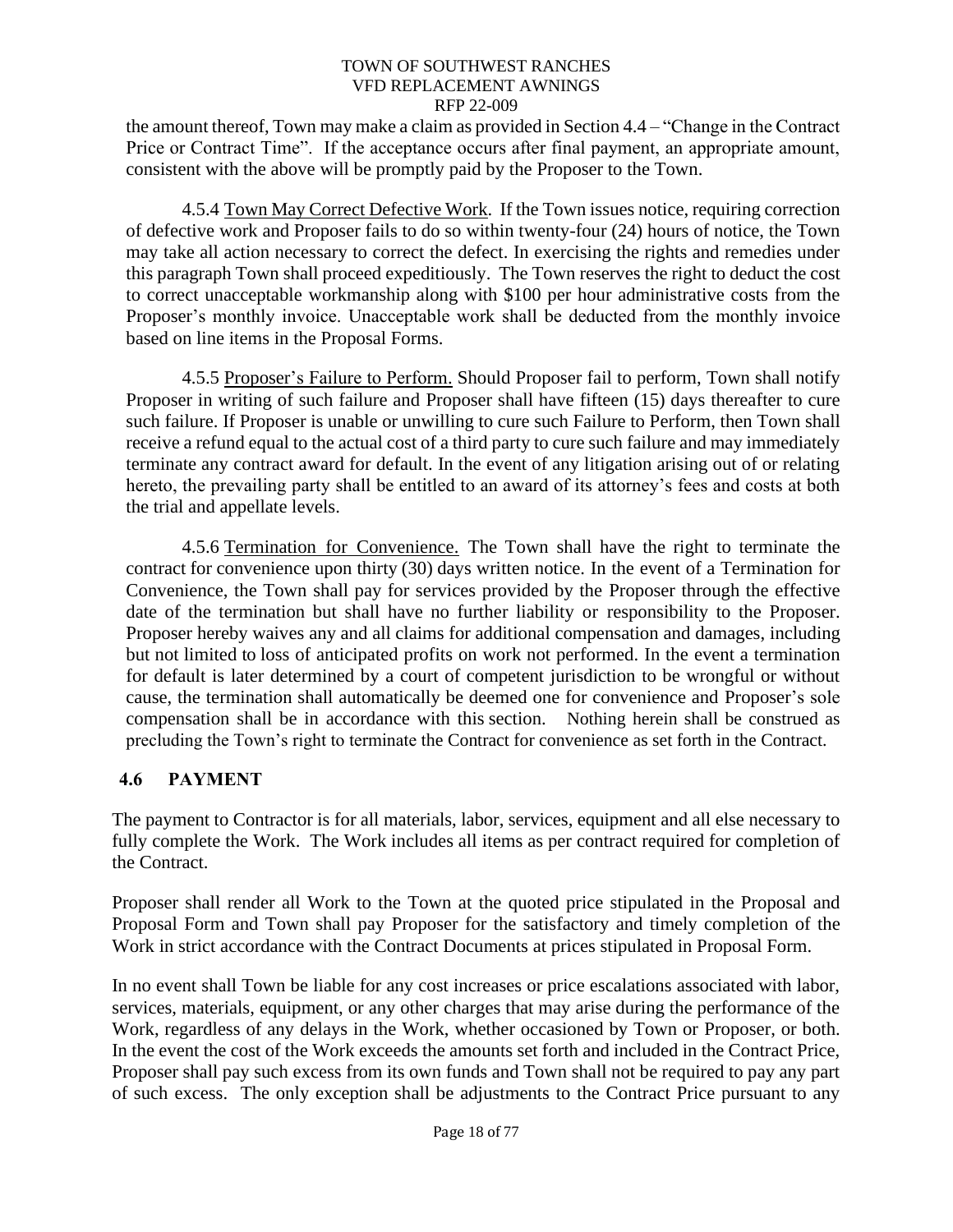written Change Order executed by Town and Proposer in accordance with the terms and conditions of this RFP and the Contract.

Town and Proposer agree that payment under the Contract will be subject to (a) the delivery of an appropriate invoice or payment application by Proposer to Town, and (b) verification by Town that the Work is acceptable and has been performed in strict accordance with the Contract. Upon verification by Town that the invoiced Work has been satisfactorily performed in strict accordance with the Contract, Town shall have thirty (30) days thereafter to pay the invoice, or such undisputed portion as Town determines in its sole discretion.

No payment will be made for Work performed by the Proposer to replace defective work and for work which is not shown or ordered, and which is outside the limits shown or ordered, or additional work performed by Proposer without prior written approval of Town. Nothing herein shall be construed as authorizing or consenting to waive sovereign immunity or permitting liens to be asserted against the Town's property.

The Town Administrator may withhold, in whole or in part, payment for Work deemed inadequate or defective which has not been remedied in a manner satisfactory to the Town Administrator. The amount withheld shall not be subject to payment of interest by Town. Payment may be withheld for Proposer's failure to comply with terms, conditions, or requirements of the Agreement.

# <span id="page-23-0"></span>**4.7 METHOD OF PAYMENT**

The method of payment (check/credit card) is at the Town's discretion. The Town may choose to compensate vendors for goods and/or services via a Town Purchasing Card ("P-CARD"). Payments made by P-CARD shall be accepted on a "same as cash" basis. No other costs, including but not limited to, service charge, fee, or penalty shall be billed to the Town, for payments rendered by P-Card.

### **SECTION 5 GENERAL PROVISIONS**

# <span id="page-23-2"></span><span id="page-23-1"></span>**5.1 DEFINITIONS**

ADDENDA. Written or graphic instruments which clarify, correct, or revise the proposal documents or the Contract Documents for Request for Proposal 21-005.

CHANGE ORDER. A document which amends the scope of services, scheduling, or pricing within the executed Contract.

CONTRACT. A written Agreement with the Town which incorporate the terms of this RFP, the accepted Proposal, and delineates the Work to be performed and other terms which may be required by the Town or its Procurement Code, and acceptable to the Town Council.

CONTRACT DOCUMENTS. The Contract, Addenda, Contractor's Proposal (including documentation accompanying the Proposal), the Bonds if required, these General Conditions, and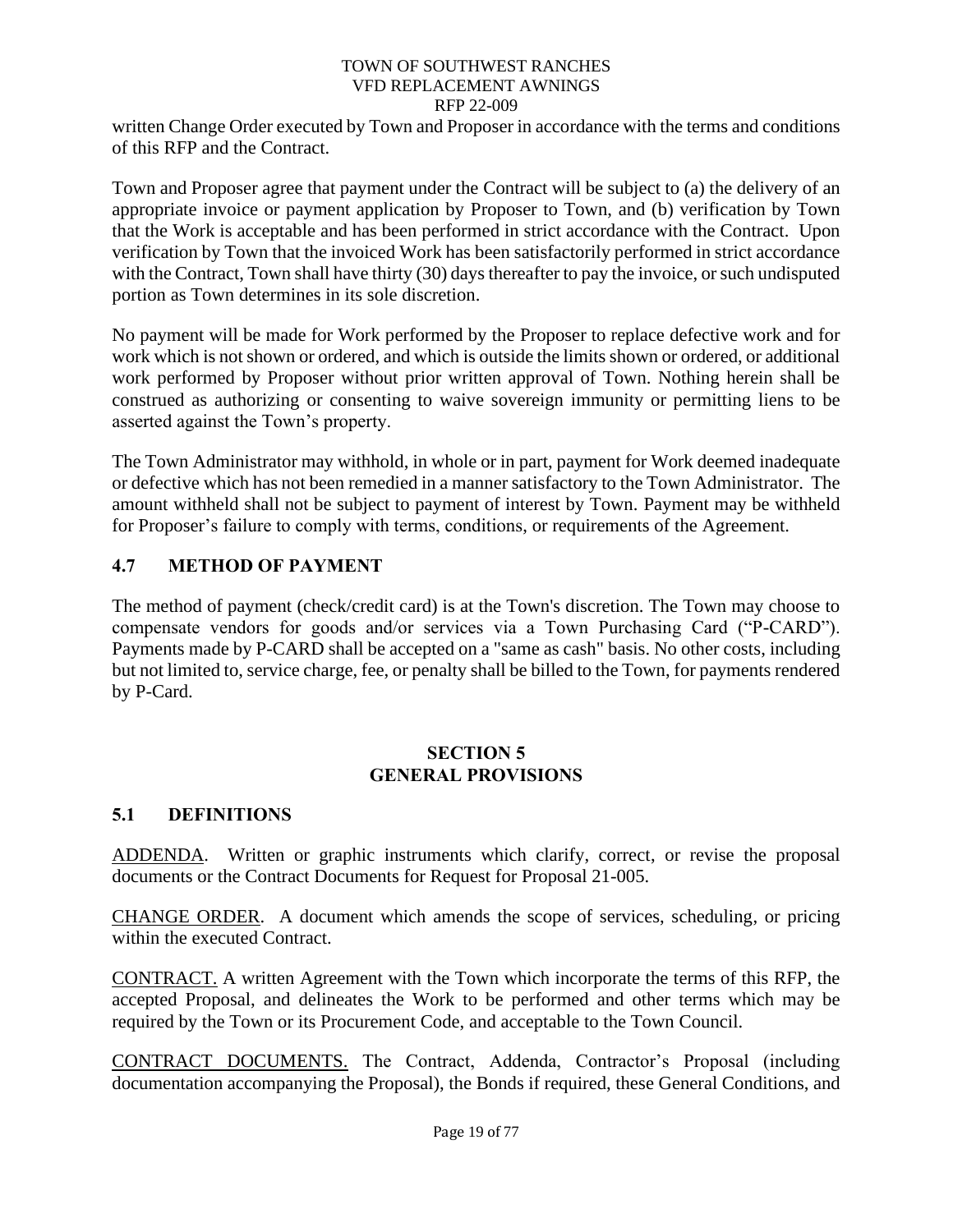any Drawings, Exhibits and Attachments referenced in this RFP, together with all amendments, modifications and supplements issued on or after the Effective Date of the Contract.

CONTRACT PRICE. The monies payable by Town for services provided by the Contractor and in compliance with Contract standards.

CUSTOMER DATA. Any and all data and information, including text, graphics, photographs, audio-visual elements, music, illustrations, video or other content, domain names, email, chat room content, bulletin board postings, or any other items or materials of Customer; any user or other third party provided or permitted by Customer to be made available by or to reside within the Customer's Website.

DAY. Shall mean calendar day, unless otherwise specified.

DEFECTIVE. An adjective which when modifying the word Work refers to Work that is unsatisfactory, faulty, or deficient, or does not conform to the Contract Documents, or does not meet the requirements of any inspection, reference standard, applicable codes, test or approval referred to in the Contract Documents, or has been damaged prior to Town's final payment.

DEFECTIVE WORK. Work that fails to comply with industry standards, contract provisions, or does not pass inspection.

EFFECTIVE DATE OF CONTRACT. The latest execution date of the Contract.

FINAL COMPLETION. Work completed in compliance with industry standards, contract provisions, and passed final inspection.

PROJECT. The whole or any part of the Work to be provided under this RFP and the Contract Documents.

PROPOSAL. The offer or proposal to perform all services required in Request for Proposal.

PROPOSER. A person or entity who submits an offer to perform the Work required in the RFP.

SUBSTANTIAL COMPLETION is defined as the date upon which the last of all the following events have occurred:

- (i) All necessary approvals and licenses have been issued/obtained with respect to the Work by the appropriate governmental authorities;
- (iii) All Work has been completed;

SUCCESSFUL PROPOSER. The person or entity with whom Town has entered into the Contract with for performance of the Work, as described in RFP 22-009.

TOWN. Town of Southwest Ranches, Florida.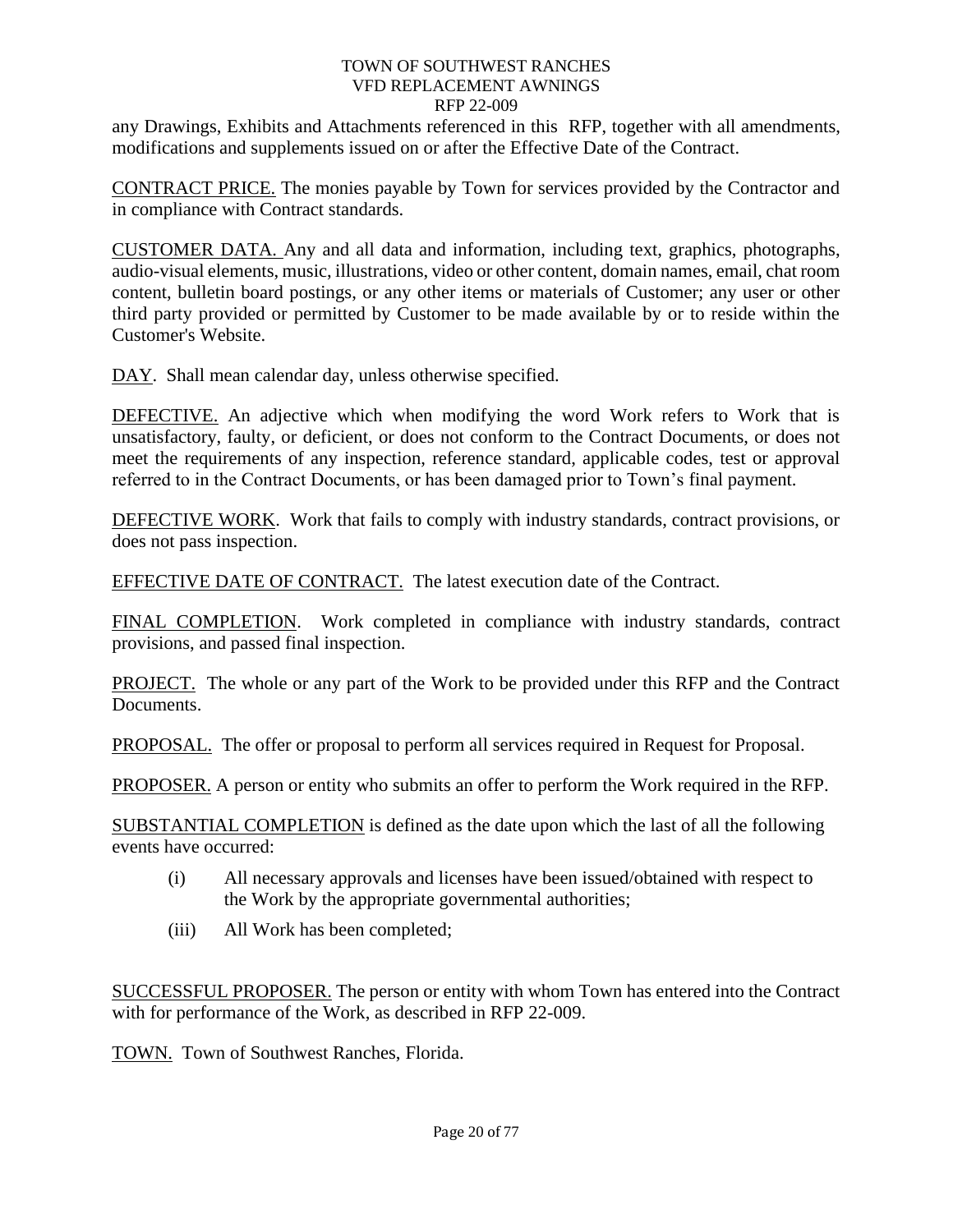WORK. The result of performing services, furnishing labor, furnishing and incorporating materials and equipment, as required by the RFP, Contract Documents and addendums.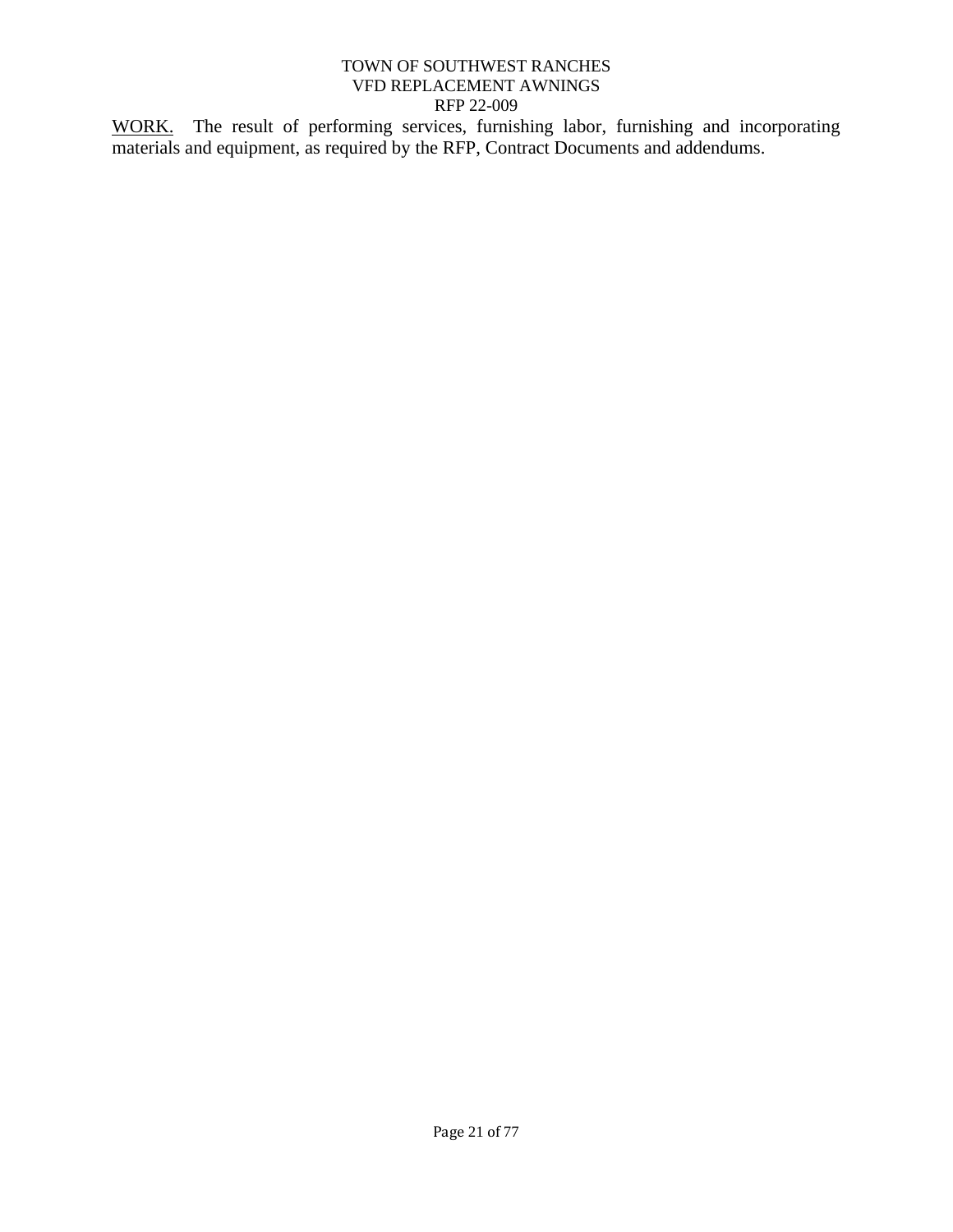### TOWN OF SOUTHWEST RANCHES VFD REPLACEMENT AWNINGS RFP 22-009 **APPENDIX A PROPOSER INFORMATION**

# **[Please print clearly]**

<span id="page-26-0"></span>

| (Attach copy of license)                       |                                                                                                                |
|------------------------------------------------|----------------------------------------------------------------------------------------------------------------|
| (Attach a separate sheet, if necessary)        |                                                                                                                |
|                                                |                                                                                                                |
|                                                |                                                                                                                |
|                                                |                                                                                                                |
|                                                | PROPOSER'S NAME:                                                                                               |
|                                                | PROPOSER'S ADDRESS: University of the Second Proposer of Additional Proposers of the Second Proposers of the S |
|                                                |                                                                                                                |
|                                                |                                                                                                                |
|                                                |                                                                                                                |
|                                                |                                                                                                                |
| Name of Corporation/Entity                     |                                                                                                                |
| <b>Address of Corporation/Entity</b>           |                                                                                                                |
|                                                |                                                                                                                |
| Signature of President or Authorized Principal |                                                                                                                |
|                                                |                                                                                                                |
|                                                |                                                                                                                |
|                                                | Page 22 of 77                                                                                                  |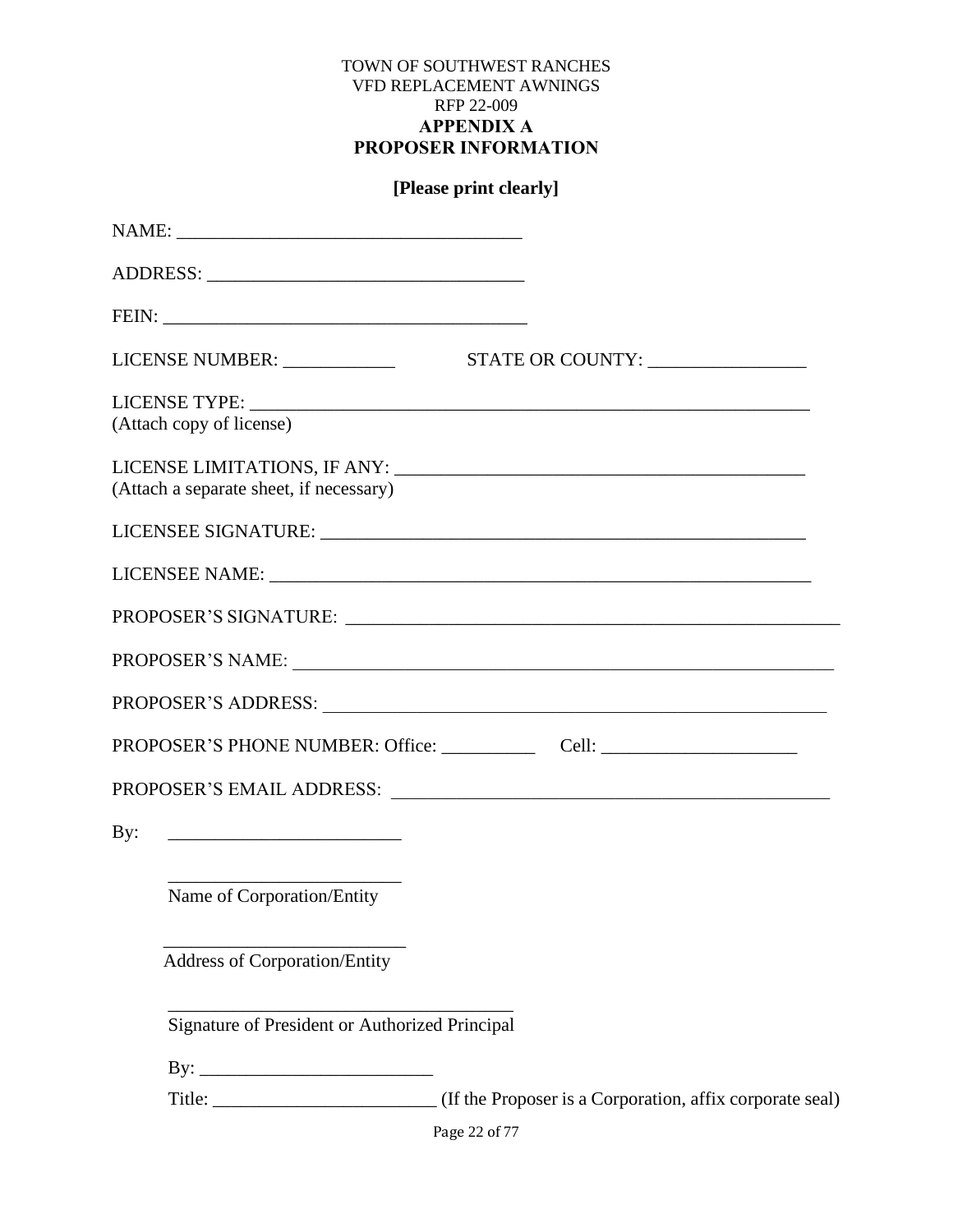#### TOWN OF SOUTHWEST RANCHES VFD REPLACEMENT AWNINGS RFP 22-009 **APPENDIX B PROPOSAL SCHEDULE**

<span id="page-27-0"></span>The undersigned hereby proposes to furnish all labor, equipment, and materials necessary to complete the work in strict accordance with the Contract Documents, schedules and plans, and all addenda, if issued, for the lump sum price shown below.

The quantities indicated in the Proposal and Proposal Forms are estimates of the work. The Town does not guarantee the quantities shown on the Proposal form. Bidder/Proposer shall refer to the Contract Documents, exhibits and specifications for additional information.

Awning Covers for Fire Trucks:

| <b>Issue Severity Level and Measure/Guide</b>                                                                            | <b>Proposed</b><br><b>Price</b> |
|--------------------------------------------------------------------------------------------------------------------------|---------------------------------|
| Station 1:                                                                                                               |                                 |
| Three (3) truck station that requires replacement of existing awning over<br>existing hardware, (hardware is not needed) | \$                              |
| Three (3) panels that cover the sides and back, leaving the front open.                                                  | \$                              |
| Station 2:                                                                                                               |                                 |
| Two (2) truck station that requires replacement of existing awning (hardware is<br>not needed)                           | \$                              |
| Four (4) panels for the sides and back.                                                                                  |                                 |
| Front panel should have manual roll up capability.                                                                       | \$<br>\$                        |
| Station 3:                                                                                                               |                                 |
| One (1) truck station that requires replacement of existing awning (hardware is<br>not needed)                           | \$                              |
| Four (4) panels for the sides and back.                                                                                  |                                 |
| Front panel should have manual roll up capability.                                                                       | \$<br>\$                        |

**Total Bid: \$\_\_\_\_\_\_\_\_\_\_\_\_\_\_\_**

**Proposer :** 

Drawings and detailed Specifications including fabric type etc. must be included.

Additional price: To remove awnings if needed \$\_\_\_\_\_\_\_\_\_\_\_\_\_\_\_\_\_\_\_\_\_\_\_\_\_ To replace awnings if needed  $\frac{1}{2}$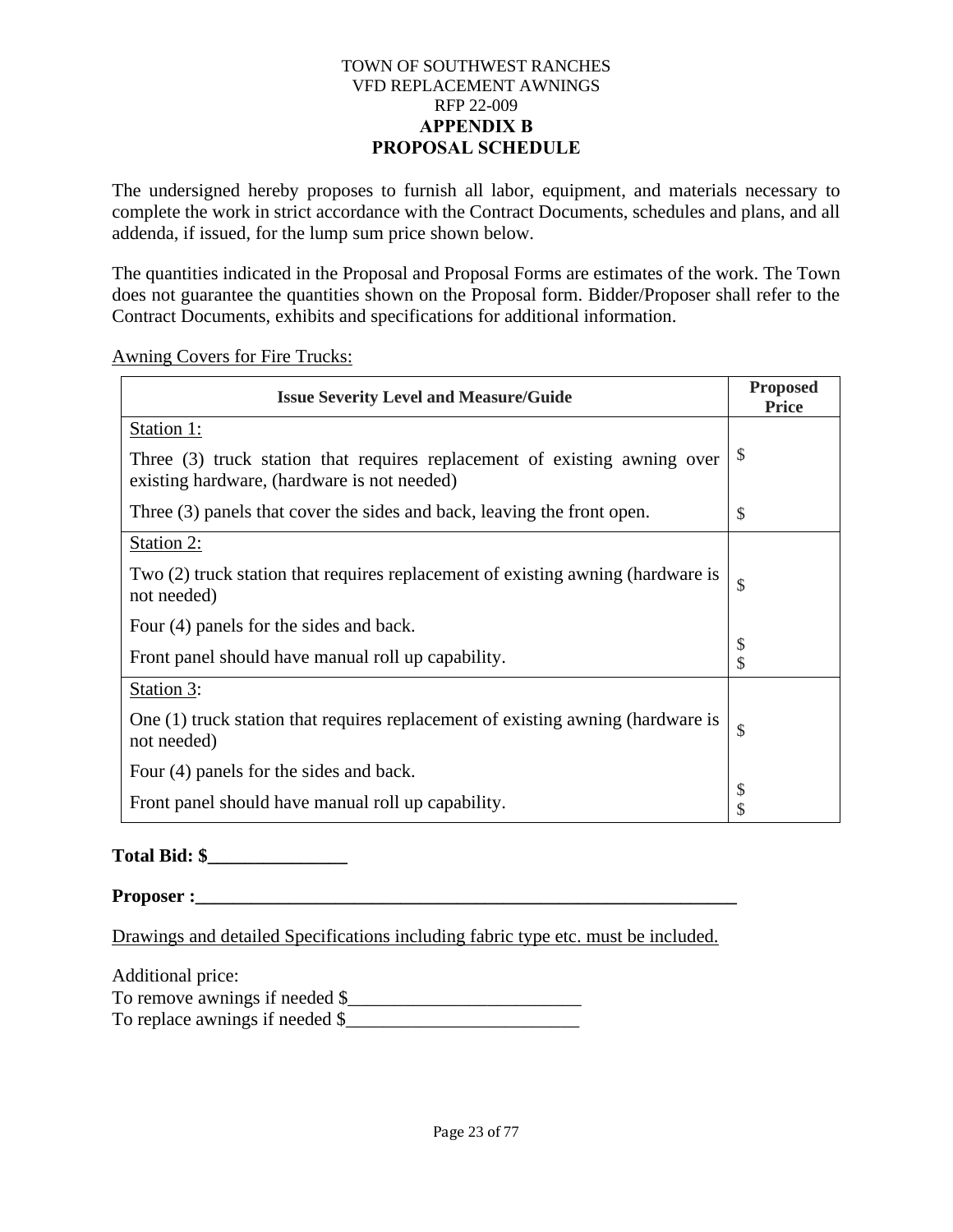#### TOWN OF SOUTHWEST RANCHES VFD REPLACEMENT AWNINGS RFP 22-009 **APPENDIX C DISCLOSURE OF OWNERSHIP INTEREST AFFIDAVIT**

### <span id="page-28-0"></span>**TO: TOWN OF SOUTHWEST RANCHES OFFICIALLY DESIGNATED REPRESENTATIVE**

#### **STATE OF FLORIDA COUNTY OF \_\_\_\_\_\_\_\_\_**

BEFORE ME, the undersigned authority, this day personally appeared \_\_\_\_\_\_\_\_\_\_\_\_\_\_\_\_\_\_\_\_\_\_\_\_\_\_\_\_\_\_\_, hereinafter referred to as "Affiant," who being by me first duly sworn, under oath, deposes and states as follows:

1. Affiant appears herein as:

[ ] an individual or

 $\Box$  the definition of  $\Box$ 

[position—e.g., sole proprietor, president, partner, etc.] [name & type of entity—e.g., ABC Corp., XYZ Ltd. Partnership, etc.]. The Affiant or the entity the Affiant represents herein seeks to do business with the Town of Southwest Ranches through its the Town Council.

2. Affiant's address is:

\_\_\_\_\_\_\_\_\_\_\_\_\_\_\_\_\_\_\_\_\_\_\_\_\_\_\_\_\_\_\_\_\_\_\_\_\_\_\_\_\_\_\_\_\_\_\_\_\_

3. Attached hereto as Exhibit "A" is a complete listing of the names and addresses of every person or entity having a five percent (5%) or greater interest in the Affiant's corporation, partnership, or other principal. Disclosure does not apply to profit corporations, government agencies, or to an individual's or entity's interest in any entity registered with the Federal Securities Exchange Commission or registered pursuant to Chapter 517, Florida Statutes, whose interest is for sale to the general public.

4. Affiant acknowledges that this Affidavit is given to comply with the Town of Southwest Ranches' policy, and will be relied upon by the Town of Southwest Ranches. Affiant further acknowledges that he or she is authorized to execute this document on behalf of the entity identified in paragraph one, if any.

5. Affiant further states that Affiant is familiar with the nature of an oath and with the penalties provided by the laws of the State of Florida for falsely swearing to statements under oath.

6. Under penalty of perjury, Affiant declares that Affiant has examined this Affidavit and to the best of Affiant's knowledge and belief it is true, correct and complete.

*AFFIANT FURTHER SAYETH NAUGHT*.

### **[Signatures on next page]**

Page 24 of 77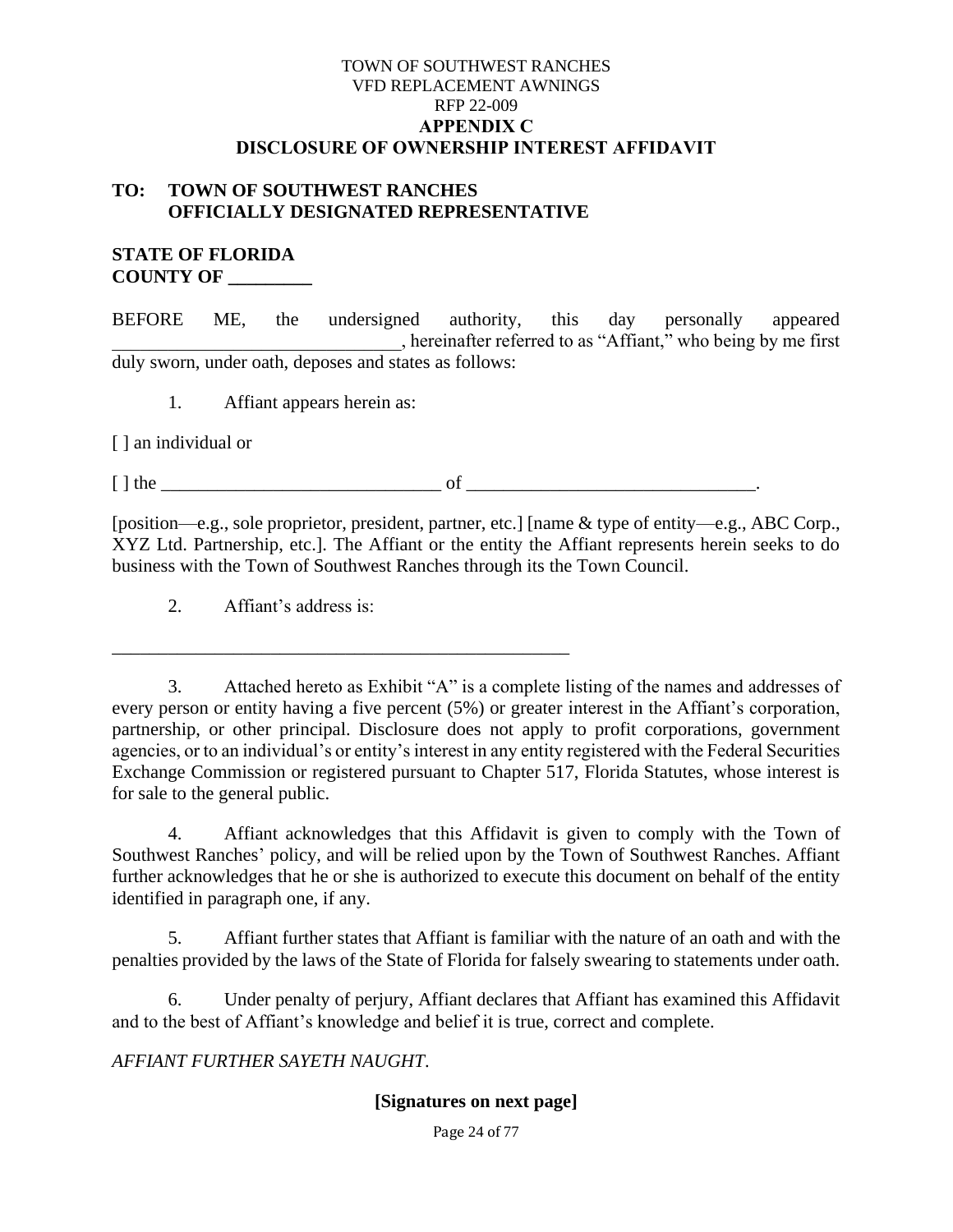\_\_\_\_\_\_\_\_\_\_\_\_\_\_\_\_\_\_\_\_\_\_\_\_, Affiant

\_\_\_\_\_\_\_\_\_\_\_\_\_\_\_\_\_\_\_\_\_\_\_\_\_\_\_\_\_\_\_\_\_\_\_\_

(Print Affiant Name)

The foregoing instrument was acknowledged before me by means of

☐ physical presence or ☐ online notarization,

this <u>quality</u> of <u>quality of  $\frac{1}{2022}$ </u>,

by \_\_\_\_\_\_\_\_\_\_\_\_\_\_\_\_\_\_\_\_\_\_\_\_\_\_\_\_\_\_\_\_\_\_\_\_\_\_\_\_\_\_\_\_\_\_\_\_\_

(Name of person acknowledging).

Notary Public

(Print Notary Name) State of \_\_\_\_\_\_\_\_\_\_\_\_\_\_ at Large My Commission Expires:\_\_\_\_\_\_\_\_\_\_\_\_\_\_\_

\_\_\_\_\_\_\_\_\_\_\_\_\_\_\_\_\_\_\_\_\_\_\_\_\_\_\_\_\_\_\_\_\_

\_\_\_\_\_\_\_\_\_\_\_\_\_\_\_\_\_\_\_\_\_\_\_\_\_\_\_\_\_\_\_\_\_\_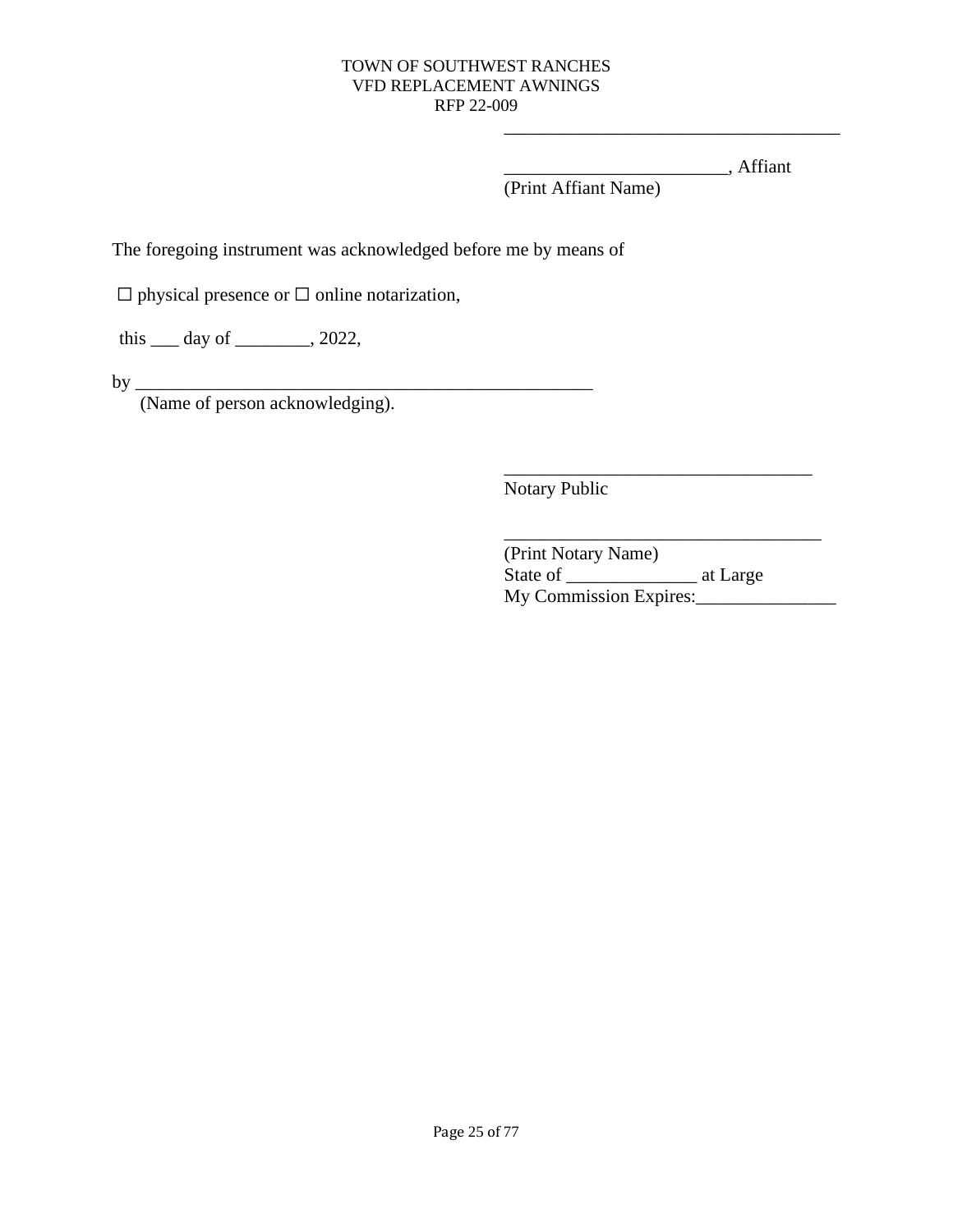#### TOWN OF SOUTHWEST RANCHES VFD REPLACEMENT AWNINGS RFP 22-009 **Disclosure of Ownership Interests**

Affiant must identify all entities and individuals awning five percent (5%) or more ownership interest in Affiant's corporation, partnership or other principal, if any. Affiant must identify individual owners. For example, if Affiant's principal is wholly or partially owned by another entity, such as a corporation, Affiant must identify the other entity, its address, and the individual owners of the other entity. Disclosure does not apply to any nonprofit corporation, government agency, or to an individual's or entity's interest in any entity registered with the Federal Securities Exchange Commission or registered pursuant to Chapter 517, Florida Statutes, whose interest is for sale to the general public.

| <b>Name</b> | <b>Address</b> |
|-------------|----------------|
|             |                |
|             |                |
|             |                |
|             |                |
|             |                |
|             |                |
|             |                |
|             |                |
|             |                |
|             |                |
|             |                |
|             |                |
|             |                |
|             |                |
|             |                |
|             |                |
|             |                |
|             |                |
|             |                |
|             |                |
|             |                |
|             |                |
|             |                |
|             |                |
|             |                |
|             |                |
|             |                |
|             |                |
|             |                |
|             |                |
|             |                |
|             |                |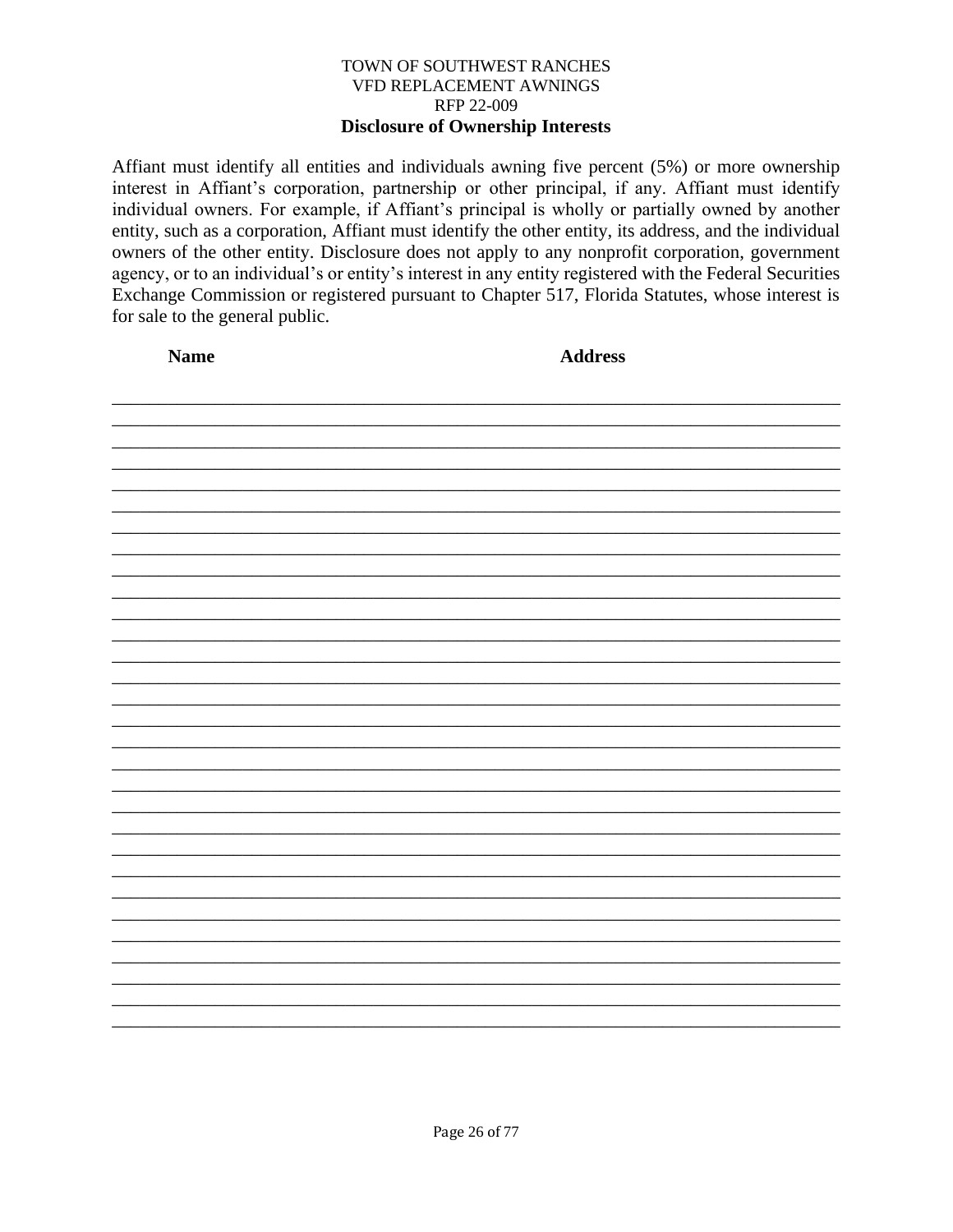#### TOWN OF SOUTHWEST RANCHES VFD REPLACEMENT AWNINGS RFP 22-009 **APPENDIX D DRUG FREE WORKPLACE**

<span id="page-31-0"></span>Proposer must certify that they will provide a drug-free workplace. In order to have a drug-free workplace program, a business shall:

- 1) Publish a statement notifying employees that the unlawful manufacture, distribution, dispensing, possession, or use of a controlled substance is prohibited in the workplace and specifying the actions that will be taken against employees for violations of such prohibition.
- 2) Inform employees about the dangers of drug abuse in the workplace, the business's policy of maintaining a drug-free workplace, any available drug counseling, rehabilitation, and employee assistance programs, and the penalties that may be imposed upon employees for drug abuse violations.
- 3) Give each employee engaged in providing the commodities or contractual services that are under Proposal a copy of the statement specified in subsection (1).
- 4) In the statement specified in subsection (1), notify the employees that, as a condition of working on the commodities or contractual services that are under Proposal, the employee will abide by the terms of the statement and will notify the employer of any conviction of, or plea of guilty or nolo contendere to, any violation of Chapter 893 or of any controlled substance law of the United States or any state, for a violation occurring in the workplace no later than five (5) days after such conviction or plea.
- 5) Impose a sanction on (or require the satisfactory participation in a drug abuse assistance or rehabilitation program, if such is available in the employee's community), any employee who is so convicted or takes a plea.
- 6) Make a good faith effort to continue to maintain a drug-free workplace through implementation of this section.

As the person authorized to sign the statement, I certify that this firm complies fully with the above requirements.

**PROPOSER'S SIGNATURE: \_\_\_\_\_\_\_\_\_\_\_\_\_\_\_\_\_\_\_\_\_\_\_\_\_\_\_\_\_\_\_\_\_\_\_\_\_\_\_\_\_\_**

PROPOSER FIRM: \_\_\_\_\_\_\_\_\_\_\_\_\_\_\_\_\_\_\_\_\_\_\_\_\_\_\_\_\_\_\_\_\_\_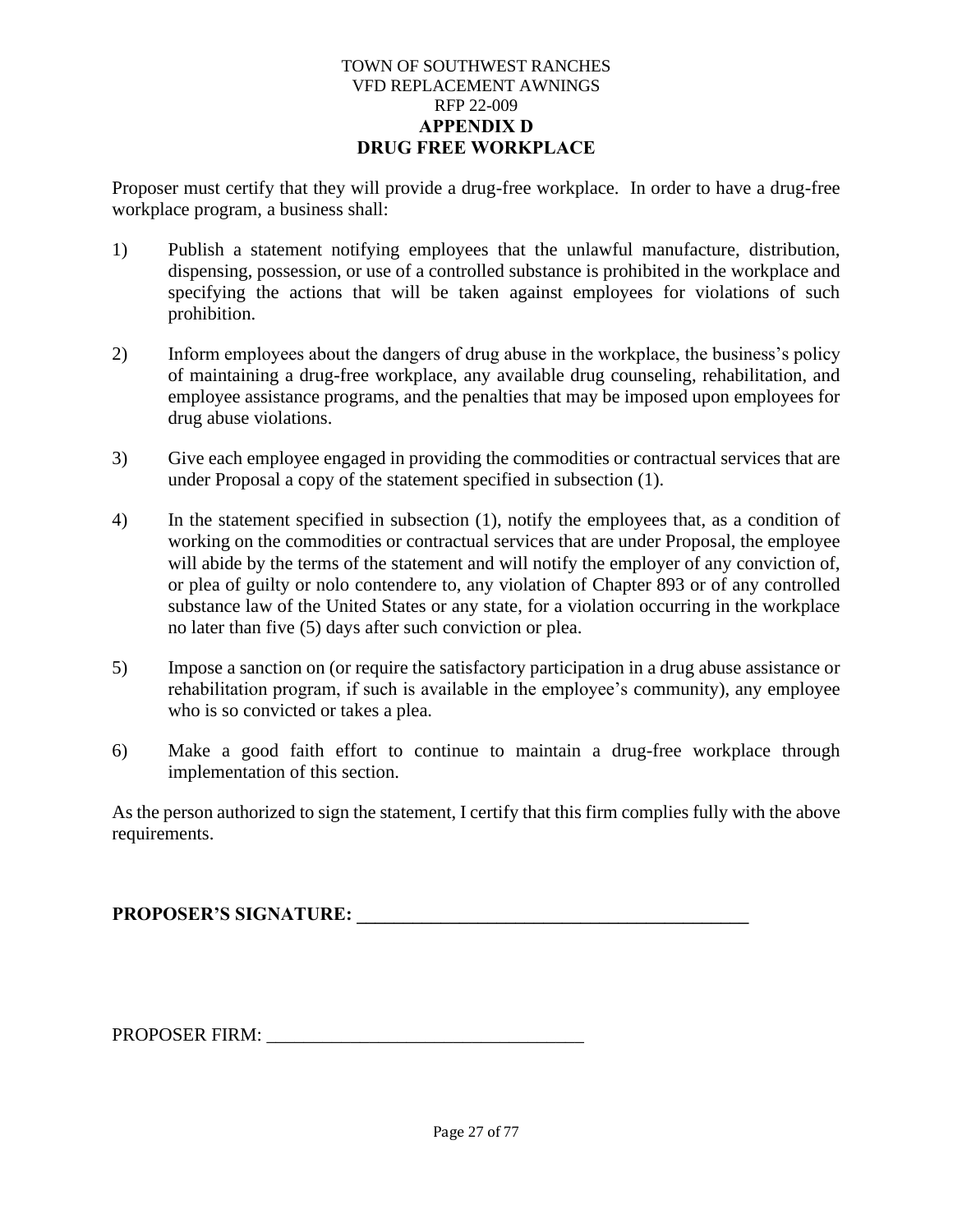#### <span id="page-32-0"></span>TOWN OF SOUTHWEST RANCHES VFD REPLACEMENT AWNINGS RFP 22-009 **APPENDIX E SWORN STATEMENT PURSUANT TO SECTION 287.133(3)(a) FLORIDA STATUTES ON PUBLIC ENTITY CRIMES**

THIS FORM MUST BE SIGNED AND SWORN TO IN THE PRESENCE OF A NOTARY PUBLIC OR OTHER OFFICIAL AUTHORIZED TO ADMINISTER OATHS.

1. This sworn statement is submitted to by \_\_\_\_\_\_\_\_\_\_\_\_\_\_\_\_\_\_\_\_\_\_\_\_\_\_\_\_\_\_\_\_\_\_\_\_\_\_\_\_\_\_\_\_\_\_\_\_\_\_\_\_\_\_\_\_\_\_\_\_\_\_\_\_\_\_\_\_\_\_\_\_\_\_\_ for \_\_\_\_\_\_\_\_\_\_\_\_\_\_\_\_\_\_\_\_\_\_\_\_\_\_\_\_\_\_\_\_\_\_\_\_\_\_\_\_\_\_\_\_\_\_\_\_\_\_\_\_\_\_\_\_\_\_\_\_\_\_\_\_\_\_\_\_\_\_\_\_\_\_\_ whose business address is  $\frac{1}{2}$ \_\_\_\_\_\_\_\_\_\_\_\_\_\_\_\_\_\_\_\_\_\_\_\_\_\_\_\_\_\_\_\_\_\_\_\_\_\_\_\_\_\_\_\_\_\_\_\_\_\_\_\_\_\_\_\_\_\_\_\_\_\_\_\_\_\_\_\_\_\_\_\_\_\_\_\_\_

and (if applicable) its Federal Employer Identification Number (FEIN) is \_\_\_\_\_\_\_\_\_\_\_\_\_\_\_\_\_\_\_\_\_\_\_\_\_\_\_

2. I understand that a "public entity crime" as defined in Paragraph  $287.133(1)(g)$ , Florida Statutes, means a violation of any state or federal law by a person with respect to and directly related to the transaction of business with any public entity or with an agency or political subdivision of any other state or with the United States, including, but not limited to, any bid, proposal, reply or contract for goods or services, any lease for real property, or any contract for the construction or repair of a public building or public work, involving antitrust, fraud, theft, bribery, collusion, racketeering, conspiracy, or material misrepresentation.

3. I understand that "convicted" or "conviction" as defined in Para. 287.133(1) (b), Florida Statutes, means a finding of guilt or a conviction of a public entity crime, with or without an adjudication of guilt, in any federal or state trail court of record relating to charges brought by indictment or information after July 1, 1989, as a result of a jury verdict, non-jury trial, or entry of a plea of guilty or nolo contendere.

4. I understand that an "affiliate" as defined in Para. 287.133(1) (a), Florida Statutes, means:

(i). A predecessor or successor of a person convicted of a public entity crime; or

(ii). An entity under the control of any natural person who is active in the management of the entity and who has been convicted of a public entity crime. The term "affiliate" includes those officers, directors, executives, partners, shareholders, employees, members, and agents who are active in the management of an affiliate. The ownership by one person of shares constituting a controlling interest in another person, or a pooling of equipment or income among persons when not for fair market value under an arm's length agreement, shall be a prima facie case that one person controls another person. A person who knowingly enters into a joint venture with person who has been convicted of a public entity crime in Florida during the preceding 36 months shall be considered an affiliate.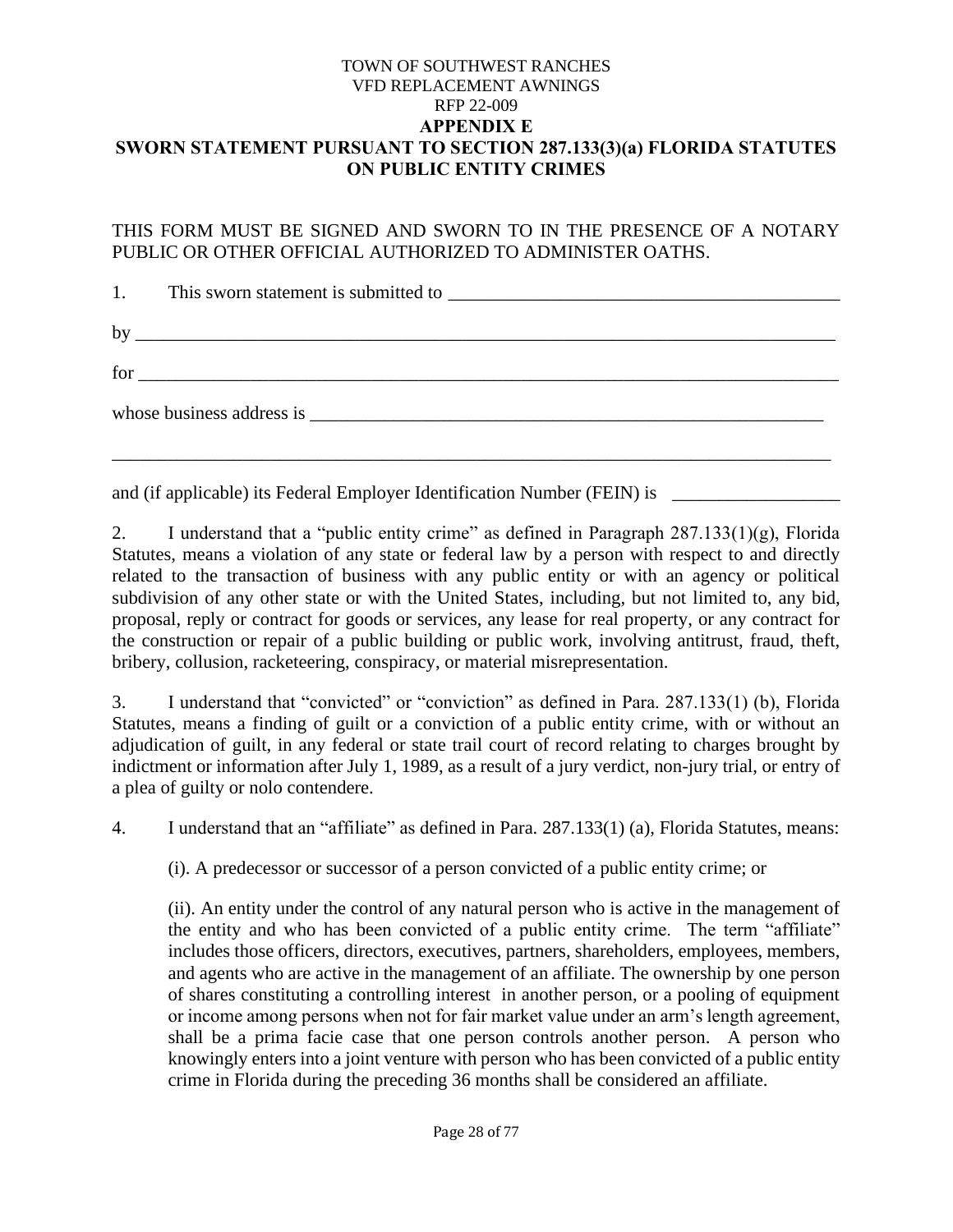5. I understand that a "person" as defined in Para. 287.133(1) (e), Florida Statutes, means any natural person or entity organized under the laws of any state or of the United States with the legal power to enter into a binding contract and which Proposals or applies to Proposal on contracts for the provision of goods or services let by a public entity, or which otherwise transacts or applies to transact business with a public entity. The term "person" includes those officers, directors, executives, partners, shareholders, employees, members, and agents who are active in management of an entity.

6. The statement which I have marked below is true in relation to the entity submitting this sworn statement. (Indicate which statement applies.)

Neither the entity submitting this sworn statement, nor any of its officers, directors, executives, partners, shareholders, employees, members, or agents who are active in the management of the entity, nor any affiliate of the entity has been charged with and convicted of a public entity crime subsequent to July 1, 1989.

\_\_\_\_\_\_\_ The entity submitting this sworn statement, or one or more of its officers, directors, executives, partners, shareholders, employees, members, or agents who are active in the management of the entity or an affiliate of the entity has been charged with and convicted of a public entity crime subsequent to July 1, 1989.

However, there has been a subsequent proceeding before a Hearing Officer of the State of Florida, Division of Administrative Hearings and the Final Order entered by the Hearing Officer of the State of Florida, Division of Administrative Hearings and the Final Order entered by the Hearing Officer determined that it was not in the public interest to place the entity submitting this sworn statement on the convicted vendor list. (Attach a copy of the final order)

I UNDERSTAND THAT THE SUBMISSION OF THIS FORM TO THE CONTRACTING OFFICER FOR THE PUBLIC ENTITY IDENTIFIED IN PARAGRAPH 1 (ONE) ABOVE IS FOR THAT PUBLIC ENTITY ONLY AND, THAT THIS FORM IS VALID THROUGH DECEMBER 31 OF THE CALENDAR YEAR IN WHICH IT IS FILED. I ALSO UNDERSTAND THAT I AM REQUIRED TO INFORM THE PUBLIC ENTITY PRIOR TO ENTERING INTO A CONTRACT IN EXCESS OF THE THRESHOLD AMOUNT PROVIDED IN SECTION 287.017, FLORIDA STATUTES, FOR CATEGORY TWO, OF ANY CHANGE IN THE INFORMATION CONTAINED IN THIS FORM.

**[Signatures on next page]**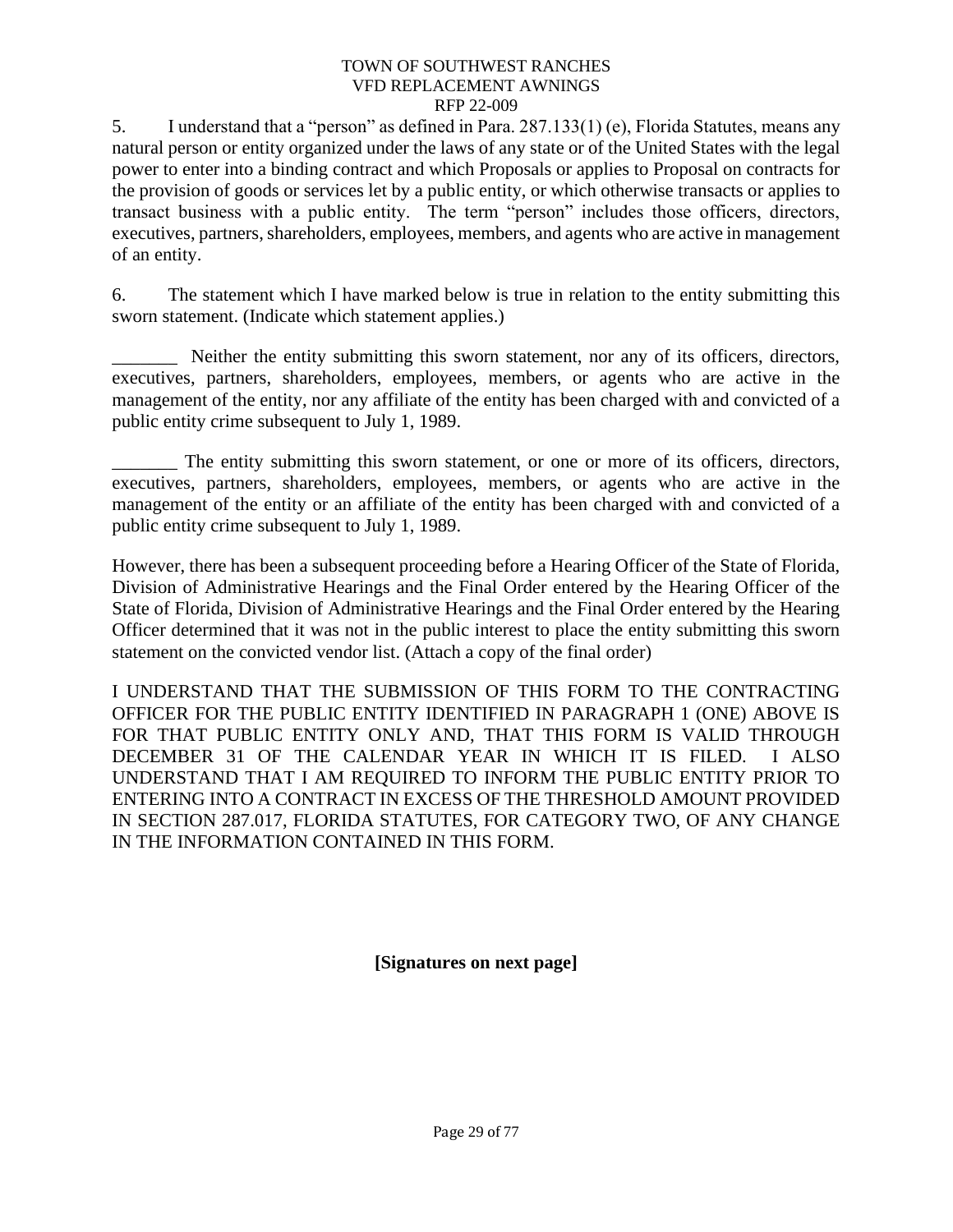PROPOSER: \_\_\_\_\_\_\_\_\_\_\_\_\_\_\_\_\_\_\_\_\_\_\_\_\_\_\_\_\_\_\_\_\_\_\_

By:

(Printed Name)

(Title)

The foregoing instrument was acknowledged before me by means of

 $\Box$  physical presence or  $\Box$  online notarization,

this  $\rule{1em}{0.15mm}$  day of  $\rule{1em}{0.15mm}$ , 2022,

by \_\_\_\_\_\_\_\_\_\_\_\_\_\_\_\_\_\_\_\_\_\_\_\_\_\_\_\_\_\_\_\_\_\_\_\_\_\_\_\_\_\_\_\_\_\_\_\_\_ (Name of person acknowledging).

Notary Public - State of

Notary Signature

My Commission Expires

(Printed, typed, or stamped commissioned name of notary public)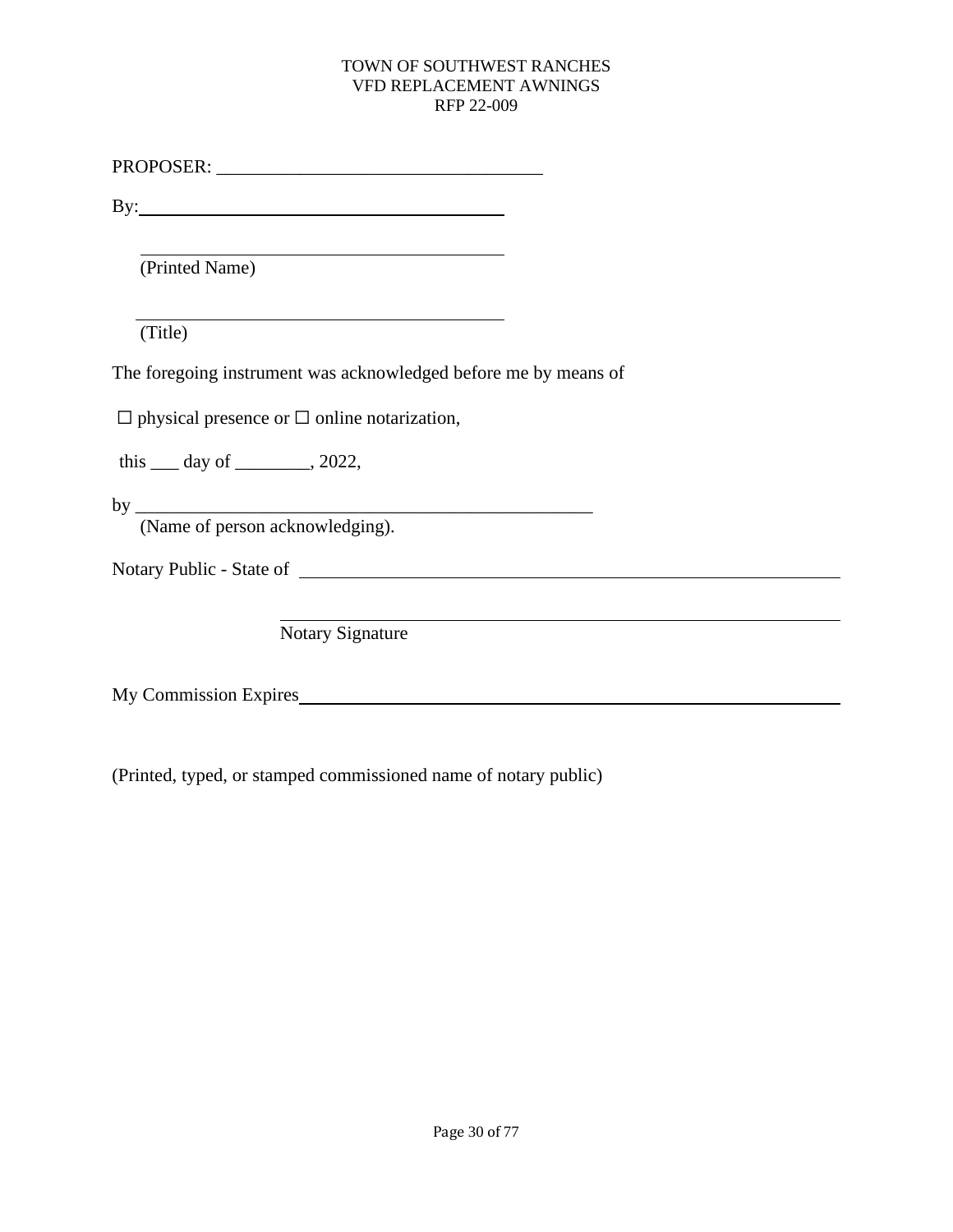#### TOWN OF SOUTHWEST RANCHES VFD REPLACEMENT AWNINGS RFP 22-009 **APPENDIX F NON-COLLUSION AFFIDAVIT**

<span id="page-35-0"></span>State of \_\_\_\_\_\_\_\_\_\_\_\_\_\_\_\_\_\_\_\_\_\_ ) ss:

County of\_\_\_\_\_\_\_\_\_\_\_\_\_\_\_\_\_\_\_\_\_ )

**being first duly sworn deposes and says that:** 

- (1) He/She is the (Owner, Partner, Officer, Representative or Agent) of , the proposer that has submitted the attached Proposal;
- (2) He/She is fully informed with respect to the preparation and contents of the attached Proposal and of all pertinent circumstances respecting such Proposal;
- (3) Such Proposal is genuine and is not a collusive or sham Proposal;
- (4) Neither the said Proposer nor any of its officers, partners, owners, agents, representatives, employees or parties in interest, including this affiant, have in any way colluded, conspired, connived or agreed, directly or indirectly, with any other proposer, firm, or person to submit a collusive or sham Proposal in connection with the Work for which the attached Proposal has been submitted; or to refrain from bidding in connection with such Work; or have in any manner, directly or indirectly, sought by agreement or collusion, or communication, or conference with any proposer, firm, or person to fix any overhead, profit, or cost elements of the Proposal or of any other proposer, or to fix any overhead, profit, or cost elements of the Proposal price or the Bid price of any other proposer, or to secure through any collusion, conspiracy, connivance, or unlawful agreement any advantage against (Recipient), or any person interested in the proposed Work; and
- (5) The price or prices quoted in the attached Proposal are fair and proper and are not tainted by any collusion, conspiracy, connivance, or unlawful agreement on the part of Proposer or any other of its agents, representatives, owners, employees or parties in interest, including this affiant.

# **[Signatures on next page]**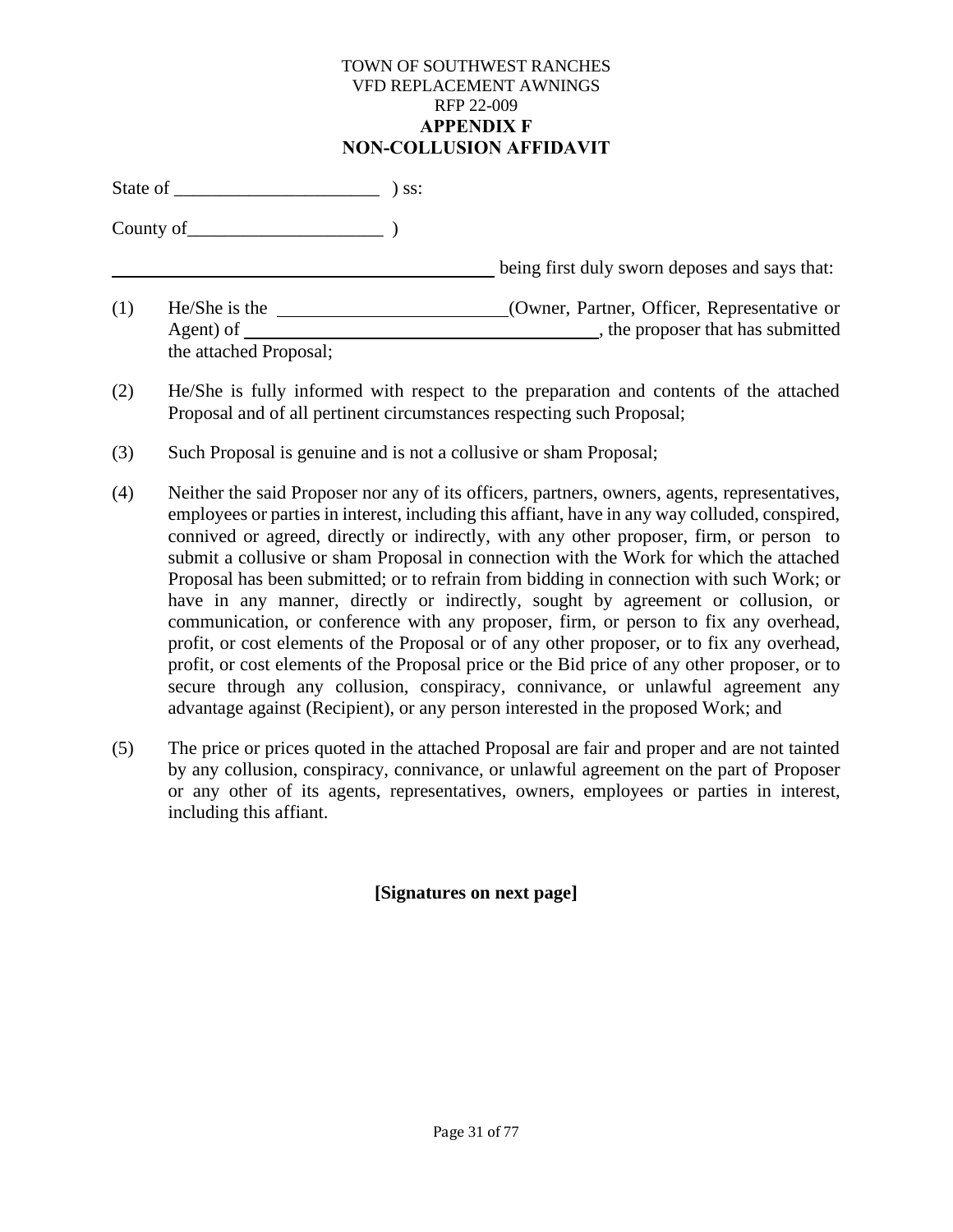By:

(Printed Name)

(Title)

The foregoing instrument was acknowledged before me by means of

 $\Box$  physical presence or  $\Box$  online notarization,

this \_\_\_ day of \_\_\_\_\_\_\_\_, 2022,

 $by$   $\_\_$ (Name of person acknowledging).

Notary Public - State of

Notary Signature

My Commission Expires

(Printed, typed, or stamped commissioned name of notary public)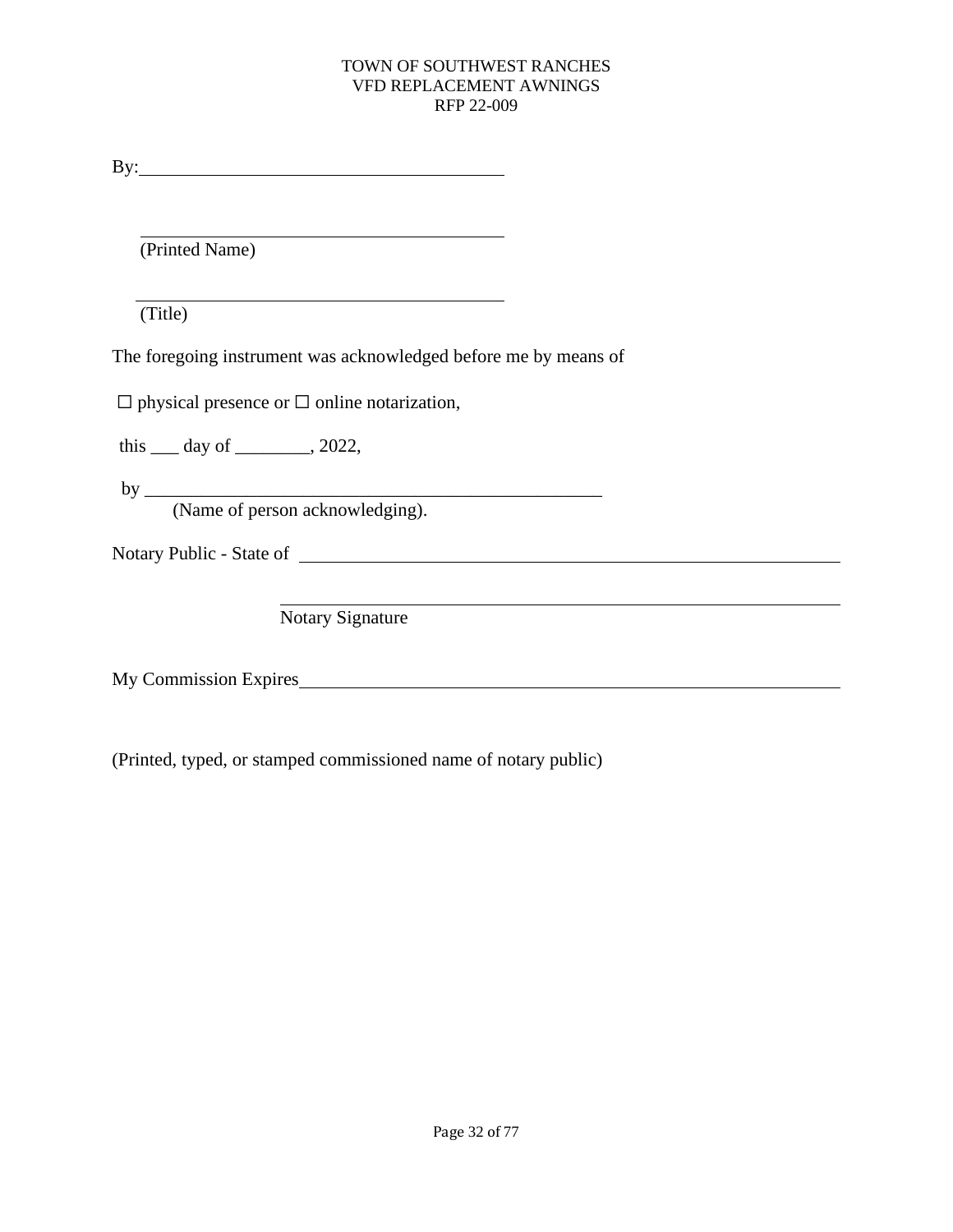### **APPENDIX G ANTI-LOBBYING CERTIFICATION FORM**

1. The prospective participant certifies to the best of his or her knowledge and belief, that:

a. No Federal appropriated funds have been paid or will be paid, by or on behalf of the undersigned, to any person for influencing or attempting to influence an officer or employee of any Federal agency, a Member of Congress, an officer or employee of Congress, or an employee of a Member of Congress in connection with the awarding of any Federal contract, the making of any Federal grant, the making of any Federal loan, the entering into of any cooperative agreement, and the extension, continuation, renewal, amendment, or modification of any Federal contract, grant, loan, or cooperative agreement.

b. If any funds other than Federal appropriated funds have been paid or will be paid to any person for influencing or attempting to influence an officer or employee of any Federal agency, a Member of Congress, an officer or employee of Congress, or an employee of a Member of Congress in connection with this Federal contract, grant, loan, or cooperative agreement, the undersigned shall complete and submit Standard Form-LLL, "Disclosure Form to Report Lobbying," in accordance with its instructions.

2. This certification is a material representation of fact upon which reliance was placed when this transaction was made or entered into. Submission of this certification is a prerequisite for making or entering into this transaction imposed by 31 U.S.C. 1352. Any person who fails to file the required certification shall be subject to a civil penalty of not less than \$10,000 and not more than \$100,000 for each such failure.

3. The prospective participant also agrees by submitting its bid or proposal that the participant shall require that the language of this certification be included in all lower tier subcontracts, which exceed \$100,000 and that all such recipients shall certify and disclose accordingly.

| City, State, Zip: |       |  |
|-------------------|-------|--|
| (type or print)   |       |  |
|                   |       |  |
|                   | Date: |  |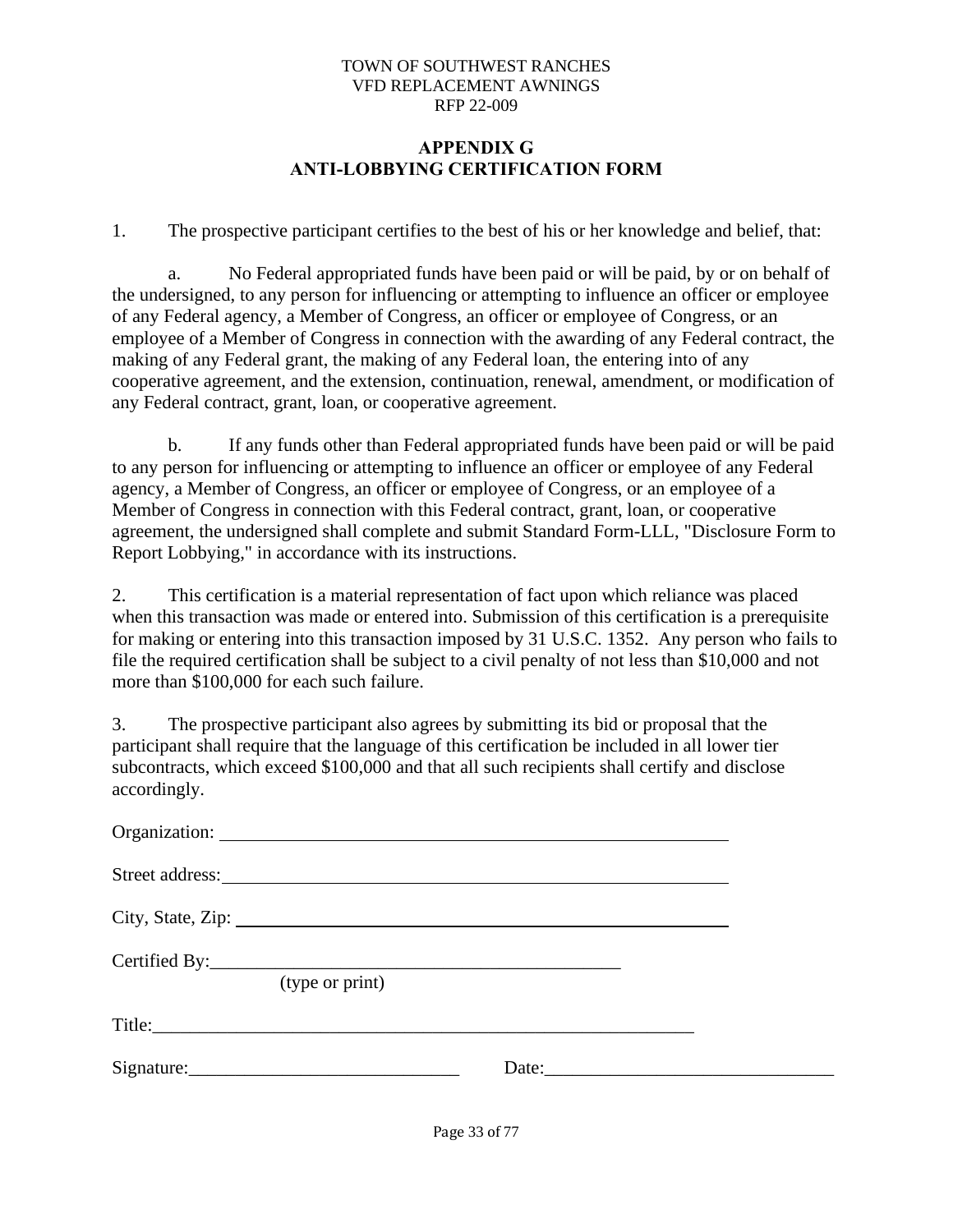#### **APPENDIX H PROPOSER CONFIRMATION OF QUALIFICATIONS**

The Contract will be awarded only to a responsible and eligible proposer, qualified by experience and capable of providing required insurance, and bonds and in a financial position to do the Work specified within the Invitation For Bids, and which can complete the Work within the time schedule specified.

At the time of the Bid, the proposer shall hold all Contractor and other qualification certificates and licenses required to be held by the Contractor by Florida Statutes or ordinances of the Town of Southwest Ranches and Broward County in order to perform the Work which is the subject of this Invitation For Bids.

1. All license, certificate and experience requirements must be met by the proposer (as opposed to the Subcontractor) at the time of Bid submission. Bids submitted by proposer who do not directly hold required licenses and certificates or who rely on a Subcontractor to meet the license, certificate or experience criteria will be rejected. By executing this Form and submitting its Bid, proposer represents that it meets the requirements set forth above, and as set forth in the Bid Documents, and acknowledges and understands that such representation is material and that the Town shall be relying on this representation with respect to a Contract award.

Proposer's Signature:

Proposer's Name: \_\_\_\_\_\_\_\_\_\_\_\_\_\_\_\_\_\_\_\_\_\_\_\_\_\_

Proposer's Address: \_\_\_\_\_\_\_\_\_\_\_\_\_\_\_\_\_\_\_\_\_\_\_\_

Proposer's Phone Number: \_\_\_\_\_\_\_\_\_\_\_\_\_\_\_\_\_\_\_

Proposer's Email:

\_\_\_\_\_\_\_\_\_\_\_\_\_\_\_\_\_\_\_\_\_\_\_\_

\_\_\_\_\_\_\_\_\_\_\_\_\_\_\_\_\_\_\_\_\_\_\_\_

Contractor's License and License number(s) (attach copies of license(s) required for the work described in this IFB):

Proposer's Firm:

**[Signatures on next page]**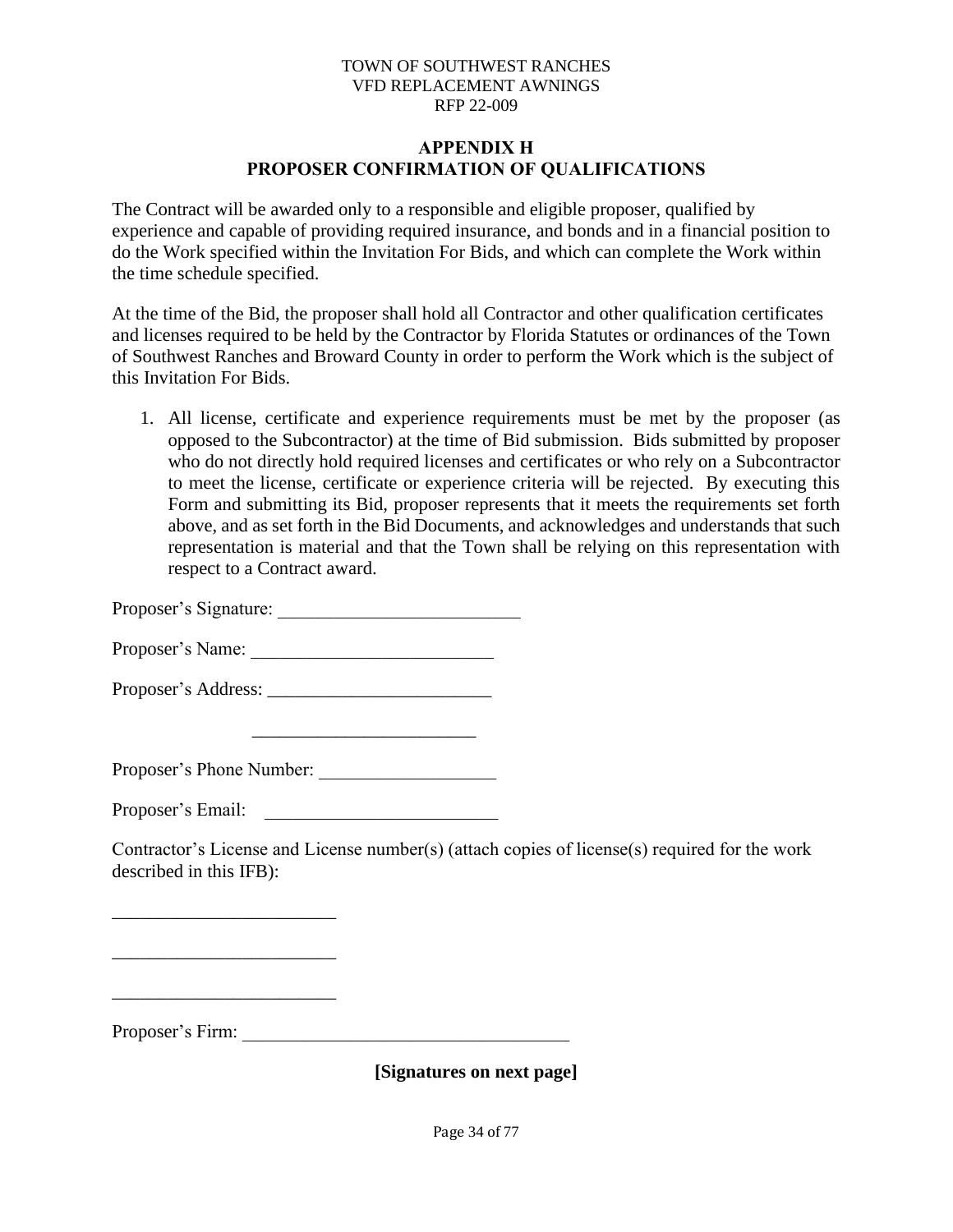State of Florida

County of \_\_\_\_\_\_\_\_\_\_\_

The foregoing instrument was acknowledged before me by means of

 $\Box$  physical presence or  $\Box$  online notarization,

this  $\rule{1em}{0.15mm}$  day of  $\rule{1em}{0.15mm}$ , 2022,

by \_\_\_\_\_\_\_\_\_\_\_\_\_\_\_\_\_\_\_\_\_\_\_\_\_\_\_\_\_\_\_\_\_\_\_\_\_\_\_\_\_\_\_\_\_\_\_\_\_

(Name of person acknowledging).

WITNESS my hand and official seal.

NOTARY Public Records of \_\_\_\_\_\_\_\_\_\_\_\_ County, Florida

Notary Signature

\_\_\_\_\_\_\_\_\_\_\_\_\_\_\_\_\_\_\_\_\_\_

Name of Notary Public: (Print, Stamp, or type as Commissioned)

Proposer's Firm: \_\_\_\_\_\_\_\_\_\_\_\_\_\_\_\_\_\_\_\_\_\_\_\_\_\_\_\_\_\_\_\_\_\_\_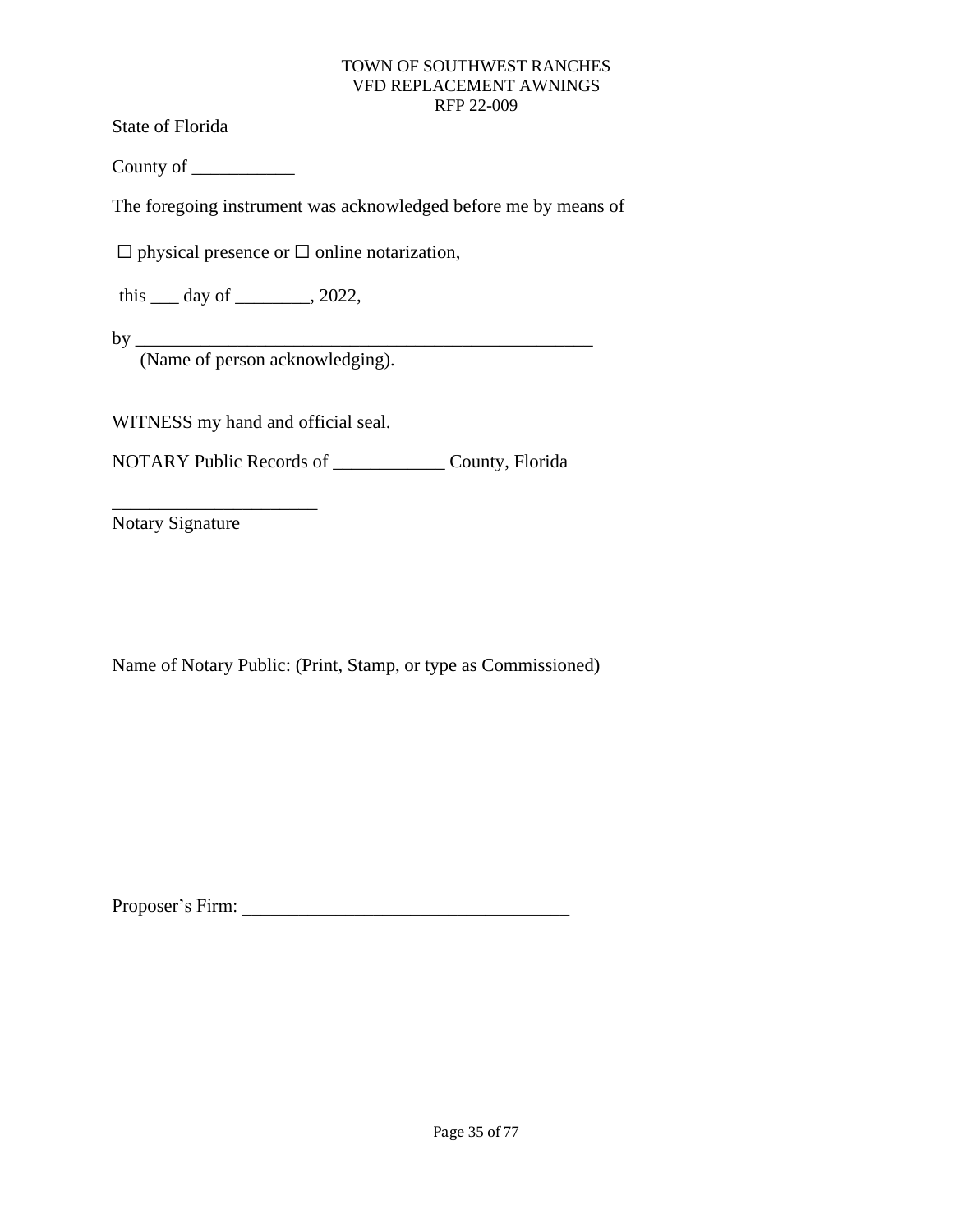# **\*APPENDIX I CERTIFICATE OF AUTHORITY (If Individual / Sole Proprietor**

| $)$ ss:<br>County of                                                                                   |                |
|--------------------------------------------------------------------------------------------------------|----------------|
| Owner                                                                                                  |                |
| of (Company name) __________________________________, is hereby authorized to execute the Bid<br>dated |                |
| 20 ____, to the Town of Southwest Ranches and his execution thereof, attested by the                   |                |
|                                                                                                        |                |
|                                                                                                        | (Company Name) |
|                                                                                                        |                |
| IN WITNESS WHEREOF, I have hereunto set my hand this __ day of _________________, 20____.              |                |
|                                                                                                        |                |
|                                                                                                        | Secretary:     |
|                                                                                                        | (SEAL)         |
|                                                                                                        |                |
|                                                                                                        |                |
|                                                                                                        |                |
|                                                                                                        |                |

PROPOSER FIRM: University of the set of the set of the set of the set of the set of the set of the set of the set of the set of the set of the set of the set of the set of the set of the set of the set of the set of the se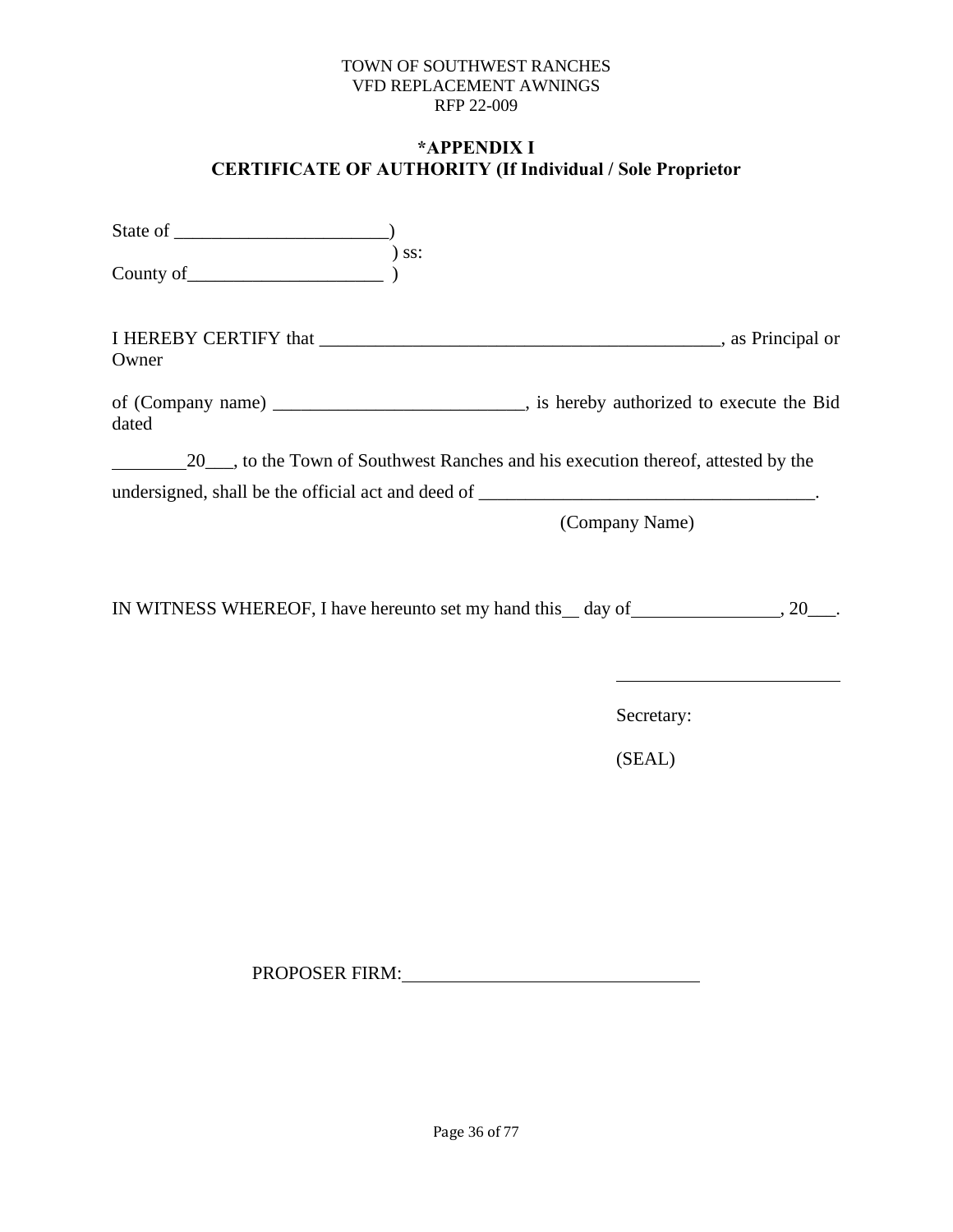### TOWN OF SOUTHWEST RANCHES VFD REPLACEMENT AWNINGS RFP 22-009 **\*APPENDIX J CERTIFICATE OF AUTHORITY (If Partnership**

State of \_\_\_\_\_\_\_\_\_\_\_\_\_\_\_\_\_\_\_\_\_\_\_) ) ss:  $County of$   $)$ 

I HEREBY CERTIFY that a meeting of the Partners of the

| A partnership existing under the laws of the State of , held on | $, 20 \_$ , the |
|-----------------------------------------------------------------|-----------------|
| following resolution was duly passed and adopted:               |                 |

| "RESOLVED, that,                                                                       | , as of the Partnership,                         |  |
|----------------------------------------------------------------------------------------|--------------------------------------------------|--|
| be and is hereby authorized to execute the Bid dated,                                  | $, 20 \underline{\hspace{1cm}}$ , to the Town of |  |
| Southwest Ranches and this partnership and that his execution thereof, attested by the |                                                  |  |
| shall be the official act and deed of this Partnership."                               |                                                  |  |

I further certify that said resolution is now in full force and effect.

IN WITNESS WHEREOF, I have hereunto set my hand this \_\_, day of \_\_\_\_\_\_\_\_\_\_\_\_, 20\_\_\_.

Secretary:

 $\mathcal{L}$ 

(SEAL)

PROPOSER FIRM: University of the set of the set of the set of the set of the set of the set of the set of the set of the set of the set of the set of the set of the set of the set of the set of the set of the set of the se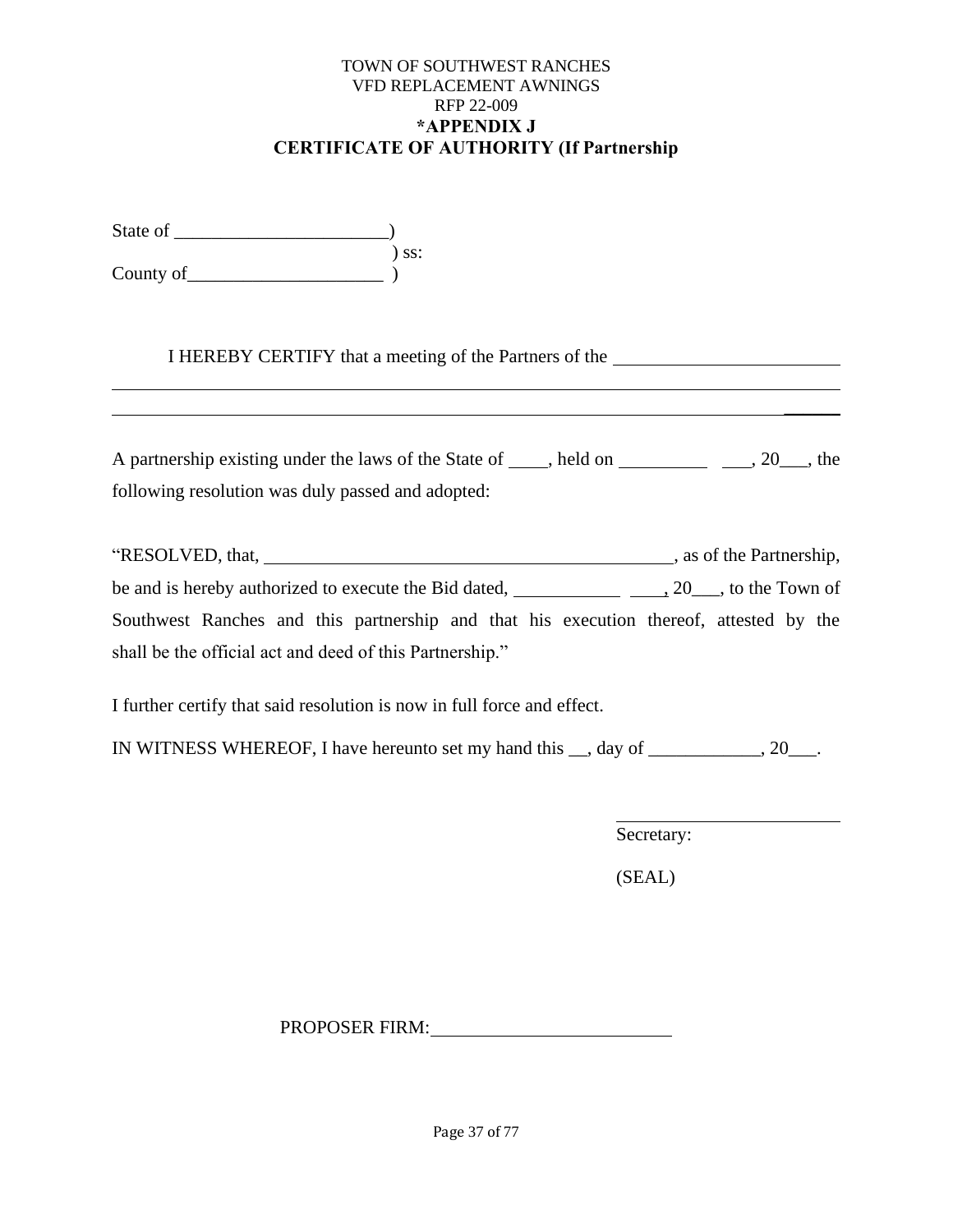### **\*APPENDIX K CERTIFICATE OF AUTHORITY (If Corporation or Limited Liability Company**

State of \_\_\_\_\_\_\_\_\_\_\_\_\_\_\_\_\_\_\_\_\_\_\_ ) ) ss:  $County of$   $)$ 

I HEREBY CERTIFY that a meeting of the Board of Directors of a corporation or authorized representatives of a Limited Liability Company existing under the laws of the State of held on  $\frac{1}{20}$ , the following resolution was duly passed and adopted:

"RESOLVED, that \_\_\_\_\_\_\_\_\_\_\_\_\_\_\_\_\_\_\_\_\_\_\_\_\_\_\_, as President of the Corporation or authorized representative of a Limited Liability Company, be and is hereby authorized to execute the Bid dated,  $\frac{1}{\sqrt{2}}$   $\frac{1}{\sqrt{2}}$   $\frac{1}{\sqrt{2}}$   $\frac{1}{\sqrt{2}}$   $\frac{1}{\sqrt{2}}$   $\frac{1}{\sqrt{2}}$   $\frac{1}{\sqrt{2}}$  to the Town of Southwest Ranches and this Corporation or Limited Liability Company and his execution thereof, attested by the Secretary of the Corporation or Limited Liability Company, and with the Corporate Seal affixed, shall be the official act and deed of this Corporation or Limited Liability Company."

I further certify that said resolution is now in full force and effect.

IN WITNESS WHEREOF, I have hereunto set my hand and affixed the official seal of the Corporation or

Limited Liability Company this day of , 20\_\_\_.

Secretary:

(SEAL)

PROPOSER FIRM: PROPOSER FIRM: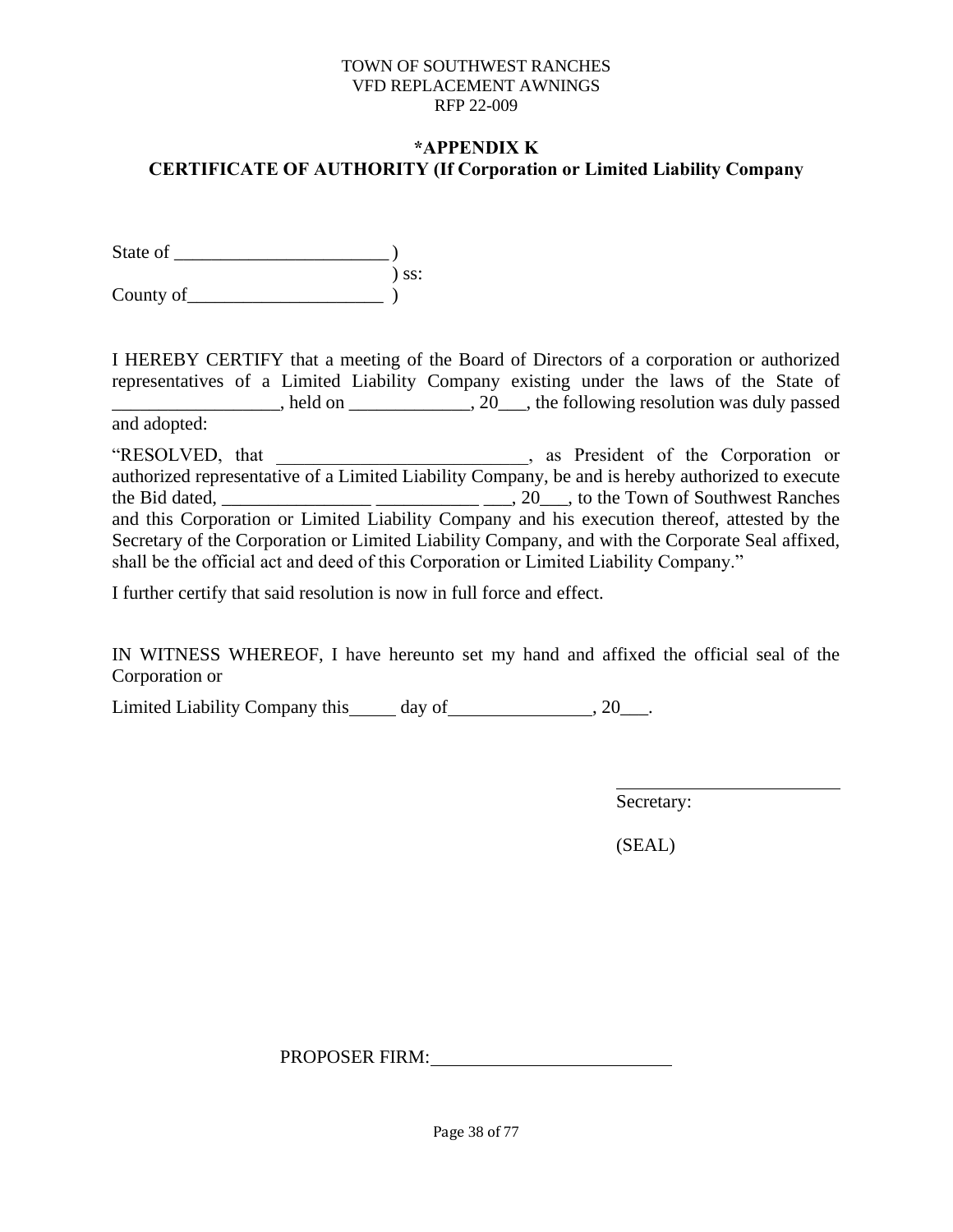### **\*APPENDIX L CERTIFICATE OF AUTHORITY (If Joint Venture**

|                                                                                                                                | I HEREBY CERTIFY that a meeting of the Principals of the _______________________                                             |
|--------------------------------------------------------------------------------------------------------------------------------|------------------------------------------------------------------------------------------------------------------------------|
|                                                                                                                                |                                                                                                                              |
| A corporation existing under the laws of the State of <u>equilibrial held</u> on <u>equal</u> and a set of $\frac{1}{2}$ , the |                                                                                                                              |
| following resolution was duly passed and adopted:                                                                              |                                                                                                                              |
| "RESOLVED, that,                                                                                                               | <u> 2008 - Jan Barnett, mars et al. 1989 - Anna anno 1989 - Anna ann an t-Anna ann an t-Anna ann an t-Anna ann an </u><br>as |
| of the Joint Venture be and is hereby                                                                                          |                                                                                                                              |
| authorized to execute the Bid dated, 20, to the Town of Southwest Ranches                                                      |                                                                                                                              |
| official act and deed of this Joint Venture."                                                                                  |                                                                                                                              |
| I further certify that said resolution is now in full force and effect.                                                        |                                                                                                                              |
|                                                                                                                                |                                                                                                                              |

Secretary:

(SEAL)

PROPOSER FIRM :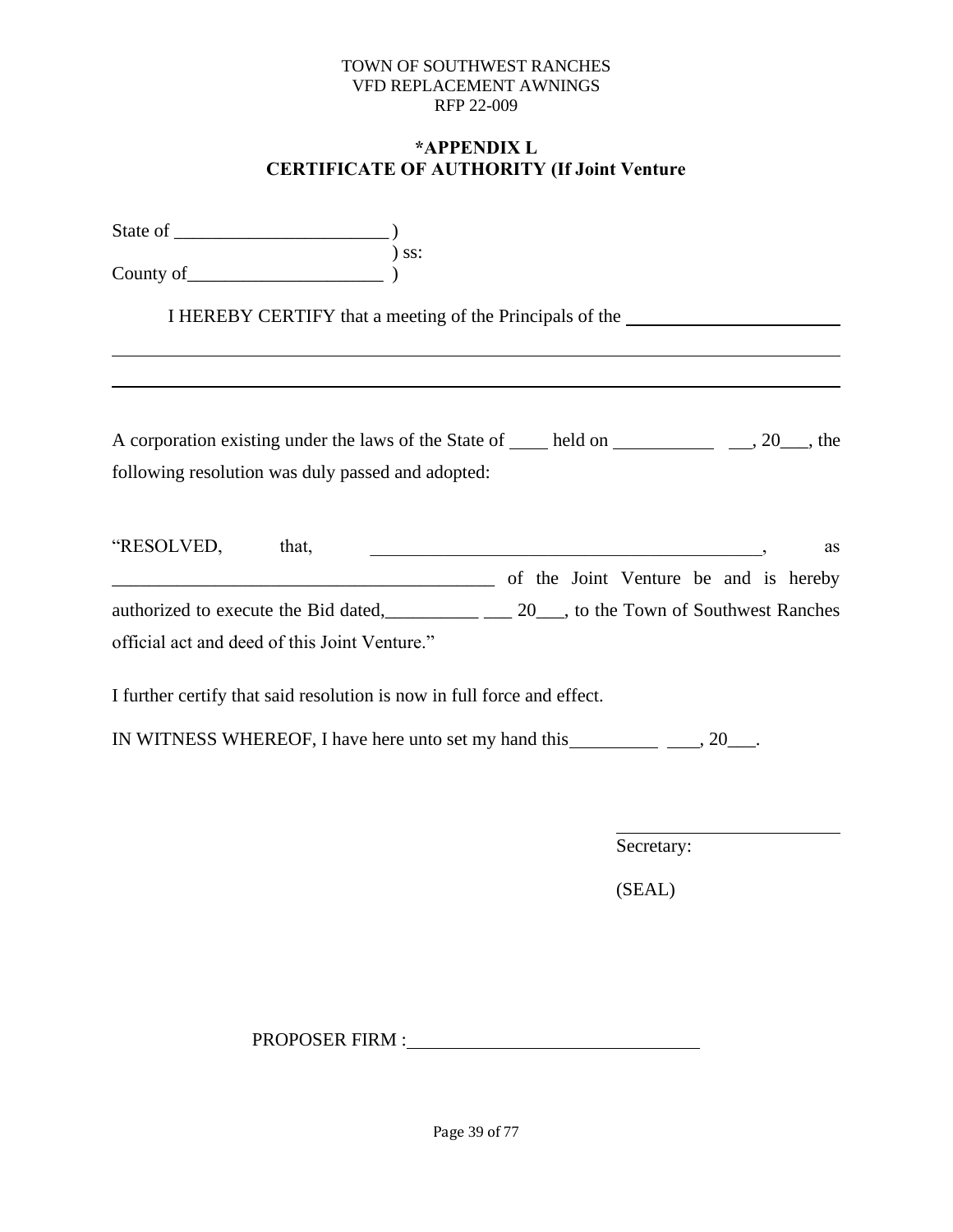#### TOWN OF SOUTHWEST RANCHES VFD REPLACEMENT AWNINGS RFP 22-009 **APPENDIX M PROPOSAL BOND – NOT REQUIRED**

| <b>Bond No.</b> _____________________ |                                          |
|---------------------------------------|------------------------------------------|
| PROPOSAL BOND                         |                                          |
|                                       |                                          |
|                                       | $)$ ss:                                  |
|                                       |                                          |
|                                       | KNOW ALL MEN BY THESE PRESENTS, that we, |
|                                       | $\sim$ , as Principal, and               |

, as Surety, are held and firmly bound unto the Town of Southwest Ranches, a municipal corporation of the State of Florida, in the penal sum of Let Dollars (\$  $\Box$  Dollars (\$  $\Box$  ), lawful money of the United States, for the payment of which sum well and truly to be made, we bind ourselves, our heirs, executors, administrators and successors jointly and severally, firmly by these presents.

THE CONDITION OF THIS OBLIGATION IS SUCH that whereas the Principal has submitted the accompanying Proposal, dated 20 for:

# **"RFP 21-005 Website Design Services"**

# NOW, THEREFORE,

- (a) If said Proposal shall be rejected, or in the alternate
- (b) If said Proposal shall be accepted and the Principal shall properly execute and deliver to said Town the appropriate Contract Documents, including any required insurance and bonds, and shall in all respects fulfill all terms and conditions attributable to the acceptance of said Proposal, then this obligation shall be void; otherwise, it shall remain in force and effect, it being expressly understood and agreed that the liability of the Surety for any and all claims hereunder shall in no event exceed the amount of this obligation as herein stated.

IN WITNESS WHEREOF, the above bonded parties have executed this instrument under their several seals this day of  $\frac{1}{20}$ , the name and the corporate seal of each corporate party being hereto affixed and these presents being duly signed by its undersigned representative.

# **[Signatures on next page]**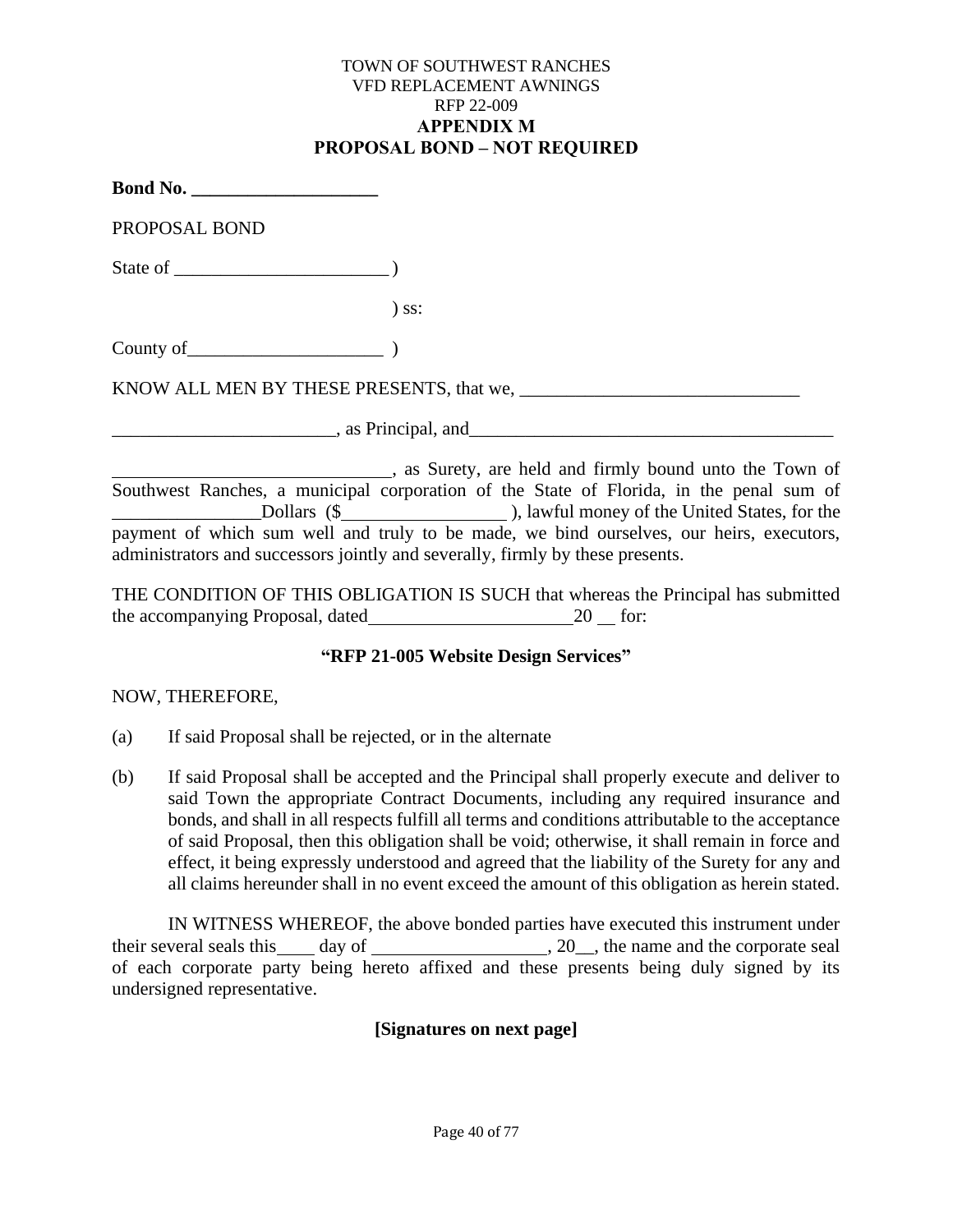| PROPOSER:                 |                                                             |                    |
|---------------------------|-------------------------------------------------------------|--------------------|
|                           |                                                             |                    |
|                           |                                                             |                    |
| IN PRESENCE OF:<br>(SEAL) | (Individual or Partnership Principal)                       |                    |
|                           |                                                             | (Business Address) |
|                           |                                                             | (City/State/Zip)   |
| By:                       | <u> 1989 - Johann Barbara, martxa al III-lea (h. 1989).</u> | (Business Phone)   |
| (SEAL)                    |                                                             | (Business Address) |
|                           |                                                             | (City/State/Zip)   |
|                           |                                                             | (Business Phone)   |

# IMPORTANT

Surety companies executing bonds must appear on the Treasury Department's most current list (circular 570 as amended) and be authorized to transact business in the State of Florida.

Countersigned by Florida Agent: \_\_\_\_\_\_\_\_\_\_\_\_\_\_\_\_\_\_\_\_\_\_\_\_\_\_\_\_\_\_\_

Date: \_\_\_\_\_\_\_\_\_\_\_\_\_\_\_\_\_\_\_\_\_\_\_\_\_\_\_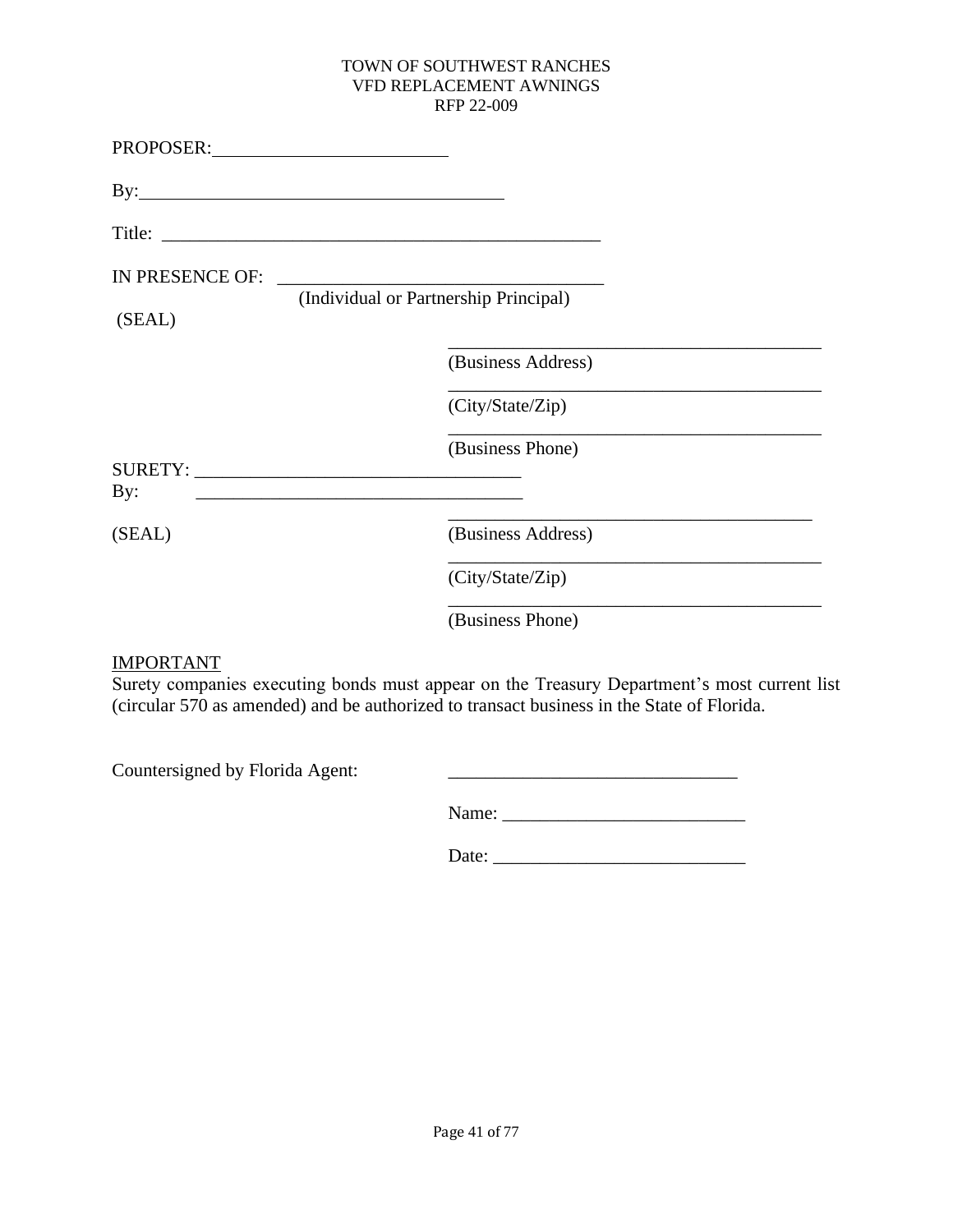### TOWN OF SOUTHWEST RANCHES VFD REPLACEMENT AWNINGS RFP 22-009 **APPENDIX N GOVERNMENTAL CONTACT INFORMATION**

Please list NAME OF AGENCY, ADDRESS, PHONE NUMBER, AND CONTACT PERSON of any other Governmental Agencies or Quasi-governmental agencies for which you have conducted business on similar project within the past five years.

| <b>NAME</b><br>OF<br><b>AGENCY</b> | <b>ADDRESS</b> | <b>PHONE</b><br><b>NUMBER</b> | <b>CONTACT PERSON</b> |
|------------------------------------|----------------|-------------------------------|-----------------------|
|                                    |                |                               |                       |
|                                    |                |                               |                       |
|                                    |                |                               |                       |
|                                    |                |                               |                       |
|                                    |                |                               |                       |
|                                    |                |                               |                       |
|                                    |                |                               |                       |
|                                    |                |                               |                       |
|                                    |                |                               |                       |
|                                    |                |                               |                       |
|                                    |                |                               |                       |
|                                    |                |                               |                       |

PROPOSER FIRM: \_\_\_\_\_\_\_\_\_\_\_\_\_\_\_\_\_\_\_\_\_\_\_\_\_\_\_\_\_\_\_\_\_\_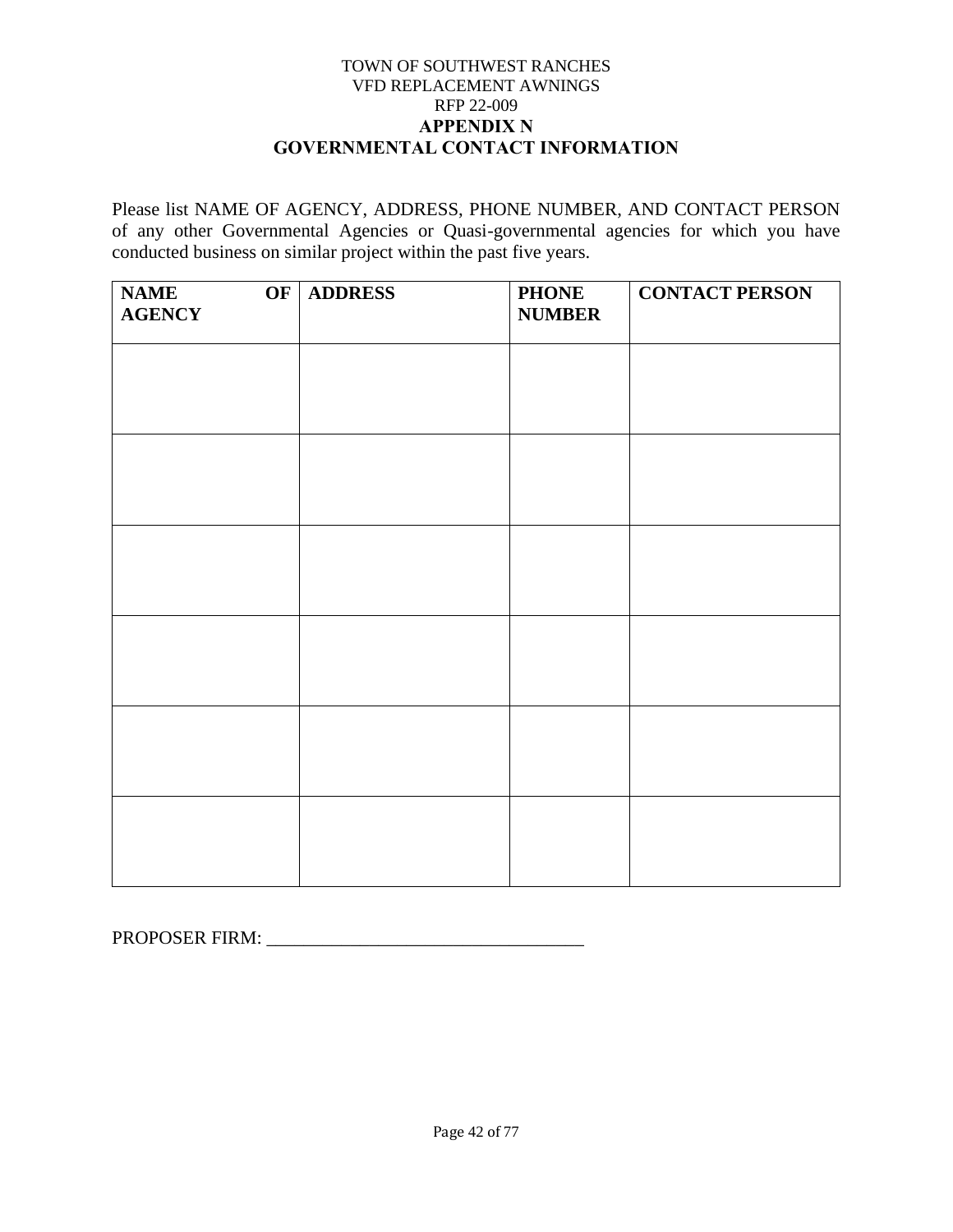#### TOWN OF SOUTHWEST RANCHES VFD REPLACEMENT AWNINGS RFP 22-009 **APPENDIX O ACKNOWLEDGMENT OF CONFORMANCE WITH O.S.H.A. STANDARDS**

### TO THE TOWN OF SOUTHWEST RANCHES:

\_\_\_\_\_\_\_\_\_\_\_\_\_\_\_\_, hereby acknowledges and agrees that as Contractor for the Town of Southwest Ranches within the limits of the Town of Southwest Ranches, Florida, we have the sole responsibility for compliance with all requirements of the Federal Occupational Safety and Health regulations, and agree to indemnify and hold harmless the Town of Southwest Ranches, including its Council Members, officers and employees, from and against any and all legal liability or loss the Town may incur due to \_\_\_\_\_\_\_\_\_\_\_\_\_\_\_\_\_\_\_\_'s failure to comply with such regulations.

\_\_\_\_\_\_\_\_\_\_\_\_\_\_\_\_\_\_\_\_\_\_\_\_\_\_\_\_\_ \_\_\_\_\_\_\_\_\_\_\_\_\_\_\_\_\_\_\_\_\_\_\_\_\_\_\_\_\_\_\_\_\_

ATTEST CONTRACTOR

 $BY:$ 

\_\_\_\_\_\_\_\_\_\_\_\_\_\_\_\_\_\_\_\_\_\_\_\_\_\_\_\_\_\_\_\_\_

Print Name

Date:

PROPOSER FIRM: \_\_\_\_\_\_\_\_\_\_\_\_\_\_\_\_\_\_\_\_\_\_\_\_\_\_\_\_\_\_\_\_\_\_\_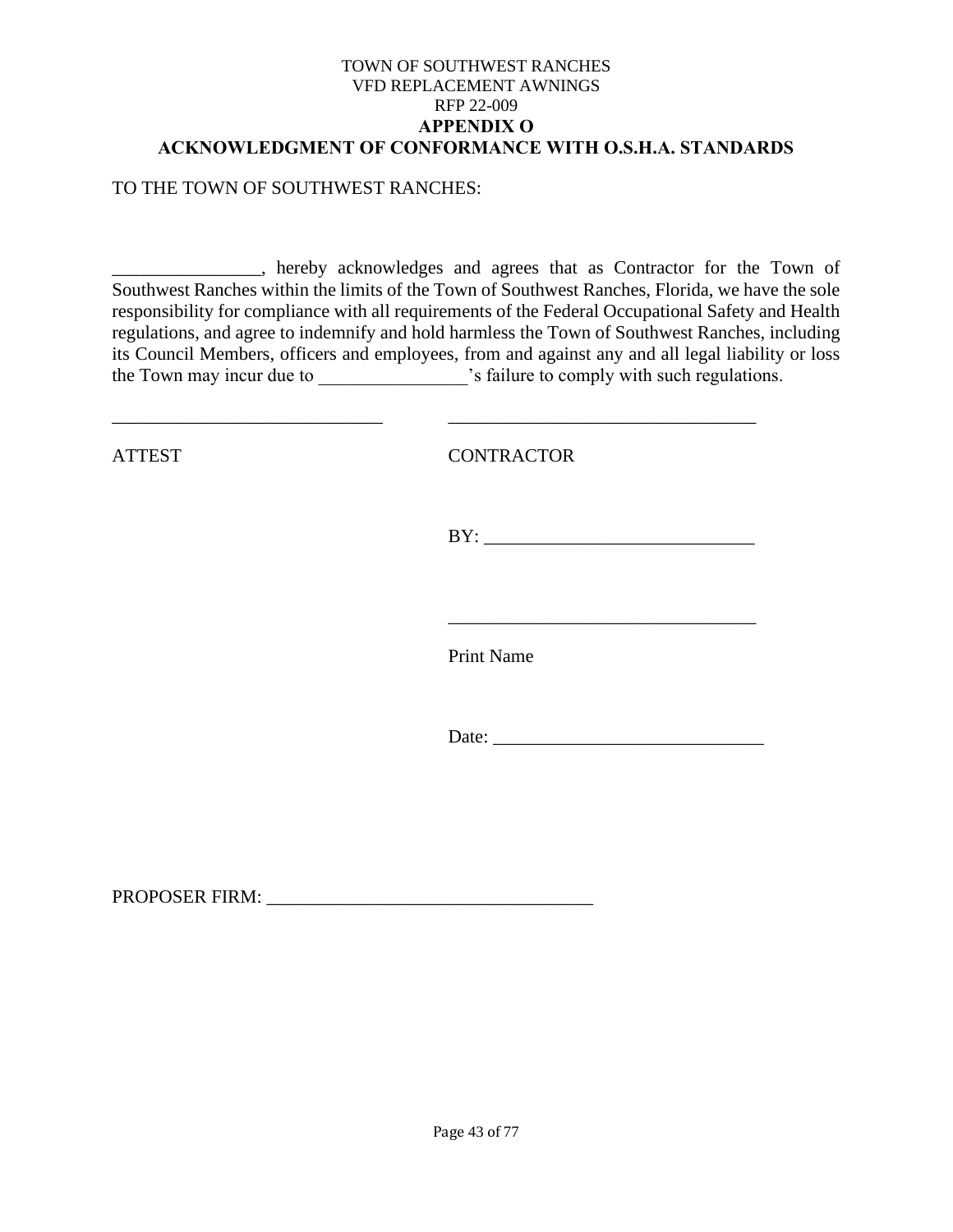### TOWN OF SOUTHWEST RANCHES VFD REPLACEMENT AWNINGS RFP 22-009 **APPENDIX P PROPOSER CONFIRMATION OF QUALIFICATIONS**

The Contract will be awarded only to a responsible and eligible proposer, qualified by experience and capable of providing required insurance, and bonds and in a financial position to do the Work specified within the Request For Proposals, and which can complete the Work within the time schedule specified.

At the time of the Proposal, the proposer shall hold all Contractor and other qualification certificates and licenses required to be held by the Contractor by Florida Statutes or ordinances of the Town of Southwest Ranches and Broward County in order to perform the Work which is the subject of this Request For Proposals.

All license, certificate and experience requirements must be met by the proposer (as opposed to the Subcontractor) at the time of Proposal submission. Proposals submitted by proposer who do not directly hold required licenses and certificates or who rely on a Subcontractor to meet the license, certificate or experience criteria will be rejected. By executing this Form and submitting its Proposal, proposer represents that it meets the requirements set forth above, and as set forth in the Proposal Documents, and acknowledges and understands that such representation is material and that the Town shall be relying on this representation with respect to a Contract award.

Proposer:

Proposer's Name: \_\_\_\_\_\_\_\_\_\_\_\_\_\_\_\_\_\_\_\_\_\_\_\_\_\_

Proposer's Address: \_\_\_\_\_\_\_\_\_\_\_\_\_\_\_\_\_\_\_\_\_\_\_\_

Proposer's Phone Number: \_\_\_\_\_\_\_\_\_\_\_\_\_\_\_\_\_\_\_

\_\_\_\_\_\_\_\_\_\_\_\_\_\_\_\_\_\_\_\_\_\_\_\_

Proposer's Email:

Contractor's License and License number(s) (attach copies of license(s) required for the work described in this RFP):

PROPOSER FIRM: \_\_\_\_\_\_\_\_\_\_\_\_\_\_\_\_\_\_\_\_\_\_\_\_\_\_\_\_\_\_\_\_\_\_\_

\_\_\_\_\_\_\_\_\_\_\_\_\_\_\_\_\_\_\_\_\_\_\_\_

\_\_\_\_\_\_\_\_\_\_\_\_\_\_\_\_\_\_\_\_\_\_\_\_

\_\_\_\_\_\_\_\_\_\_\_\_\_\_\_\_\_\_\_\_\_\_\_\_

**[Signatures on next page]**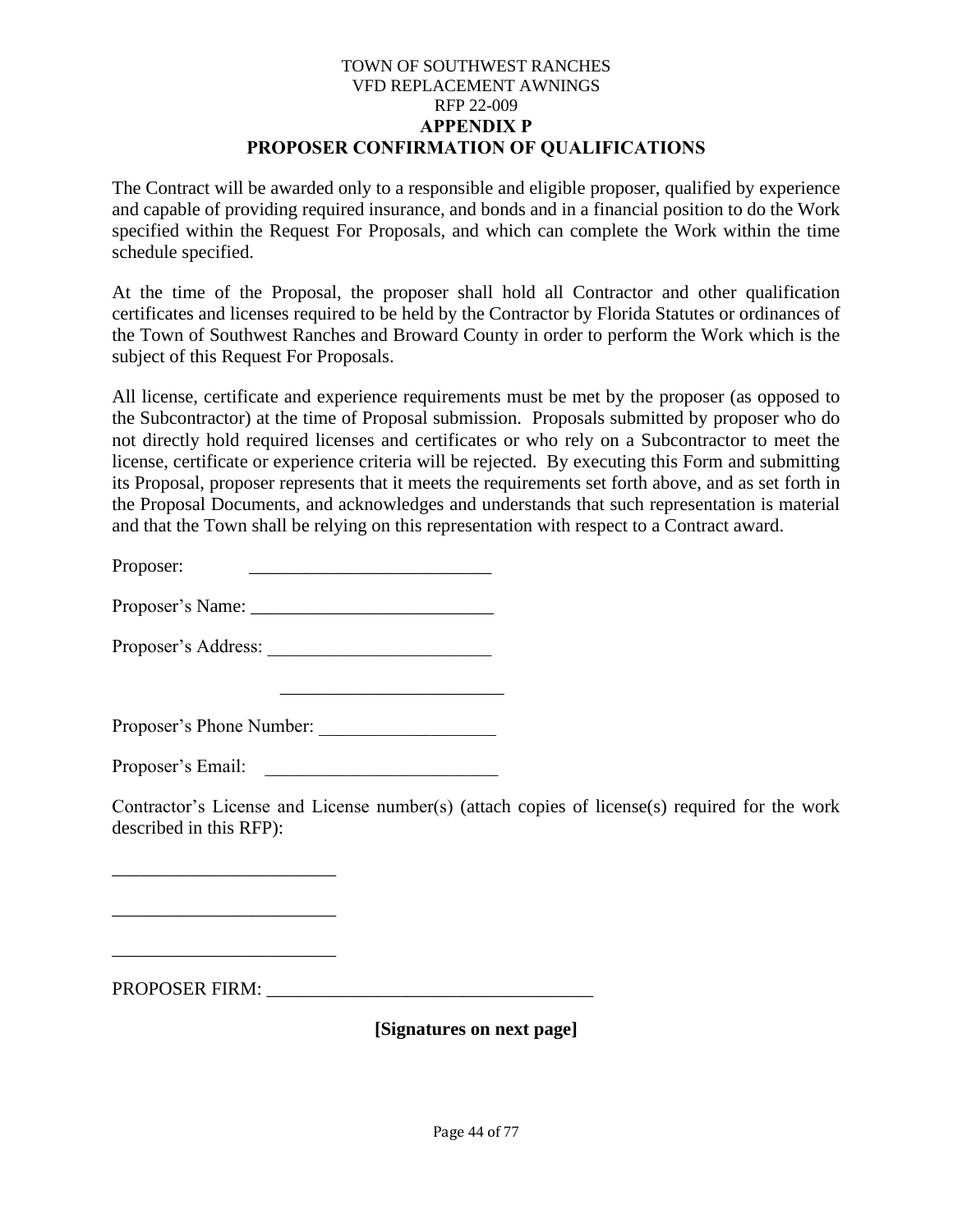State of Florida

County of \_\_\_\_\_\_\_\_\_\_\_

The foregoing instrument was acknowledged before me by means of

 $\Box$  physical presence or  $\Box$  online notarization,

this  $\rule{1em}{0.15mm}$  day of  $\rule{1em}{0.15mm}$ , 2022,

by \_\_\_\_\_\_\_\_\_\_\_\_\_\_\_\_\_\_\_\_\_\_\_\_\_\_\_\_\_\_\_\_\_\_\_\_\_\_\_\_\_\_\_\_\_\_\_\_\_

(Name of person acknowledging).

WITNESS my hand and official seal.

NOTARY Public Records of \_\_\_\_\_\_\_\_\_\_\_\_ County, Florida

Notary Signature

\_\_\_\_\_\_\_\_\_\_\_\_\_\_\_\_\_\_\_\_\_\_

Name of Notary Public: (Print, Stamp, or type as Commissioned)

PROPOSER FIRM: \_\_\_\_\_\_\_\_\_\_\_\_\_\_\_\_\_\_\_\_\_\_\_\_\_\_\_\_\_\_\_\_\_\_\_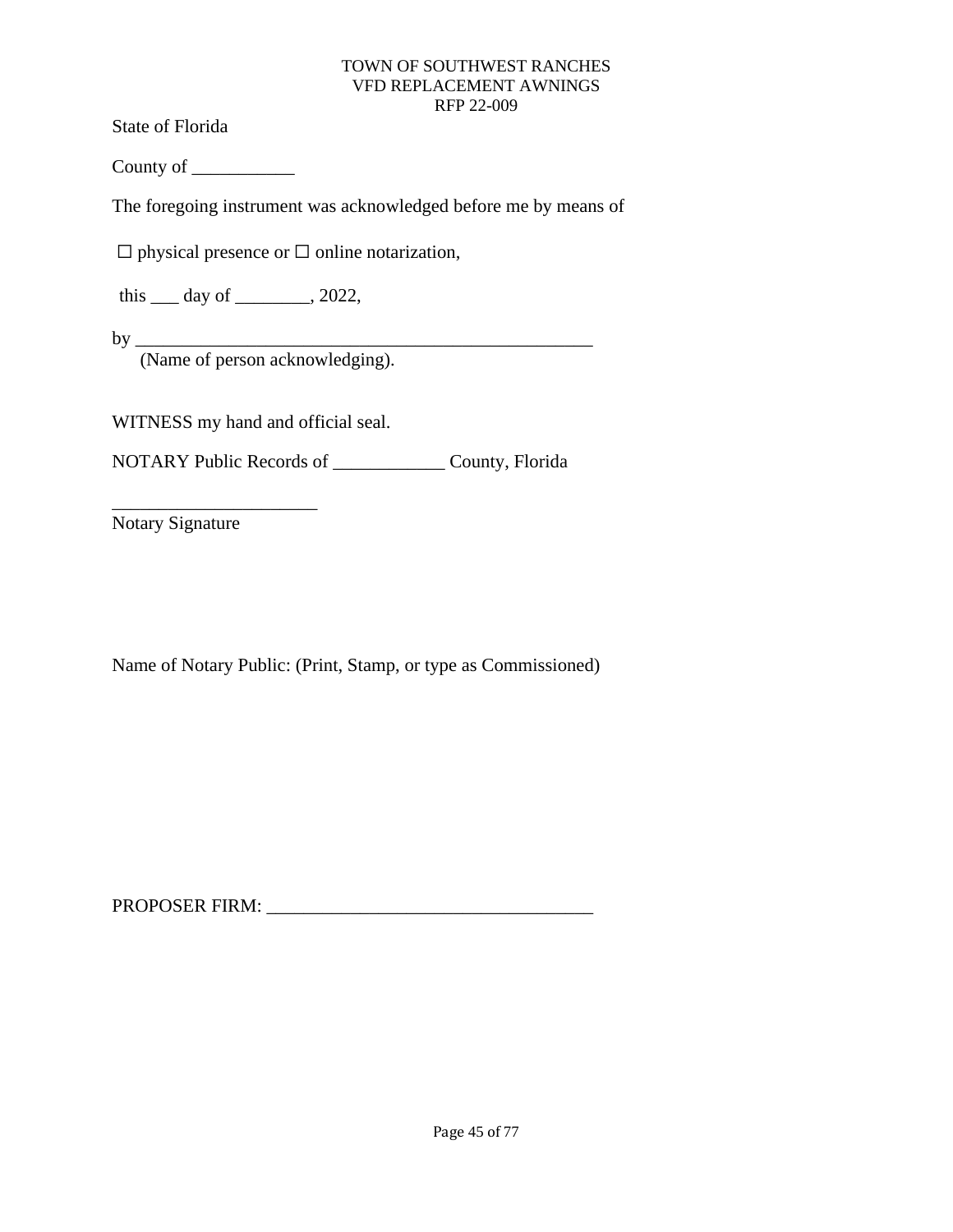### TOWN OF SOUTHWEST RANCHES VFD REPLACEMENT AWNINGS RFP 22-009 **APPENDIX Q PROPOSER EXPERIENCE QUESTIONNAIRE**

The proposer's response to this questionnaire will be utilized as part of the Town's Proposal Evaluation and Contractor selection. Proposer must have current licensures applicable to this type of work and must have experience on comparable work.

### (MUST COMPLETE EVEN IF ADDITIONAL REFERENCE PAGE SUPPLIED)

List comparable contract experience and client references:

| Contract Amount: New York 1988                                                                                                                                                                                                       |
|--------------------------------------------------------------------------------------------------------------------------------------------------------------------------------------------------------------------------------------|
| Contract Date:                                                                                                                                                                                                                       |
| Client Name:                                                                                                                                                                                                                         |
| Address: <u>and the same of the same of the same of the same of the same of the same of the same of the same of the same of the same of the same of the same of the same of the same of the same of the same of the same of the </u> |
| Contact Person:                                                                                                                                                                                                                      |
| Contact Person Tel. No.:                                                                                                                                                                                                             |
|                                                                                                                                                                                                                                      |
|                                                                                                                                                                                                                                      |
|                                                                                                                                                                                                                                      |
| Contract Amount:                                                                                                                                                                                                                     |
|                                                                                                                                                                                                                                      |
| Client Name:                                                                                                                                                                                                                         |
|                                                                                                                                                                                                                                      |
| Contact Person:                                                                                                                                                                                                                      |
| Contact Person Tel. No.:                                                                                                                                                                                                             |
|                                                                                                                                                                                                                                      |
|                                                                                                                                                                                                                                      |
|                                                                                                                                                                                                                                      |
| Contract Amount: New York Contract Amount:                                                                                                                                                                                           |
|                                                                                                                                                                                                                                      |
| Client Name: Name:                                                                                                                                                                                                                   |
|                                                                                                                                                                                                                                      |
| Contact Person:                                                                                                                                                                                                                      |
| Contact Person Tel. No.:                                                                                                                                                                                                             |
| Contact Person Email: <u>Contact Person Email:</u>                                                                                                                                                                                   |

PROPOSER FIRM: \_\_\_\_\_\_\_\_\_\_\_\_\_\_\_\_\_\_\_\_\_\_\_\_\_\_\_\_\_\_\_\_\_\_\_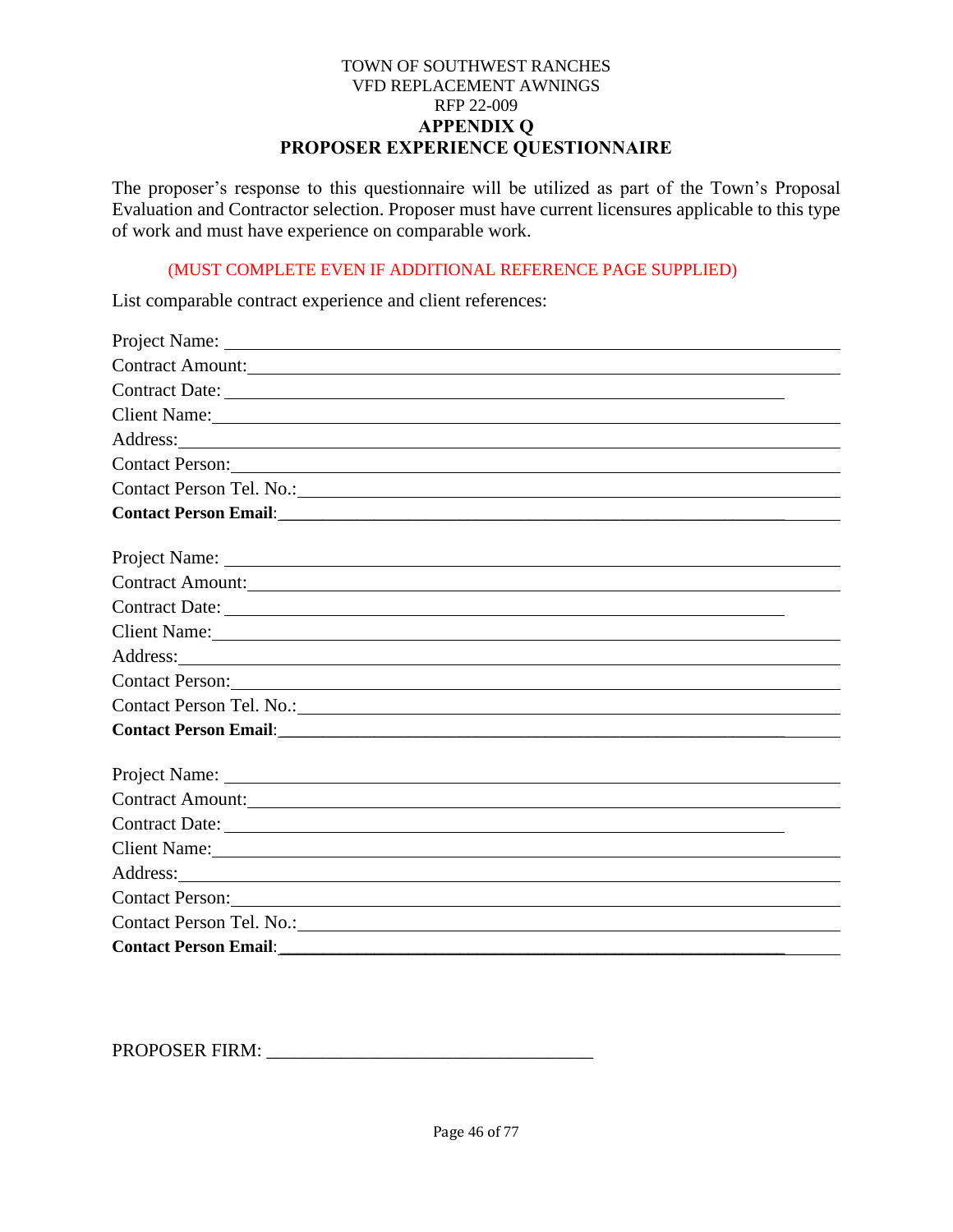### TOWN OF SOUTHWEST RANCHES VFD REPLACEMENT AWNINGS RFP 22-009 **APPENDIX R SUB-CONTRACTOR LIST**

In the form below, the proposer shall list all subcontractors to be used on this project if the proposer is awarded the Contract for this project. This list shall not be amended without the prior written consent of the Town.

| <b>CLASSIFICATION OF WORK</b> | <b>NAME</b> | <b>ADDRESS</b> |
|-------------------------------|-------------|----------------|
|                               |             |                |
|                               |             |                |
|                               |             |                |
|                               |             |                |
|                               |             |                |
|                               |             |                |
|                               |             |                |
|                               |             |                |
|                               |             |                |
|                               |             |                |
|                               |             |                |
|                               |             |                |
|                               |             |                |
|                               |             |                |
|                               |             |                |
|                               |             |                |
|                               |             |                |
|                               |             |                |

PROPOSER FIRM:\_\_\_\_\_\_\_\_\_\_\_\_\_\_\_\_\_\_\_\_\_\_\_\_\_\_\_\_\_\_\_\_\_\_\_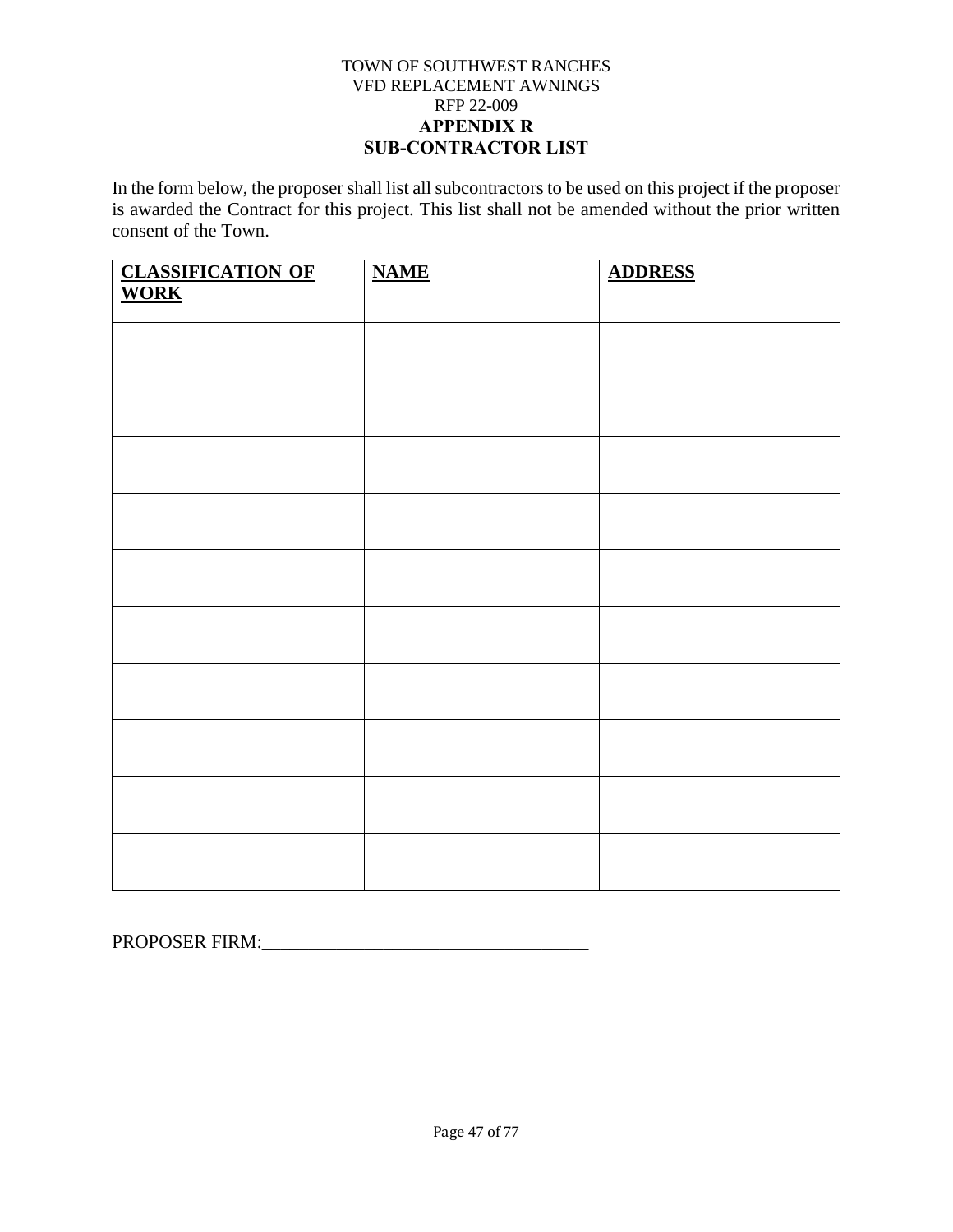### TOWN OF SOUTHWEST RANCHES VFD REPLACEMENT AWNINGS RFP 22-009 **APPENDIX S ACKNOWLEDGEMENT OF ADDENDA**

Proposer shall indicate receipt of any addendum by initialing below for each addendum received.

Addendum No. 1 \_\_\_\_\_\_\_\_\_\_\_\_\_\_\_\_\_\_\_\_

Addendum No. 2 \_\_\_\_\_\_\_\_\_\_\_\_\_\_\_\_\_\_\_\_

| Addendum No. 3 |  |  |
|----------------|--|--|
|                |  |  |

Addendum No. 4\_\_\_\_\_\_\_\_\_\_\_\_\_\_\_\_\_\_\_\_

**[Remainder of page intentionally left blank]**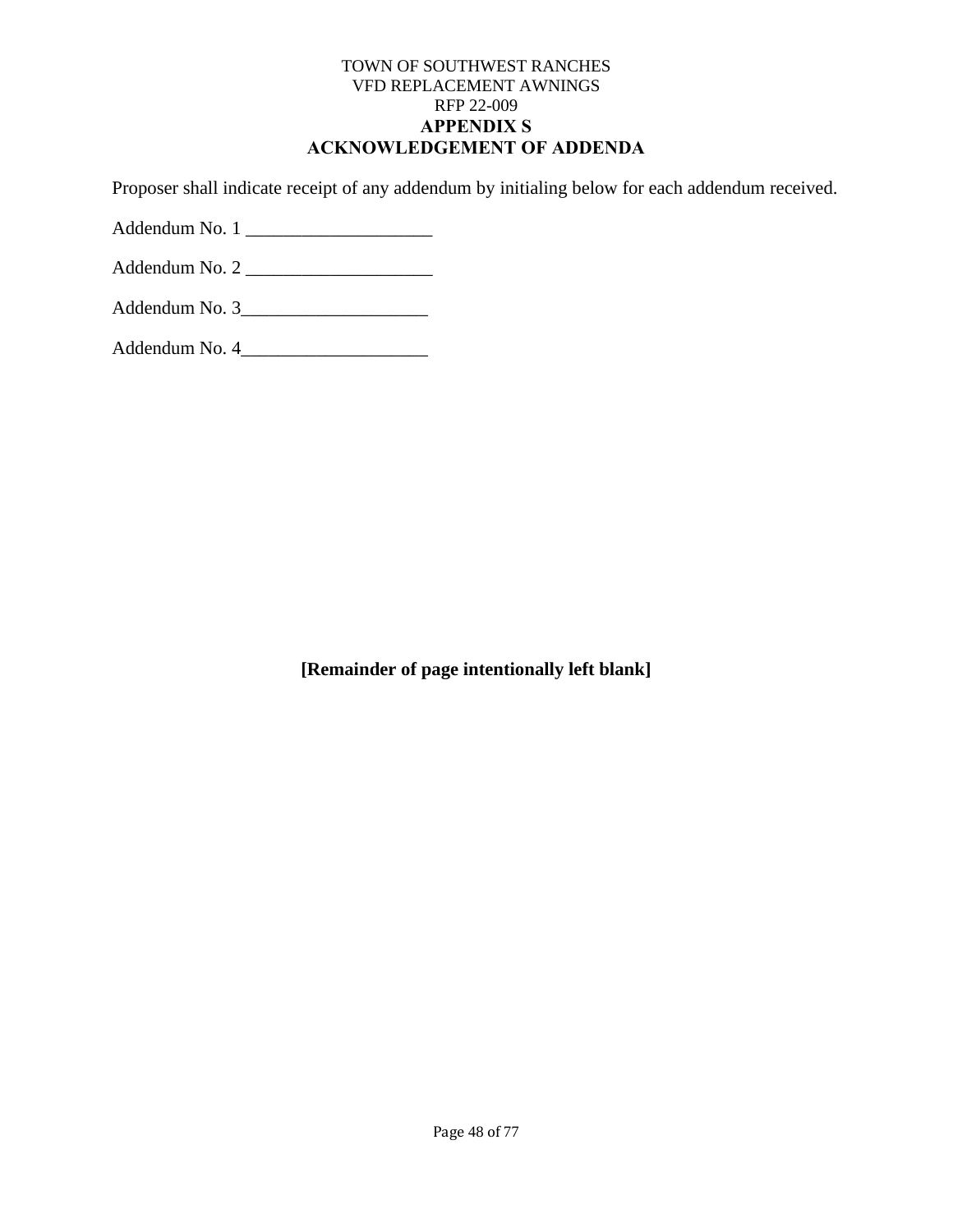#### TOWN OF SOUTHWEST RANCHES VFD REPLACEMENT AWNINGS RFP 22-009 **APPENDIX T LIABILITY CLAIMS**

Please list the following information for all Liability Claims for the past ten (10) years:

| 1. | Name and Location of project: |                                                                                                                                                                                                                                      |  |  |
|----|-------------------------------|--------------------------------------------------------------------------------------------------------------------------------------------------------------------------------------------------------------------------------------|--|--|
|    |                               |                                                                                                                                                                                                                                      |  |  |
| 2. |                               | Contact information for Project Owner:                                                                                                                                                                                               |  |  |
|    | a.                            | Name:                                                                                                                                                                                                                                |  |  |
|    | $\mathbf b$ .                 | Address: <u>example and the set of the set of the set of the set of the set of the set of the set of the set of the set of the set of the set of the set of the set of the set of the set of the set of the set of the set of th</u> |  |  |
|    | $\mathbf{C}$ .                | Phone:                                                                                                                                                                                                                               |  |  |
|    | d.                            |                                                                                                                                                                                                                                      |  |  |
| 3. |                               | Nature of Claim: 1000 and 2000 and 2000 and 2000 and 2000 and 2000 and 2000 and 2000 and 2000 and 2000 and 200                                                                                                                       |  |  |
|    |                               |                                                                                                                                                                                                                                      |  |  |
| 4. |                               |                                                                                                                                                                                                                                      |  |  |
| 5. |                               |                                                                                                                                                                                                                                      |  |  |
|    |                               |                                                                                                                                                                                                                                      |  |  |
|    |                               |                                                                                                                                                                                                                                      |  |  |
| 6. | If applicable:                |                                                                                                                                                                                                                                      |  |  |
|    | a.                            | Court Case Number: Lawrence Court Case Number:                                                                                                                                                                                       |  |  |
|    | $\mathbf b$ .                 | County:                                                                                                                                                                                                                              |  |  |
|    | $\mathbf{c}$ .                | State:                                                                                                                                                                                                                               |  |  |
|    |                               |                                                                                                                                                                                                                                      |  |  |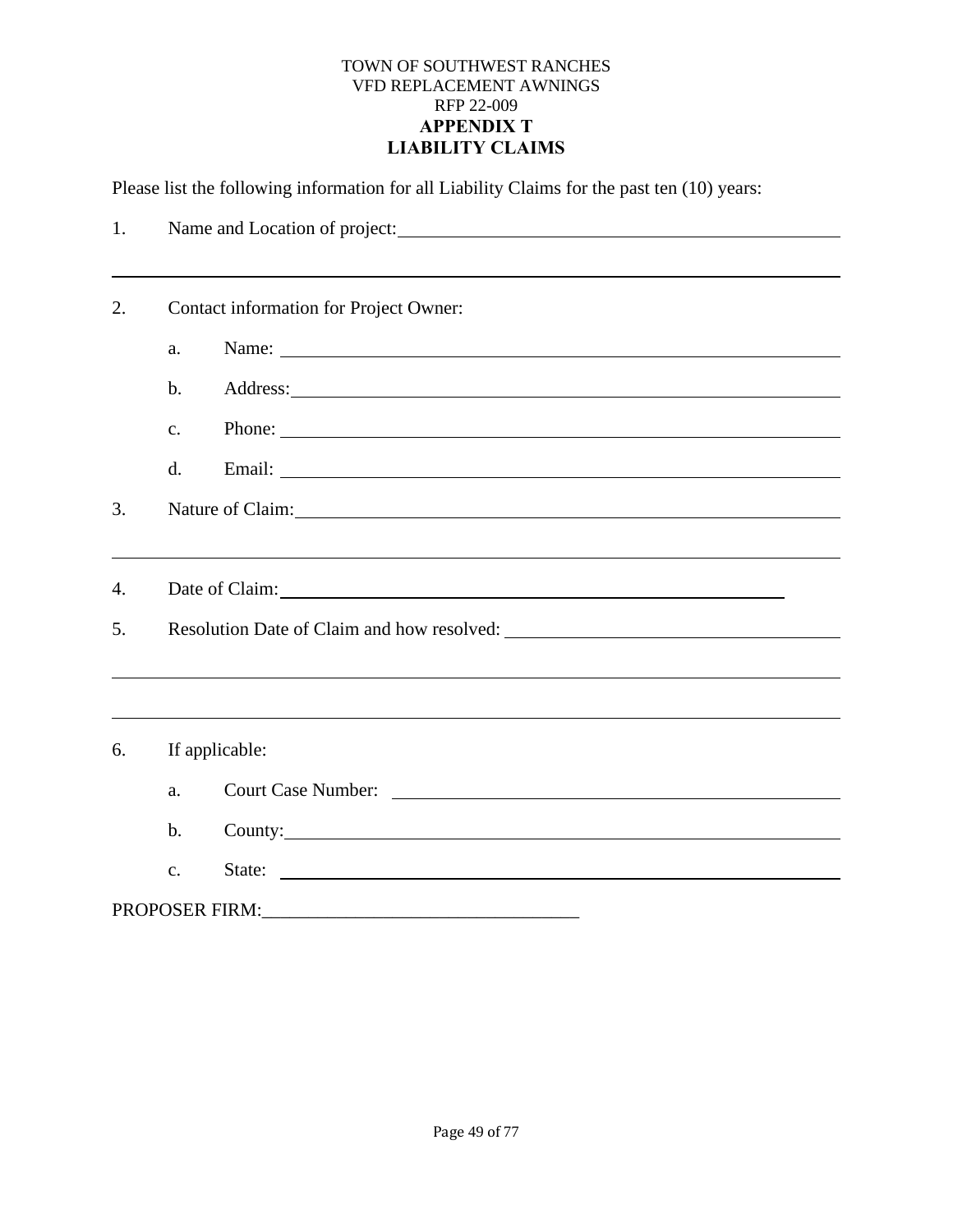#### TOWN OF SOUTHWEST RANCHES VFD REPLACEMENT AWNINGS RFP 22-009 **APPENDIX U W-9**

# **INSERT W – 9 Must be current October 2018, signed, dated and legible W-9**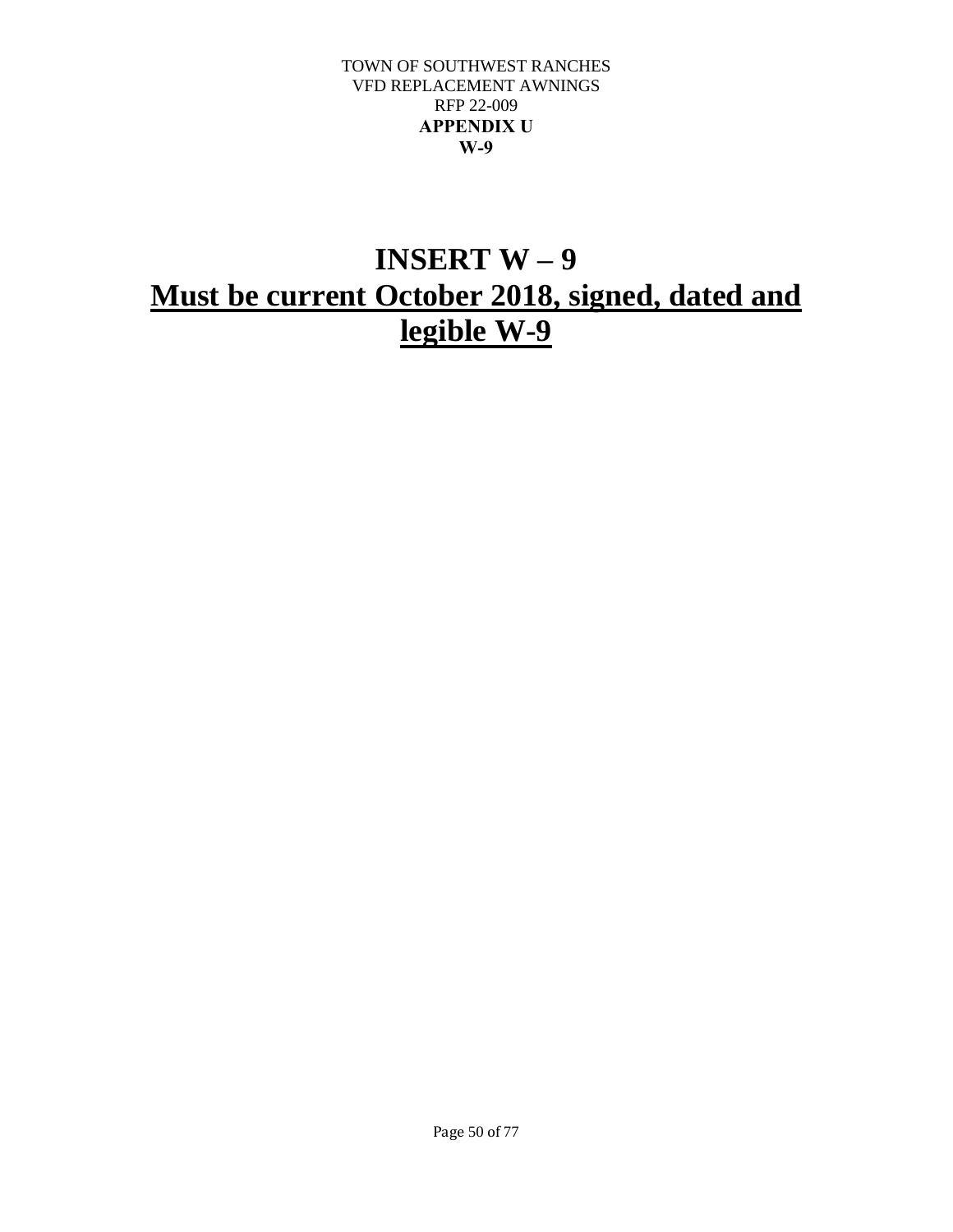### TOWN OF SOUTHWEST RANCHES VFD REPLACEMENT AWNINGS RFP 22-009 **APPENDIX V PROOF OF INSURANCE**

# **INSERT PROOF OF INSURANCE**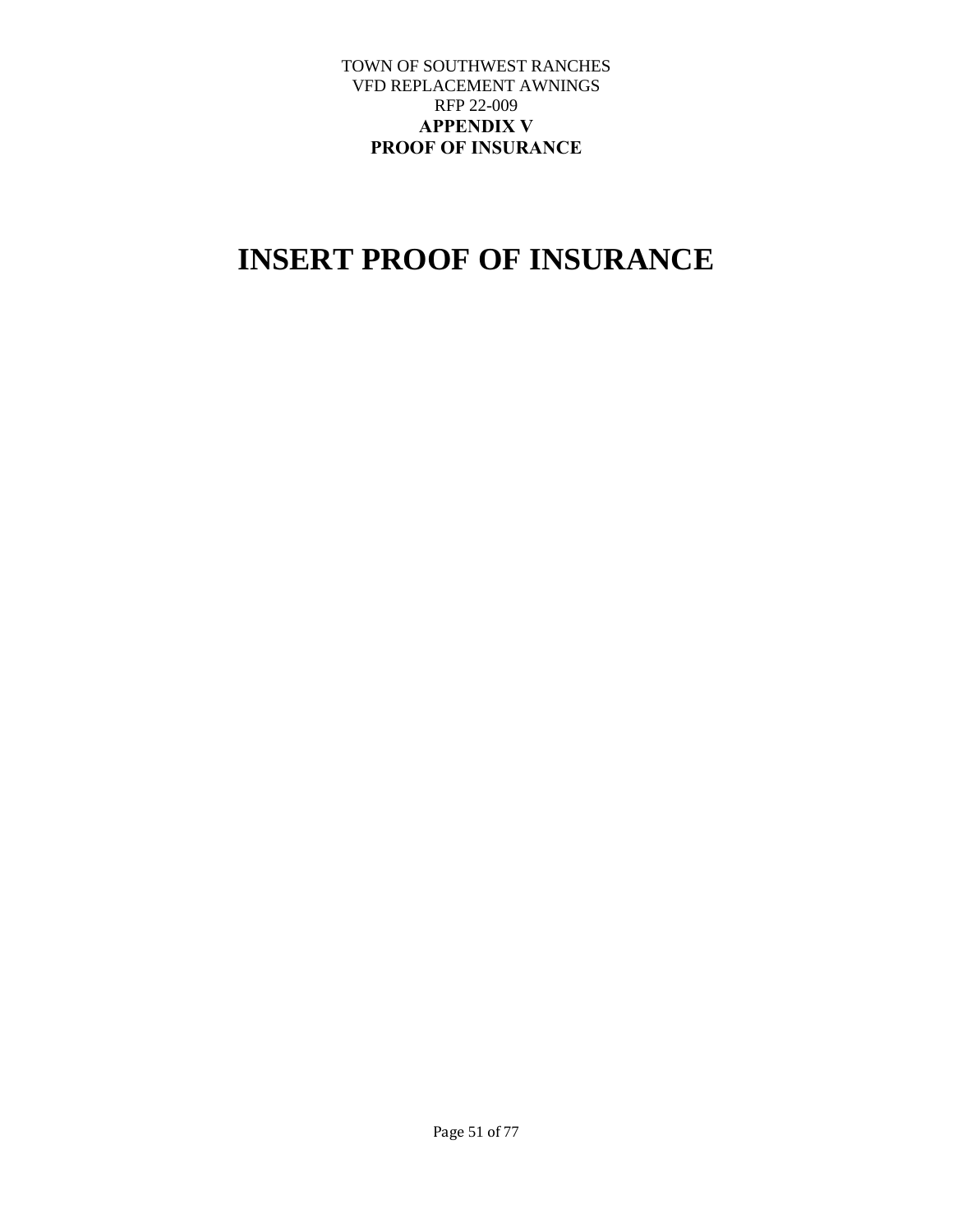### TOWN OF SOUTHWEST RANCHES VFD REPLACEMENT AWNINGS RFP 22-009 **\* APPENDIX W STATEMENT OF NO RESPONSE**

Recipients of this solicitation may elect not to respond. The Town is interested in learning the reason(s) for non-response. If you elect **not** to respond with an offer to this solicitation, the Town requests that the reason(s) are indicated below, and this form is returned to:

Venessa Redman, Senior Procurement and Budget Officer Town of Southwest Ranches 13400 Griffin Road Southwest Ranches, FL 33330 or Email: vredman@southwestranches.org

# REASONS

- 1. \_\_\_\_\_\_\_\_ Do not offer this product/service or equivalent.
- 2. Schedule would not permit.
- 3. \_\_\_\_\_\_ Insufficient time to respond to solicitation.
- 4. Unable to meet specifications / scope of work.
- 5. \_\_\_\_\_\_ Specifications "too tight" (i.e. geared to specific brand or manufacturer).
- 6. \_\_\_\_\_\_ Specifications not clear.
- 7. \_\_\_\_\_\_ Unable to meet bond and / or insurance requirements.
- 8. \_\_\_\_\_\_ Solicitation addressed incorrectly, delayed in forwarding of mail.
- 9. \_\_\_\_\_\_\_\_ Other (Explanation provided below or by separate attachment).

Explanation:

The Town may delete the names of those persons or businesses who fail to respond to three (3) solicitations, who fail to return this Statement, or as requested.

\_\_\_\_\_\_\_\_\_\_\_\_\_\_\_\_\_\_\_\_\_\_\_\_\_\_\_\_\_\_\_\_\_\_\_\_\_\_\_\_\_\_\_\_\_\_\_\_\_\_\_\_\_\_\_\_\_\_\_\_\_\_\_\_\_\_\_\_\_\_\_\_\_

| Desire to receive future Town solicitations? Yes | N <sub>0</sub> |                |
|--------------------------------------------------|----------------|----------------|
|                                                  |                |                |
|                                                  |                |                |
|                                                  |                |                |
|                                                  |                |                |
|                                                  |                | $\blacksquare$ |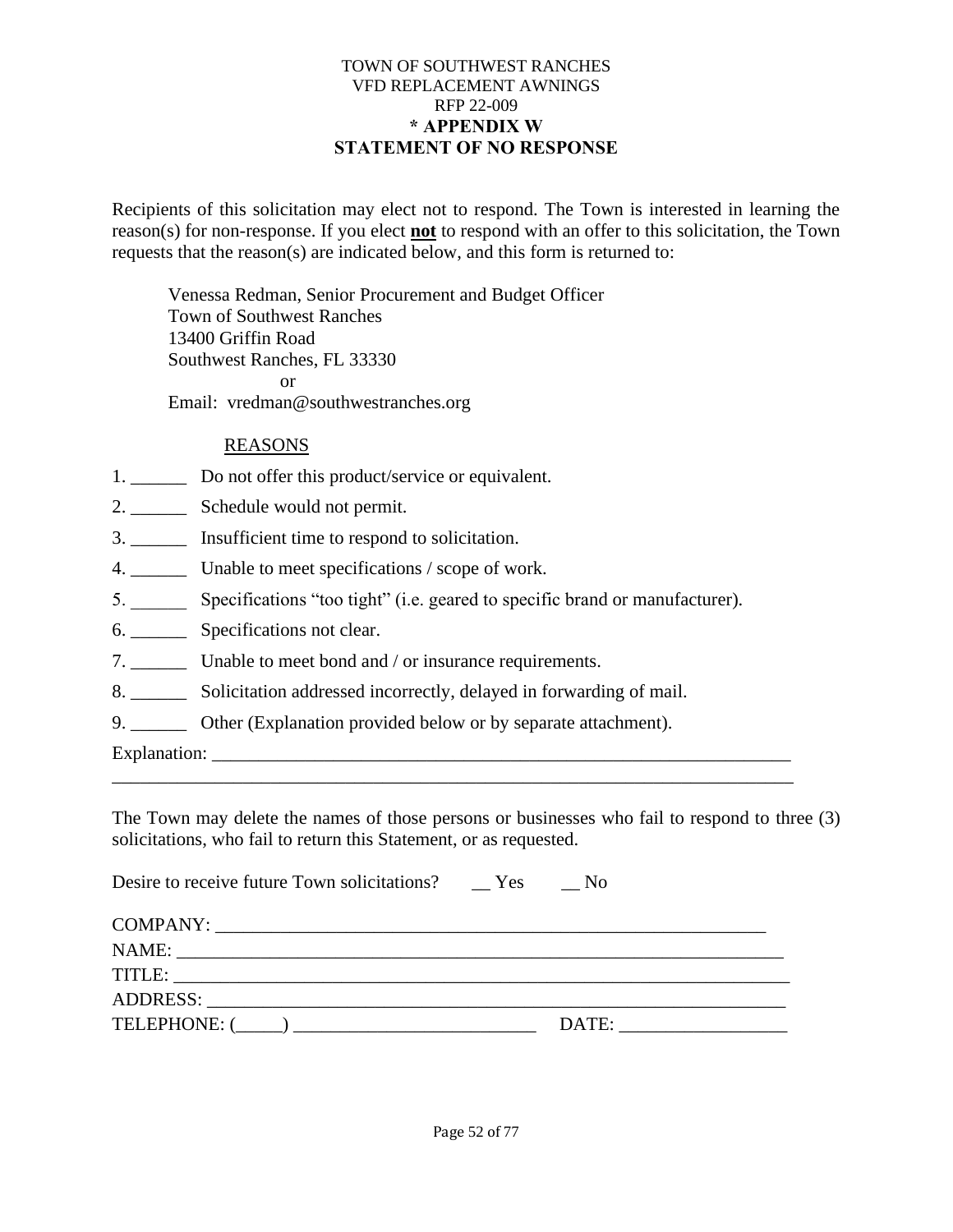### **APPENDIX X ANTI-LOBBYING CERTIFICATION FORM**

1. The prospective participant certifies to the best of his or her knowledge and belief, that:

a. No Federal appropriated funds have been paid or will be paid, by or on behalf of the undersigned, to any person for influencing or attempting to influence an officer or employee of any Federal agency, a Member of Congress, an officer or employee of Congress, or an employee of a Member of Congress in connection with the awarding of any Federal contract, the making of any Federal grant, the making of any Federal loan, the entering into of any cooperative agreement, and the extension, continuation, renewal, amendment, or modification of any Federal contract, grant, loan, or cooperative agreement.

b. If any funds other than Federal appropriated funds have been paid or will be paid to any person for influencing or attempting to influence an officer or employee of any Federal agency, a Member of Congress, an officer or employee of Congress, or an employee of a Member of Congress in connection with this Federal contract, grant, loan, or cooperative agreement, the undersigned shall complete and submit Standard Form-LLL, "Disclosure Form to Report Lobbying," in accordance with its instructions.

2. This certification is a material representation of fact upon which reliance was placed when this transaction was made or entered into. Submission of this certification is a prerequisite for making or entering into this transaction imposed by 31 U.S.C. 1352. Any person who fails to file the required certification shall be subject to a civil penalty of not less than \$10,000 and not more than \$100,000 for each such failure.

3. The prospective participant also agrees by submitting its bid or proposal that the participant shall require that the language of this certification be included in all lower tier subcontracts, which exceed \$100,000 and that all such recipients shall certify and disclose accordingly.

| City, State, Zip: |                                                                                                                                                                                                                                                                                                                                                                                                               |  |
|-------------------|---------------------------------------------------------------------------------------------------------------------------------------------------------------------------------------------------------------------------------------------------------------------------------------------------------------------------------------------------------------------------------------------------------------|--|
| (type or print)   |                                                                                                                                                                                                                                                                                                                                                                                                               |  |
|                   |                                                                                                                                                                                                                                                                                                                                                                                                               |  |
|                   | Date: $\frac{1}{\sqrt{1-\frac{1}{2}}\sqrt{1-\frac{1}{2}}\sqrt{1-\frac{1}{2}}\sqrt{1-\frac{1}{2}}\sqrt{1-\frac{1}{2}}\sqrt{1-\frac{1}{2}}\sqrt{1-\frac{1}{2}}\sqrt{1-\frac{1}{2}}\sqrt{1-\frac{1}{2}}\sqrt{1-\frac{1}{2}}\sqrt{1-\frac{1}{2}}\sqrt{1-\frac{1}{2}}\sqrt{1-\frac{1}{2}}\sqrt{1-\frac{1}{2}}\sqrt{1-\frac{1}{2}}\sqrt{1-\frac{1}{2}}\sqrt{1-\frac{1}{2}}\sqrt{1-\frac{1}{2}}\sqrt{1-\frac{1}{2}}$ |  |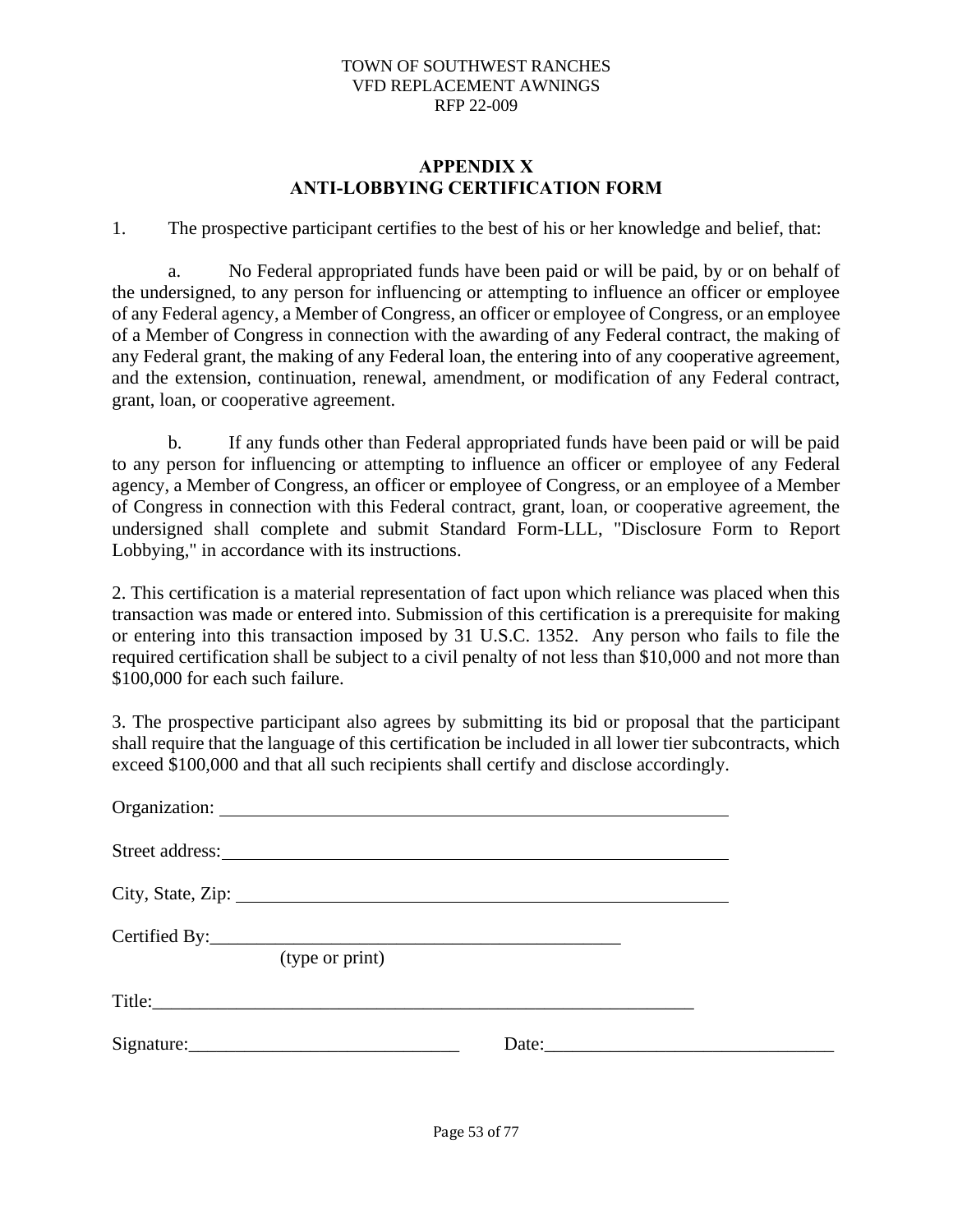### TOWN OF SOUTHWEST RANCHES VFD REPLACEMENT AWNINGS RFP 22-009 **APPENDIX Y OTHER FEDERAL, STATE AND LOCAL REQUIREMENTS (2 CFR 200 COMPLIANCE)**

The Contractor must adhere to all requirements and regulations established by the Federal Emergency Management Agency (FEMA), the Federal Highway Administration (FHWA), Florida Department of Transportation (FDOT), Natural Resources Conservation Service (NRCS), U.S. Army Corps of Engineers (USACE) and any other governmental agency with jurisdiction over emergency/disaster response and recovery actions. Notwithstanding anything in this Agreement to the contrary, Contractor also agrees to comply, subject to applicable professional standards, with the provisions of any and all applicable Federal, State, County and Town orders, statutes, ordinances, rules and regulations which may pertain to the services required under the Agreement, including but not limited to:

# **A. ACCESS BY THE GRANTEE, SUBGRANTEE, FEDERAL GRANTOR AGENCY AND COMPTROLLER GENERAL**

The Contractor shall allow access by the grantee, sub grantee, Federal grantor agency and Comptroller General of the United States, or any of their duly authorized representatives to any books, documents, papers, and records of the Contractor which are directly pertinent to that specific contract for the purpose of making audit, examination, excerpts and transcriptions.

# **B. FEDERAL CLEAN AIR AND WATER ACTS**

Contractor agrees to comply with all applicable standards, orders or regulations issued pursuant to the Clean Air Act (42 U.S.C. 7401-7671q) and the Federal Water Pollution Control Act as amended (33 U.S.C. 1251-1387), and will report violations to FEMA and the Regional Office of the Environmental Protection Agency (EPA).

# **C. CONTRACT WORK HOURS AND SAFETY STANDARDS**

The Contractor shall comply with Sections 103 and 107 of the Contract Work Hours and Safety Standards Act (40 U.S.C. 3702-3704) as supplemented by Department of Labor regulations (29 CFR Part 5).

# **D. COMPLIANCE WITH THE COPELAND ANTI-KICKBACK ACT**

(1) Contractor. The Contractor shall comply with 18 U.S.C. § 874, 40 U.S.C. § 3145, and the requirements of 29 C.F.R. pt. 3 as may be applicable, which are incorporated by reference into this contract.

(2) Subcontracts. The Contractor or subcontractor shall insert in any subcontracts the clause above and such other clauses as the FEMA may by appropriate instructions require, and also a clause requiring the subcontractors to include these clauses in any lower tier subcontracts. The prime contractor shall be responsible for the compliance by any subcontractor or lower tier subcontractor with all of these contract clauses.

(3) Breach. A breach of the contract clauses above may be grounds for termination of the contract, and for debarment as a contractor and subcontractor as provided in 29 C.F.R. § 5.12.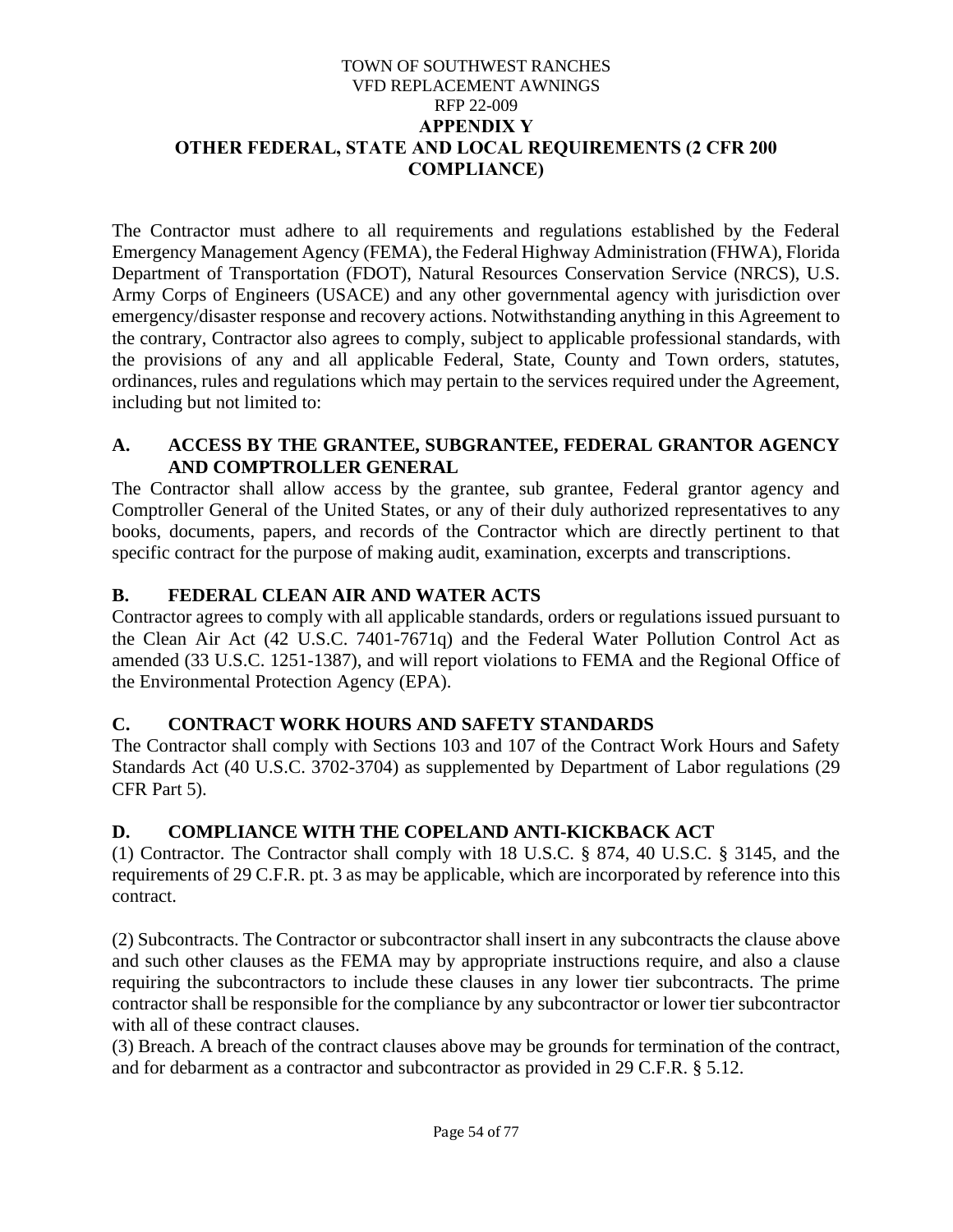# **E. BUY AMERICAN ACT**

The Contractor shall comply with all applicable standards, orders, or requirements regarding the Buy American Act. (42 U.S.C 5206 - extended until 2023).

# **F. SUSPENSION AND DEBARMENT**

Non-federal entities are subject to the non-procurement debarment and suspension regulations implementing Executive Orders 12549 and 12689, 2 CFR part 180. These regulations restrict awards, sub-awards, and contracts with certain parties that are debarred, suspended, or otherwise excluded from or ineligible for participation in Federal assistance programs or activities.

# **G. ANTI-LOBBYING**

Byrd Anti-Lobbying Amendment, 31 U.S.C. § 1352 (as amended), Contractors who apply or bid for an award of \$100,000 or more shall file the required certification (see page 40). Each tier certifies to the tier above that it will not and has not used Federal appropriated funds to pay any person or organization for influencing or attempting to influence an officer or employee of any agency, a member of Congress, officer or employee of Congress, or an employee of a member of Congress in connection with obtaining any Federal contract, grant, or any other award covered by 31 U.S.C. § 1352. Each tier shall also disclose any lobbying with non-Federal funds that takes place in connection with obtaining any Federal award. Such disclosures are forwarded from tierto-tier up to the recipient.

This provision is applicable to all Federal-aid contracts and to all related subcontracts which exceed \$100,000 (49 CFR 20).

# **H. EQUAL EMPLOYMENT OPPORTUNITY**

The Contractor shall comply with Executive Order 11246 of September 24, 1965, entitled "Equal Employment Opportunity," as amended by Executive Order 11375 of October 13, 1967, and as supplemented in Department of Labor regulations (41 CFR Chapter 60). (All construction contracts awarded in excess of \$10,000 by grantees and their contractors or sub-grantees). Additionally, all contractors and subcontractors performing work in connection with this Agreement shall provide equal opportunity for employment because of race, religion, color, age, sex, national origin, sexual preference, disability or marital status. The aforesaid provision shall include, but not be limited to, the following: employment, upgrading, demotion or transfer, recruitment advertising; layoff or termination; rates of pay or other forms of compensation; and selection for training, including apprenticeship. The Contractor agrees to post in a conspicuous place available for employees and applicants for employment, such notices as may be required by the Dade County Fair Housing and Employment Commission, or other authority having jurisdiction over the Work setting forth the provisions of the nondiscrimination law.

# **I. NONDISCRIMINATION**

During the performance of this Agreement, Contractor agrees to not discriminate against any employee or applicant for employment because of race, religion, color, sex, handicap, marital status, age or national origin, and will take affirmative action to ensure that they are afforded equal employment opportunities without discrimination. Such action shall be taken with reference to, but not be limited to, recruitment, employment, termination, rates of pay or other forms of compensation, and selection for training or retraining, including apprenticeship and on-the-job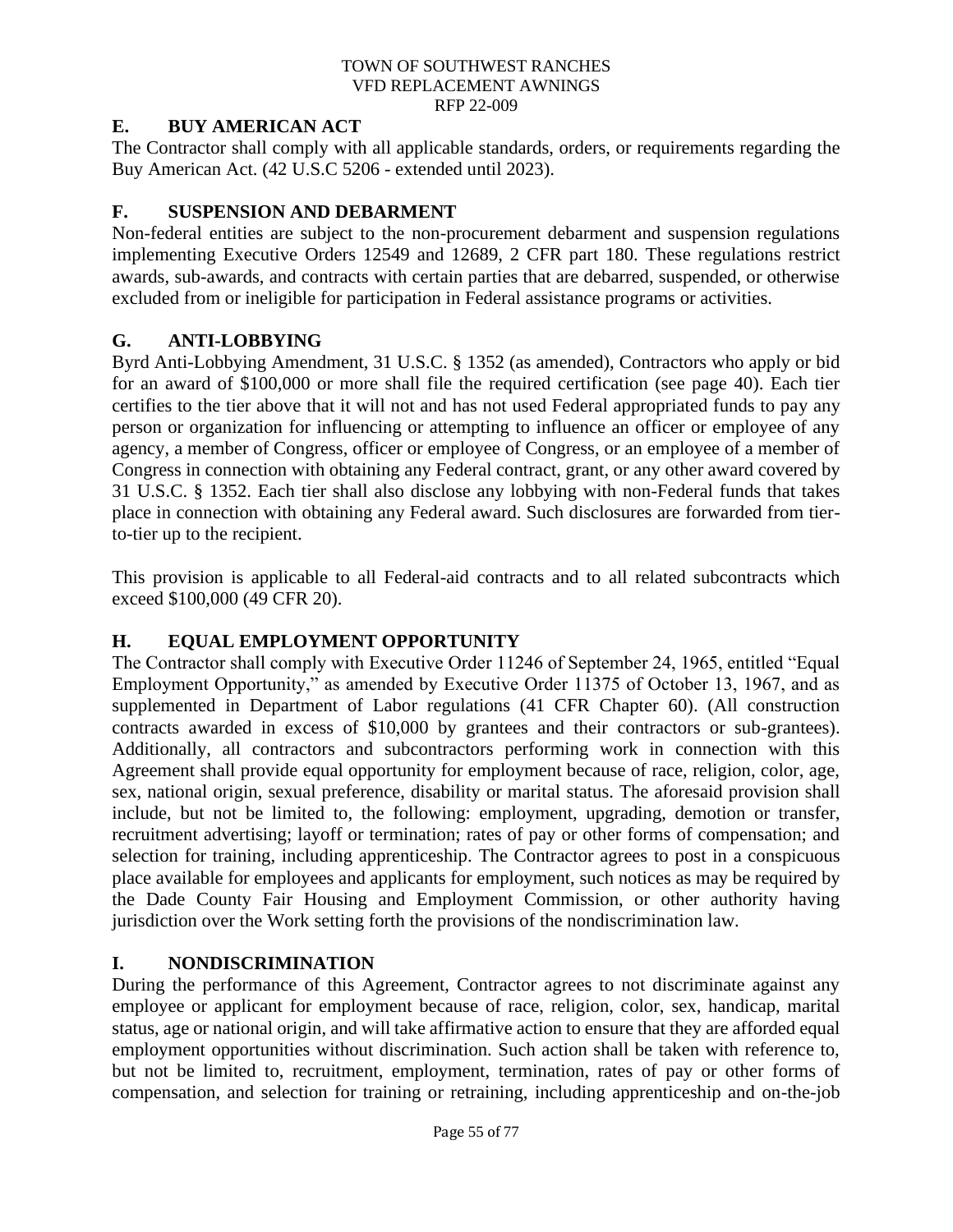training. By entering into this Agreement with the Town, the Contractor attests that it is not in violation of the Americans with Disabilities Act of 1990 (and related Acts). If the Contractor or any owner, subsidiary or other firm affiliated with or related to the Contractor is found by the responsible enforcement agency or the Town to be in violation of the Act, such violation shall render this Agreement void. This Agreement shall be void if the Contractor submits a false affidavit or the Contractor violates the Act during the term of this Agreement, even if the Contractor was not in violation at the time it submitted its affidavit.

# **J. OCCUPATIONAL SAFETY AND HEALTH ACT (OSHA)**

The Contractor shall comply with OSHA as applicable to this Agreement.

# **K. ENVIRONMENTAL PROTECTION AGENCY (EPA)**

The Contractor shall comply with all laws, rules and regulations promulgated by, for, or related to the EPA as applicable to this Agreement.

# **L. CONFLICTS OF INTEREST**

The Contractor shall comply with "Conflicts of Interest" Section 1-19 of the Broward County Code, and Ordinance 2011-19.

# **M. FLORIDA BUILDING CODE (FBC)**

The Contractor shall comply with all applicable provisions of the Florida Building Code (FBC).

# **N. VIOLATIONS OF LAW**

Notwithstanding any other provision of the Agreement, Contractor shall not be required pursuant to the Agreement to take any action or abstain from taking any action if such action or abstention would, in the good faith determination of the Contractor, constitute a violation of any law or regulation to which Contractor is subject, including, but not limited to, laws and regulations requiring that Contractor conduct its operations in a safe and sound manner.

# **O. VERIFICATION OF EMPLOYMENT STATUS**

Any Contractor/Consultant assigned to perform responsibilities under its contract with a State agency are required to utilize the U.S. Department of Homeland Security's E-Verify system (per the State of Florida Executive Order Number 11-02 "Verification of Employment Status") to verify the employment eligibility of: (a) all persons employed during the contract term by the Contractor to perform employment duties within Florida; and (b) all persons (including subcontractors) assigned by the Contractor to perform work pursuant to the contract with the State agency. U.S. Department of Homeland Security's E-Verify System Affirmation Statement should be completed and submitted to Town for any individuals performing work for Contractor under the Agreement.

# **P. CONTRACTING WITH SMALL AND MINORITY BUSINESSES, WOMEN'S BUSINESS ENTERPRISES, AND LABOR SURPLUS AREA FIRMS**

Contractors shall comply with the requirements of 2 CFR §200.321 as applicable to this Agreement. Contractor's failure or refusal to comply with the provisions of this section shall result in the immediate termination for cause by Town.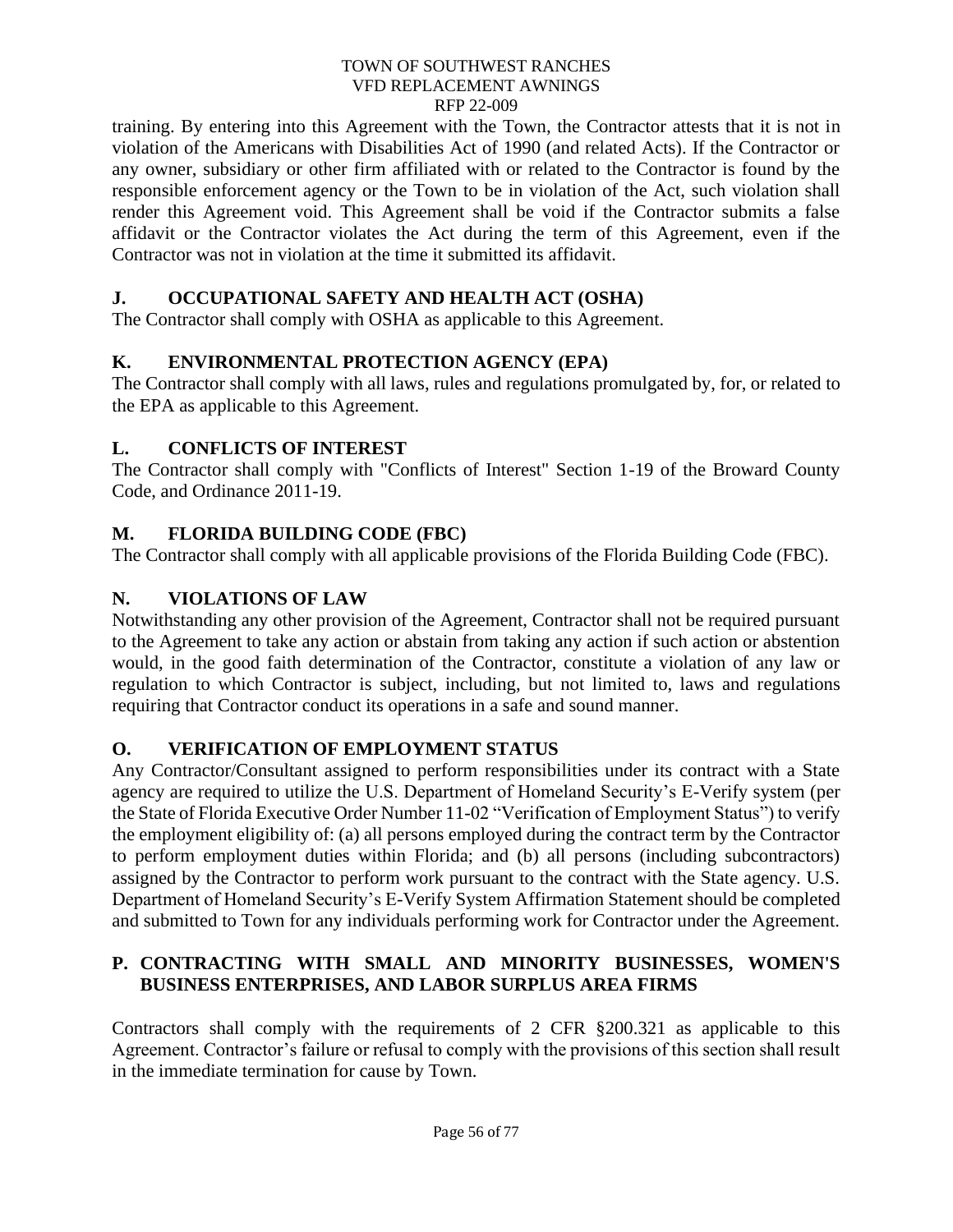# **Q. PROCUREMENT OF RECOVERED MATERIALS**

Contractors shall comply with the requirements of 2 CFR §200.321, as applicable to this Agreement.

# **R. DAVIS-BACON ACT REQUIREMENTS**

Contractors shall comply with the requirements of the Davis-Bacon Act, as amended (40 U.S.C. §3141-3148), and as supplemented by Department of Labor regulations (29 CFR Part 5, "Labor Standards Provisions Applicable to Contracts Covering Federally Financed and Assisted Construction"), as applicable to this Agreement.

PROPOSER FIRM:\_\_\_\_\_\_\_\_\_\_\_\_\_\_\_\_\_\_\_\_\_\_\_\_\_\_\_\_\_\_\_\_\_\_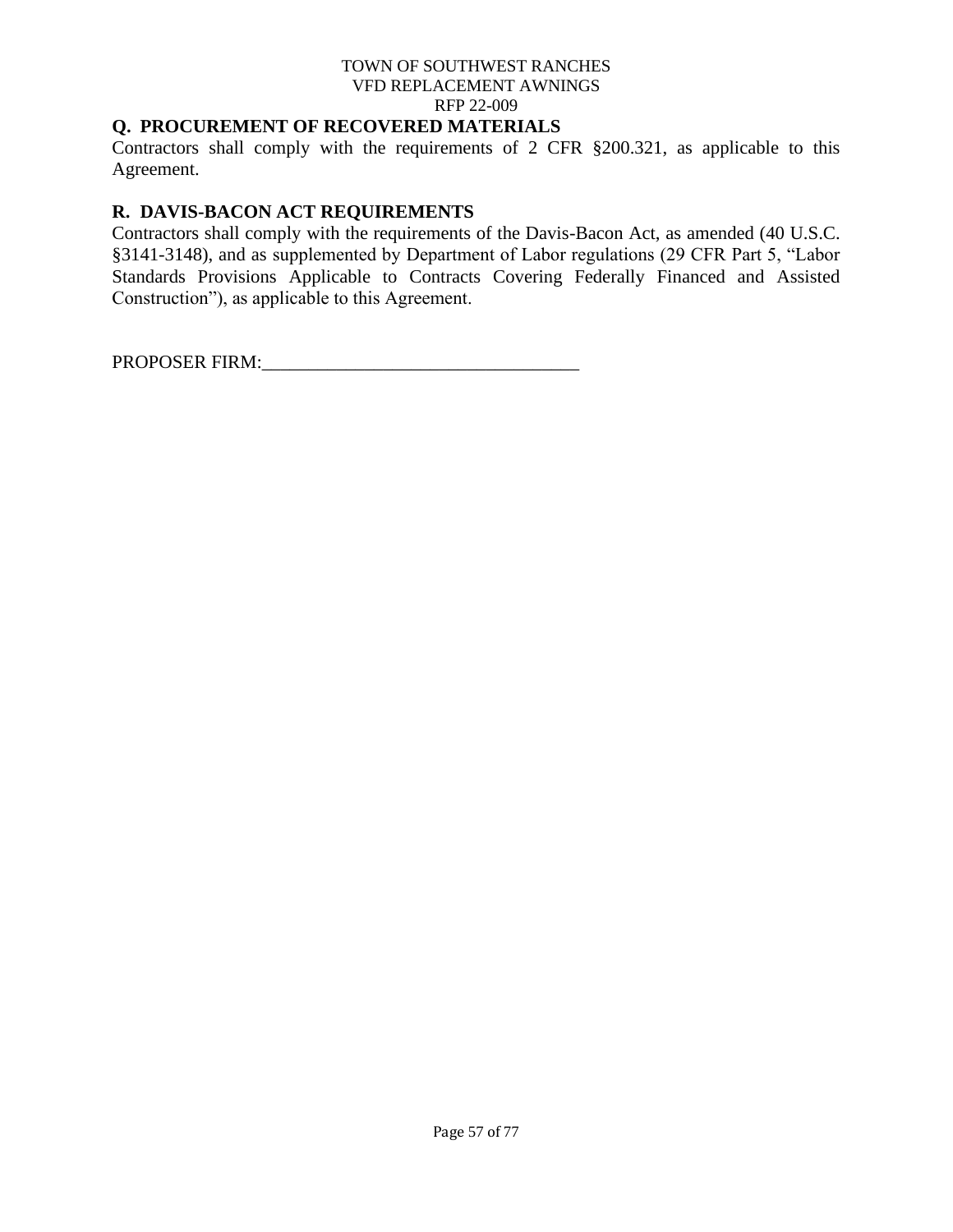# **APPENDIX Z INSERT PROOF OF E-VERIFY REGISTRATION**

# **PROVIDE PROOF OF E-VERIFY REGISTRATION**

- a) Page showing USCIS verified electronic approval.
- b) Page listing Company name & EIN number, matching W9 (Appendix U) submitted.

Visit [www.E-Verify.gov/Employer](http://www.e-verify.gov/Employer) to register, save registration as a PDF document and include memorandum of Understanding document in this proposal.

# **DO NOT INCLUDE MOU OF COMPANY DIFFERENT TO W9 SUBMITTED.**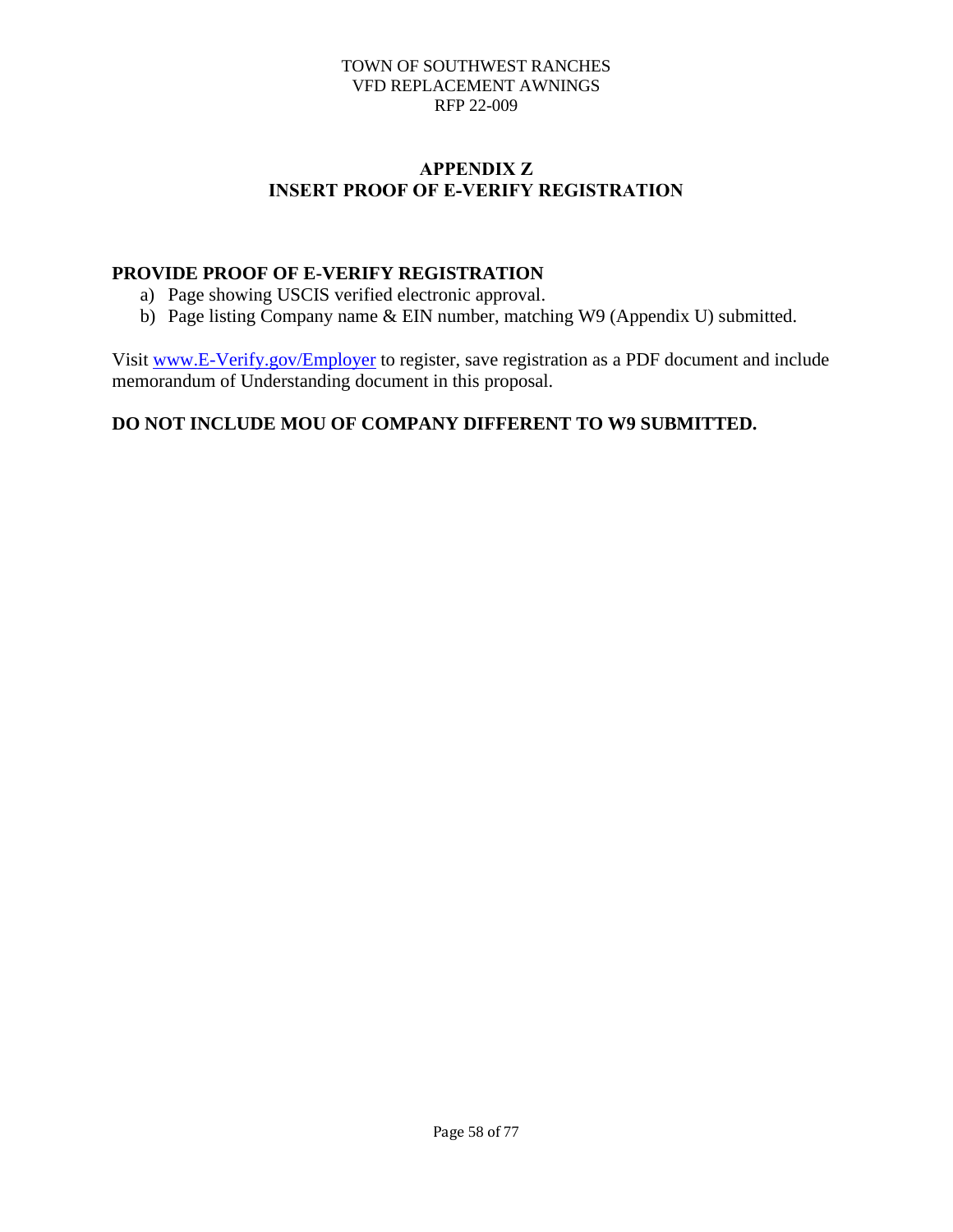# **EXHIBIT "A"**



AGREEMENT

# BETWEEN THE

# TOWN OF SOUTHWEST RANCHES

AND

\_\_\_\_\_\_\_\_\_\_\_\_\_\_\_\_\_\_\_\_\_\_\_\_\_\_\_\_\_\_\_\_\_

# **RFP NO.: 22-009 VFD REPLACEMENT AWNINGS**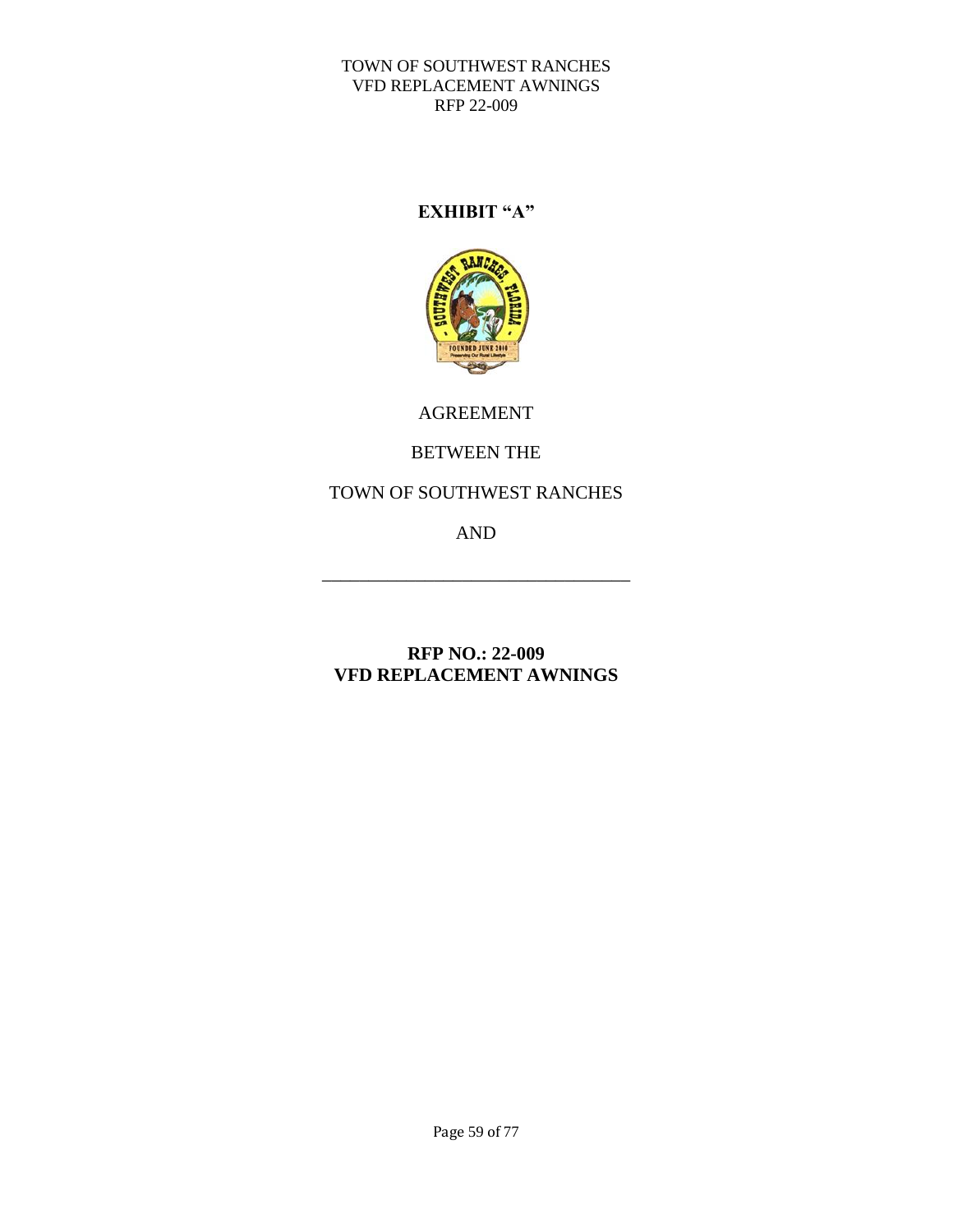#### **AGREEMENT FOR**

#### **"RFP No.: 22-009 VFD REPLACEMENT AWNINGS"**

THIS IS AN AGREEMENT (the "Contract") made and entered into on this day of  $\frac{1}{2}$ , 20  $\frac{1}{2}$ , by and between the Town of Southwest Ranches, a Municipal Corporation of the State of Florida, (hereinafter referred to as the "Town"), and  $(hereinafter referred to as "Contractor").$ 

**WHEREAS,** the Town desires to contract for Town-wide Facilities Maintenance Services (the "Project"); and

**WHEREAS,** the Town advertised an Request For Proposals, RFP No. 22-009 on \_\_\_\_\_\_\_\_\_\_\_\_\_\_\_\_\_\_\_\_\_\_\_\_\_\_\_\_\_\_\_, 20\_\_\_\_\_ ("RFP"); and

**WHEREAS,** Proposals were received by the Town on 20\_\_\_\_; and

**WHEREAS,** the Town has adopted Resolution No. 201\_\_\_\_- \_\_\_\_ at a public meeting of the Town Council approving the recommended award and has selected for award of the Project; and

**WHEREAS,** Contractor's Proposal is attached to this Contract as Exhibit "A-1" and made a part hereof.

**NOW THEREFORE**, in consideration of the foregoing promises and the mutual terms and conditions herein, the Town and Contractor hereby agree as follows:

#### **Section 1: Scope of Services**

- 1.1 Upon execution of this Contract, Contractor agrees to perform the duties and responsibilities as defined herein and in the RFP to which this Contract is EXHIBIT "A" and which is made a part hereof by this reference (the "Work"). This Contract, as well as all Exhibits, the RFP, Contractor's Proposal, including all forms attached thereto, and all addenda, specifications, drawings and plans, shall be hereinafter collectively referred to as the "Contract Documents" and incorporated herein by reference. To the extent of any conflict among the Contract Documents, the more stringent criteria relative to Contractor's performance of the Work shall govern over the less stringent criteria.
- 1.2 All Work rendered pursuant to this Contract by Contractor shall be performed in accordance with the applicable standard of care for persons or entities performing similar work in Broward County, Florida. Contractor shall perform the Work in strict accordance with the requirements of this Contract, all of the Contract Documents, good workman practices for right-of-way maintenance services performed in Broward County, Florida and all applicable codes, ordinances, rules, laws and regulations governing the Work.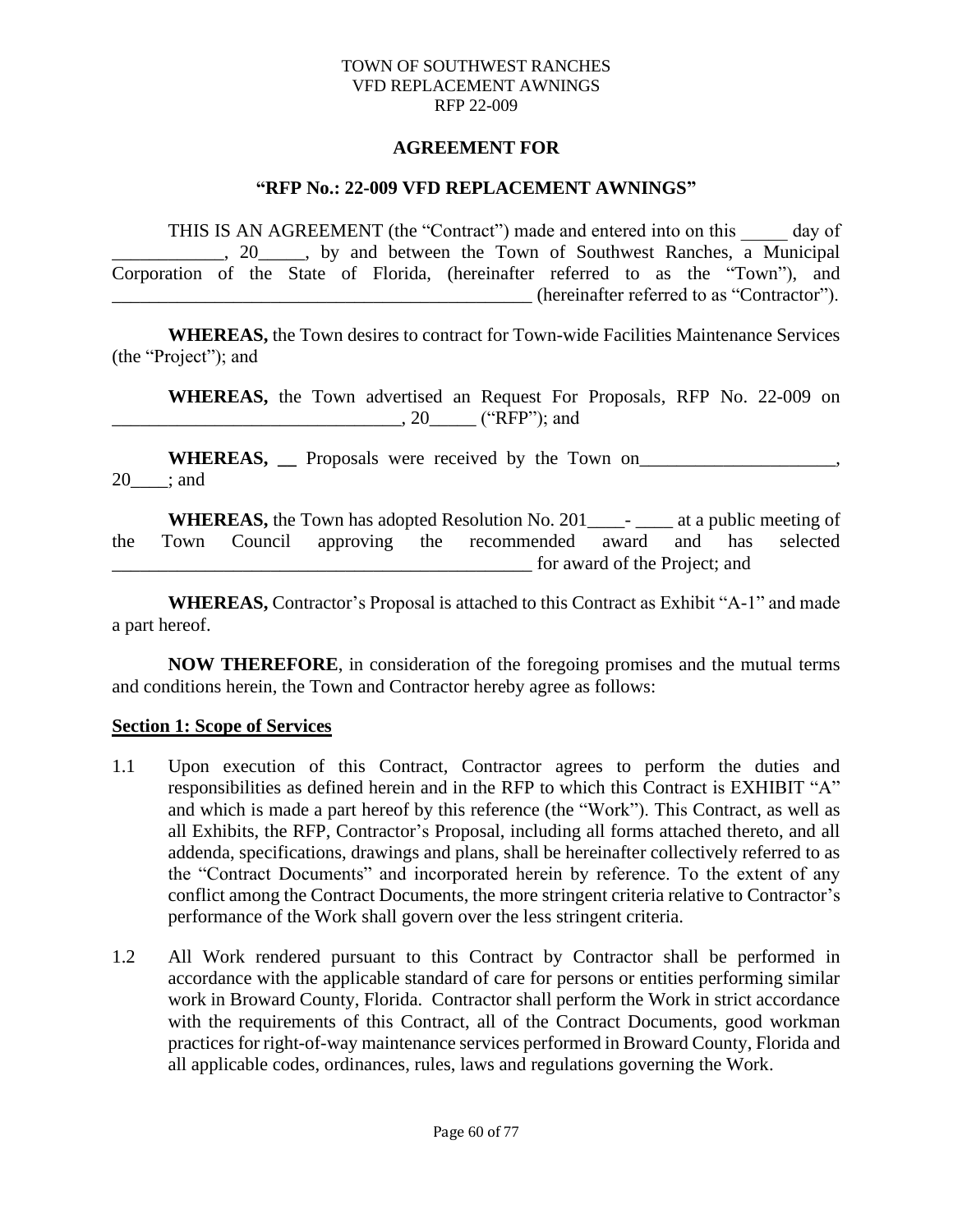1.3 By submitting its Proposal and entering into this Contract, Contractor represents that it has informed itself of the conditions that exist at the sites and difficulties associated with the execution of the Work. The existing site conditions have been accounted for within the Contract Price. Furthermore, all costs for the proper disposal of excess material generated onsite in the performance of the Work have likewise been included and accounted for within the Contract Price.

### **Section 2: Term of this Contract and Contract Time**

2.1 The Town and Contractor agree that Contractor shall perform all Work under this Contract for: Contractor

### **"RFP No.: 22-009 VFD REPLACEMENT AWNINGS"**

- 2.2 The Town shall have the ability to terminate this Contract as provided in "Section 18: Termination."
- 2.3 Contractor shall not be entitled to any claim for damages against the Town on account of hindrance or delays from any cause whatsoever. If, however, Contractor is delayed in the prosecution of the Work occasioned by an act of God, or by act or omission on the part of the Town, or due to changes ordered in the Work by the Town which expand the scope and costs of the Work, such act, hindrance, or delay shall only entitle Contractor to receive an extension of time as its sole and exclusive remedy for such hindrance or delay, and Contractor waives any and all other claims against the Town.

### **Section 3: Compensation & Method of Payment**

- 3.1 Contractor shall render all Work to the Town under the Contract for a total, not to exceed,  $\$\text{Dollars}$  ("Contract Price").
- 3.2 The Town shall not be liable for any cost increases or escalation associated with labor, services, materials, equipment or any other costs that may arise during the performance of the Work. In the event, the cost of the Work exceeds the amounts defined in Section 3.1, Contractor shall pay such excess from its own funds and the Town shall not be liable for any excess. The only exception shall be adjustments to the Contract Price pursuant to written Change Orders, duly executed by the Town and Contractor in accordance with the terms and conditions of this Contract, and with the same formality and dignity afforded the original Contract.
- 3.3 The Town and Contractor agree that payment will be subject to (a) the delivery of an invoice by Contractor to the Town once every thirty (30) days, and (b) confirmation by the Town, that the Work included in the invoice has been performed in accordance with this Contract. Upon verification by the Town that the invoiced Work has adequately been performed, the Town shall have thirty (30) days thereafter to pay the invoice.
- 3.4 Each invoice must be accompanied by all supporting documentation and other information reasonably requested by the Town. Nothing herein shall be construed as a waiver of sovereign immunity or authority for imposition of liens against public property. Subject to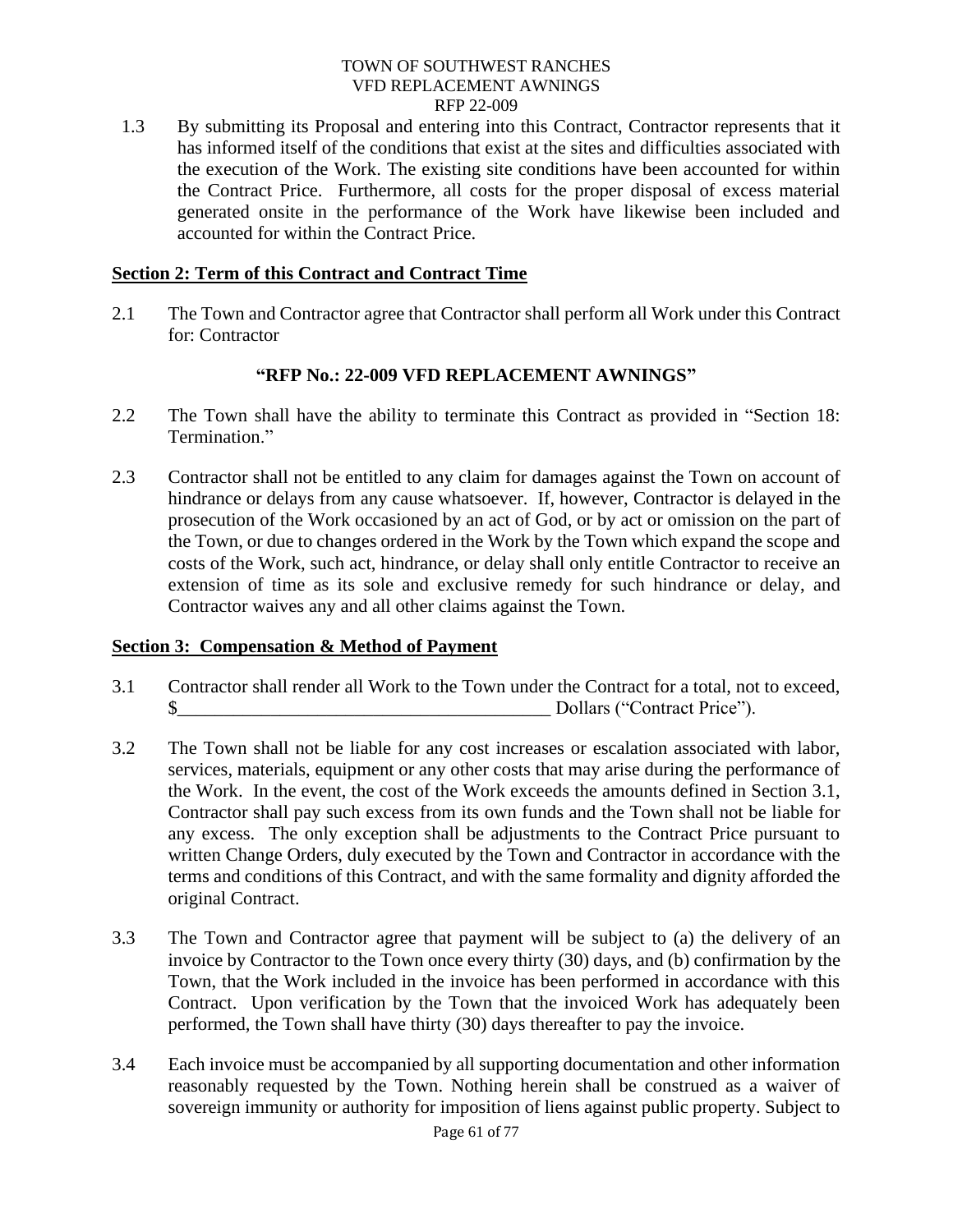other requirements of the Contract Documents, retainage shall be released after final completion of the Work and the Town's receipt of acceptable reports and other documentation, including certification of payment to subcontractors, if any, as well as satisfaction of the conditions included in Section 3.5 of this Contract.

3.5 A final payment invoice must be accompanied by written notice from Contractor that the Work is complete. Contractor's obligation to perform and complete the Work in strict accordance with the Contract Documents shall be absolute. The Town may refuse payment if (a) the Work is defective or damaged requiring correction, (b) it becomes necessary for the Town to correct defective Work, or (c) liens, claims, or other items have been asserted against the Town in connection with Contractor's performance of the Work entitling the Town to a set-off the amount due. No payment will be made for Work performed by Contractor to replace defective work, for work which is not shown or ordered in the Contract Documents, or additional work performed by Contractor without prior written approval of the Town.

### **Section 4: Assignment**

4.1 No assignment of this Contract or the Work hereunder shall be valid without the express written consent of the Town, which may be given or withheld, in the Town's sole discretion. All Work to be performed pursuant to this Contract shall be performed by Contractor, and no Work shall be subcontracted to other parties or firms without the prior written consent and approval of the Town Administrator.

### **Section 5: Insurance**

- 5.1 Throughout the term of this Contract and during applicable statute of limitation periods, Contractor shall maintain, in full force and effect, all of insurance coverages required within the Contract and RFP.
- 5.2 All Insurance Policies shall be issued by companies that (a) are authorized to transact business in the State of Florida, (b) have agents upon whom service of process may be made in Broward County, Florida, and (c) have a rating of "A-" or better in accordance with A.M. Best's Key Rating Guide.
- 5.3 All Insurance Policies shall name and endorse the following as an additional named insured:

Town of Southwest Ranches 13400 Griffin Road Southwest Ranches, FL 33330-2628

5.4 All Insurance Policies shall be endorsed to provide that (a) Contractor's insurance is primary to any other insurance available to the Town or any other additional insured with respect to claims covered under the policy and (b) Contractor's insurance applies separately to each insured, against whom claims are made or suit is brought, and (c) that the inclusion of more than one insured shall not operate to increase the insurer's limit of liability. Self-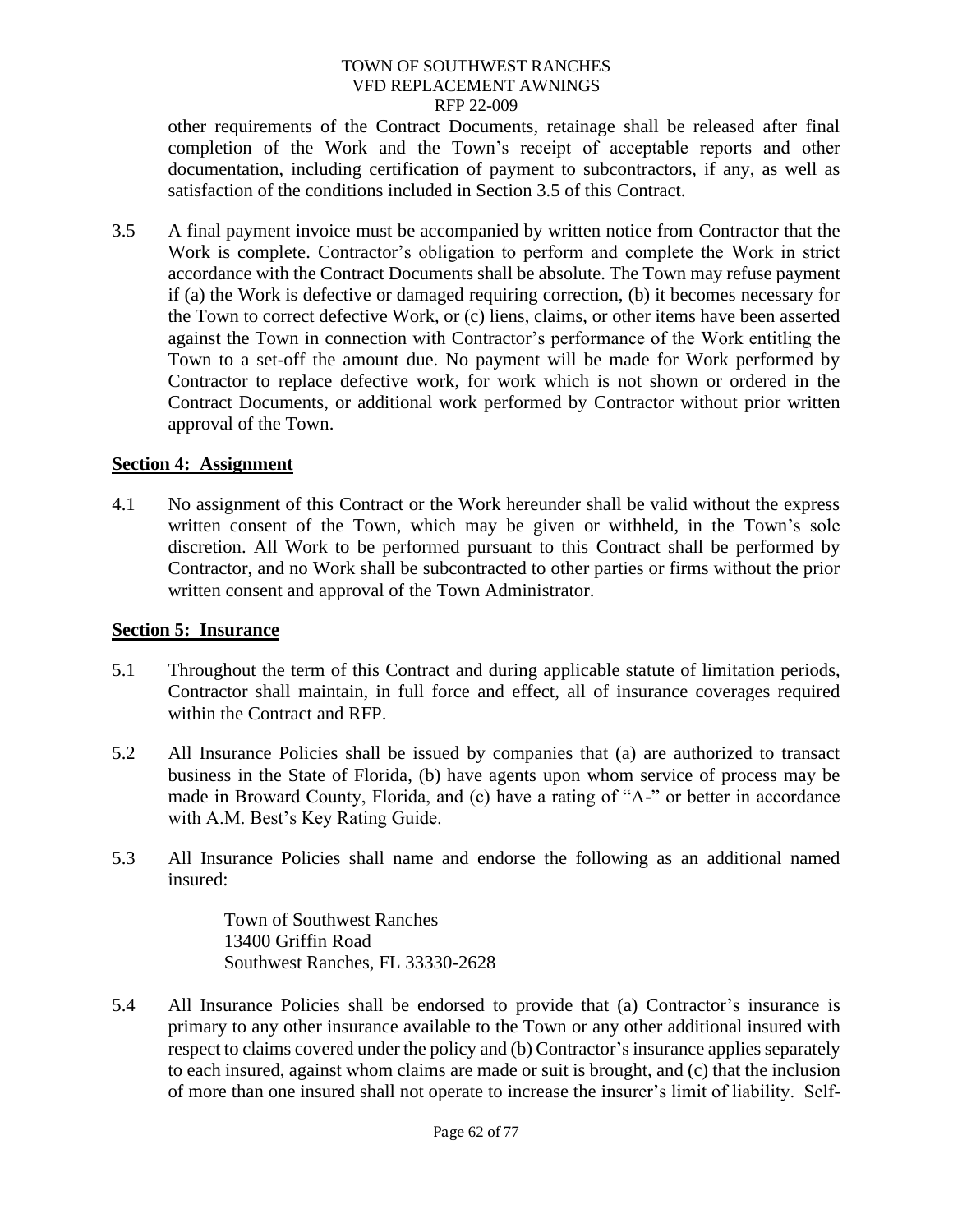insurance by Contractor shall not be acceptable for providing the required insurance coverages of this Contract.

- 5.5 If Contractor fails to submit the required insurance certificate, in the manner prescribed within the executed Contract, at the time of execution of this Contract, Contractor shall be deemed in default, and the Contract shall be cancelled or rescinded without liability of the Town.
- 5.6 Contractor shall carry the following minimum types of insurance:
	- A. **WORKER'S COMPENSATION**: Worker's Compensation Insurance is to apply to all employees in compliance with the "Workers' Compensation Law" of the State of Florida and all applicable federal laws. Contractor shall carry Worker's Compensation Insurance with the statutory limits, which shall include employer's liability insurance with a limit of not less than **One Hundred Thousand Dollars (\$100,000)** for each incident, and **One Hundred Thousand Dollars (\$100,000)** for each disease. Policy(ies) must be endorsed with waiver of subrogation against the Town.
	- B. **BUSINESS AUTOMOBILE LIABILITY INSURANCE:** Contractor shall carry business automobile liability insurance with minimum limits of **Five Hundred Thousand Dollars (\$500,000)** per occurrence, combined single limits bodily injury liability and property damage. The policy must be no more restrictive than the latest edition of the business automobile liability policy without restrictive endorsements, as filed by the Insurance Services Office, and must include all owned vehicles and all hired or non-owned vehicles.
	- C. **COMMERCIAL GENERAL LIABILITY:** Contractor shall carry Commercial General Liability Insurance with limits of not less than **Five Hundred Thousand Dollars (\$500,000)** per occurrence combined single limit for bodily injury and property damage, and not less than **One Million Dollars (\$1,000,000)** in the aggregate. The insurance policy must include coverage that is no more restrictive than the latest edition of the commercial general liability policy, without restrictive endorsements as filed by the Insurance Service Office (ISO), and the policy must include coverages for premises and/or operations, independent contractors, products and/or completed operations for contracts, contractual liability, broad form contractual coverage, broad form property damage, products, completed operations, personal injury and explosion, collapse and underground (X-C-U). Personal injury coverage shall include coverage that has the employee and contractual exclusions removed. The ISO form of the policy must be acceptable to the Town.
- 5.7 Contractor shall provide the Town with a copy of the Certificates of Insurance or endorsements evidencing the types of insurance and coverages required by this Section prior to beginning Work under this Contract and, at any time thereafter, upon request by the Town.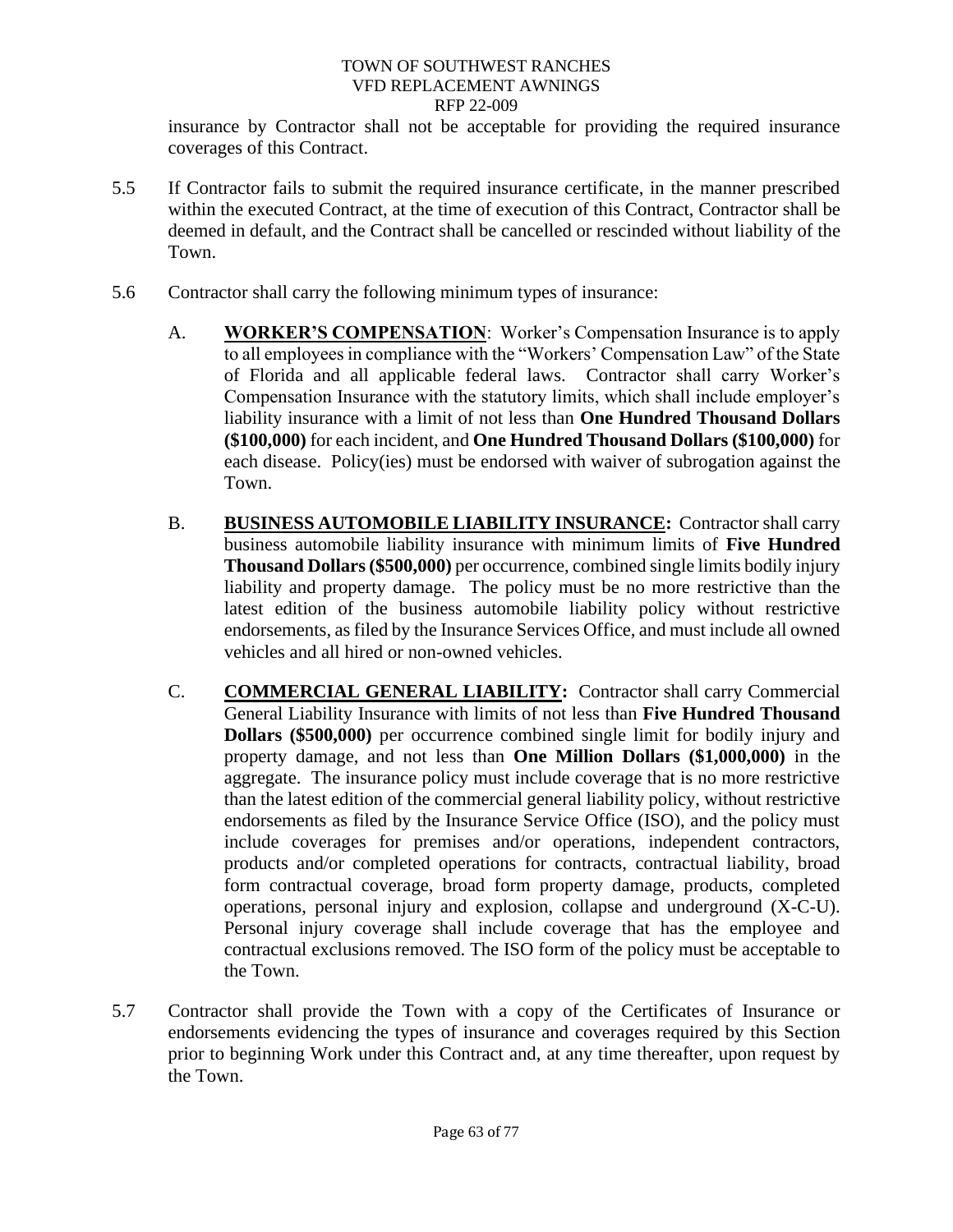5.8 Contractor's Insurance Policies shall be endorsed to provide the Town with at least thirty (30) calendar days' prior written notice of cancellation, non-renewal, restrictions, or reduction in coverages or limits. Notice shall be sent to:

> Town of Southwest Ranches 13400 Griffin Road Southwest Ranches, Florida 33330

And

Keith M. Poliakoff, Esq. Government Law Group, PLLC 200 South Andrews Avenue Suite 601 Fort Lauderdale, Florida 33301

- 5.9 Contractor's Commercial General Liability Insurance policy shall be on an "occurrence" basis only and shall not be a "claims-made" policy.
- 5.10 If any of Contractor's insurance policies include a general aggregate limit and provides that claims investigation or legal defense costs are included in the general aggregate limit, the general aggregate limit that is required shall be at least five (5) times the occurrence limits specified above in this article.
- 5.11 Contractor shall not commence operations, and/or labor to complete any of the Work pursuant to this Contract until certification or proof of insurance issued directly by the insurance company underwriting department or insurance agent, detailing terms and provisions of coverage, has been received and approved by the Town.
- 5.12 If any of Contractor's initial insurance expires prior to the completion of the Work, renewal copies of Policies shall be furnished to the Town at least thirty (30) days prior to the date of their expiration, and the Town shall be an additional named insured by endorsement on all of Contractor's applicable renewal policies.
- 5.13 **UPON EXECUTION OF THIS CONTRACT, CONTRACTOR SHALL SUBMIT TO THE TOWN COPIES OF ITS CERTIFICATE(S) OF INSURANCE EVIDENCING THE REQUIRED COVERAGES REQUIRED HEREIN AND SPECIFICALLY PROVIDE THE ENDORSEMENT TO THE POLICIES THAT SHOWS THE TOWN OF SOUTHWEST RANCHES IS AN ADDITIONAL NAMED INSURED WITH RESPECT TO THE REQUIRED COVERAGES AND CONTRACTOR'S WORK UNDER THE CONTRACT.**
- 5.14 The official title of the owner is the Town of Southwest Ranches. This official title shall be used in all insurance policies and documentation.
- 5.15 All required insurance policies shall preclude any insurers or underwriter's rights of recovery or subrogation against the Town with the express intention of the parties being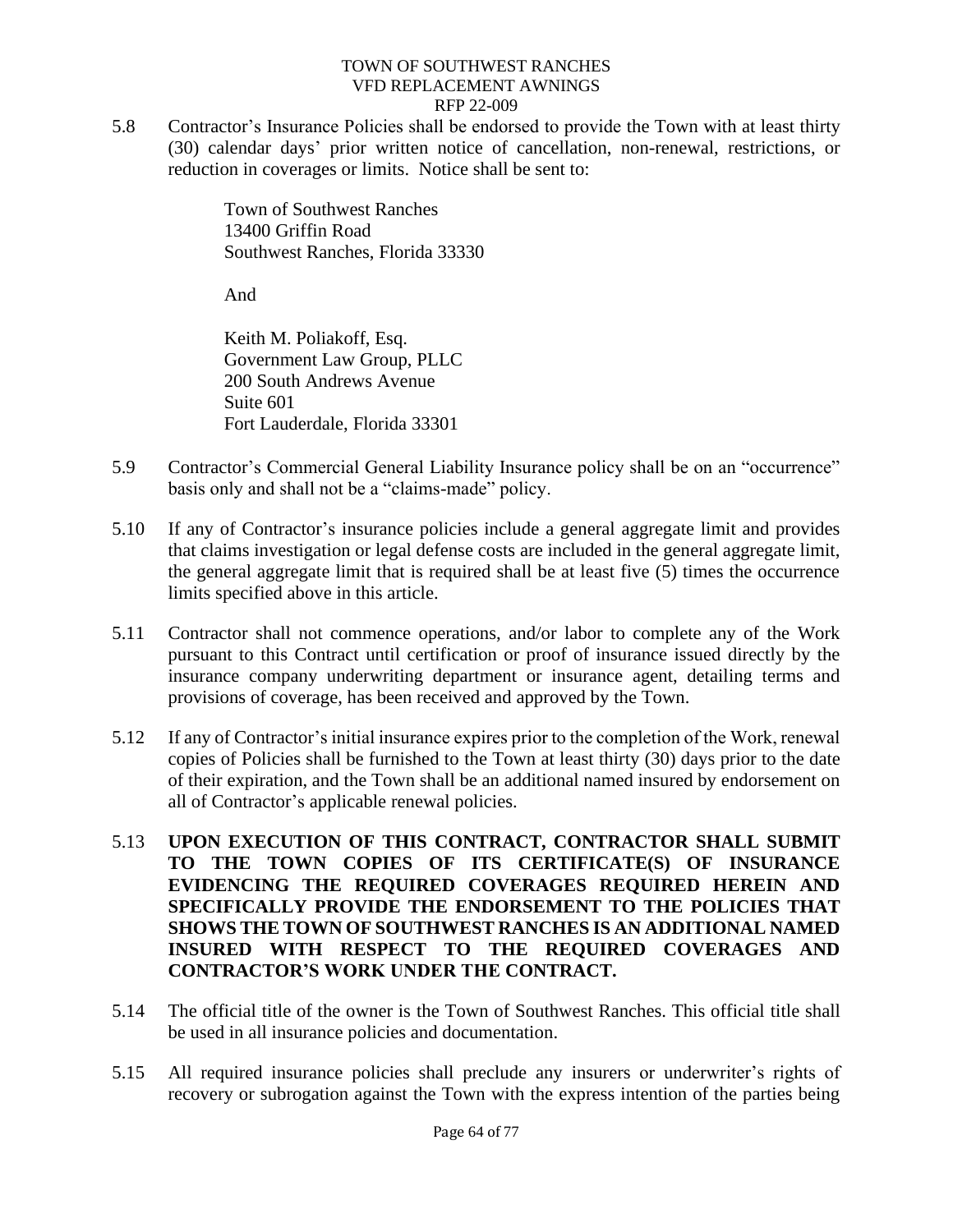that the required insurance coverage protects both parties as the primary coverage for any and all losses covered by the above described insurance.

- 5.16 Contractor shall ensure that any company issuing insurance to satisfy the requirements contained in this Contract agrees that it shall have no recourse against the Town for payment or assessments in any form on any policy of insurance.
- 5.17 The clauses "Other Insurance Provisions" and "Insured Duties in the Event of an Occurrence, Claim or Suit" as it appears in any policy of insurance in which the Town is named as an additional named insured shall not apply to the Town in any respect. The Town shall use its best efforts to provide written notice of occurrence within thirty (30) working days after the Town's actual notice of such event.
- 5.18 Notwithstanding any other provisions of this Contract, Contractor's obligation to maintain all required insurance as specified in this Section of the Contract shall survive the expiration or earlier termination of this Contract.

# **Section 6: Copyrights and Patent Rights**

Contractor warrants that there has been no violation of copyrights, trademarks, or patent rights in manufacturing, producing, and/or selling the item(s) ordered or shipped as a result of this Contract. Contractor agrees to indemnify and hold harmless the Town, its employees, agents, or servants against any and all liability, loss, or expense resulting from any such violation(s).

### **Section 7: Laws and Regulations**

Contractor agrees comply with all applicable federal, state, county, and local laws, rules, regulations, ordinances and codes in performing all Work under this Contract.

### **Section 8: Taxes and Costs**

All federal, state and local taxes relating to Contractor's Work under this Contract and, similarly, all costs for licenses, permits, or certifications to perform the Work under this Contract shall be paid by Contractor.

### **Section 9: Indemnification**

To the fullest extent permitted by Florida law, Contractor shall indemnify, defend and hold harmless the Town, its officers and employees, from liabilities, damages, losses and costs, including, but not limited to, reasonable attorneys' fees, at both trial and appellate levels, to the extent caused by the negligence, recklessness, or willful misconduct of Contractor and persons employed or utilized by Contractor in the performance of the Work or anyone else for whose actions Contractor may be responsible, regardless of the partial fault of any party indemnified hereunder. Notwithstanding any other provisions of this Contract, Contractor's duty to indemnify, defend and hold the Town harmless shall survive the termination or earlier expiration of this Contract.

### **Section 10: Non-discrimination**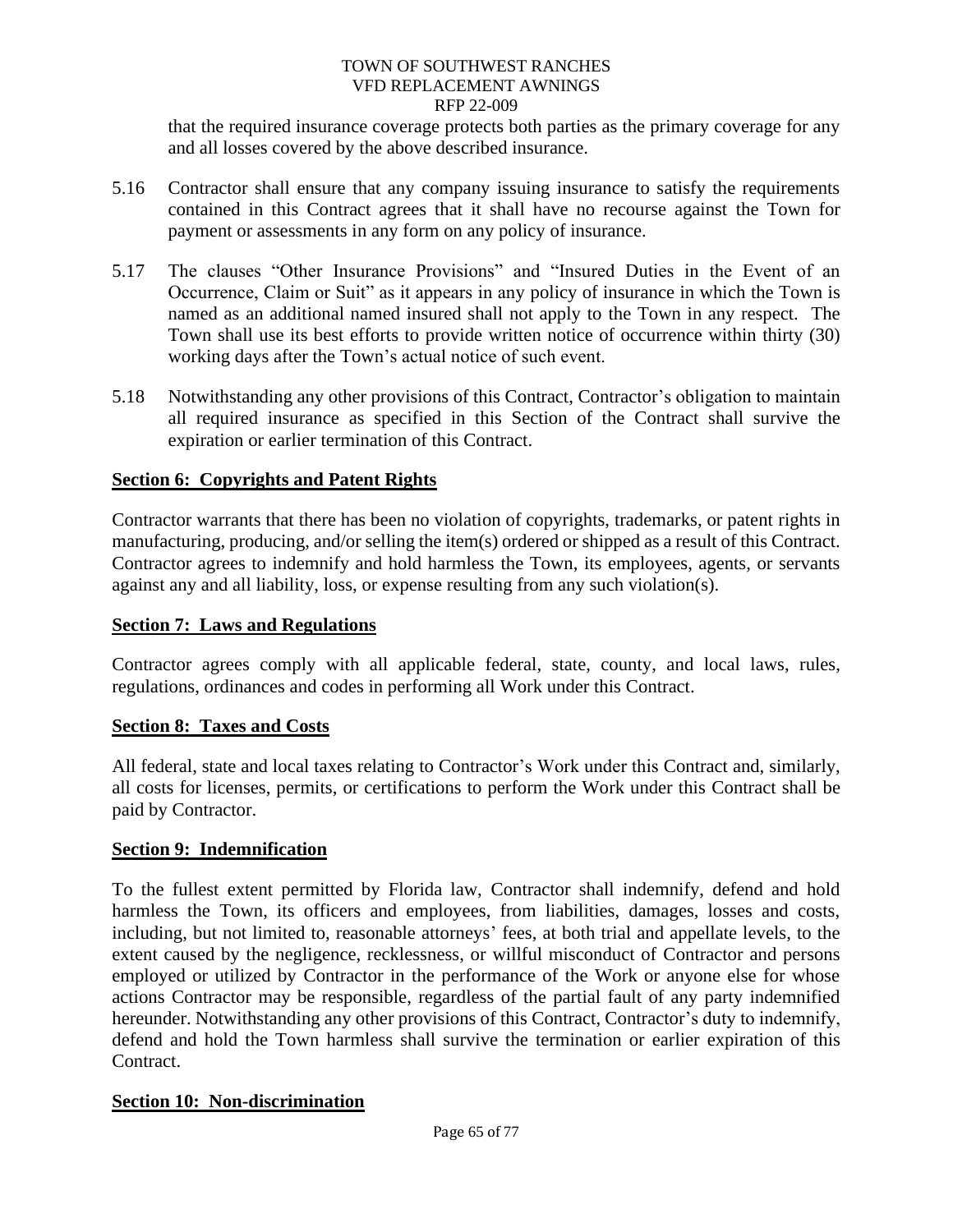Contractor shall not discriminate against any client, employee or applicant for employment because of race, gender, age, color, religion, sex, sexual orientation, national origin, physical or mental disability, or marital status. Contractor shall take affirmative action to ensure that applicants, subcontractors, independent contractors, and employees are treated without discrimination in regard to their race, gender, age, color, religion, sex, sexual orientation, national origin, physical or mental disability, or marital status. Contractor shall comply with all applicable sections of the Americans with Disabilities Act. Contractor agrees that compliance with this Article constitutes a material condition to this Contract, and that it is binding upon Contractor, its successors, transferees, and assigns for the period during which Work is provided. Contractor further assures that all subcontractors and independent contractors are not in violation of the terms of this Section of the Contract.

### **Section 11: Sovereign Immunity**

Nothing in this Contract is intended, nor shall it be construed to waive or modify the Town's Sovereign Immunity defense or the Town's immunities and limitations on liability, as provided for in Florida Statutes, as worded or amended, and all Florida case law interpreting same.

# **Section 12: Prevailing Party Attorneys' Fees**

In the event either party to this Contract incurs legal fees, legal expenses or costs to enforce the terms of this Contract on trial or on appeal, the prevailing party shall be entitled to recover reasonable costs of such action so incurred, including, without limitation, reasonable attorney's fees and costs and expert witness fees and costs incurred.

# **Section 13: No Third Party Beneficiaries**

This Contract is solely for the benefit of the parties hereto, and is not entered into for the benefit of any other person or entity. Nothing in this Contract shall be deemed or construed to create or confer any benefit, right or cause of action for any third party or entity.

### **Section 14: Funding**

The obligation of the Town for payment to Contractor for the Work is limited to the availability of funds appropriated in a current fiscal period, and continuation of any contractual relationship into a subsequent fiscal period is subject to appropriation of funds, unless otherwise authorized by law.

### **Section 15: Manner of Performance**

Contractor agrees to perform all Work in a professional manner and in accordance with local, state, county, and federal laws, rules, ordinances, regulations, and codes. Contractor agrees that the Work provided shall be provided by employees that are legally employed, educated, trained, experienced, certified, and licensed in all areas encompassed within their designated duties. Contractor agrees to furnish to the Town any and all documentation, certification, authorization, license, permit, or registration currently required by applicable laws, rules, and regulations. Contractor further certifies that it and its employees will keep all licenses, permits, registrations, authorizations, or certifications required by applicable laws or regulations in full force and effect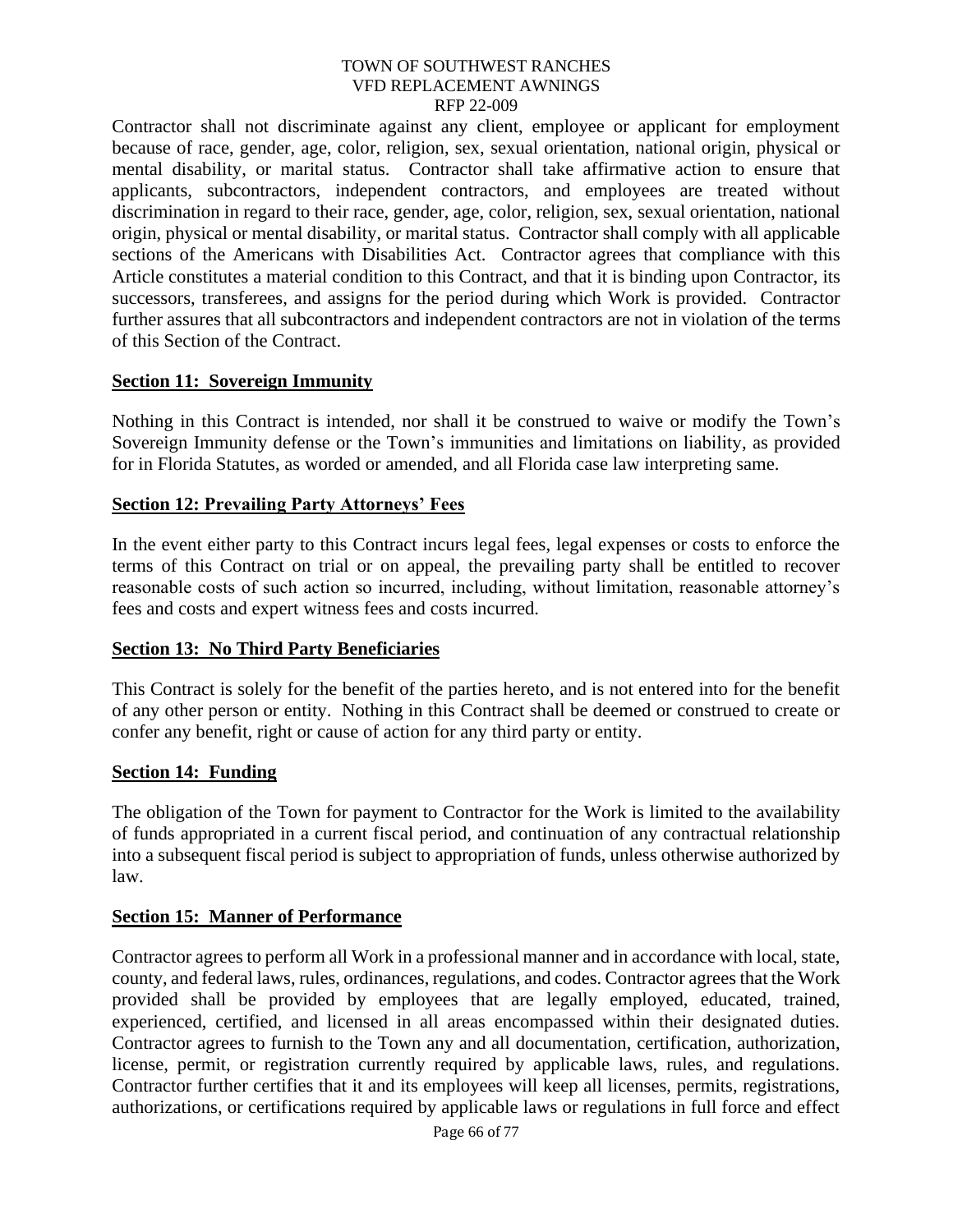during the term of this Contract. Contractor represents that all persons performing Work under this Contract have the knowledge and skills, either by training, experience, education, or a combination thereof, to adequately and competently perform the duties, obligations, and services set forth herein in a professional manner. Failure of Contractor to comply with this paragraph shall constitute a material breach of this Contract.

# **Section 16: Public Records**

The Town is subject to Chapter 119, Florida Statutes, "Public Records Law." No claim of confidentiality or proprietary information in any portion of a response will be honored unless a specific exemption from the Public Law exists and is cited in the response. An incorrectly- claimed exemption does not disqualify the firm, only the exemption claimed. Contractor acknowledges the public shall have access, at all reasonable times, to all documents and information pertaining to the Town's contracts, subject to the provisions of Chapter 119, Florida Statutes, and agrees to allow access by the Town and the public to all documents subject to disclosures under applicable law.

To the extent that Contractor has been provided access to or has received security sensitive information, as defined by Florida Statutes, Section 119.071 and/or has executed a Confidential Information Acknowledgement and Agreement as part of the RFP process, Contractor shall keep and maintain the security sensitive information as confidential and exempt from public disclosures, as required by Florida Statutes.

Contractor agrees to keep and maintain public records required by the Town to perform the service in Contractor's possession or control in connection with Contractor's performance under this RFP and any contract awarded, and upon the request from the Town's custodian of public records, to provide the Town with a copy of the requested records or allow the records to be inspected or copied within a reasonable amount of time at a cost that does not exceed the cost provided in Chapter 119 or as otherwise provided by law. Contractor shall ensure that public records that are exempt or confidential and exempt from public records disclosure requirements are not disclosed except as authorized by law for the duration of the contract term and following completion of the Contract if Contractor does not transfer the records to the Town.

Upon completion of the Contract, Contractor agrees, at no cost to the Town, to transfer to the Town all public records in possession of Contractor or keep and maintain public records required by the Town to perform the service. If Contractor transfers all public records to the Town upon completion of the Contract, Contractor shall destroy any duplicate public records that are exempt or confidential and exempt from public records disclosure requirements. If Contractor keeps and maintains public records upon completion of the Contract, the contractor shall meet all applicable requirements for retaining public records. All records stored electronically must be provided to the Town, upon request from the Town's custodian of public records, in a format that is compatible with the information technology system of the Town.

Contractor's failure or refusal to comply with the provisions of this Section shall result in the immediate termination for cause of the Contract by the Town.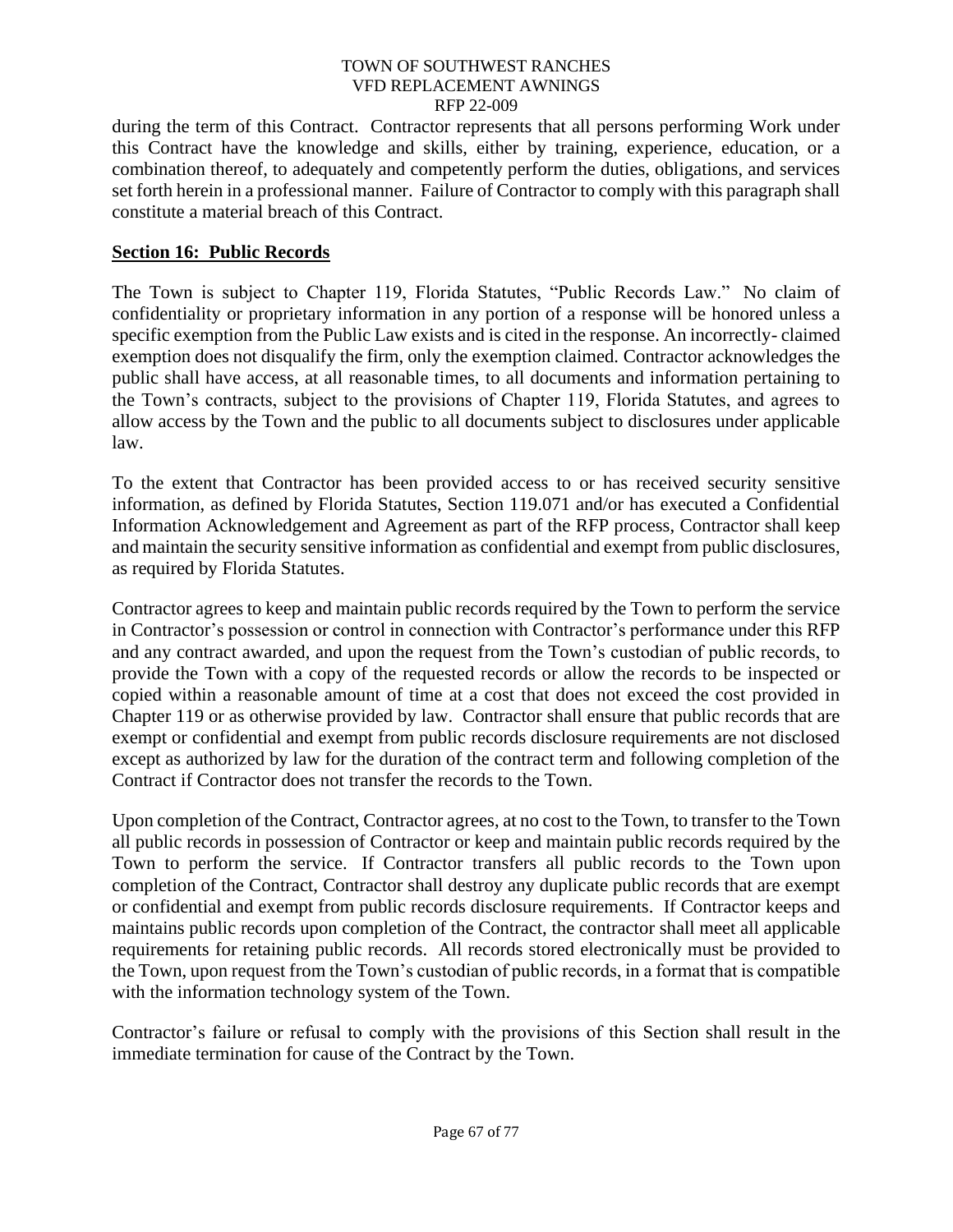**IF THE CONTRACTOR HAS QUESTIONS REGARDING THE APPLICATION OF CHAPTER 119, FLORIDA STATUTES, TO THE CONSTRUCTION'S DUTY TO PROVIDE PUBLIC RECORDS RELATING TO THIS CONTRACT, CONTACT THE CUSTODIAN OF PUBLIC RECORDS AT PHONE: (954) 434-0008; EMAIL: RMUNIZ@SOUTHWESTRANCHES.ORG; RUSSELL MUNIZ, ASSISTANT TOWN ADMINISTRATOR/TOWN CLERK, TOWN OF SOUTHWEST RANCHES, 13400 GRIFFIN ROAD, SOUTHWEST RANCHES, FLORIDA 33330**.

## **Section 17: Termination**

The Contract may be terminated upon the following events:

- **A. Termination by Mutual Agreement.** In the event the parties mutually agree, in writing, this Contract may be terminated on the terms and dates stipulated therein.
- **B. Termination for Convenience.** This Contract may be terminated for convenience by the Town upon the Town providing Contractor with **thirty (30) calendar days'** written notice of the Town's intent to terminate this Contract for convenience. In the event that this Contract is terminated by the Town for convenience, Contractor shall be paid ONLY for Work performed and approved by the Town as of the date that this Contract is terminated, plus any direct and reasonable expense sustained up to the date of receipt of the written notice. In no event shall the Town be liable for consequential damages, including, but not limited to, lost profits on Work not yet performed, and no other compensation or damages, other than as set forth in this Section, shall be paid to or recovered by Contractor in any legal proceeding against the Town. Upon being notified of the Town's election to terminate, Contractor shall immediately cease performing any further Work or incurring additional expenses. Contractor acknowledges and agrees that Ten Dollars (\$10.00) of the compensation to be paid by the Town, the adequacy of which is hereby acknowledged by Contractor, is given as specific consideration to Contractor for the Town's right to terminate this Contract for convenience.
- **C. Termination for Cause.** In the event of a material breach by Contractor, the Town shall provide Contractor written notice of its material breach. Contractor shall thereafter have fourteen (14) days from the date of its receipt of such notification to cure such material breach. If Contractor does not cure the material breach within that time period, the Town may terminate this Contract immediately. Material breaches shall include, but are not limited to, Contractor's violations of governing standards, failure to carry out the work in strict accordance with the Contract Documents, failure to supply sufficient work forces, violations of State or Federal laws, violation of the Town's policies and procedures, or violation of any of the terms and conditions of this Contract. In the event that the Town elects to terminate Contractor for cause, as provided for in this Section, and the Town's termination for cause is later determined by a court of competent jurisdiction to be improper, or in any other way wrongful or in breach of this Contract, the termination will be automatically deemed converted to one for convenience, and Contractor shall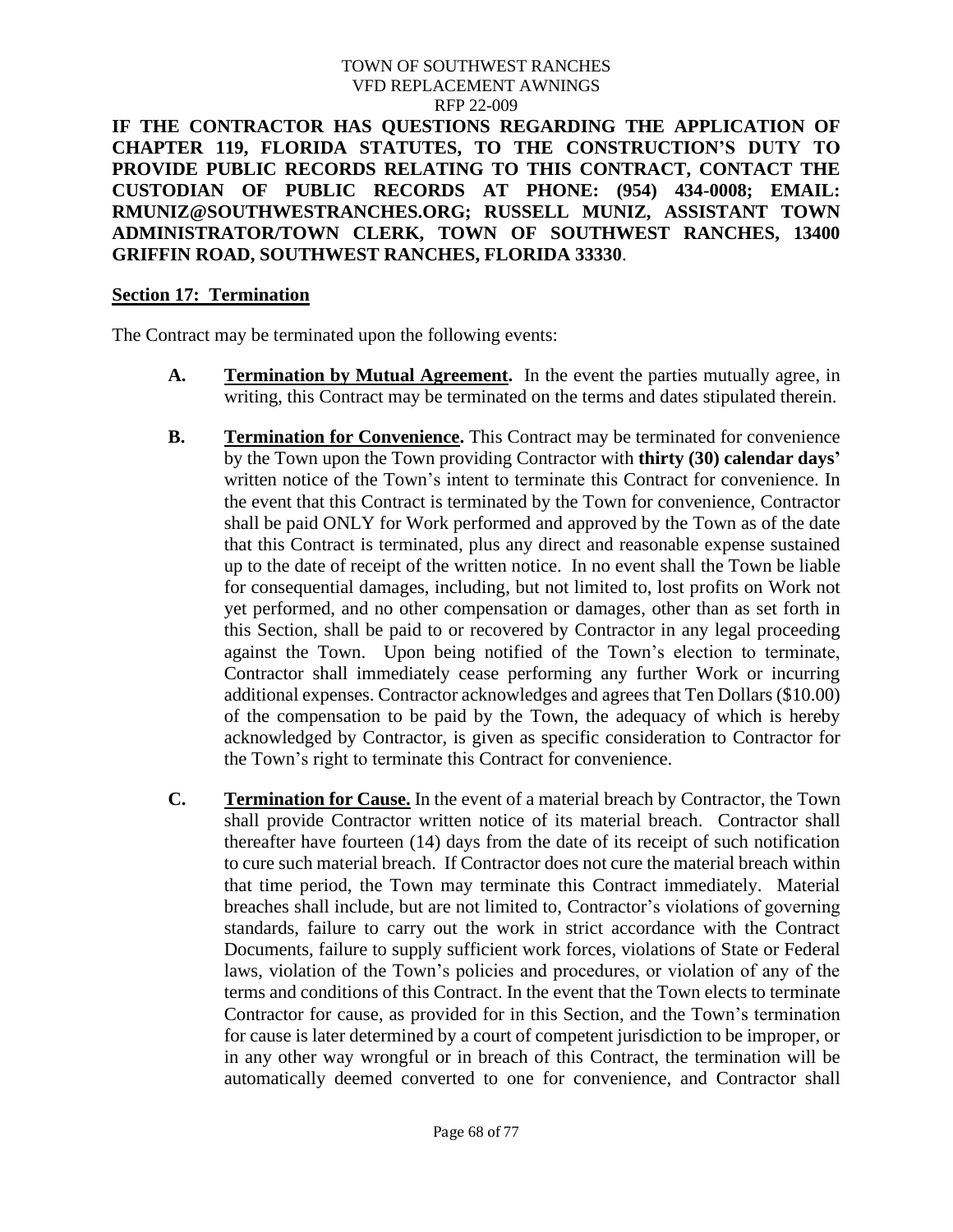solely be paid and Contractor's damages are solely limited to the compensation Contractor would be entitled to pursuant to subparagraph (B) of this Section.

- **D. Termination for Lack of Funds.** In the event the funds to finance the Work under this Contract become unavailable, the Town may provide Contractor with thirty (30) days written notice of termination. Nothing in this Contract shall be deemed or construed to prevent the parties from negotiating a new contract in this scenario. In the event that the Town elects to terminate Contractor for lack of funds as provided for in this Section, and the Town's termination for lack of funds is later determined by a court of competent jurisdiction to be improper, or in any other way wrongful or in breach of this Contract, the termination will be automatically deemed converted to one for Convenience, and Contractor shall solely be paid and Contractor's damages are solely limited to the compensation Contractor would be entitled to pursuant to subparagraph (B) of this Section.
- **E. Immediate Termination by the Town.** In addition to any other grounds stated herein, the Town, in its sole discretion, may terminate this Contract immediately upon the occurrence of any of the following events:
	- 1. Contractor's violation of the Public Records Act;
	- 2. Contractor's insolvency, bankruptcy or receivership;
	- 3. Contractor's violation or non-compliance with Section 11 of this Contract;
	- 4. Contractor's failure to maintain any Insurance required by Section 6 of this Contract; or
	- 5. Contractor's violation of Section 18 of this Contract.

If Contractor's services are terminated, the termination will not affect any rights or remedies of the Town against Contractor, then existing, or which may thereafter accrue. Any retention or payment of moneys due Contractor by the Town will not release Contractor from liability.

# **Section 18: Public Entity Crimes Information Statement**

Pursuant to Florida Statutes, Section 287.133: "A person or affiliate who has been placed on the convicted vendor list following a conviction for public entity crime may not submit a proposal on a contract to provide any goods or services to a public entity, may not submit a proposal on a contract with a public entity for the construction or repair of a public building or public work, may not submit proposals on leases of real property to public entity, may not be awarded or perform work as a contractor, supplier, subcontractor, or consultant under a contract with any public entity, and may not transact business with any public entity in excess of the threshold amount provided in Section 287.017, for CATEGORY TWO for a period of 36 months from the date of being placed on the convicted vendor list." Violation of this Section by Contractor shall result in the Town's immediate termination of this Contract.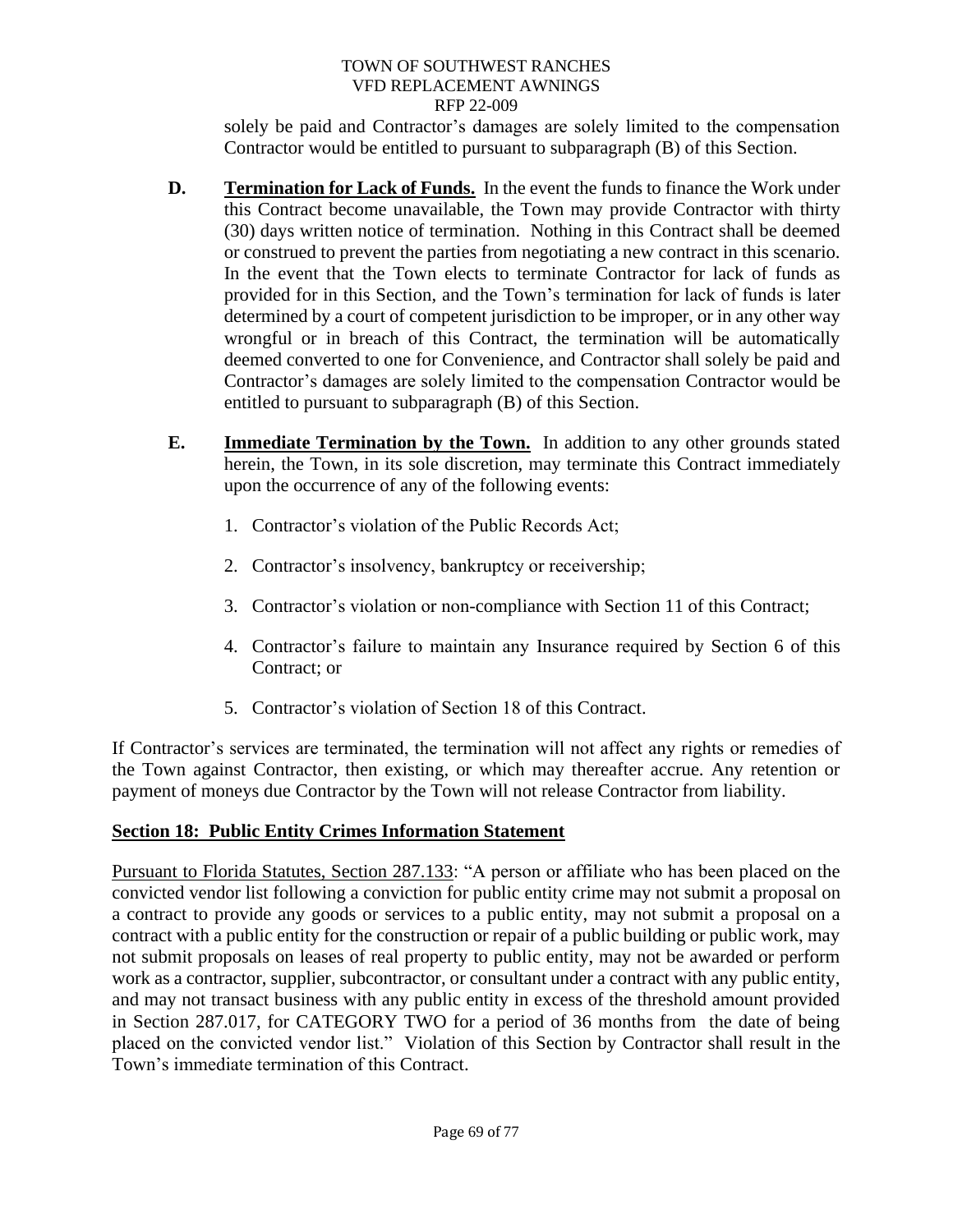#### TOWN OF SOUTHWEST RANCHES VFD REPLACEMENT AWNINGS RFP 22-009 **Section 19: Use of Awarded Proposal by Other Governmental Units**

Contractor agrees that this Contract may be utilized by other governmental entities or units to provide the specified services. The Town does not become obligated, in any way, to pay for or become, in any way, responsible or liable for Contractor's provision of Work or services to any other governmental unit.

# **Section 20: Change Orders and Modification of Contract**

The Town and Contractor may request changes that would increase, decrease or otherwise modify the scope of Work to be provided under this Contract. Such changes only become part of this Contract and increase, decrease or otherwise modify the Work or the Contract Price under this Contract if evidenced by a written Change Order executed by the Town and Contractor, with the same formality and of equal dignity associated with the original execution of the Contract.

# **Section 21: No Waiver of Rights**

Neither the Town's review, approval or payment for any of the Work required under this Contract shall be construed to operate as a waiver of any of the Town's rights under this Contract or of any causes of action arising out Contractor's performance of the Work under this Contract, and Contractor shall be and remain liable to the Town for all damages to the Town caused by Contractor's negligent or improper performance of any of the Work furnished under this Contract, irrespective of the Town's review, approval or payment for any of the Work under this Contract. The rights and remedies of the Town provided for, under this Contract, are in addition to all other rights and remedies provided to the Town by law.

# **Section 22: Jurisdiction and Venue**

The exclusive venue for any litigation arising from or relating to the Contract shall be in a court of competent jurisdiction in the 17th Judicial Circuit in and for Broward County, Florida. This Contract shall be governed by the substantive laws of the State of Florida.

## **Section 23: WAIVER OF RIGHT TO JURY TRIAL**

**By entering into this Contract, CONTRACTOR and the TOWN hereby expressly waive any rights either party may have to a trial by jury in any civil litigation related to, or arising out of THIS Contract.**

## **Section 24: Gender**

Wherever the context shall so require, all words herein in the masculine gender shall be deemed to include the feminine, and all words herein in the feminine gender shall be deemed to include the masculine. All singular words shall include the plural, and all plural words shall include the singular.

## **Section 25: Time is of the Essence**

Time is of the essence for all of Contractor's obligations under this Contract.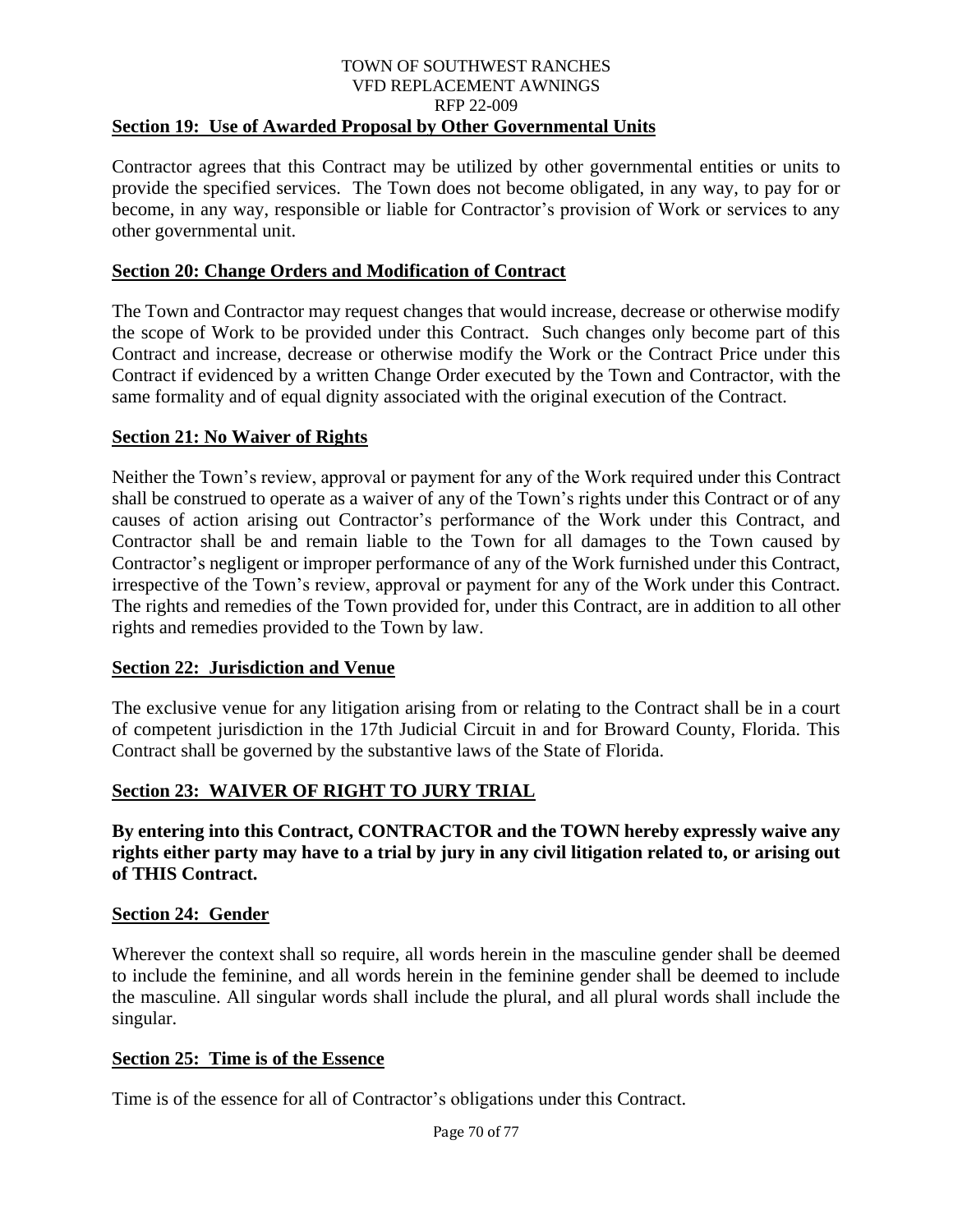# **Section 26: Days**

The terms "days" as referenced in this Contract shall mean consecutive calendar days.

## **Section 27: Written Mutual Agreement**

This Contract is binding upon the parties hereto, their successors and assigns, and replaces and supersedes any and all prior agreements or understandings between the parties hereto, whether written or oral, which are merged herein.

## **Section 28: No Amendment or Waiver**

This Contract may not be changed, altered or modified, except by an instrument in writing signed by all parties hereto, with the same formality and of equal dignity as the execution of this Contract prior to the initiation of any Work reflecting such change.

# **Section 29: Severability**

In the event any term or provision of this Contract shall be determined by appropriate judicial authority to be illegal or otherwise invalid, such provision shall be given its nearest legal meaning so as to remain in full force and effect, or be deemed severed from the Contract so as not to affect the validity or enforceability of the remaining provisions of the Contract. In case any one or more of the provisions of this Contract shall be determined by appropriate judicial authority to be invalid, illegal or unenforceable, in any respect, the validity of the remaining provisions of this Contract shall be in no way affected, prejudiced, or disturbed thereby.

# **Section 30: Resolution of Disputes; Florida Statutes, Chapter 558 Not Applicable**

To prevent litigation, it is agreed by the parties hereto that the Town Administrator shall solely decide all questions, claims, difficulties and disputes of, whatever nature, which may arise relative to this Contract, including, but not limited to, Contractor's fulfillment of its obligations under this Contract as to the character, quality, amount and value of any Work done or proposed, to be done or furnished, under or by reason of, the Contract. Further, to the extent required or permitted by the agreement between the Town and its professional for this Project, the professional shall have access to the Work, the right to conduct testing or inspections, to reject non-conforming work, and to review pay applications. The Town Administrator's decision shall be reduced to writing, and a copy furnished to Contractor within a reasonable time following submission to the Town of the question, claim, difficulty or dispute as referenced above. The Town Administrator's decision shall be final and conclusive.

During the pendency of any dispute and after a determination thereof, Contractor and the Town shall act in good faith to mitigate any potential damages.

Any party objecting to a dispute determination must notify the other party in writing within ten (10) calendar days of receipt of the written determination. The notice must state the basis of the objection, any adjustment claimed, and reason the party believes it entitled to an adjustment as a result of the determination. Within sixty (60) calendar days thereafter, the parties shall participate in mediation to address all objections to any dispute determination. Neither party shall commence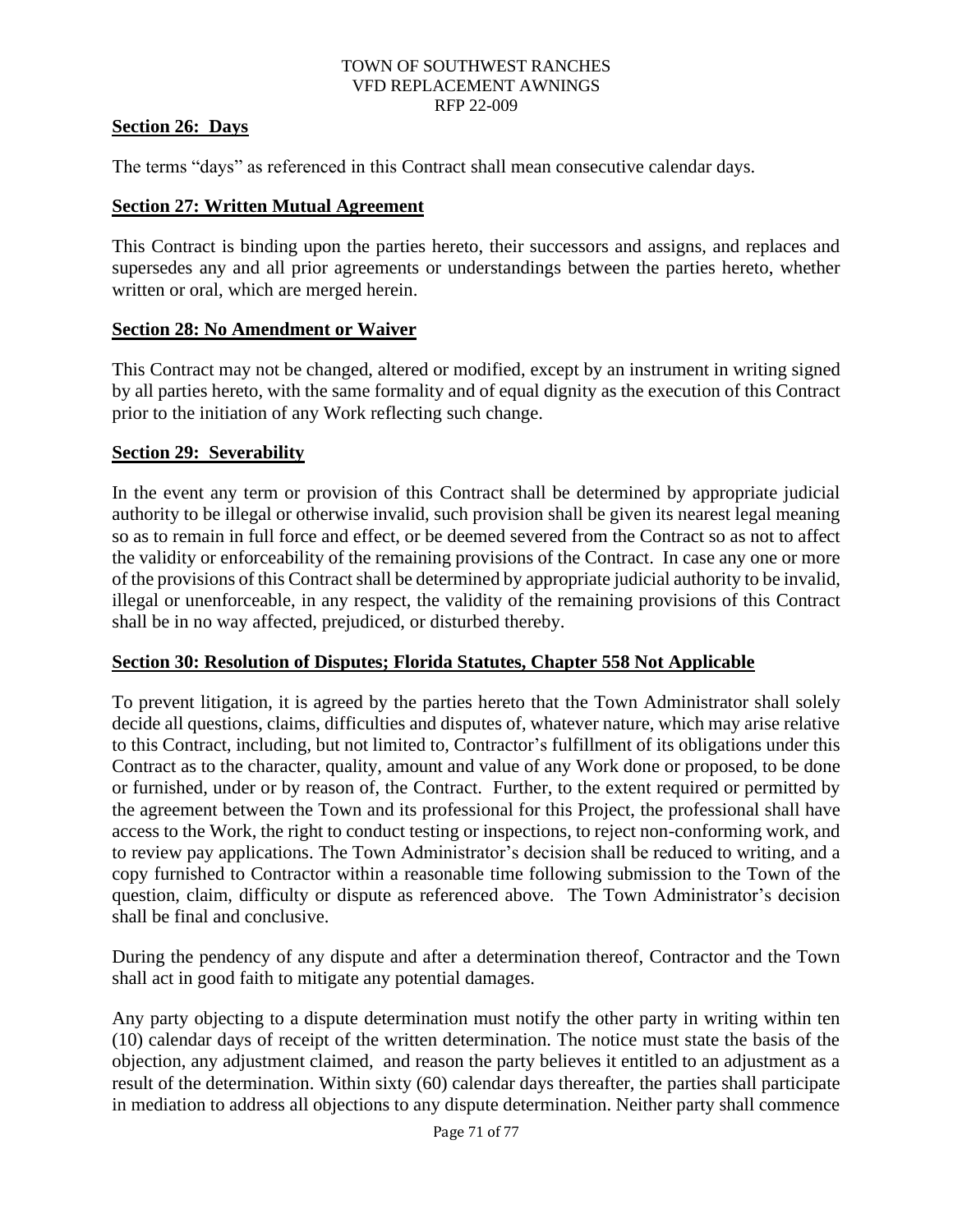litigation prior to the expiration of the sixty (60) day mediation period. The mediator shall be mutually agreed upon by the parties. Should any objection not be resolved in mediation, the parties retain all their legal rights and remedies provided under State law. A PARTY SPECIFICALLY WAIVES ALL OF ITS RIGHTS, INCLUDING, BUT NOT LIMITED TO, CLAIMS FOR PRICE ADJUSTMENTS, PROVIDED IN THE CONTRACT DOCUMENTS, INCLUDING ITS RIGHTS AND REMEDIES UNDER STATE LAW, IF SAID PARTY FAILS TO COMPLY IN STRICT ACCORDANCE WITH THE REQUIREMENTS OF THIS SECTION. Contractor and the Town hereby waive any rights to a trial by jury.

## **Section 31: Notice**

Whenever either party desires to give notice unto the other, such notice must be in writing by certified or registered mail, postage prepaid, return receipt requested, hand delivery, or facsimile transmission prior to 5:00 p.m. on the date of transmission (e.d.t. or e.s.t. as applicable), or via overnight express courier service. For the present, the parties designate the following individuals as the respective parties and places for giving of notice:

If to the Town:

|                   | <b>Town of Southwest Ranches</b> |
|-------------------|----------------------------------|
|                   | <b>Town Administrator</b>        |
|                   | 13400 Griffin Road               |
|                   | Southwest Ranches, Florida 33330 |
| With a copy to:   |                                  |
|                   | Keith M. Poliakoff, Esq.         |
|                   | Government Law Group, PLLC       |
|                   | 200 South Andrews Avenue         |
|                   | Suite 601                        |
|                   | Fort Lauderdale, Florida 33301   |
| If to Contractor: |                                  |
|                   |                                  |
|                   |                                  |

\_\_\_\_\_\_\_\_\_\_\_\_\_\_\_\_\_\_\_\_\_

## **Section 32: Miscellaneous**

**A. Ownership of Documents**. Unless otherwise provided by law, any and all reports, surveys, and other data and documents provided or created in connection with this Contract by Contractor and all persons or entities employed or otherwise retained by Contractor are and shall remain the property of the Town. In the event of termination of this Contract for any reason, any reports, photographs, surveys and other data and documents prepared by Contractor, whether finished or unfinished, shall become the property of the Town and shall be delivered by Contractor to the Town Administrator within seven (7) days of termination of this Contract for any reason. Any compensation due to Contractor shall be withheld until all documents are received by the Town as provided herein.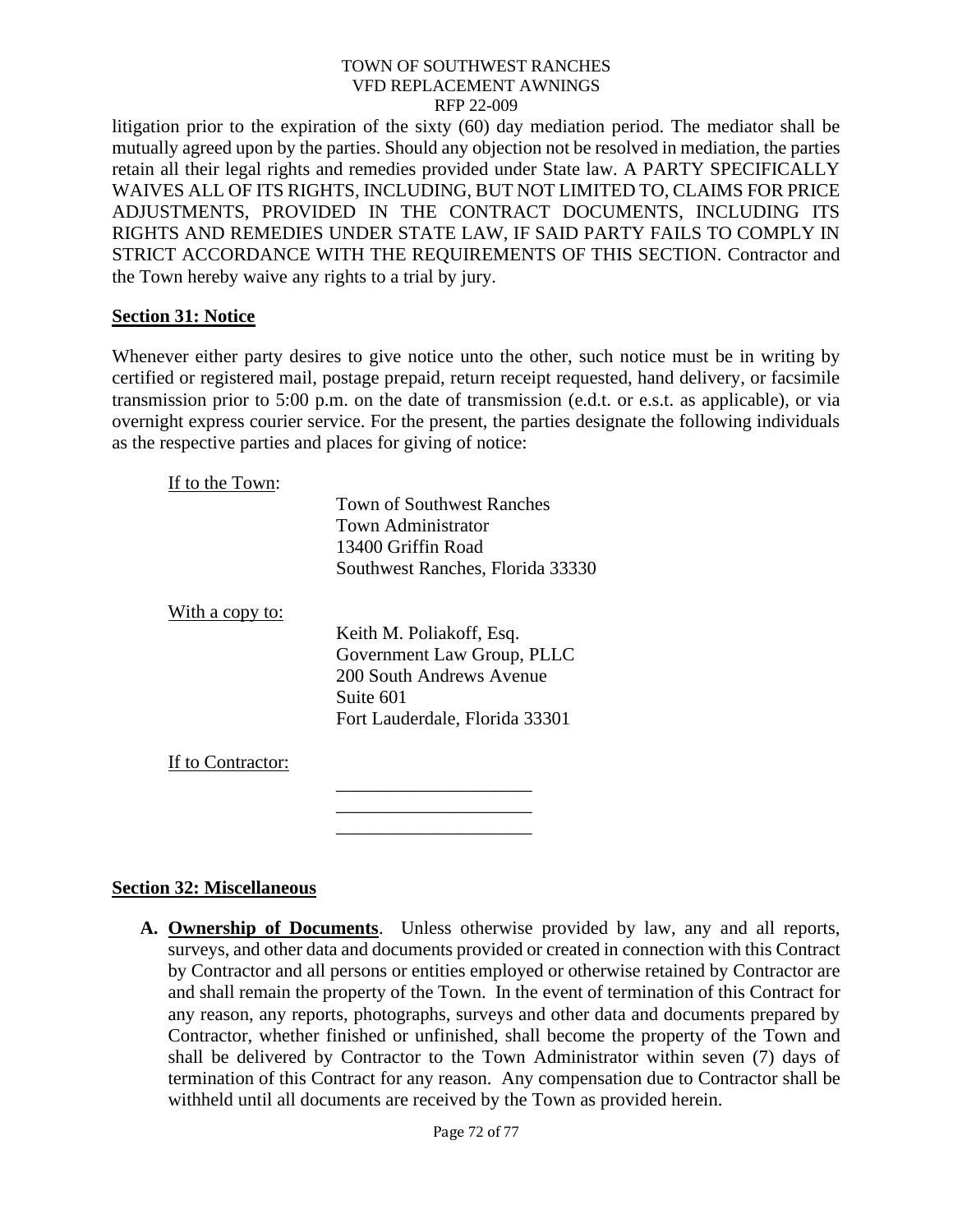**B. Audit and Inspection Rights and Retention of Records**. The Town shall have the right to audit the books, records and accounts of Contractor that are related to this Contract. Contractor shall keep such books, records, and accounts as may be necessary in order to record complete and correct entries related to this Contract.

Contractor shall preserve and make available, at reasonable times for examination and audit by the Town, all financial records, supporting documents, statistical records, and any other documents pertinent to this Contract for the required retention period of the Florida Public Records Act (Chapter 119, Florida Statutes), if applicable, or, if the Florida Public Records Act is not applicable, for a minimum period of three (3) years after expiration or earlier termination of this Contract, unless Contractor is notified in writing by the Town of the need to extend the retention period. Such retention of such records and documents shall be at Contractor's sole expense. If any audit has been initiated and audit findings have not been resolved at the end of the retention period or three (3) years, whichever is longer, the books, records, and accounts shall be retained until resolution of the audit findings. If the Florida Public Records Act is determined by the Town to be applicable to Contractor's records, Contractor shall comply with all requirements thereof.

However, no confidentiality or non-disclosure requirement of either federal or state law shall be violated by Contractor. Any incomplete or incorrect entry in such books, records, and accounts shall be a basis for the Town's disallowance and recovery of any payment upon such entry. In addition, Contractor shall respond to the reasonable inquiries of successor Contractors and allow successor Contractors to receive working papers relating to matters of continuing significance. In addition, Contractor shall provide a complete copy of all working papers to the Town, prior to final payment by the Town under this Contract.

- **C. Independent Contractor**. Contractor is an independent contractor of the Town under this Contract. Services provided by Contractor pursuant to this Contract shall be subject to the supervision of Contractor. In providing such services, neither Contractor nor its agents shall act as officers, employees or agents of the Town. Personnel policies, tax responsibilities, social security and health insurance, employee benefits, purchasing policies and other similar administrative procedures applicable to the Work and services rendered under this Contract shall be exclusively and solely those of Contractor. This Contract shall not constitute or make the Town and Contractor a partnership or joint venture.
- **D. Conflicts**. Neither Contractor nor its employees shall have or hold any continuing or frequently recurring employment or contractual relationship that is substantially antagonistic or incompatible with Contractor's loyal and conscientious exercise of judgment related to its performance under this Contract. Contractor agrees that none of its officers or employees shall, during the term of this Contract, serve as an expert witness against the Town in any legal or administrative proceeding in which he or she is not a party, unless compelled by court process. Further, Contractor agrees that such persons shall not give sworn testimony or issue a report or writing, as an expression of his or her expert opinion, which is adverse or prejudicial to the interests of the Town in connection with any such pending or threatened legal or administrative proceeding. The limitations of this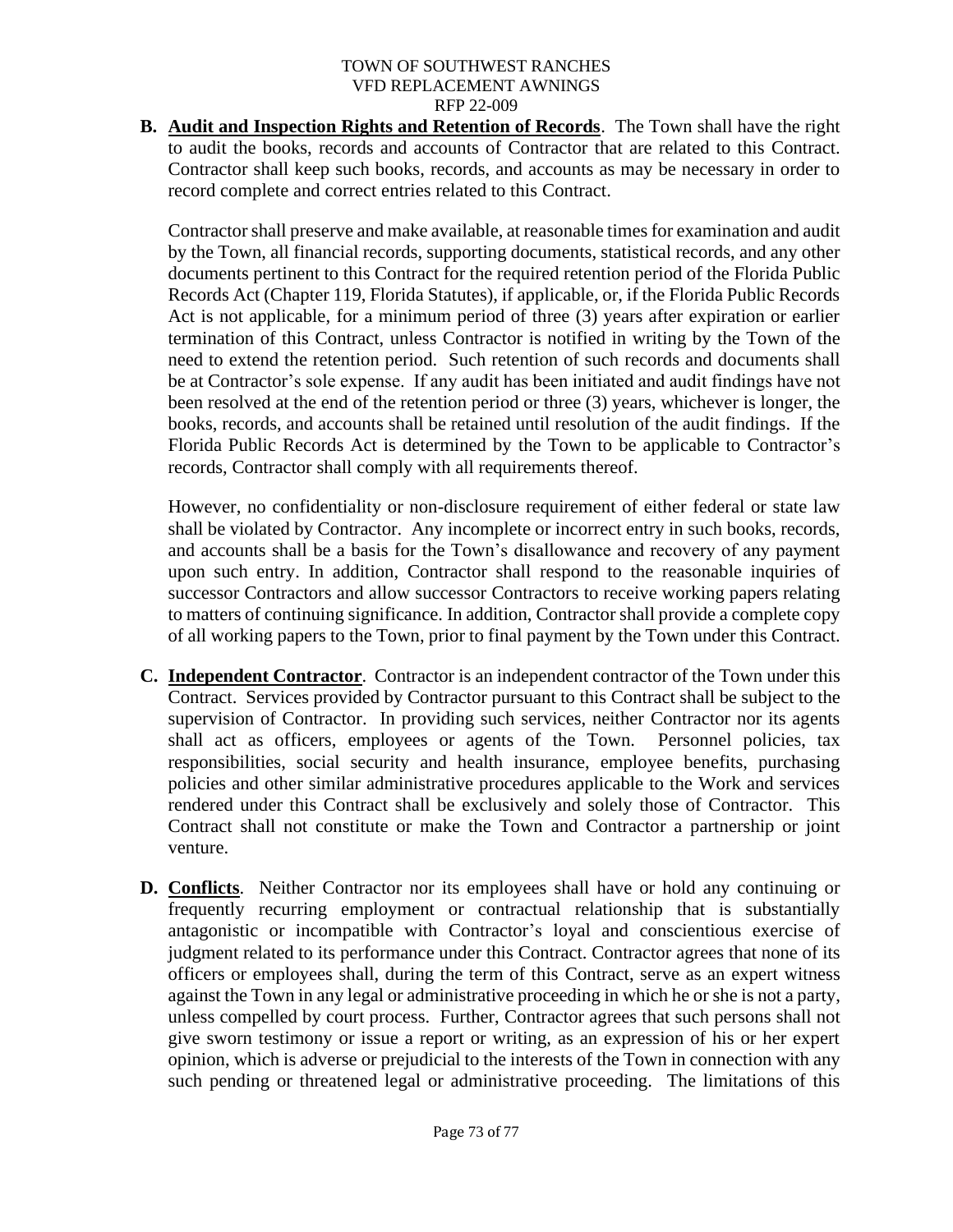section shall not preclude Contractor or any other persons from representing themselves in any action or in any administrative or legal proceeding.

In the event Contractor is permitted to utilize subcontractors to perform any services required by this Contract, Contractor agrees to prohibit such subcontractors, by written contract, from having any conflicts within the meaning of this Section.

- **E. Contingency Fee**. Contractor warrants that it has not employed or retained any company or person, other than a bona fide employee working solely for Contractor, to solicit or secure this Contract and that it has not paid or agreed to pay any person, company, corporation, individual or firm, other than a bona fide employee working solely for Contractor, any fee, commission, percentage, gift, or other consideration contingent upon or resulting from the award or making of this Contract. For a breach or violation of this provision, the Town shall have the right to terminate this Contract without liability and, at its discretion, to deduct from the Contract price or otherwise recover the full amount of such fee, commission, percentage, gift or consideration.
- **F. Materiality and Waiver of Breach**. The Town and Contractor agree that each requirement, duty, and obligation set forth herein is substantial and important to the formation of this Contract and, therefore, is a material term hereof. The Town's failure to enforce any provision of this Contract shall not be deemed a waiver of such provision or modification of this Contract. A waiver of any breach of a provision of this Contract shall not be deemed a waiver of any subsequent breach and shall not be construed to be a modification of the terms of this Contract.
- **G. Joint Preparation**. The Town and Contractor both acknowledge that they have sought and received whatever competent advice and legal counsel as was necessary for them to form a full and complete understanding of all rights and obligations herein and that the preparation of this Contract has been their joint effort. The language agreed to herein express their mutual intent and the resulting document shall not, solely as a matter of judicial construction, be construed more severely against one of the parties than the other.
- **H. Drug**-**Free Workplace**. Contractor shall maintain a drug-free workplace.
- **I. Headings**. Headings are for convenience of reference only and shall not be considered in any interpretation of this Contract.
- **J. Binding Authority**. Each person signing this Contract on behalf of either party individually warrants that he or she has full legal power to execute this Contract on behalf of the party for whom he or she is signing, and to bind and obligate such party with respect to all provisions contained in this Contract.
- **K. Truth**-**in-Negotiation Certificate**. Signature of this Contract by Contractor shall act as the execution of a truth-in-negotiation certificate stating that wage rates and other factual unit costs supporting the compensation of this Contract are accurate, complete, and current at the time of contracting.